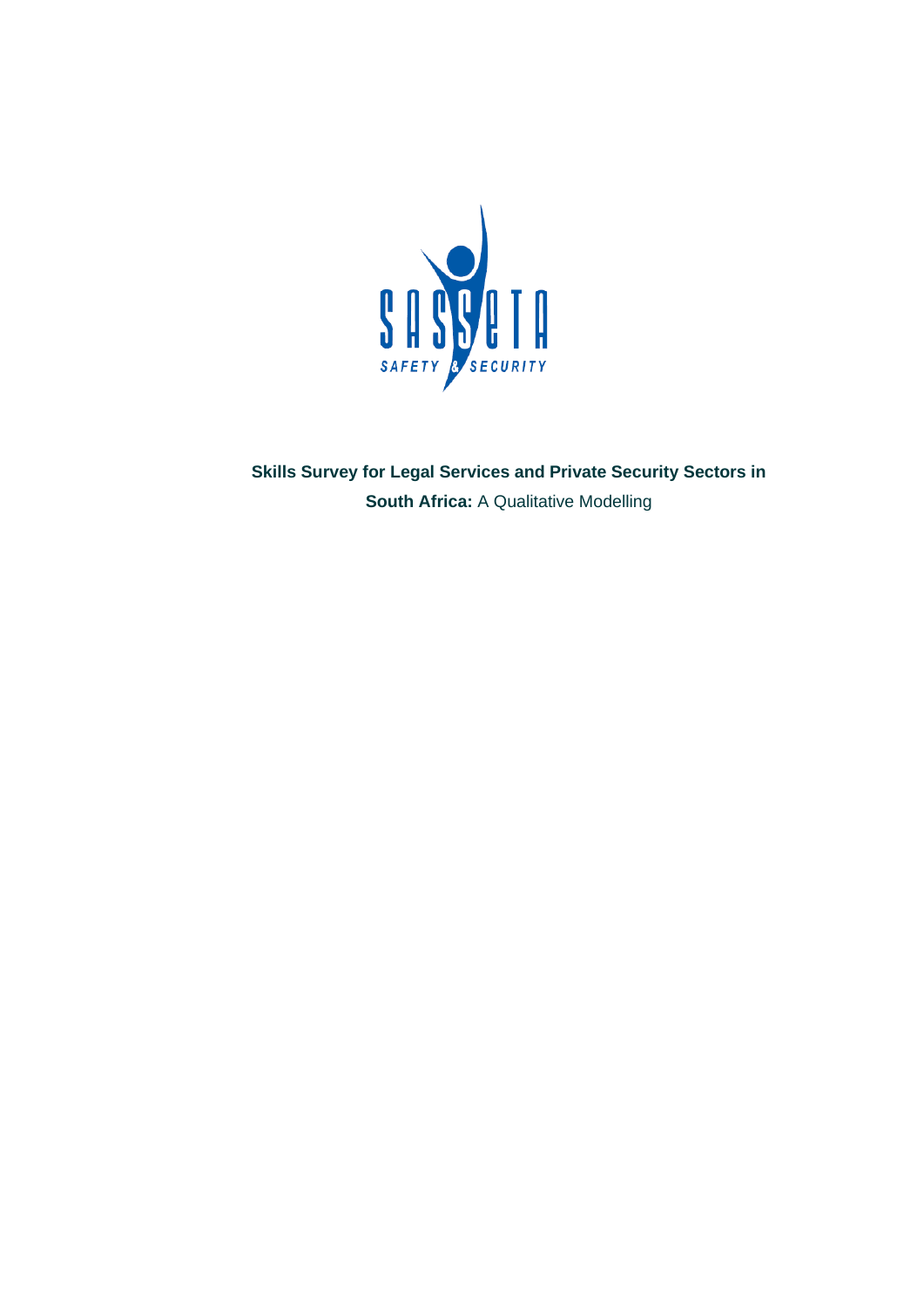Skills Survey for Legal Services and Private Security Sectors in South Africa: A Qualitative Modelling

© March <sup>2022</sup>

i **Safety and Security Sector Education and Training Authority (SASSETA)** Building 2 Waterfall Corporate Campus 74 Waterfall Drive Waterfall Drive Midrand 2090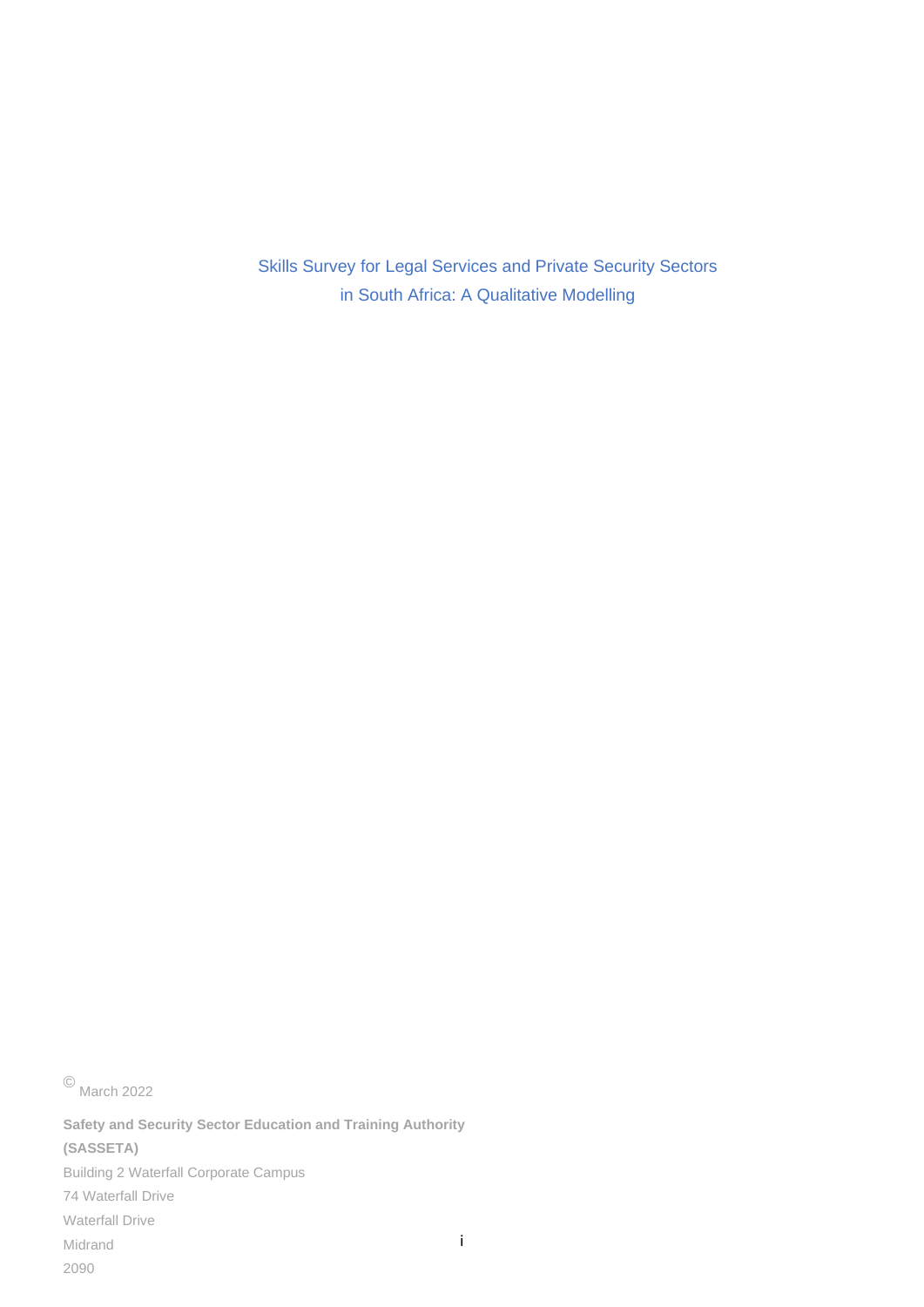#### **Abstract**

Global megatrends and events such as the increasing role of technology, climate change, demographic shifts, urbanisation, pandemics and the globalisation of value chains are changing the nature of work and skills demands across the labour market. Recent examples include changes brought about by the COVID-19 pandemic. Prior to the pandemic, some employees were reluctant to learn basic computer skills. Lockdowns imposed by the pandemic forced many workers to work from home, which meant learning new skills. These factors indicate that a similar situation exists in South Africa. Therefore, SASSETA commissioned this study to investigate skills requirements and skills development programmes in the Legal Services and Private Security and Investigative Activities subsectors.

This study investigated each subsector with the purpose of creating their profiles, to identify key skills issues and skills development priorities, and to determine the extent of skills mismatch in order to identify hard-to-fillvacancies (scarce skills) and top-up skills for the subsectors. To achieve this goal, a survey was conducted. A multimethod approach was adopted as the overall research design. The study targeted 664 companies: 341 in Legal Services and 323 in the Private Security and Investigative Activities. This figure was arrived at by using Raosoft sampling software to calculate the sample size. Simple random sampling was used to select participants. An online questionnaire was sent to all 664 companies. Seventy-eight companies participated in the study: 35 in Legal Services and 43 in the Private Security and Investigative Activities.

The study revealed that most companies fall within the SMME category and have been in operation for between 10 and 20 years. Males dominate the workforce in both subsectors. The core business of Legal Services is to provide legal services to clients; the private security sector provides security services to its own clients. These two subsectors are regulated by different regulatory bodies: Legal Services by the Legal Council of South Africa and the security services subsector by PSiRA.

The study identified several knowledge and skills issues in the two subsectors. IT (computer literacy) and emotional intelligence are found to be scarce skills in both sectors. Other scarce skills have been identified as subsector specific. For example, it was found that in Legal Services, scarce skills include client retention, experience in the legal field, marketing research, networking, telephone handing, client management, knowledge of court directives, of forensic law, intellectual property matters, international trade, practice management, and tax law.

In the Private Security and Investigative Activities subsector, the following knowledge and skills were found to be scarce: drug and narcotics training, firearms training, investigation, narcotics dog handling, psychology, rapid reaction, security situational awareness, security teaching and training, social work, VIP protection, biological threat handling, critical thinking, dog handling, drone operation, intellectual skills, investigation, paralegal performance, and risk evaluation. These skills can be acquired through formal education, on the job experience, and mentoring. The study concluded that there are no skills mismatches in either of the subsectors.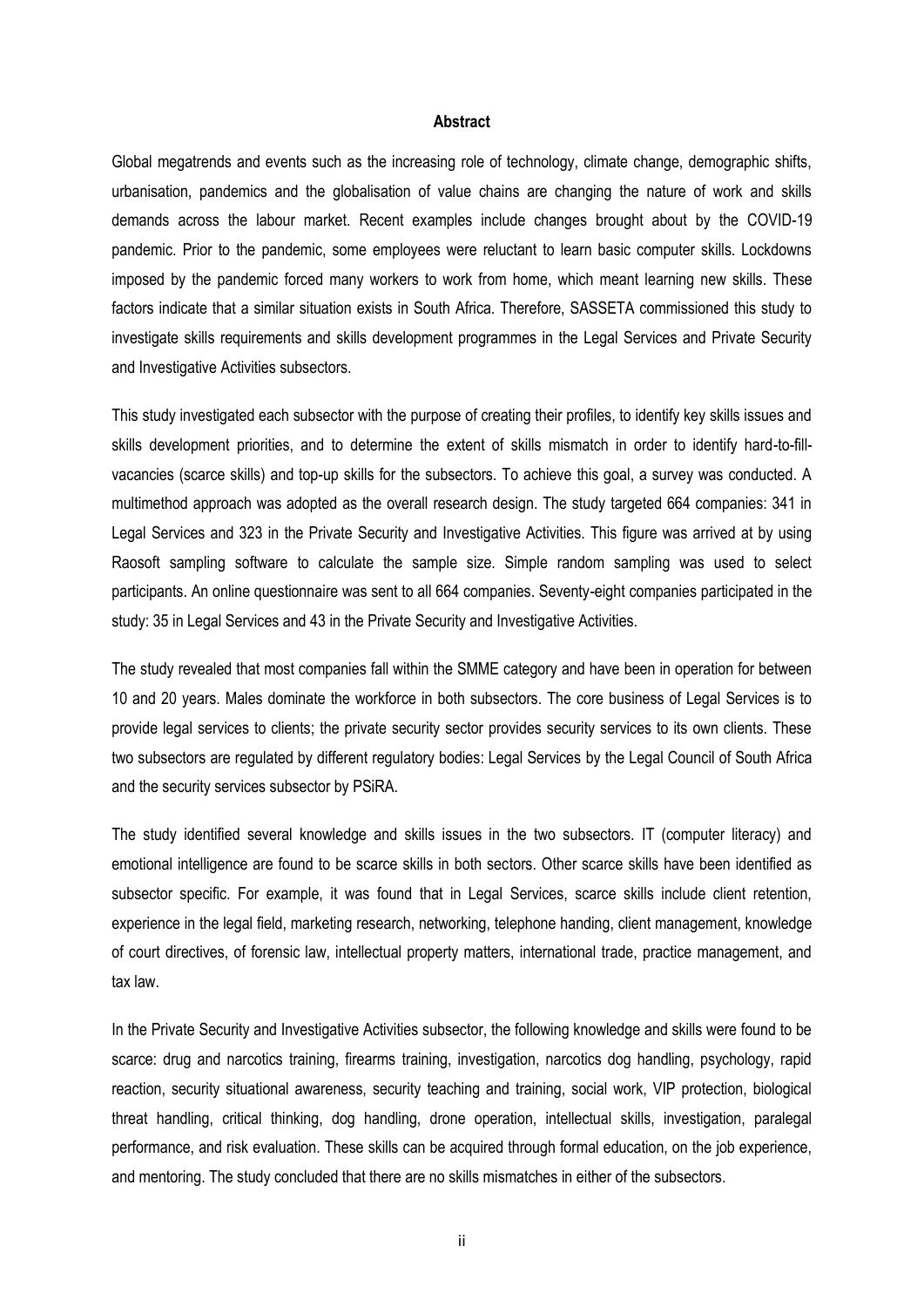| <b>Table of Contents</b> |  |
|--------------------------|--|
|--------------------------|--|

| 1.1.   |         |                                                                                                       |
|--------|---------|-------------------------------------------------------------------------------------------------------|
| 1.2.   |         |                                                                                                       |
| 1.3.   |         |                                                                                                       |
| 1.4.   |         |                                                                                                       |
| 1.5.   |         |                                                                                                       |
| 1.6.   |         |                                                                                                       |
|        |         |                                                                                                       |
|        |         |                                                                                                       |
|        |         |                                                                                                       |
| 2.1.   |         |                                                                                                       |
| 2.1.1. |         |                                                                                                       |
| 2.1.2. |         |                                                                                                       |
| 2.1.3. |         |                                                                                                       |
| 2.1.4. |         |                                                                                                       |
| 2.1.5. |         |                                                                                                       |
| 2.1.7. |         |                                                                                                       |
| 2.1.8. |         |                                                                                                       |
| 2.1.9. |         |                                                                                                       |
|        | 2.1.10. |                                                                                                       |
| 2.2.   |         |                                                                                                       |
| 2.2.1. |         |                                                                                                       |
| 2.2.2. |         |                                                                                                       |
| 2.2.3. |         |                                                                                                       |
| 2.2.4. |         |                                                                                                       |
|        |         |                                                                                                       |
|        |         |                                                                                                       |
|        |         |                                                                                                       |
|        |         | 2.6. Private Security Services and Investigative Services in South Africa: An overview 17             |
|        |         | 2.6.1. History and status of the Private Security and Investigative Activities in South Africa 17     |
|        |         | 2.6.2. Activities of Private Security Services and Investigative Services companies in South Africa18 |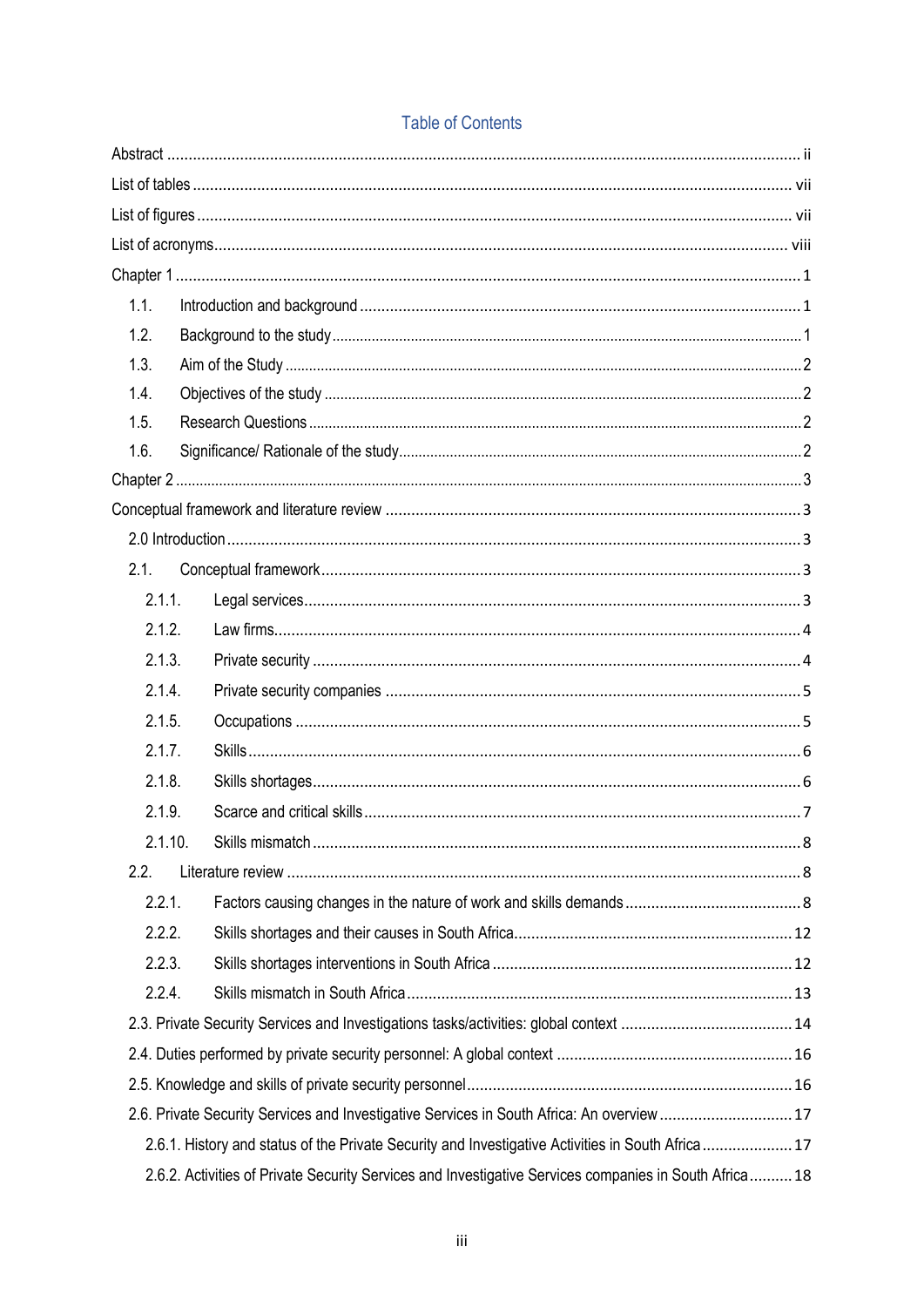| 2.7.  |                                                                                           |  |
|-------|-------------------------------------------------------------------------------------------|--|
|       |                                                                                           |  |
|       |                                                                                           |  |
|       |                                                                                           |  |
| 2.8.  |                                                                                           |  |
|       | 2.8.1.                                                                                    |  |
|       | 2.8.2.<br>Knowledge and skills requirements of legal practitioners: A global overview  21 |  |
|       | 2.8.3.                                                                                    |  |
|       |                                                                                           |  |
|       |                                                                                           |  |
|       |                                                                                           |  |
|       |                                                                                           |  |
| 2.9.  |                                                                                           |  |
|       |                                                                                           |  |
|       |                                                                                           |  |
|       |                                                                                           |  |
|       |                                                                                           |  |
|       |                                                                                           |  |
| 3.4.  |                                                                                           |  |
| 3.5.  |                                                                                           |  |
| 3.6.  |                                                                                           |  |
| 3.7.  |                                                                                           |  |
|       |                                                                                           |  |
|       |                                                                                           |  |
| 3.8.  |                                                                                           |  |
| 3.9.  |                                                                                           |  |
| 3.10. |                                                                                           |  |
|       |                                                                                           |  |
|       |                                                                                           |  |
|       |                                                                                           |  |
|       |                                                                                           |  |
|       |                                                                                           |  |
|       |                                                                                           |  |
|       |                                                                                           |  |
|       |                                                                                           |  |
|       |                                                                                           |  |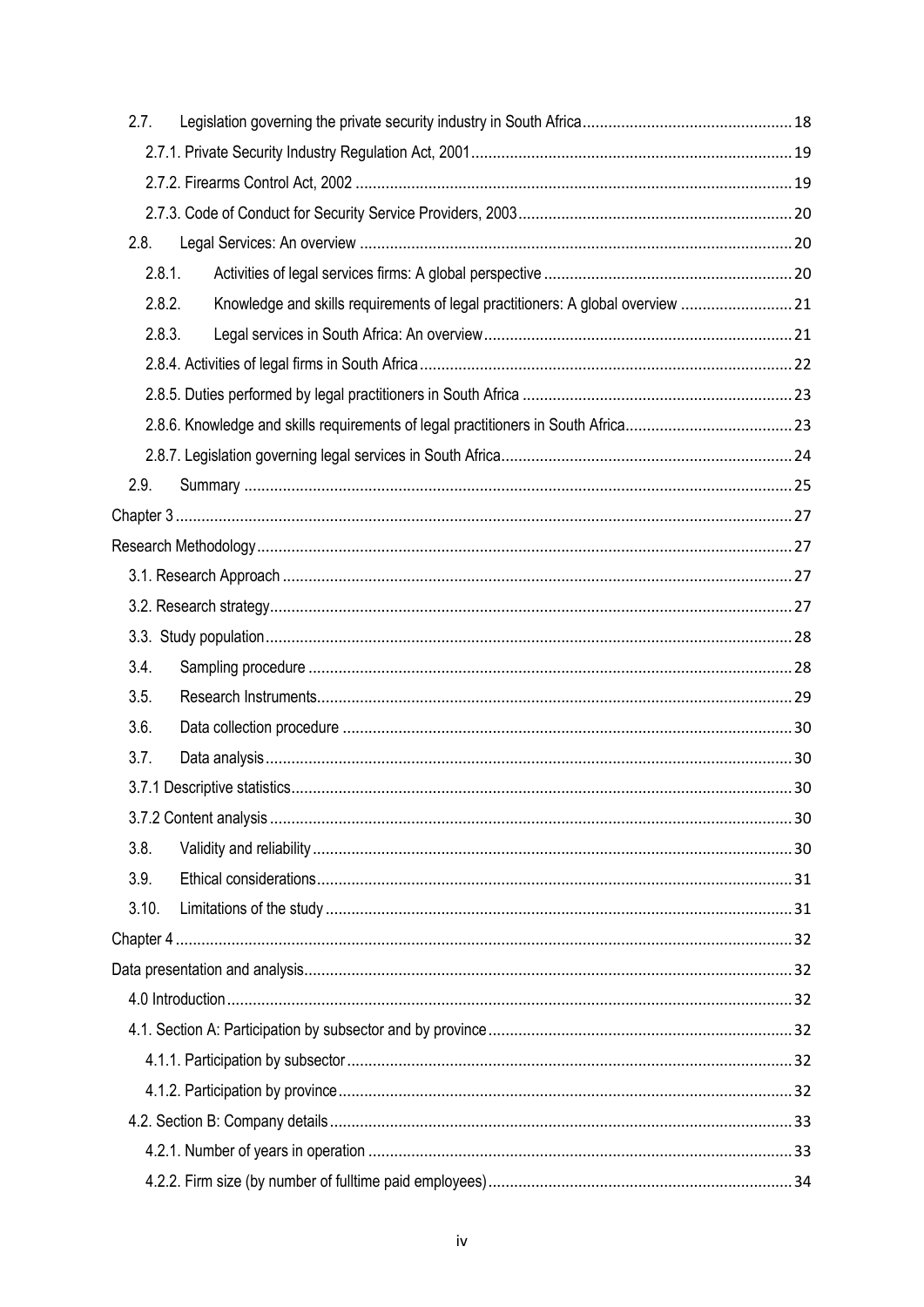| 4.4.4. Future knowledge and skills required by employees and employers in the subsectors  41 |  |
|----------------------------------------------------------------------------------------------|--|
|                                                                                              |  |
|                                                                                              |  |
|                                                                                              |  |
|                                                                                              |  |
|                                                                                              |  |
|                                                                                              |  |
|                                                                                              |  |
|                                                                                              |  |
|                                                                                              |  |
|                                                                                              |  |
|                                                                                              |  |
|                                                                                              |  |
|                                                                                              |  |
|                                                                                              |  |
|                                                                                              |  |
|                                                                                              |  |
|                                                                                              |  |
|                                                                                              |  |
|                                                                                              |  |
|                                                                                              |  |
|                                                                                              |  |
|                                                                                              |  |
|                                                                                              |  |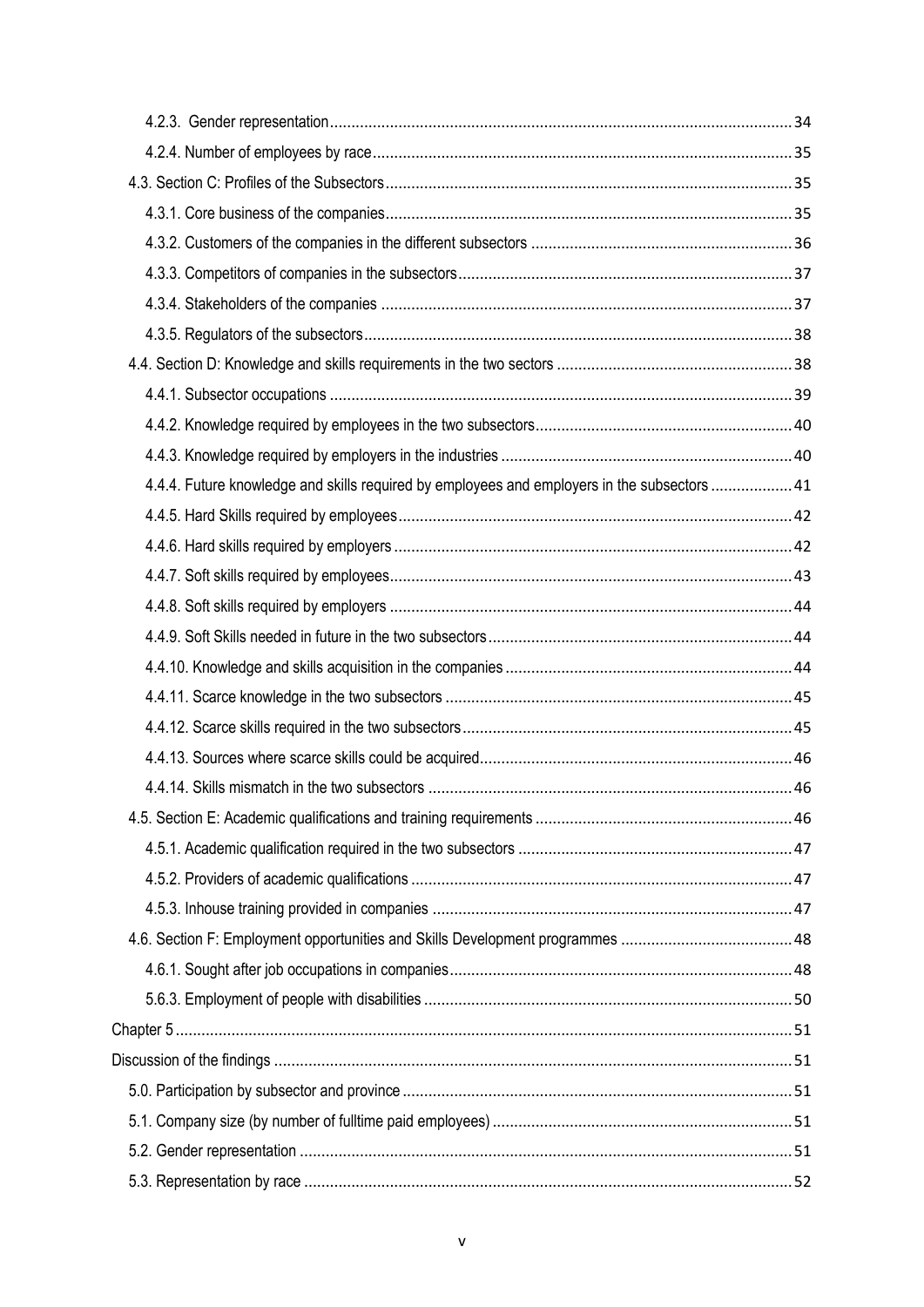| 6.1.                                                                                                               |  |
|--------------------------------------------------------------------------------------------------------------------|--|
| 6.2.<br>To identifying key skills issues and skills development priorities per sub-sector59                        |  |
| 6.3.<br>To determine the extent of skills mismatch in order to identify hard-to-fill-vacancies (scarce skills) and |  |
| 6.4.                                                                                                               |  |
| 6.4.1.                                                                                                             |  |
| 6.4.2.                                                                                                             |  |
| 6.5.                                                                                                               |  |
|                                                                                                                    |  |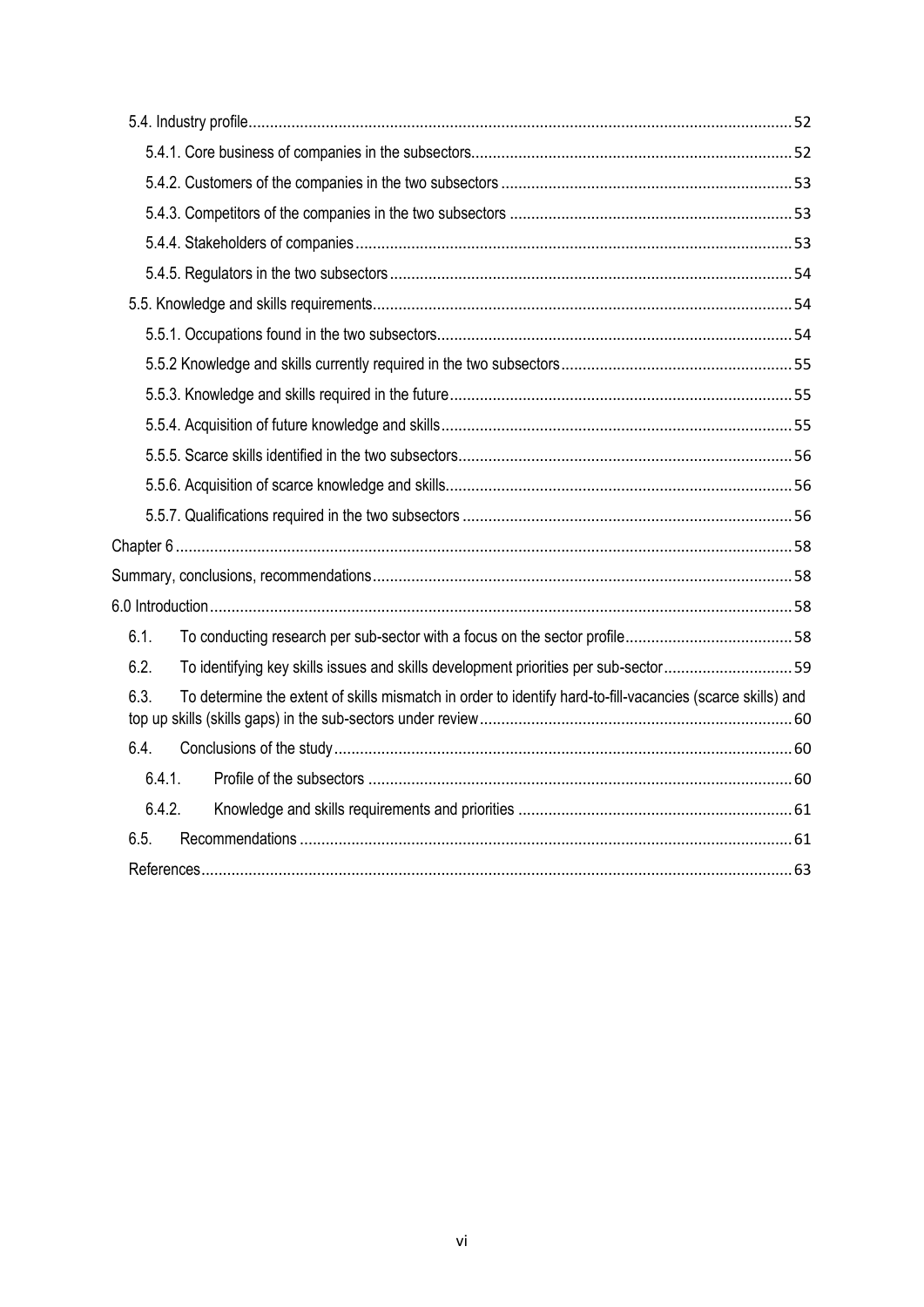## **List of tables**

| Table 1: No. of companies as categorised according to the number of fulltime paid employees34 |  |
|-----------------------------------------------------------------------------------------------|--|
|                                                                                               |  |
|                                                                                               |  |
|                                                                                               |  |
|                                                                                               |  |
|                                                                                               |  |
|                                                                                               |  |
|                                                                                               |  |
|                                                                                               |  |
|                                                                                               |  |
|                                                                                               |  |
|                                                                                               |  |
|                                                                                               |  |
|                                                                                               |  |
|                                                                                               |  |
|                                                                                               |  |
|                                                                                               |  |
|                                                                                               |  |
|                                                                                               |  |
|                                                                                               |  |
|                                                                                               |  |
|                                                                                               |  |
|                                                                                               |  |
|                                                                                               |  |
|                                                                                               |  |
|                                                                                               |  |
|                                                                                               |  |

# **List of figures**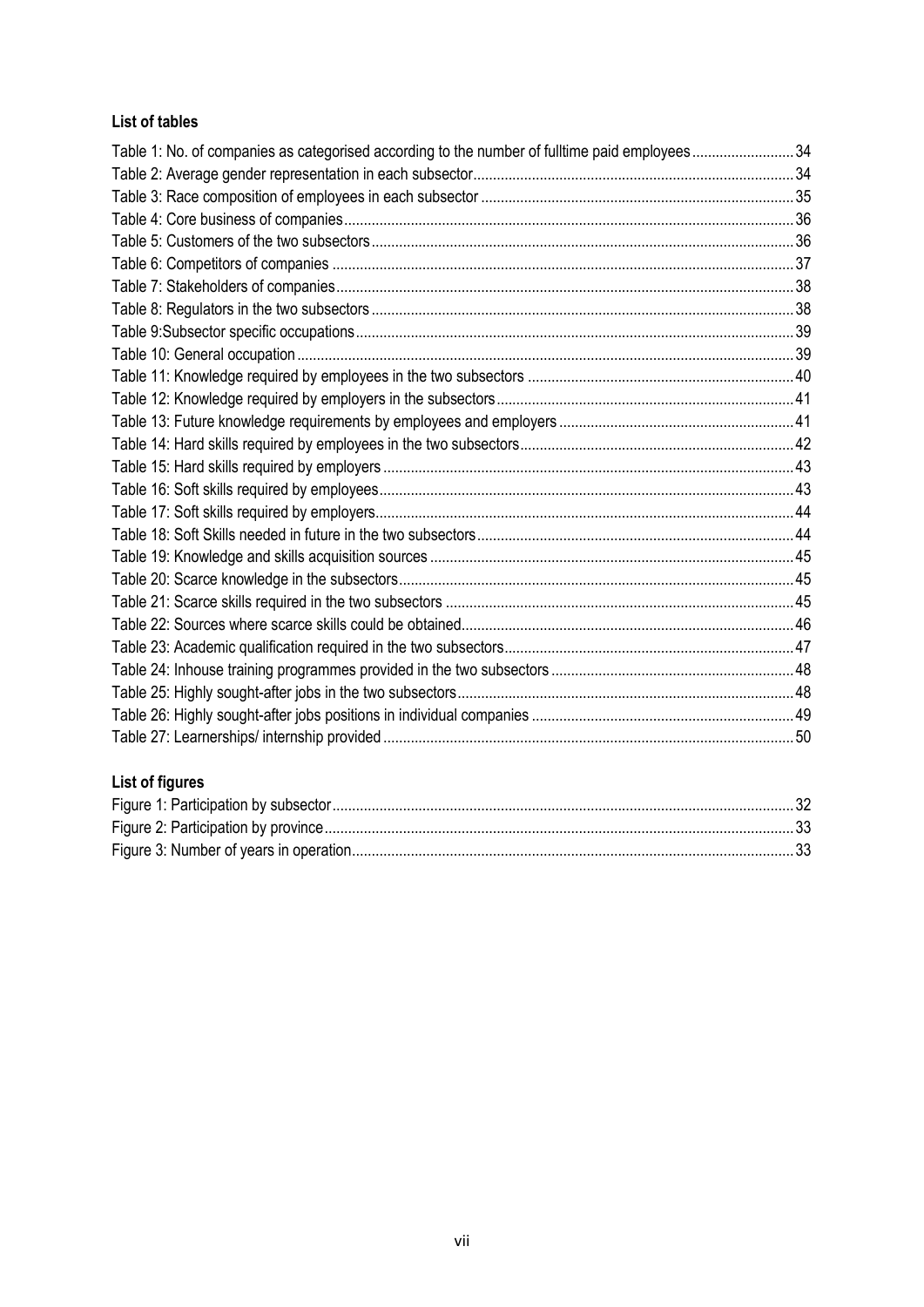## **List of acronyms**

| 3D             | : Three-dimensional                                           |
|----------------|---------------------------------------------------------------|
| 4IR            | : Fourth Industrial Revolution                                |
| AsgiSA         | : Accelerated and shared Growth Initiative for South Africa   |
| <b>BBC</b>     | : British Broadcasting Corporation                            |
| <b>CCDP</b>    | : Continuous Professional Development Programmes              |
| <b>CEDEFOP</b> | : Center for the Development of Vocational Training           |
| <b>FET</b>     | : Further education and training                              |
| <b>FIC</b>     | : Finance Intelligence Center                                 |
| ICT            | : Information Communication Technology                        |
| ILO            | : International Labour Organisation                           |
| loT            | : Internet of Things                                          |
| IT             | : Information technology                                      |
| <b>JipSA</b>   | : Join Initiative for Priority Skills Acquisition             |
| <b>LGSETA</b>  | : Local Government Sector Education Authority                 |
| <b>LLB</b>     | : Legum Baccalaureus / Bachelor of Laws                       |
| <b>LSSA</b>    | : Law Society of South Africa                                 |
| <b>NASA</b>    | : National Aeronautics and Space Administration               |
| <b>NCV</b>     | : National Certificate Vocational                             |
| <b>NQF</b>     | : National Qualifications Framework                           |
| <b>NSC</b>     | : National Senior Certificate                                 |
| <b>OECD</b>    | : Organisation for Economic Co-operation and Development      |
| <b>PSiRA</b>   | : Private Security Industry Regulatory Authority              |
| <b>PWC</b>     | : PricewaterhouseCoppers                                      |
| RAF            | : Road Accident Fund                                          |
| <b>RPL</b>     | : Recognition of Prior Learning                               |
| <b>SABS</b>    | : South African Board of Sheriffs                             |
| <b>SAQA</b>    | : South African Qualifications Authority                      |
| SASSETA        | : Safety and Security Sector Education and Training Authority |
| <b>SETA</b>    | : Sector Education and Training Authority                     |
| <b>SMME</b>    | : Small medium and micro enterprises                          |
| <b>TVET</b>    | : Technical and Vocational Education and Training             |
| UK             | : United Kingdom                                              |
| UN-CPC         | : United Nations-Central Product Classification               |
| <b>USA</b>     | : United States of America                                    |
| <b>VIP</b>     | : Very important person                                       |
| <b>WEF</b>     | : World Economic Forum                                        |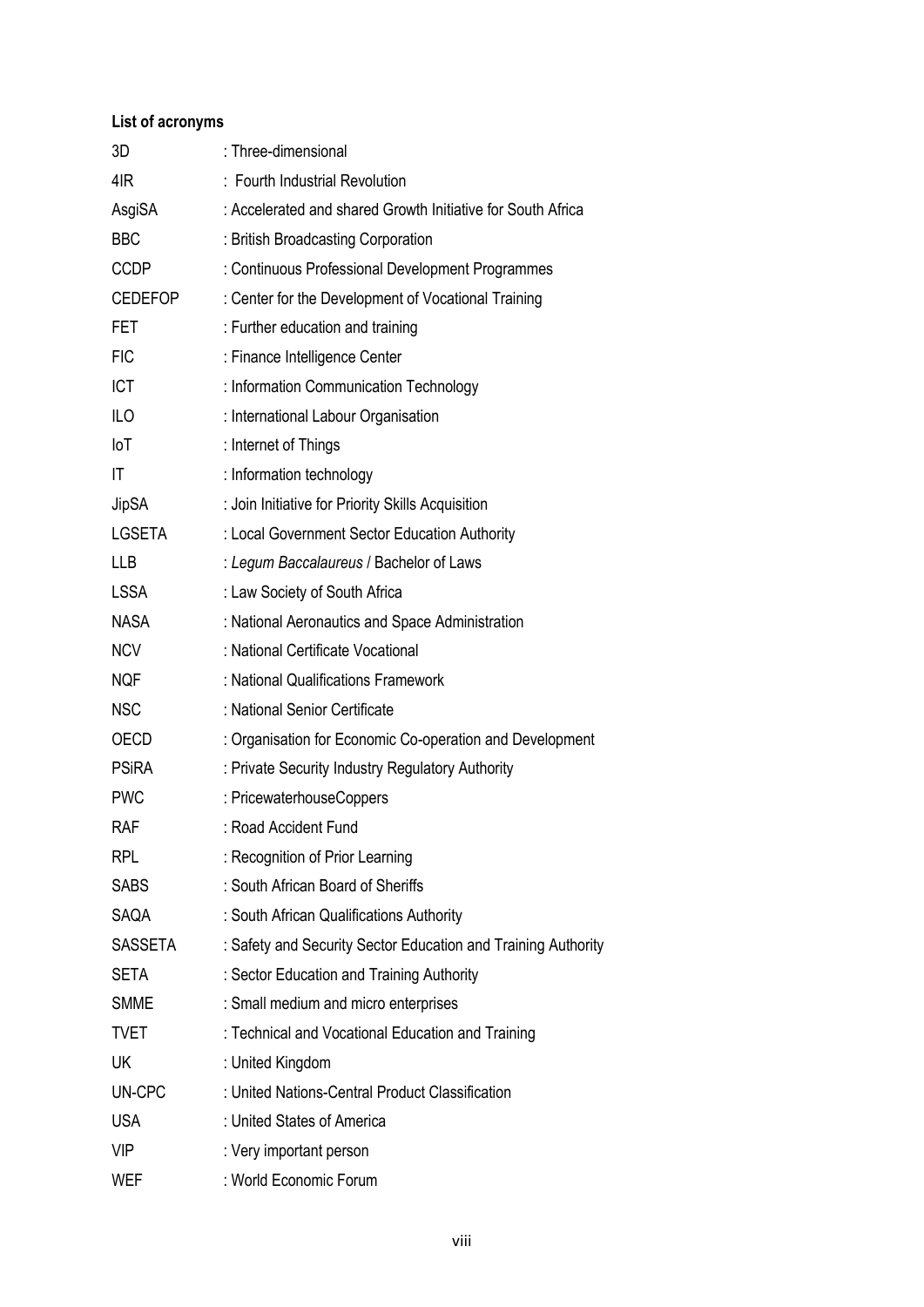### **Chapter 1**

### **1.1. Introduction and background**

South Africa has experienced skills shortages in the labour market over the past decade. The Department of Home Affairs (DoHA) provided a list of critical skills (Department of Home Affairs, 2021) that are needed in South Africa. According to Penxa (2009), the labour market does experience scarce or critical skills, and skills mismatches. These challenges disrupt the labour market. The government of South Africa has passed several items of legislation that aim to address knowledge and skills shortages. An example of one such legislation is the Skills Development Act 97 of 1998. Through this Act, specific knowledge and skills gaps and interventions were identified.

This Act established Sector Education and Training Authorities (SETAs) to provide training and learnerships to address skills gaps. The Safety and Security Sector Education and Training Authority (SASSETA) is one such authority. SASSETA has grouped its constituencies into seven subsectors (also known as chambers); these are Policing, Corrections, Defence, Justice, Intelligence Activities, Legal Services, as well as Private Security and Investigation Activities (SASSETA, no date). SASSETA has commissioned this study to investigate the activities of the Legal Services and Private Security and Investigative Activities with special focus on skills shortages and skills mismatch in the two subsectors.

### **1.2. Background to the study**

The nature of work has changed from what it was decades ago. The changes have been influenced by several factors, such as climate change, urbanisation, the Fourth Industrial Revolution (4IR), to list but a few factors (Marr, 2018; Lieberman, 2019; Kuddus, Tynan and McBryde, 2020). The 4IR is presumed to bring about huge changes in the labour market. This is because of its heavy reliance on information technology (IT) skills. The recent global pandemic COVID-19 has not only brought unemployment, but also dramatic changes in world economics and the nature of work (United Nations Development Program (UNDP), 2021). Changes in the nature of work affect the knowledge and skills requirements needed in the workplace. An example is the COVID-19 pandemic that required many workers to work virtually from home, thus forcing many to acquire information technology (IT) skills (Yang et al., 2020).

The Republic of South Africa (RSA) has experienced skills shortages since the dawn of democracy in 1994. In the early-2000s, the government identified knowledge and skills shortages in many sectors of the economy. Some of the identified knowledge and skills shortages include doctors, nurses, educators, artisans, IT specialists, to list a few (Daniels, 2007; Mateus, Allen-Ile and Iwu, 2014).

In South Africa, these skills shortages are caused by several factors, including the ones briefly highlighted above. Rasool and Botha (2011, p. 2) and Mateus, Allen-Ile and Iwu (2014, p. 63) have identified factors such as a weak education system, emigration, and high crime levels as causes of knowledge and skills shortages.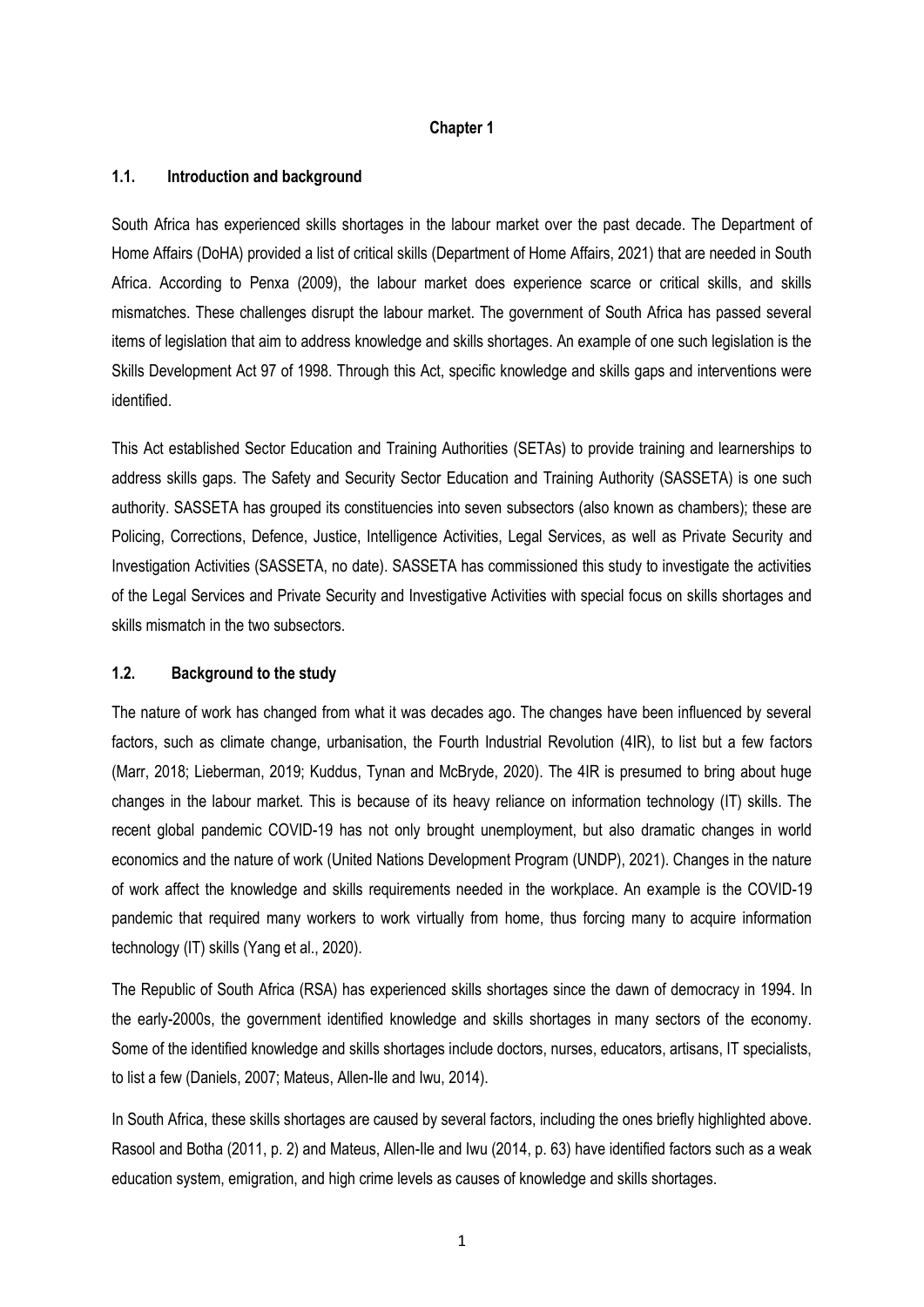Knowledge and skills shortages greatly affect the labour market and can lead to unemployment and skills mismatches. In the Legal Services and Private Security and Investigative Activities subsectors in South Africa, it is not known if required skills are sufficiently available and whether there are skills mismatches in the two subsectors.

## **1.3. Aim of the Study**

This study aimed to investigate skills requirements, skills shortages and skills mismatches and skills development priorities in the Legal Services and Private Security and Investigative Activities subsectors in South Africa.

## **1.4. Objectives of the study**

The study aimed to achieve the following objectives:

- Conducting research per subsector with a focus on the sector profile,
- **EXEDENTIFY** Identifying key skills issues and skills development priorities per subsector, and
- Determining the extent of skills mismatch in order to identify hard-to-fill-vacancies (scarce skills) and top-up skills (skills gaps) in the subsectors under review.

## **1.5. Research Questions**

The study answered the following research questions:

- What are the core activities of the legal services and private security and investigative services subsectors in South Africa?
- What are the knowledge and skills requirements in the two subsectors?
- Are there scarce skills and skills shortages in the two subsectors?
- Is there a skills mismatch in the two subsectors?
- How are knowledge and skills acquired in the two subsectors?

## **1.6. Significance/ Rationale of the study**

The above-mentioned global changes and the identification of knowledge and skills shortages in South Africa have necessitated research to be conducted in the two subsectors to investigate knowledge and skills shortages and skills mismatches. This is because to succeed in the 21st century labour market, one needs a comprehensive skillset composed of cognitive, socio-emotional, technical, and digital skills (The Safety and Security Sector Education and Training Authority (SASSETA, no date). This study will identify whether the above-mentioned challenges occur in the two subsectors so that interventions are implemented if need be.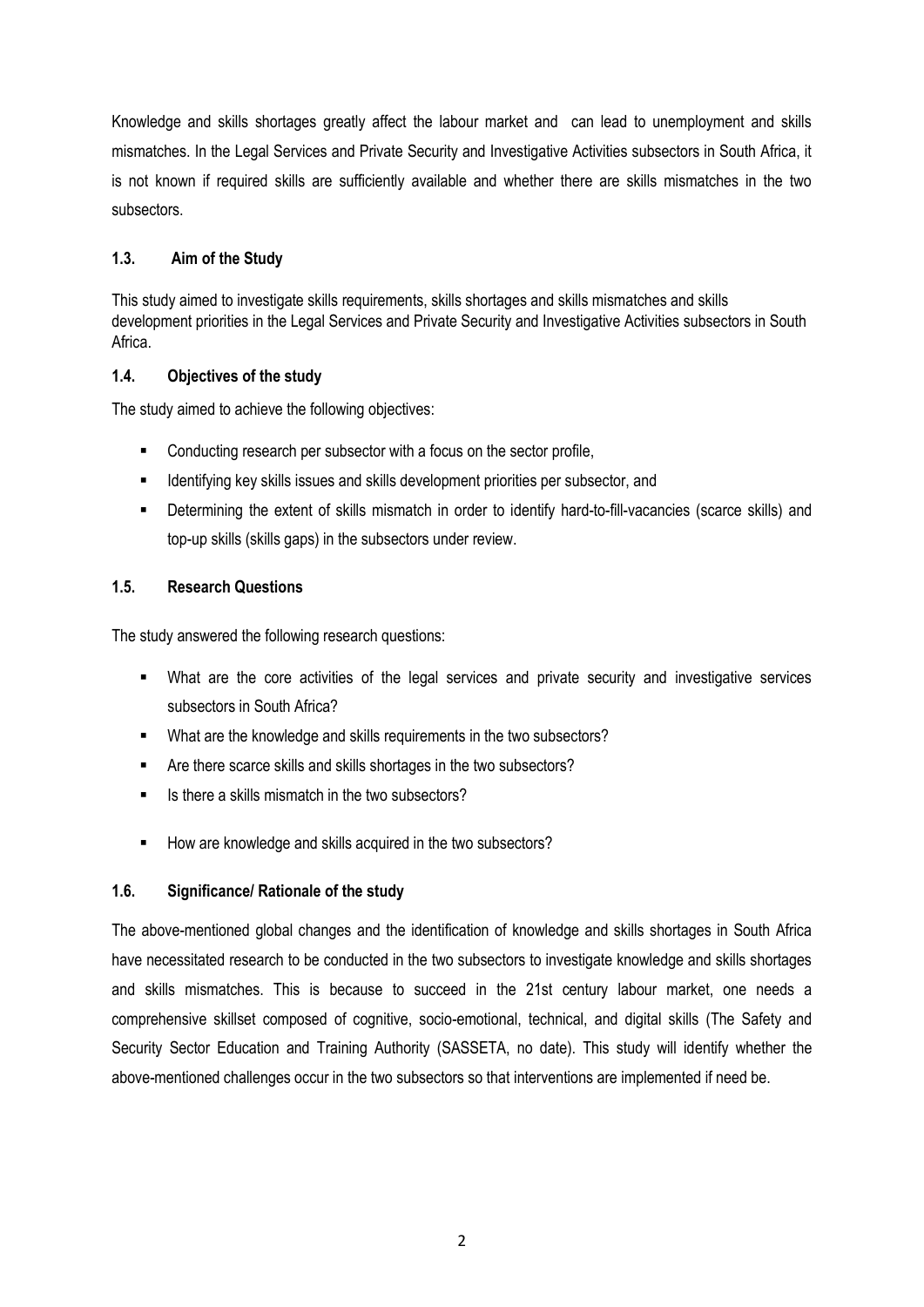#### **Chapter 2**

#### **Conceptual framework and literature review**

#### **2.0 Introduction**

This chapter presents a conceptual framework and review of the literature relevant to the study. This study aimed to investigate knowledge and skills requirements and skills development priorities in the Legal Services and Private Security and Investigative Activities subsectors in South Africa. The first section of the chapter is the conceptual framework which will be followed by the literature review.

### **2.1. Conceptual framework**

A conceptual framework defines and explains the main concepts of a study (Grant and Osanloo, 2014, p.17). According to Ngulube, Mathipa and Gumbo (2015) a conceptual framework defines study concepts, models and theories. There have been many debates about the differences between theoretical and conceptual frameworks. This section of the study does not intend to continue that debate but adopts a conceptual framework as a suitable theoretical foundation of the study. A conceptual framework guides the researcher to select and justify concepts relevant in the study and link them to the research question (Tamene, 2016, p.51). This subsection will define the following concepts: legal services, legal firms, private security companies, occupations, knowledge and skills (hard and soft skills), scarce skills, critical skills, and skills mismatch. These concepts form the conceptual foundation of the study.

#### **2.1.1. Legal services**

Bourke, Roper and Love (2020, p.142) define legal services as a sector that provides "advice, assistance or representation in connection with the application of the law and the resolution of disputes, determining the nature of a person's legal rights or liabilities". Market Line Industry Profile (2019) states that the legal services sector includes law practitioners operating in every sector of the legal spectrum and include commercial, criminal, legal aid, insolvency, labour/industrial, family and taxation law.

The Standard Industrial Classification (2007) defines legal services as a sector that provides legal representation to one party against another before a court of law or other judicial bodies. Legal services provide legal advice and representation in criminal actions, civil cases and in connection with labour disputes.

Citing the United Nations' (UN) Central Product Classification (CPC) Group 181 for legal services, Collins (2018, p.5) states that legal services are classified into four categories:

a) legal advisory and representation services in the different fields of law,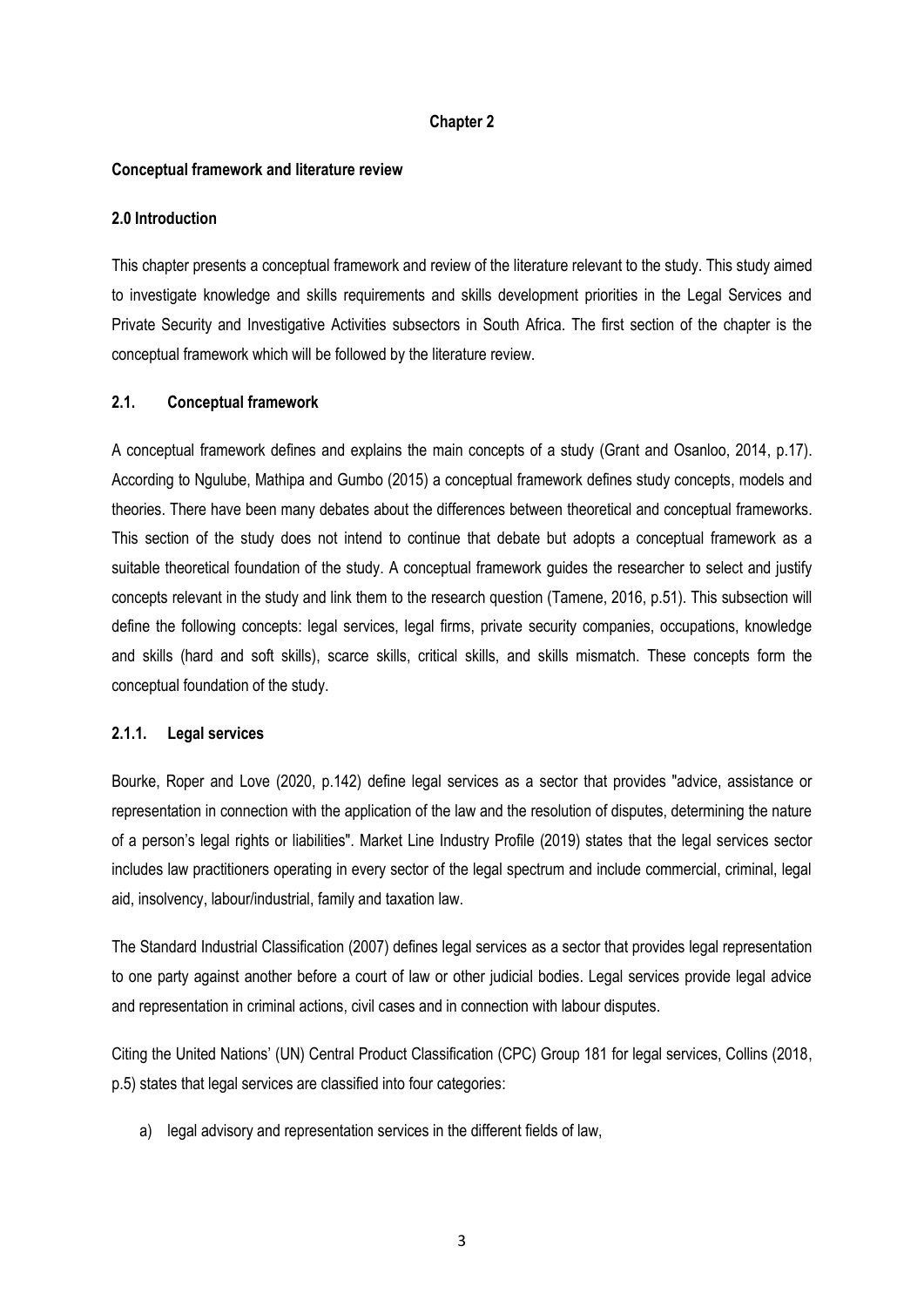- b) legal advisory and representation services in statutory procedures of quasi-judicial tribunals, boards, etc.,
- c) legal documentation and certification services, and
- d) other legal advisory and information services.

What is deduced from the literature is that this is a sector that provides all kinds of legal services to the community. The study will adopt this definition from the literature. It therefore defines legal services in South Africa as a sector that provides all sorts of legal services to those who need them.

### **2.1.2. Law firms**

The term firms and company or organisation are used interchangeably. It depends on each sector which term is adopted. Collins (2018) states that legal services companies provide legal advice (legal rights and obligations) to clients (individuals or corporations). Legal services companies represent clients in civil and criminal cases as claimants and defendants respectively. Lexico (2021) defines a law firm as a business that is engaged in the practice of law. The Merriam-Webster Dictionary (2021) defines law firms as a group of lawyers working together as a business. The definitions provided indicate that legal firms/companies provide legal services. The study defines legal firms as legally registered firms that provide legal services. For the purposes of the study, the term 'firm' will be adopted to mean legal companies. This is because the Law Society of South Africa 2019/2020 Annual Report (2021) refers them as law firms.

### **2.1.3. Private security**

Private security is defined as a profit-making industry that provides personnel, equipment, and procedures to prevent criminal action (De Waard, 1999; Hess, 2009). Private security services provide internal security that focuses on police activities, such as guarding, access control and surveillance (Diphoorn, 2017, p. 90). Mentis Security (2020) is of the view that "private security is contracted services to companies, people or organisations for the protection of personnel and property".

Van Riet (2020, p.86) distinguishes between two types or private security services: private security companies or firms and private military services. According to van Riet (2020, p.86) private military companies are called 'mercenaries' while private security companies provide guarding services in urban areas. Adams (2002, p.56) states that private military companies are businesses that are involved in military activities such as military operations and leadership and operating military equipment. They are often hired by governments to carry out military services on their behalf. Diphoorn (2017, p.90) describes mercenaries as private military companies that are directly involved in a conflict.

The definitions provided indicate that private security services provide security services within the borders of a country. They are different from private military companies who are hired by governments and are directly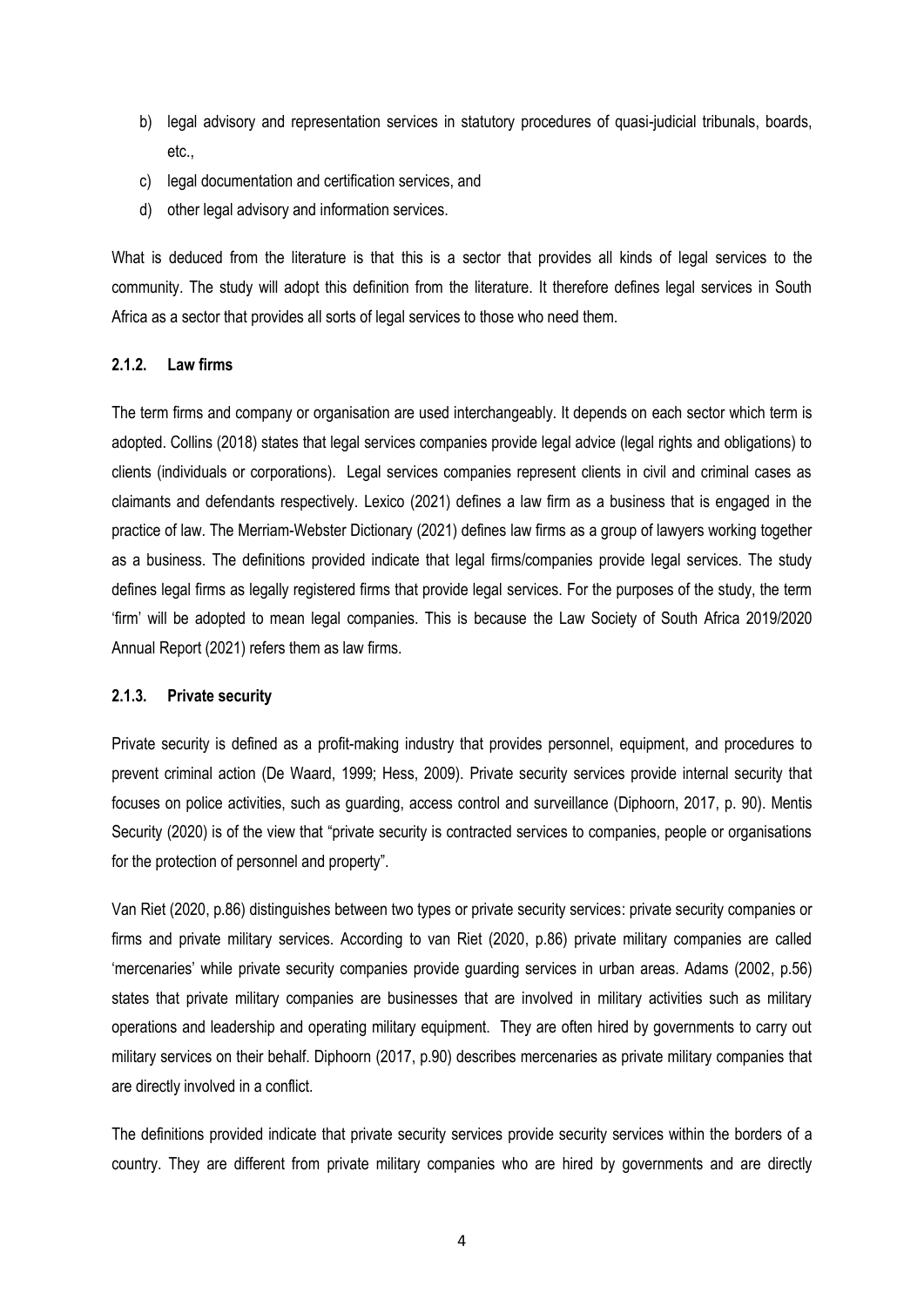involved in conflicts. This study views the private security services subsector as providers of security services that protect citizens and property within the borders of a country (South Africa in this case).

#### **2.1.4. Private security companies**

De Waard (1999, p.144) states that private security firms or companies perform security tasks for third parties. Hess (2009, p.3) states that private security companies provide personnel, equipment, and procedures to prevent criminal action. Hess (2009, p.3) further states that they meet the needs of individuals, organisations, and societies that require more protection that is not provided by state police officers.

Private security companies operate within the borders of a country and help in providing general security services. They provide internal security that focuses on police activities, such as guarding, access control and surveillance (Diphoorn, 2017, p.90).

The study adopted the term 'private security company' instead of 'private security firm'. This is because the literature (De Waard, 1999; Hess, 2009, and others) refer to them as private security companies instead of private security firms.

### **2.1.5. Occupations**

Indeed.com (2021) defines an occupation as work that is held by a person with distinct skills and interests in a specific field. According to the International Labour Organisation (ILO) (no date) an occupation is a "set of jobs whose main tasks and duties are characterised by a high degree of similarity". ILO (no date.) further states that a person can be associated with an occupation through the main job held or future jobs within the industry. The Department of Higher Education and Training (2013, p.6) defines an occupation as a "set of jobs whose main tasks and duties are characterised by a high degree of similarity (skill specialisation)". According to the Local Government Sector Education and Training Authority (LGSETA) (2016, p.8), "an occupation refers to a set of jobs or specialisations whose main tasks are characterised by such a high degree of similarity that they can be grouped together for the purposes of the classification".

The given definitions indicate that an occupation is a group of similar jobs within an industry or sector. An example is teaching. It is an occupation in the education sector. This study regards an occupation as such.

#### **2.1.6. Knowledge**

Occupation and jobs are characterised by knowledge and skills that are required in that industry or sector. This study differentiates between knowledge and skills.

According to Mendez, Gomes and Batiz-Lazo (2004) knowledge is our perspectives and concepts, root causes, talents, ideas, and judgments. Tsai, Chang and Chen (2006, p.61) state that knowledge includes, intuition,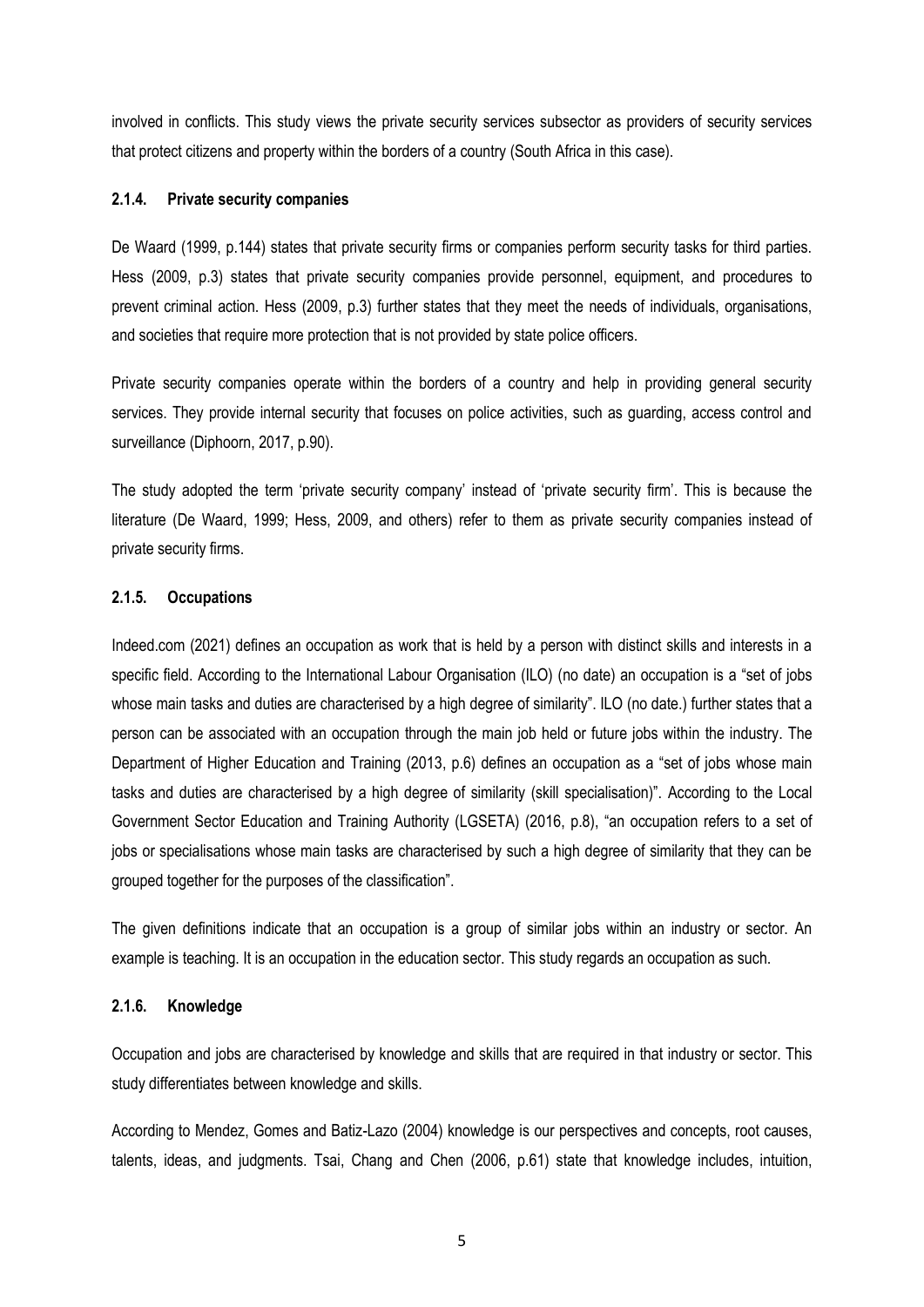vision, value, structured experience, and judgement. Nonaka and Takeuchi (1995), state that knowledge can be technical and/or cognitive. Technical knowledge encompasses personal skills and craft. It is referred to as knowhow. Cognitive knowledge consists of beliefs, values, mental models, and ideals which are deeply ingrained in human beings and are often unnoticed or taken for granted.

The study adopted Nonaka and Takeuchi's (1995) definition of knowledge. It views knowledge as cognitive and technical. It is a state of mind or abilities that can be processed by an individual.

### **2.1.7. Skills**

A skill is defined as the ability to carry out tasks and duties of a given job (ILO) (no date). According to The Organisation for Economic Co-operation and Development (OECD) (2017), skills are cognitive and non-cognitive abilities. Cognitive skills are the abilities to understand complex ideas, learn from experience, reason, and adapt effectively to the work environment. They include literacy, numeracy, and the ability to solve abstract problems (Brunello and Wruuk, 2019, p.4). Non-cognitive skills include social, emotional, and behavioural skills. Examples are work habits, behavioural traits, and physical characteristics (Brunello and Wruuk, 2019, p.4).

Two dimensions of skills are used to arrange occupations into groups (Department of Higher Education and Training, 2013, p. 6). They are hard and soft skills. Laker and Powell (2011) state that hard skills are technical skills and soft skills are interpersonal and intrapersonal skills. Examples of soft skills are leadership, selfmanagement, conflict resolution, communication, and emotional intelligence. Operating equipment is an example of hard skills (Laker and Powell, 2011, p. 113). Gale, Duffey, Park-Gates and Peek (2017, p. 52) identified the following as examples of soft skills: work ethic, paying attention to details, interpersonal, communication, and time management skills. Gale *et al.* (2017, p. 52) further identified computer skills, efficiency, product knowledge, experience, and 3D modelling as hard skills.

The study adopted Laker and Powell (2011) and Gale *et al.*'s (2017) definition of soft and hard skills. This study views technical skills as hard skills and cognitive skills as soft skills

### **2.1.8. Skills shortages**

There is no agreed upon definition of skills shortage. The difficulty associated with defining skills shortages makes it difficult to measure skills shortages (Richardson, 2007; Rasool and Botha, 2011). Barnow, Trutko and Lerman (1998, p. 5) state that it refers to a mismatch between workers and jobs in a country and sometimes refers to a shortfall in the total number of workers in the labour force. According to Richardson (2007, p. 12), it is a situation whereby there are unfilled vacancies in the labour market. In such a situation, the salaries and wages paid are competitive, but there are scarce skilled workers to take up available positions. It is "a disequilibrium condition where the amount of labour workers willing to supply their labour is less than employers are willing to buy at the prevailing wage" (Barnow, Trutko and Lerman, 1998, p. 5). Brunello and Wruuk (2019, p. 4) are of the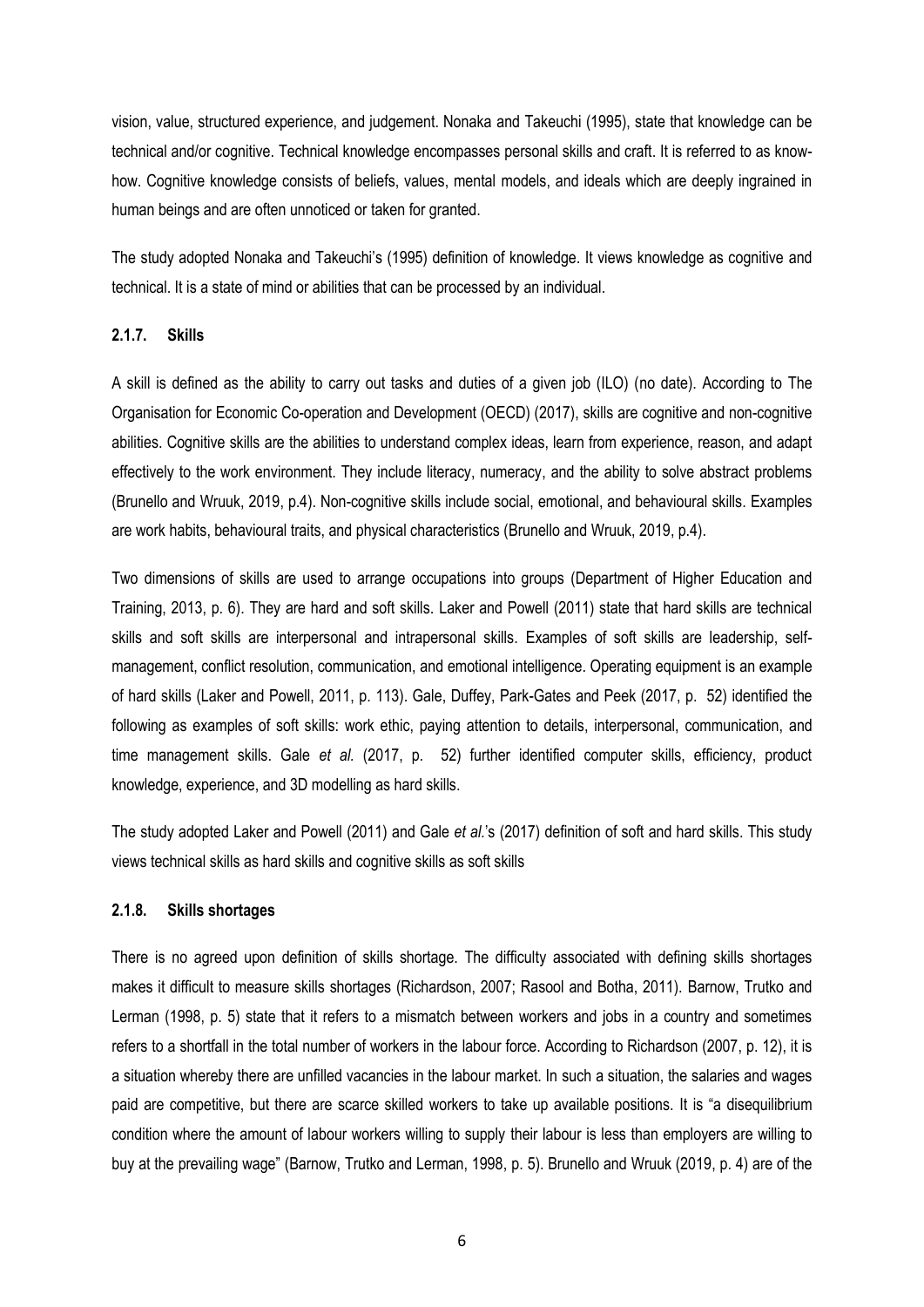view that this situation "arise when employers are unable to recruit staff with the required skills in the accessible labour market and at the ongoing rate of pay".

The definitions state that skills shortages happen when the number of skilled employees are less than the amount of jobs available in the job market. This situation leads to unfilled vacancies. This study adopts all definitions presented in this section.

### **2.1.9. Scarce and critical skills**

Scarce skills refer to those occupations in which there is a scarcity of qualified and experienced people currently or anticipated in the future. This is a situation in which skilled people are either not available, or they are available but do not meet employment criteria (Department of Higher Education and Training, 2014). LGSETA (2016, p. 7) adopted the same definition from the Department of Higher Education and Training. According the Skills Portal (2019), scarce skills are the demand for skilled people to fill occupations in the labour market. Bolnick (2019) defines scarce skills as skills that are in demand by employers. They are regarded as scarce because there aren't enough qualified professionals in that field. The Bellview Institute of Distance Learning (2021) is of the view that scarce skills happen when there are not enough qualified individuals, when people decide to work abroad instead of their home countries, when companies want special experience, and when most people study for professions with enough qualified professionals already.

This means that critical skills are special skills that are hard to find in the labour market. This could be caused by less qualified people, emigration, and labour market saturation.

The term scarce skills and critical skills are sometimes used interchangeably in literature although they have different meanings. LGSETA (2016, p. 8) defines critical skills as referring to specific key or generic and "top-up" skills within an occupation. The Skills Portal (2019) concurs and state that "critical skills are "top-up" skills within an occupation. Critical skills can be specific to an occupation resulting in skills gaps. Such a situation could be caused by improved technologies or new forms of work in organisations. Top-up-skills are acquired through continuous professional development programmes (CPDP). CPDP is the continuous extension of knowledge and skills through continued development of one's ability by further training, professional updating, and study of any kind (Wilkins, 1997).

What is deduced from the literature is that critical skills are different from scarce skills because they are 'top-up' skills. That means that they are supplementary skills needed in an occupation. They are those skills that are needed on top of generic skills required. An example could be neurosurgeons in the medical field or law professors or crime intelligence operatives in private security. The study adopts the LGSETA (2016) definitions of critical skills.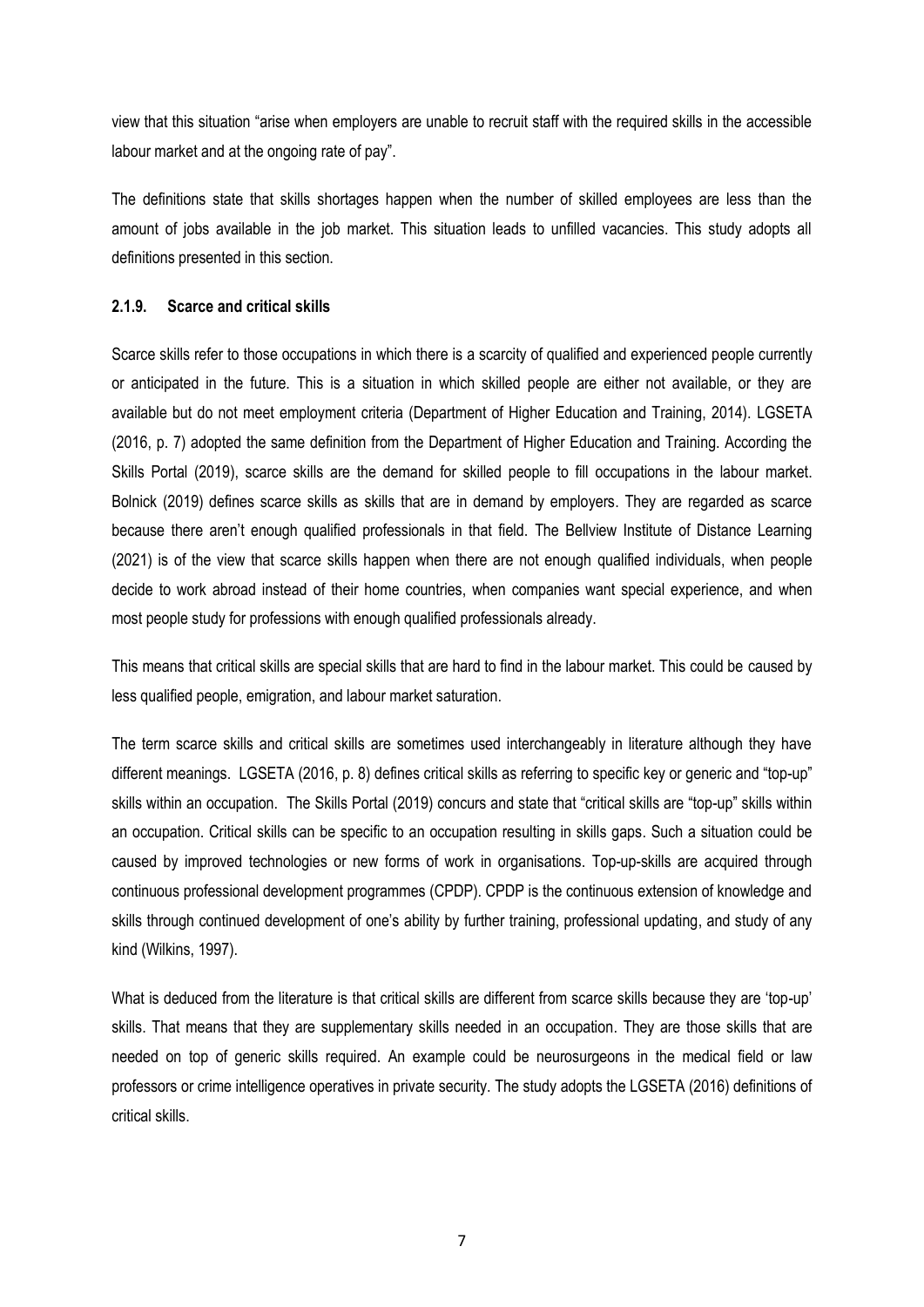### **2.1.10. Skills mismatch**

Skills mismatch is a misalignment of skills that are required by employers and the skills that individuals possess (ILO, 2020). According to Brun-Schammé and Rey (2021, p. 2) skills mismatch is the "the sub-optimal use of an individual's skills in their occupation". The European Centre for the Development of Vocational Training (CEDEFOP) (2014) defines skills mismatch as "an imbalance in which the type or level of skills available does not correspond to labour market needs". This means that it is a situation whereby wrong skills are utilised in unsuitable occupations or jobs.

Brunello and Wruuk (2019) and Grapsa, Mcwango and Rogan (2019) state that skills mismatch happens at macro and micro levels. At macro level, it is the gap between the supply and demand for skills. In this situation, jobs are offered without taking into consideration the skills and qualifications of job seekers. At macro level, it also happens within a geographic region, for example a country. At the macro level, skills mismatch is measured by comparing the composition of vacancies by qualification with that of the working population.

A micro level skills mismatch happens when workers have a level of skills that is different from what is required for their job (Brunello and Wruuk, 2019, p. 4). At this level, skills mismatch is measured by determining the skills or qualifications of an employed worker with the skills or qualifications required by his or her job.

Grapsa, Mcwango and Rogan (2019, p. 224) defines skills mismatch as excess or of lack of formal qualification skills or both that a particular worker can experience in his or her job. In this study, skills mismatch is determined at a macro level. That is at subsector level.

### **2.2. Literature review**

This section presents a review of the literature on related studies. Three major themes are discussed: causes of knowledge and skills changes in world economies, skills and knowledge requirements in Legal Services and Private Security and Investigative Activities sectors, and legislative frameworks that regulate the two subsectors in South Africa.

This subsection is structured as follows: first to be presented are the causes of knowledge and skills changes in all sectors of the world economy. The second and third parts will review literature on the activities and legislative frameworks of the two subsectors under study.

### **2.2.1. Factors causing changes in the nature of work and skills demands**

Global mega trends such as the rising role of technology, climate change, demographic shifts, urbanisation, pandemics and the globalisation of value chains are changing the nature of work and skills demands.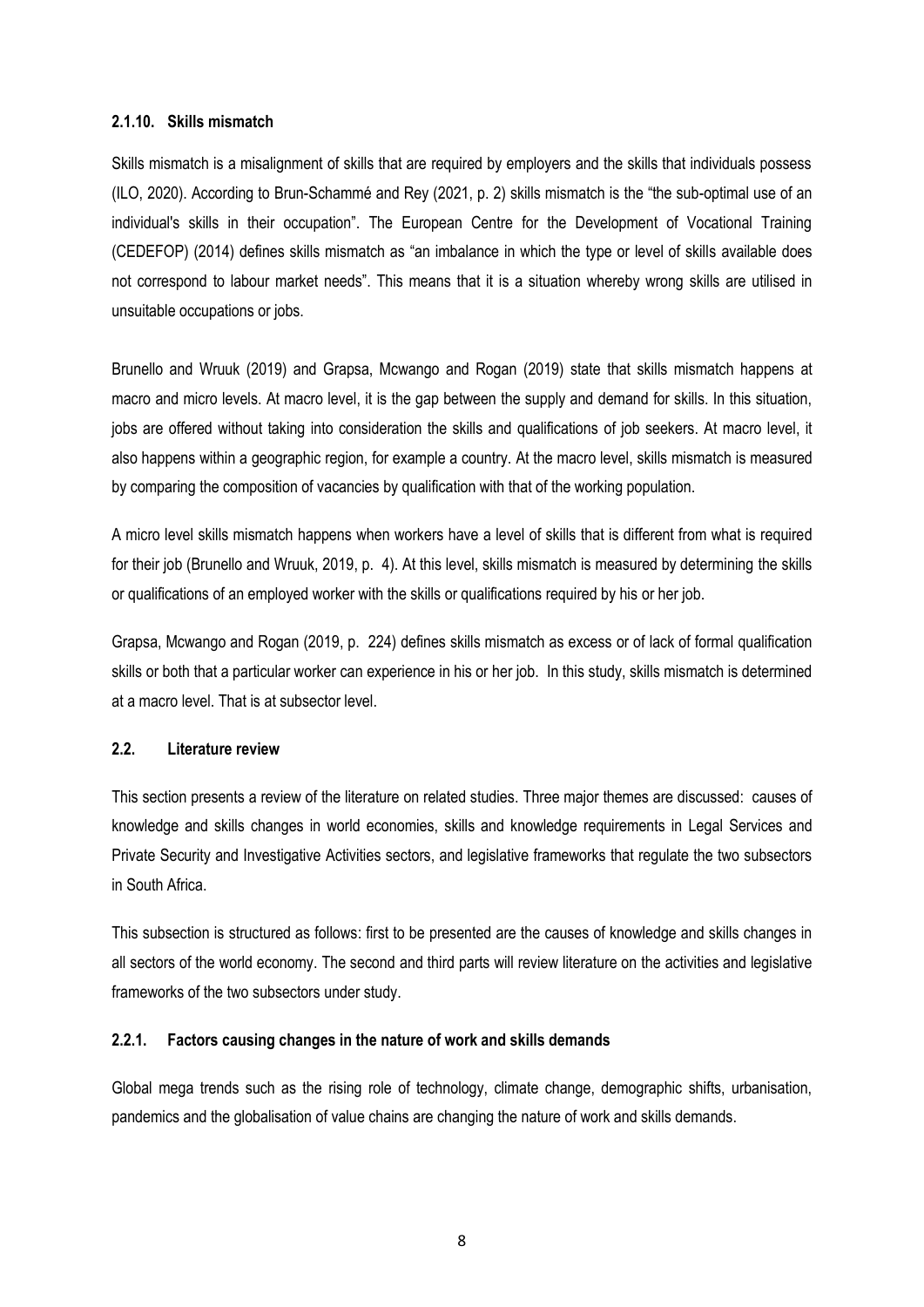According to National Geographic (2021), "climate change is a long-term shift in global or regional climate patterns". It is a long-term alteration of temperature and weather patterns. Jackson (2021) defines it as a sporadic change in the earth's climate. According the National Aeronautics and Space Administration (NASA) (2021) and National Geographic (2021), climate change will continue to have devastating effects on the globe. The temperature and sea levels will rise, there will be frost free seasons, changes in precipitation patterns, more droughts and heats waves, floods will become stronger, and an ice-free Artic Circle. Climate change will not only change the geographic environment but will have a long-term effect on agriculture, policy, economics, food security, national security, and many other spheres of life.

Its effects on national security will cause internal security problems that will need to be dealt with by national governments. Lieberman (2019) is of the view that climate change is a security threat multiplier. This is because environmental and ecological degradation will lead to increased competition for scarce resources, thus causing conflicts. Conflicts will require new strategies and new skills in the safety and security sector. Krasna *et al.* (2020, p. 10) state that the following skills will be needed in the safety and security industry because of the effects of climate change: soft skills such as communication, policy development, critical thinking, and analytical skills.

It is predicted that this is going to be the case in the security and legal services subsectors in South Africa. For example, new policing skills will be needed to tackle new security threats and policy development skills (which are provided by legal services) are predicted to be essential in the future to address the security threats caused by climate change.

Another phenomenon that affects skills change is demographic shifts. Zimmer (no date) defines three demographic shifts: Baby Boomers, Generation X, and Millennials. According to PricewaterhouseCoopers (PWC) (no date), demographic shifts will change the employment landscape. This is true because of the different skills that are possessed by these three generations. Generation X and Millennials are regarded as technology savvy and the Baby Boomers as technophobic (Guri-Rosenblit, 2018, p. 94). This has wide implications on knowledge and skills sets in the workplace. For example, the 4IR and IoT will require advanced technology skills. This means that employees and the public should possess such skills to survive. This has implication in the two subsectors under study.

Urbanisation is also believed to have an influence in the changing nature of knowledge and skills required in the 21st century. According to National Geographic (2021) "urbanisation is the process through which cities grow, and higher percentages of the population comes to live in the city". It is the mass movement of people from rural areas to urban areas and the consequent changes to urban setting (Kuddus, Tynan and McBryde, 2020, p. 1). It is the physical growth of urban areas. Urbanisation has a lot of effects on society and in labour markets. It affects the economy of cities, the environment, ecosystems, population, security, the social and health of citizens.

From the economic perspective, Murali *et al.* (2018, p. 8) is of the view that urban life provides many benefits to urban residents. These benefits include providing abundant job opportunities and higher incomes. To

9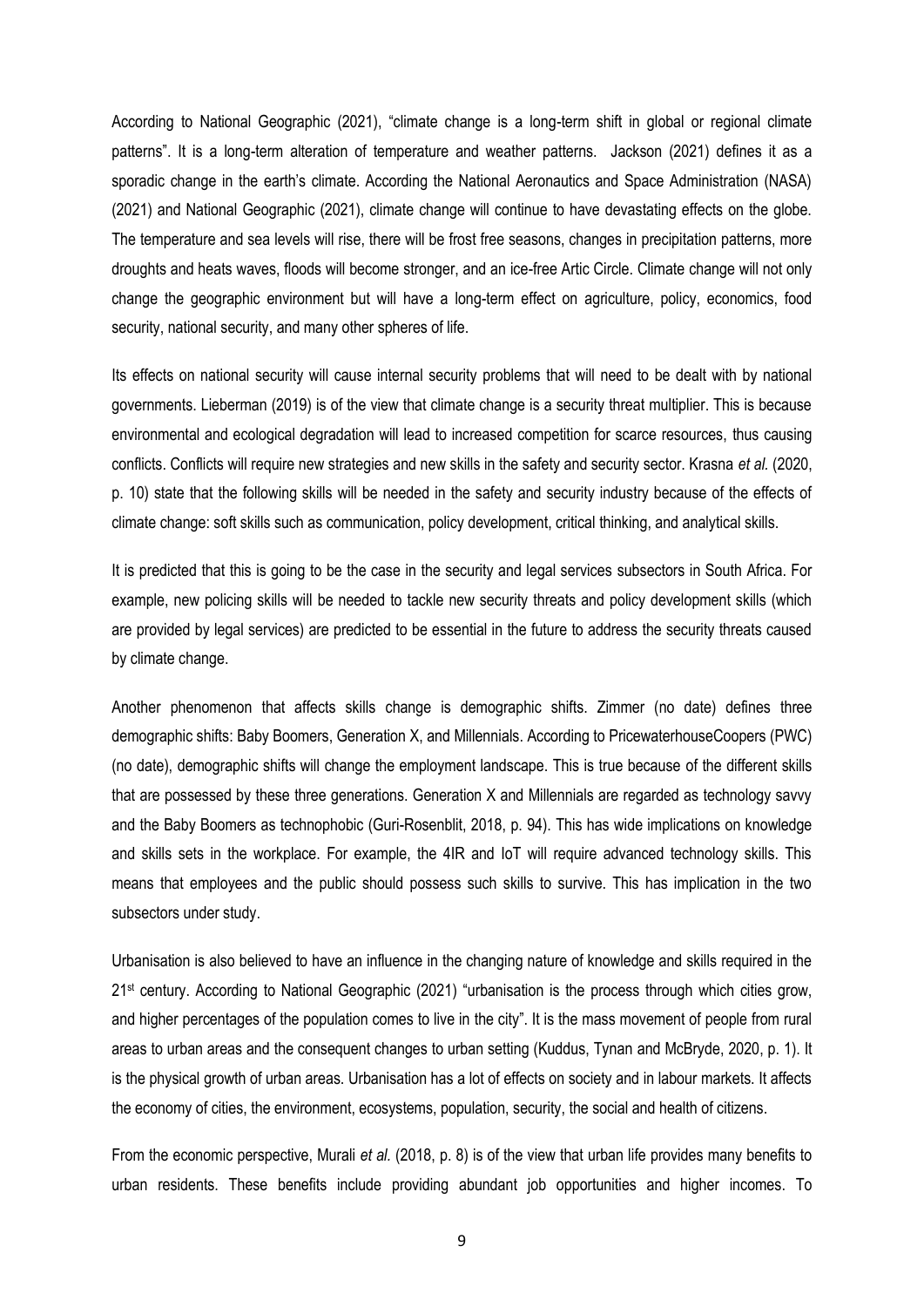businesses, it offers lower input costs, greater collaboration, and innovation opportunities. In as much as it is argued that urbanisation improves lives, it has created many challenges as well. Murali *et al.* (2018, p. 8) states that improving local skills is one of the challenges caused by urbanisation. The Education for All Global Monitoring Report (2012) states that many urban poor dwellers lack foundational skills because of lack of access to education.

This could be true in the two subsectors under study if the workers come from poor urban environments. Urbanisation can also bring legal challenges such as lack of access to legal representation. This is caused by economic inequality in urban areas (Education for all Global Monitoring Report, 2012). It is therefore assumed that urbanisation affects the two subsectors under study. The private security subsector would require skills to operate in densely populated urban areas with high crime rates. The Legal Services will require knew knowledge and skills to provide legal services to diverse population groups.

Globalisation of value chains is another facilitator of knowledge and skills changes. Bullock, Jennings, Timbrell (2019) defines globalisation as the process that leads to countries of the world uniting through trade and social and cultural exchange. It results in an interconnected world with international markets in which products and services are transferred across national boundaries. The British Broadcasting Corporation (BBC) (2021) defines globalisation as the process of interconnecting the world through trade and cultural exchange.

The globalisation concept has created two dichotomous schools of thoughts; those who oppose globalisation and those who are in support of globalisation. Supporters argue that globalisation will remove trade barriers, increase production, thus improving economic activities (BBC, 2021). Critics of globalisation are of the view that it has led to a war between the rich and poor, thus causing social injustices such as civil wars, organised crime, terrorism, and many other social ills (de Sousa Santos, 2006). Docquier and Rapoport (2012, p. 683) are of the opinion that is has caused massive brain-drain in developing nations and Potrafke (2014, p. 509) blames it for many economic shortcomings.

There is no doubt that globalisation has affected labour markets, thus affecting employee skills and knowledge (Wood, 1998; Montt, 2015). It is for this reason that the local Security Services and Investigative Activities and Legal Services subsectors are equipped with new skills to work in the new environment. Collins (2018, p. 1) states that "globalisation has influenced the legal sector by expanding the need for legal services that cover multiple jurisdictions and may be flexibly applied by the same provider or firm"

The is absolutely no doubt that technological changes have a huge influence on jobs and skills. The world is said to be moving towards a new industrial revolution, the 4IR. The 4IR or Industry 4.0 is a new concept indicating a shift from the past three industrial revolution (iED Team, 2019).

According to the World Economic Forum (WEC) (2021), the 4IR will affect the way human beings interact with each other and the way they work. This revolution is driven by advanced technology that merge the physical,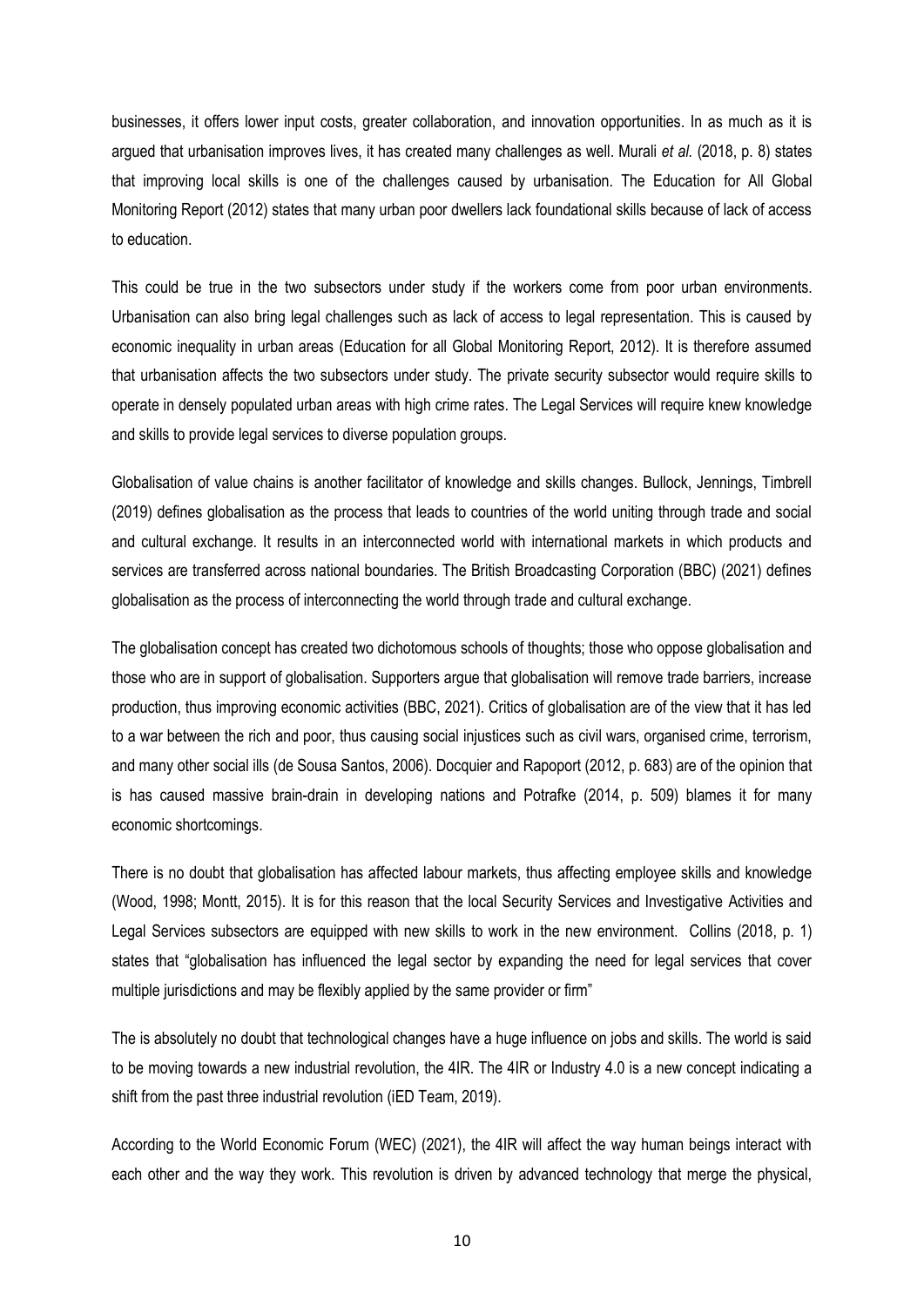digital, and biological worlds (Schwab, 2021). According to Marr (2018), in the 4IR, machines will interact, visualise and make decision in the entire production chain. Schwab (2021) further states that the 4IR will be characterised by ubiquitous and mobile supercomputing, intelligent robots, self-driven cars, and other advanced technologies and devices. Li, Hou and Wu (2017) state that the 4IR is characterised by cloud computing, IoT, machine learning, artificial intelligence, and the use of big data.

It is argued by Marr (2018) that the 4IR will increase the quality of life and raise income levels. Hoosain, Paul, and Ramakrishna (2020, p. 1) are of the opinion that the 4IR will promote a circular economy. This is an economy with economic and environmental benefits. That is, the reduction of greenhouse gases and increased economic growth. The Common Fund for Commodities (2018) states that technologies of the 4IR will enable the world to tackle challenges such as climate change, a growing population, dwindling resources and address the ever-growing demand for food.

On the contrary, Marr (2018) is of the opinion that this revolution will disrupt all disciplines, industries, and economies. Brynjolfsson and McAfee (as cited in Schwab, 2021) are of the opinion that the 4IR could lead to great inequalities and particularly disrupt the labour market. Automation will mean that machines will replace workers thus leading to mass unemployment; cybersecurity risks and misinformation will be prevalent. Frey and Osborne (2013) estimated that computerisation in the 4IR will have a devastating effect on labour and wages. The sentiments are shared by Singh, Sarkar and Bahl (2018, p. 7) who state that the 4IR will come with reduced job opportunities in many sectors and will change the nature of many jobs.

The opposing views mean that the 4IR will provide opportunities and challenges to the labour market at large. It will provide opportunities by introducing new working devices and processes which will increase production, but on the other hand such devices will substitute labour. This is an envisaged revolution, and it means that new knowledge and skills will be required to navigate it. This is going to be the case in the two subsectors under study. The Private Security and Investigative Activities subsector will require skills to operate new security devices and technologies. The Legal Services subsector will require new knowledge and skills to provide legal services in a new environment.

It is argued that the 4IR will be influenced by the IoT. Weber (2010, p. 23) defines the IoT as emerging technologies that will facilitate the exchange of goods and services in the global supply chain networks. It will provide an infrastructure for the facilitation of 'things' over the Internet. Atlam, Walters and Wills (2018) state that IoT is Internet technology that will connect virtual and physical objects all over the world. It will enable many devices to connect and communicate with each other and perform task instructed to them. Butun, Österberg and Song (2020, p. 616) are of the opinion that IoT will enable people and smart devices to be connected at any time, and at any place, to anything and to anyone, via any network services.

Scholars are of the opinion that IoT will bring enormous opportunities and challenges. Security is one of the challenges that many authors have raised (Weber, 2010; Butun, Österberg and Song, 2020). Mukhopadhyay and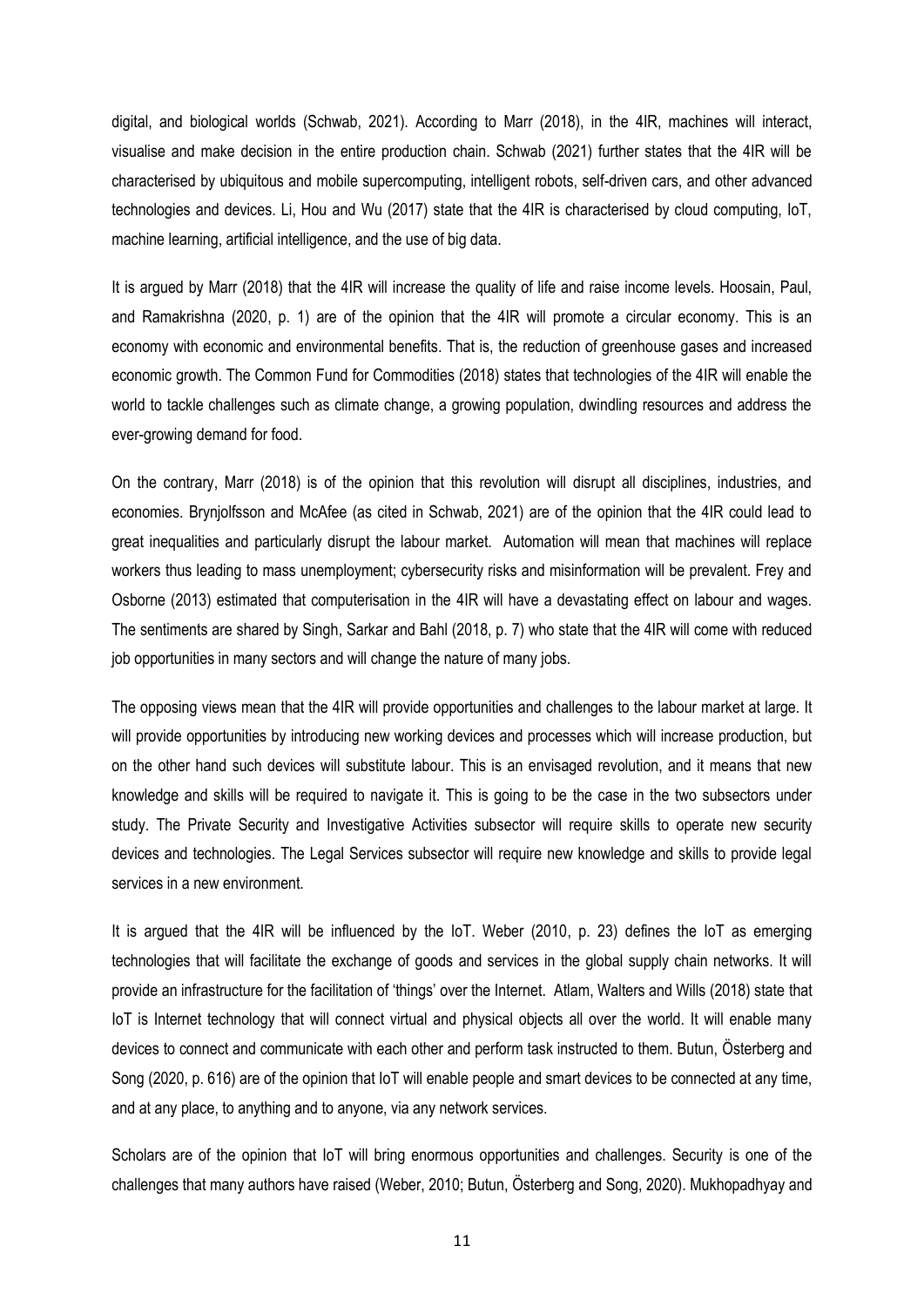Suryadevara (2014, p. 4) are of the view that lack of employee knowledge and skills to operate new devices and technologies will be a challenge. Waterfield (2020) argues that the IoT has the potential to make many jobs redundant. Waterfield (2020) states that, "in developing countries, organisations might find themselves attracted to automated processes, which are more efficient and cost effective, than hiring locally".

This means that the labour market is going to be affected by the 4IR and the IoT. New knowledge and skills will be required. Private security and legal companies will be forced to use technologies and devices that are not used today. These two subsectors will be required to acquire the required knowledge and skills.

### **2.2.2. Skills shortages and their causes in South Africa**

Democratic South Africa realised that she had knowledge and skills shortages in the mid-2000s. Several authors and the South African Government have written reports and academic papers about this issue. This section will review literature on skills shortages in South Africa.

In 2011, Rasool and Botha (2011) reported that South Africa was experiencing a shortage of skilled workers. Rasool and Botha (2011, p. 2) are of the view that skills shortages in South Africa were a consequence of sociopolitical and economic factors. They further state that the inability of the education system to meet the growing demands of local firms aggravated the situation. In their summary of the causes of skills shortages in South Africa, Rasool and Both (2011) and Mateus, Allen-Ile and Iwu (2014, p. 63) identified the following factors causing skills shortages; the education system, structural changes in the South African economy, emigration, HIV-AIDS, and high crime levels. Mateus, Allen-Ile and Iwu (2014, p. 63) argued that economic growth was the main course of skills shortages. Daniels (2007, p. 5) identified Bantu education and the reintegration of the South African economy to international markets as the main courses of skills shortages in South African in the early 2000s.

Daniels' (2007) literature review identified several scarce skills in South Africa. Among them were educators and academics, medical practitioners and nurses, engineers and technicians, biotechnologists, managers, and information and communication technology (ICT) professionals. Mateus, Allen-Ile and Iwu (2014) identified the following scarce skills in South Africa: artisans, nurses, doctors, and teachers. The Department of Home Affairs (2021) published a long list of critical skills of which are required in South Africa.

### **2.2.3. Skills shortages interventions in South Africa**

Daniels (2007), Rasool and Botha (2011), and Mateus, Allen-Ile and Iwu (2014) and ILO (2019) identified several legislations have been passed by the South African Government to address skills shortages. Examples are the following: Skills Development Act (No 98 of 1999), South African Qualifications Authority (SAQA) (No. 58 of 1995), National Qualifications Framework (NQF) (No. 67 of 2008), the Accelerated and Shared Growth Initiative for South Africa (AsgiSA), National Skills Fund, the Joint Initiative on Priority Skills Acquisition (Jipsa) and the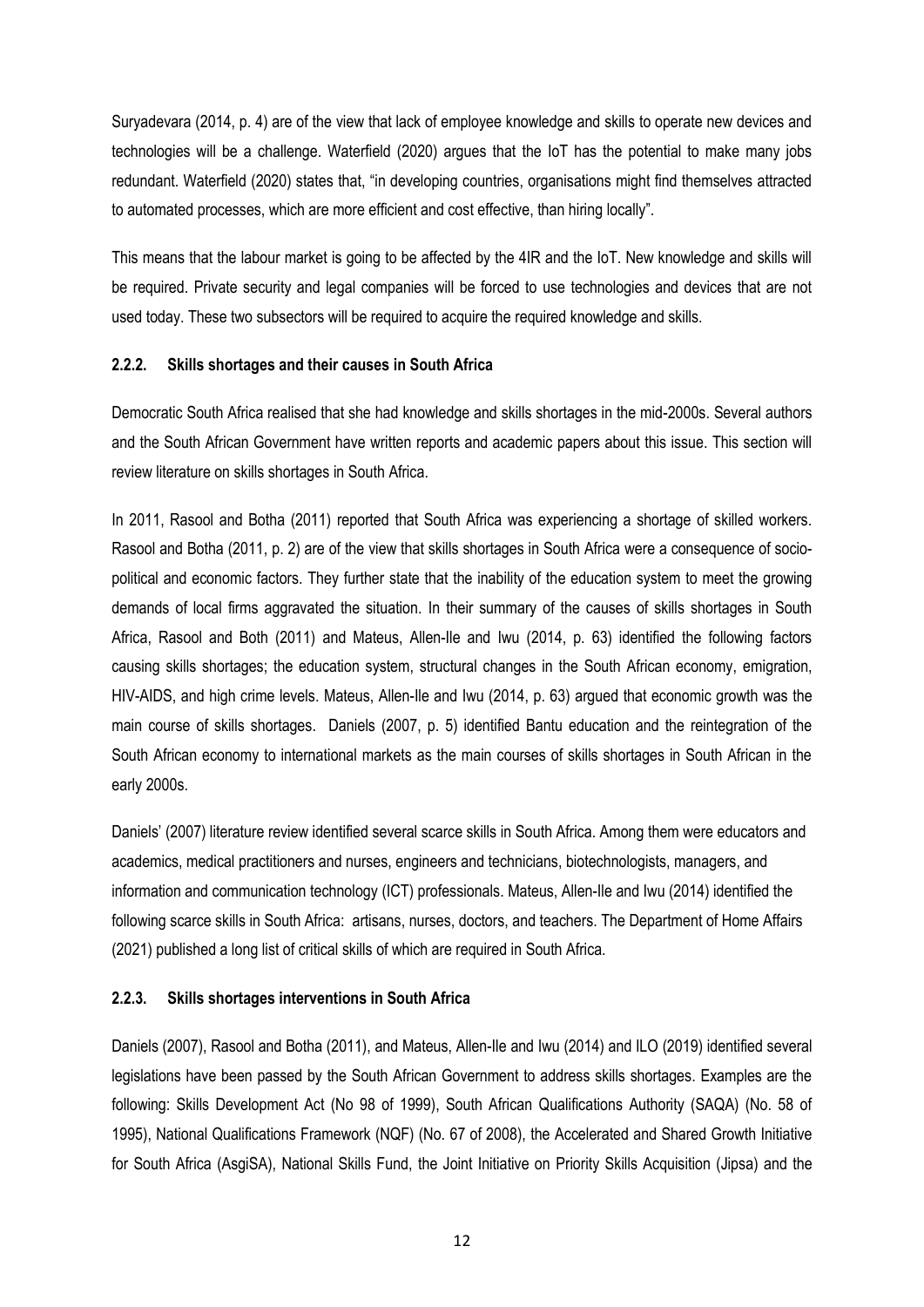National Development Plan 2030. IOL (2019, p. 33) lists six Technical and Vocational Education and Training (TVET) qualifications interventions that have been implemented to address skills shortages. They are NATED (N) programmes, National Senior Certificates (NSC) for technical subjects offered by high schools, National Certificate Vocational (NCV) programmes, occupational programmes, such as learnerships, National Higher Certificates offered in partnership with colleges and higher education institutions, and recognition of prior learning (RPL).

Sector Education and Training Authorities (SETA) were created under the Skills Development Act to address skills shortages in South Africa. These organisations are tasked with filling the skills gap by providing training and funding to critical skills development areas. SASSETA is one of the 21 SETAs responsible for skills development in South Africa. Its focus is on the safety and security sector (SASSETA Strategic Plan 2015/16 – 2019/20, no date.). This study focuses on two subsectors under SASSETA which are Legal Services and Private Security and Investigative Activities.

### **2.2.4. Skills mismatch in South Africa**

Studies have been conducted that focus on skills mismatch around the globe. This subsection will review literature on skills mismatches in South Africa. Not many studies have been found in the literature on skills mismatch in South Africa, but this section attempts to provide a brief review on the identified studies. Brun-Schammé and Rey (2021, p. 2) are of the view that skills mismatch can be a source of dissatisfaction for workers and can put brakes on productivity. Skills mismatch is a situation where an employee feels that their skills level does not match the level required for the job, either because they are too highly skilled or because they feel they are lowly skilled in relation to the needs of the job (Schammé and Rey, 2021, p. 5).

Grapsa, Mcwango and Rogan (2019, p. 223) are of the opinion that it is important to match the skills of the labour force and the labour market in South Africa because of the high employment rate. They further state that both educational and skills mismatch need to be considered in the South African context as they appear to be prevalent. They also state that a few studies have been conducted in South Africa on skills mismatch. Grapsa, Mcwango and Rogan (2019) found a high education skills mismatch prevalence in the South African labour force with the majority of workers being under educated in certain occupations and jobs. They found over-skilling in certain occupations such as agriculture and fisheries.

LGSETA (2020, p. 78) identified intervention strategies to address skills mismatch in South African local governments. Some of the strategies identified are improving IT skills, continuous vocational training, apprenticeships, and personal training accounts.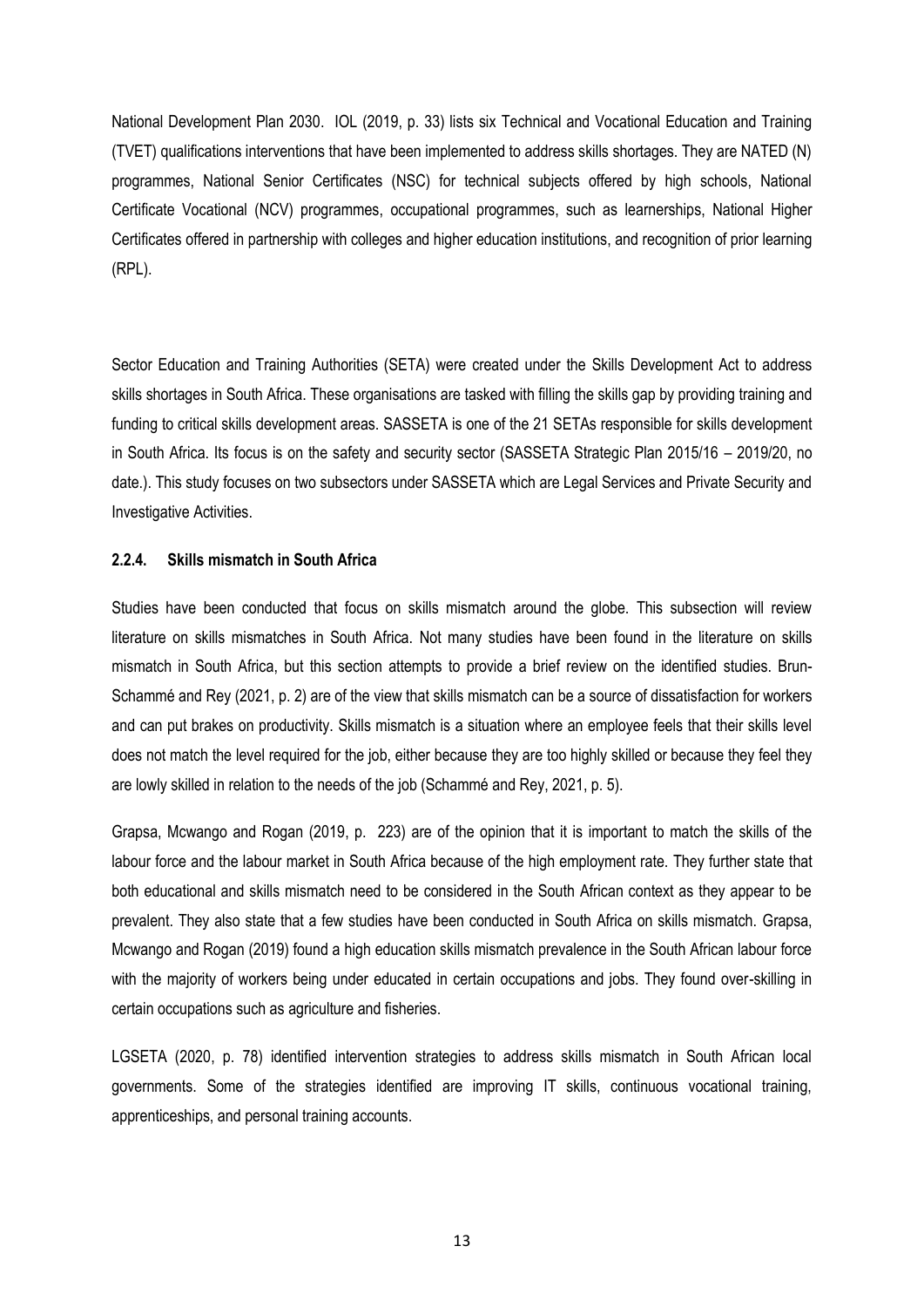This subsection identified global changes that have affected the nature of work. It has also identified the causes of skills shortages in South Africa and intervention strategies. None of the studies reviewed shows that that the same problems happens in the two subsectors under study. This is what this study will determine.

### **2.3. Private Security Services and Investigations tasks/activities: global context**

This section provides a review of the literature of the private security services and investigations. The review presents studies that have been conducted on the activities, knowledge and skills requirements, and the legislative frameworks of the subsector. This section provides a global perspective.

There are several tasks/activities that are performed by private security services companies across the globe.

According to De Waard (1999, p. 145) private security companies perform the following tasks:

- a) protection of movable and immovable property,
- b) transportation of cash and valuables,
- c) protection of persons (VIP protection, for example by means of bodyguards),
- d) management/administration of central alarm monitoring stations,
- e) store security,
- f) in-house detectives.
- g) access control,
- h) attendance at events,
- i) custody of detainees,
- j) key-holding; security of car parks including mega-malls,
- k) supervision of apartment blocks,
- l) messenger and courier services,
- m) reception and hall porter services,
- n) handling alarms and alarm systems, and
- o) CCTV monitoring, emergency response duties, and security consultation.

Strom *et al.* (2010) identified nine services provided by private security companies in the United States of America (USA). They are as follows:

- a) guarding services,
- b) alarm monitoring,
- c) [private]investigations,
- d) armoured transport,
- e) correctional facilities management,
- f) systems integration and management,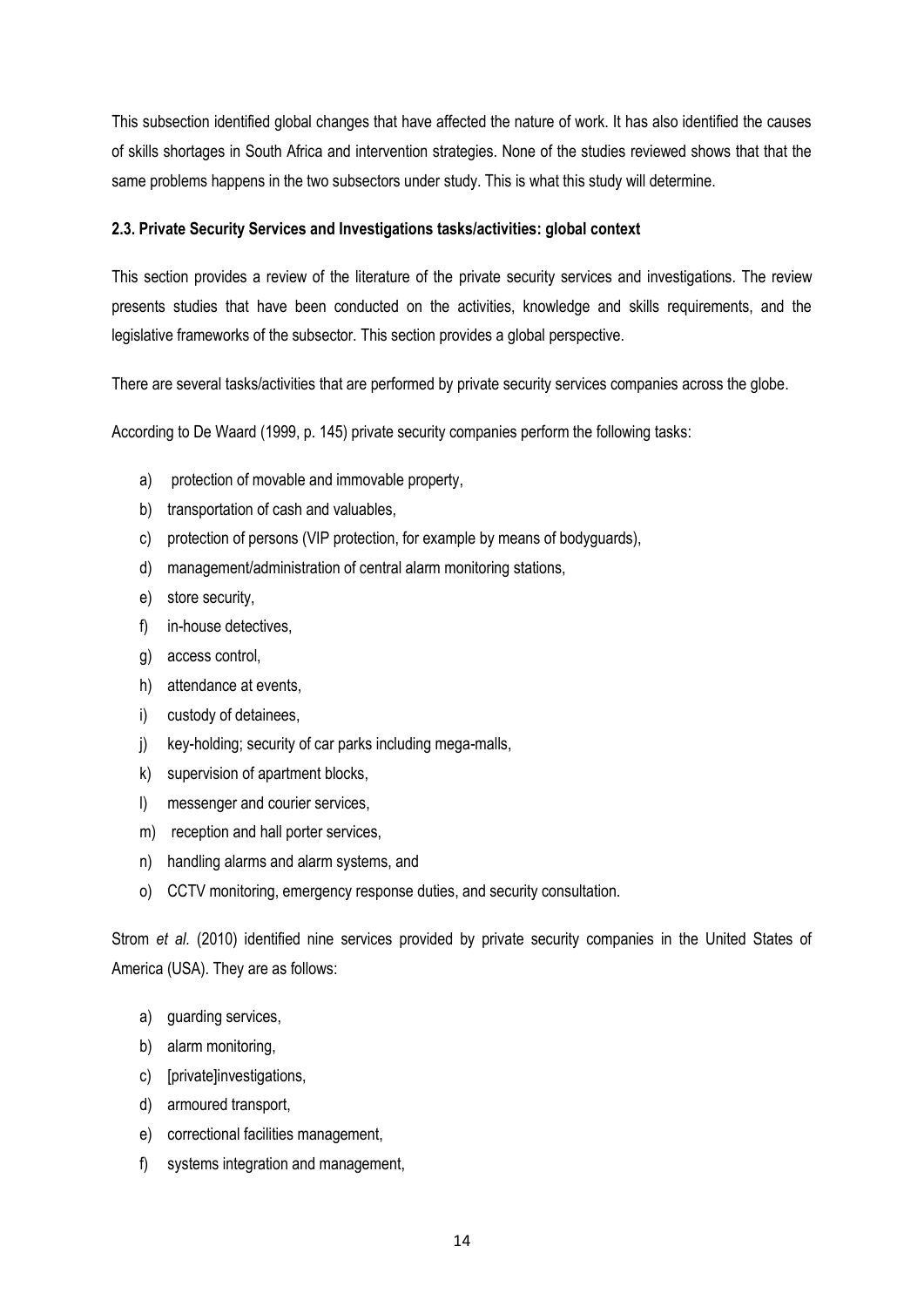- g) security consulting,
- h) pre-employment screening, and
- i) information technology security

Dzhekova and Rusev (2015) mentions the following private security services provided in Southern Europe:

- a) guarding of people (this includes body guarding of individuals),
- b) guarding property (guarding physical property such as buildings and homes),
- c) guarding events (providing for the undisturbed and unimpeded holding of mass events or activities of a short-term nature),
- d) protection of valuable consignments and cargo (protecting money, and other valuables using armoured vehicles), and,
- e) guarding with technical systems (surveillance and control of guarded sites through the use of technical devices and system).

The European Commission Inspire Report (no date) states that the following activities are provided by private security companies in Europe:

- a) guard and patrol services,
- b) picking up and delivering money, receipts, or other valuable items with personnel and equipment to protect such properties while in transit,
- c) armoured car services,
- d) bodyguard services,
- e) polygraph services,
- f) fingerprinting services,
- g) security guard services, and
- h) security shredding of information and any other media.

Dupont (2014) states that private security companies are responsible for law enforcement, guarding property such as malls, conduct patrols and manage fraud. According to Nemeth (2012) private security companies provide the following services:

- a) community protection and services,
- b) public housing protection,
- c) parking authority control and security,
- d) enforcement of motor vehicle laws,
- e) natural resource activities,
- f) waterways and port services,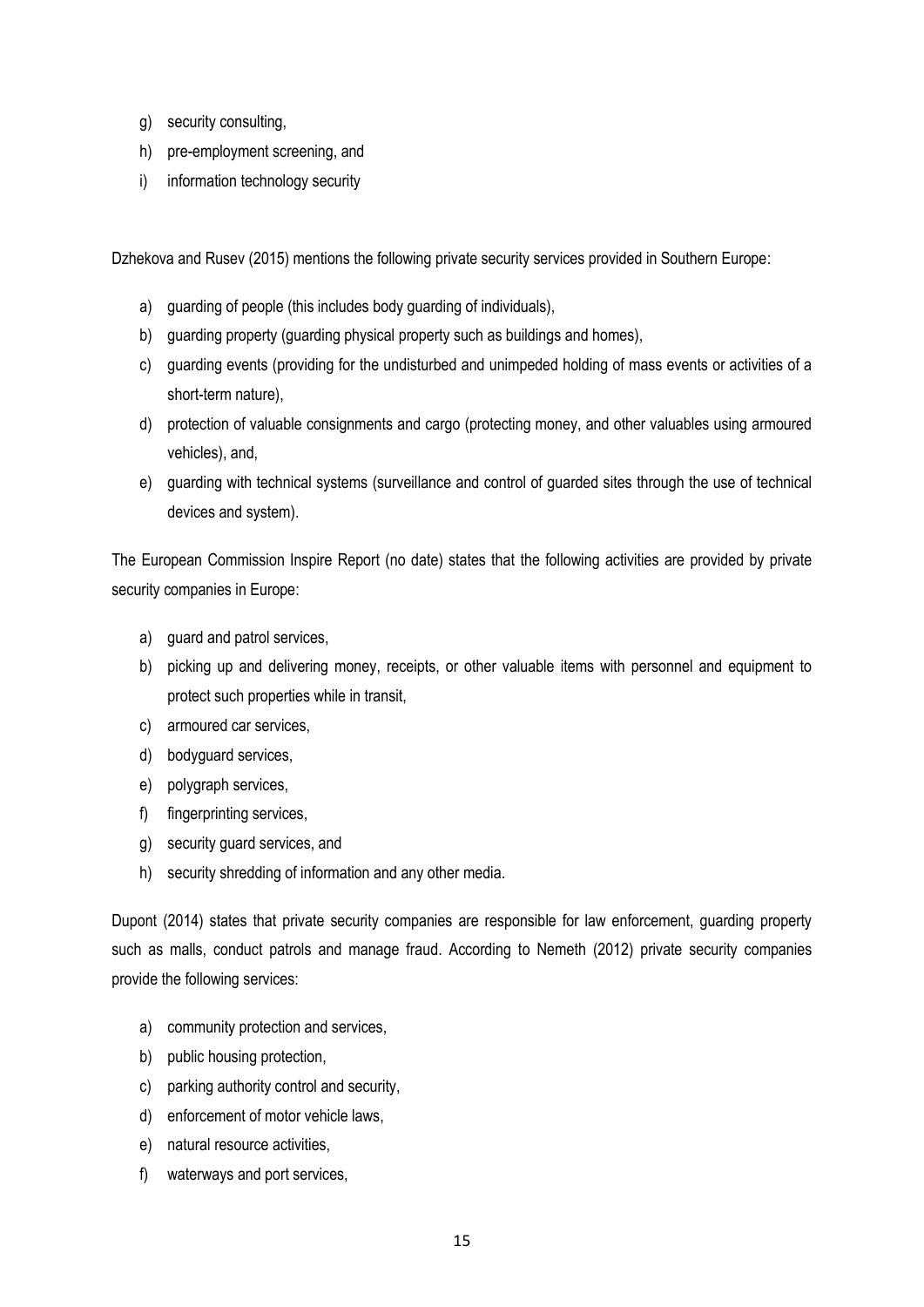- g) air and rail protection,
- h) animal control,
- i) court security,
- j) governmental office security,
- k) private prisons,
- l) code violation inspectors,
- m) special event security,
- n) and government investigations.

Kakalik and Wildhorn (as cited in Strom, 2010, pp. 2-2) state that private security organisations and individuals provide all types of security-related services, including investigation, guard, patrol, alarm, and armoured transportation.

The literature reveals that there are several activities that are performed by security companies across the globe. These activities differ from country to country. This could be due to different activities and legislation of individual countries. The literature review also reveals that guarding services, private investigations, armoured transit, and alarm monitoring are the most common activities across the countries.

### **2.4. Duties performed by private security personnel: A global context**

Private security personnel perform many duties and roles. According to Mentis Security (2020), private security personnel perform guarding roles, investigations, bodyguarding, and detective duties. Purpura (2013) states that private security officers observe and report criminal activities while working at stationary posts or on patrol. Purpura further mentions that they work full-time or part-time and may be armed or unarmed. Private security personnel offer services that include private detectives and investigators (Purpura, 2013). According to Hess (2009), private security personnel are security guards, patrol officers, private investigators and detectives, armed couriers, central alarm respondents, and consultants. Hertig and Wade (2010) state that private security personnel are personal protection specialists, nuclear security officers, and airport security officers. Nemeth (2012) is of the view that security personnel are contract security officers, private investigators, polygraph and other detection-of-deception specialists, security alarm specialist, and security consultants.

The brief literature reveals that private security personnel occupy many duties and roles such as security guards, private investigators/detectives, and alarm specialist. These are the most common duties found in the literature.

### **2.5. Knowledge and skills of private security personnel**

Knowledge and skills that private security personnel possess or should possess play a vital role in the provision of services in the private security industry. This section presents knowledge and skills possessed by private security personnel around the globe.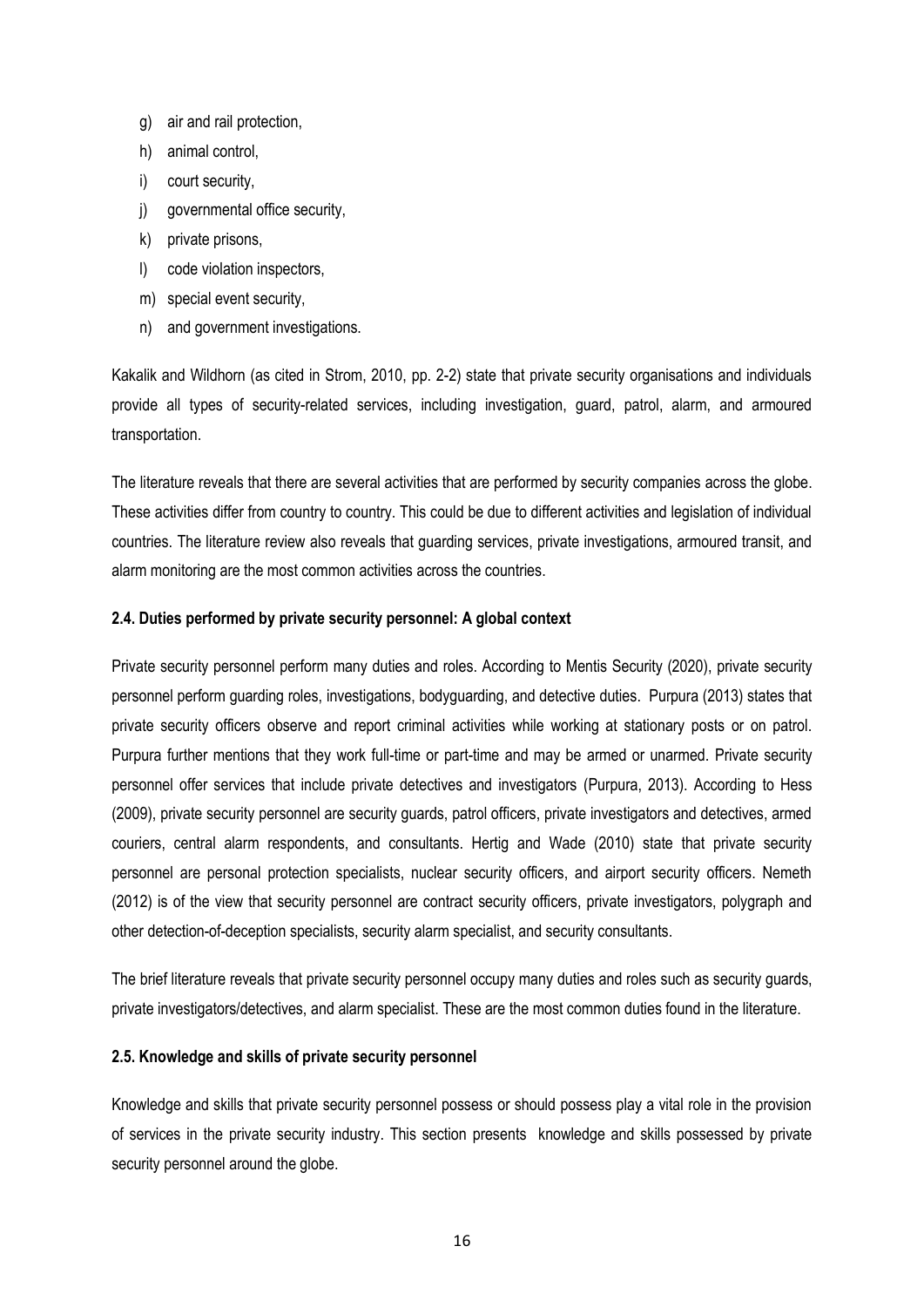According to Nemeth (2012), the lack of proper education, training and standards results in a predictable shortage of skilled and dutiful security practitioners. Nemeth (2012) is of the view that well-educated personnel are highly proficient in their field of work.

Hertig and Wade (2010) are of the view that security officers must have skills and knowledge of physical security concepts and techniques, knowledge of terrorism, public relations skills, college education, must be physically fit, be competitive in martial skills (weapons handling), be familiar with explosives and the weapons of terrorists, possess searching skills, be professional and dedicated and have knowledge of security equipment.

Nemeth (2012) is of the opinion that security personnel must be aware of the law and legislation and that security personnel require certain levels of training and standards. York and McAlister (2015) state that security services require working knowledge of basic de-escalation principles and aggression management, verbal and non-verbal communication, and personal space and territory.

This short literature review reveals that security personnel should be competent in several roles including knowledge of the law, suspect management, and handling weapons and must have soft skills.

### **2.6. Private Security Services and Investigative Services in South Africa: An overview**

This subsection presents a brief review of the literature on private security in South Africa. It will focus on its history and activities found in the subsector.

### **2.6.1. History and status of the Private Security and Investigative Activities in South Africa**

Diphoorn (2017) traces the history of private security companies in South Africa back to the 1970s. Diphoorn (2017) states that private security started in the mining industry. The industry grew in the 1980s during the height of resistance activities against the then apartheid regime. This was due to the increased attacks by liberation movements and state security was overstretched. To cater for such activities, several legislations were passed to allow private security companies to operate.

Van Riet (2020) is of the opinion that private security services activities have increased in South Africa. According to van Riet (2020), this is because crime levels such as housebreaking and theft, and other violent crimes have increased. This was earlier reported by Berge (2003) who said that private security services have firmly established themselves in many countries and in South Africa.

According to the Private Security Industry Regulator (PSiRA) (2019/2020) Annual Report (no date), there were 10 298 private security companies registered in its database as of 31 March 2020 of which 9744 were actively in operation. The report also states that there are companies that operate but are unregistered. Diphoorn (2017) calls unregistered companies 'bush' private security companies. The industry has seen a 20% growth from 2014 to 2020 and a 13% increase in the number of officers during the same period (PSiRA 2019/2020 Annual Report,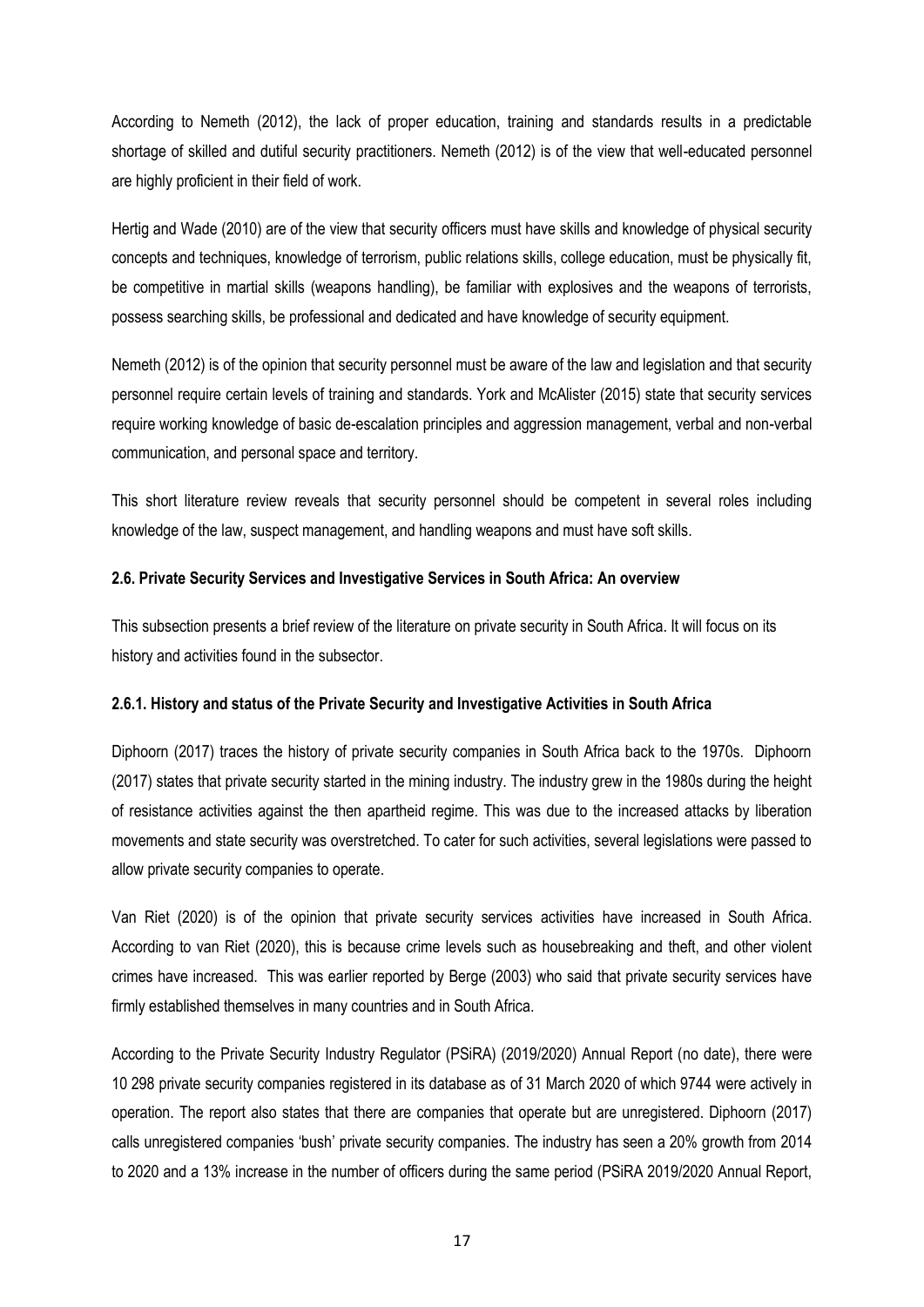no date). The PSiRA 2019/2020 Annual Report further states that there are 2 495 899 active registered officers in the industry. Gauteng province has the largest number of officers.

### **2.6.2. Activities of Private Security Services and Investigative Services companies in South Africa**

(PSiRA 2019/2020 Annual Report, no date) lists 17 security activities that are carried out by South African private security companies. According to the PSiRA report, security guarding is the biggest section in the subsector.

The activities are:

- a) security guarding services,
- b) assets/cash-in-transit,
- c) close protection,
- d) security consultancy,
- e) reaction services,
- f) manufacturers/importers of security equipment,
- g) private investigations,
- h) training,
- i) security equipment installation,
- j) locksmith,
- k) security control room,
- l) special events,
- m) car watching,
- n) fire prevention and detection,
- o) dog training,
- p) anti-poaching,
- q) and other services.

According to van Riet (2020) the customers of private security in South Africa are the wealthy living in affluent suburban areas, the middle class, politicians, and private companies. The services that are provided by South African private security services are similar to the ones that are provided by their global counterparts. There are very little differences, but overall, they provide almost the same services.

Penxa (2009) states that there are dire skills shortages in the private security sector in South Africa. This is because employers have failed to train security personnel as required by legislation. Gichanga (no date) states that some security officers do not even have a matric certificate, and some cannot read and write, and others are dyslexic. This study investigated if this is still the case and findings are found in chapter 4.

## **2.7. Legislation governing the private security industry in South Africa**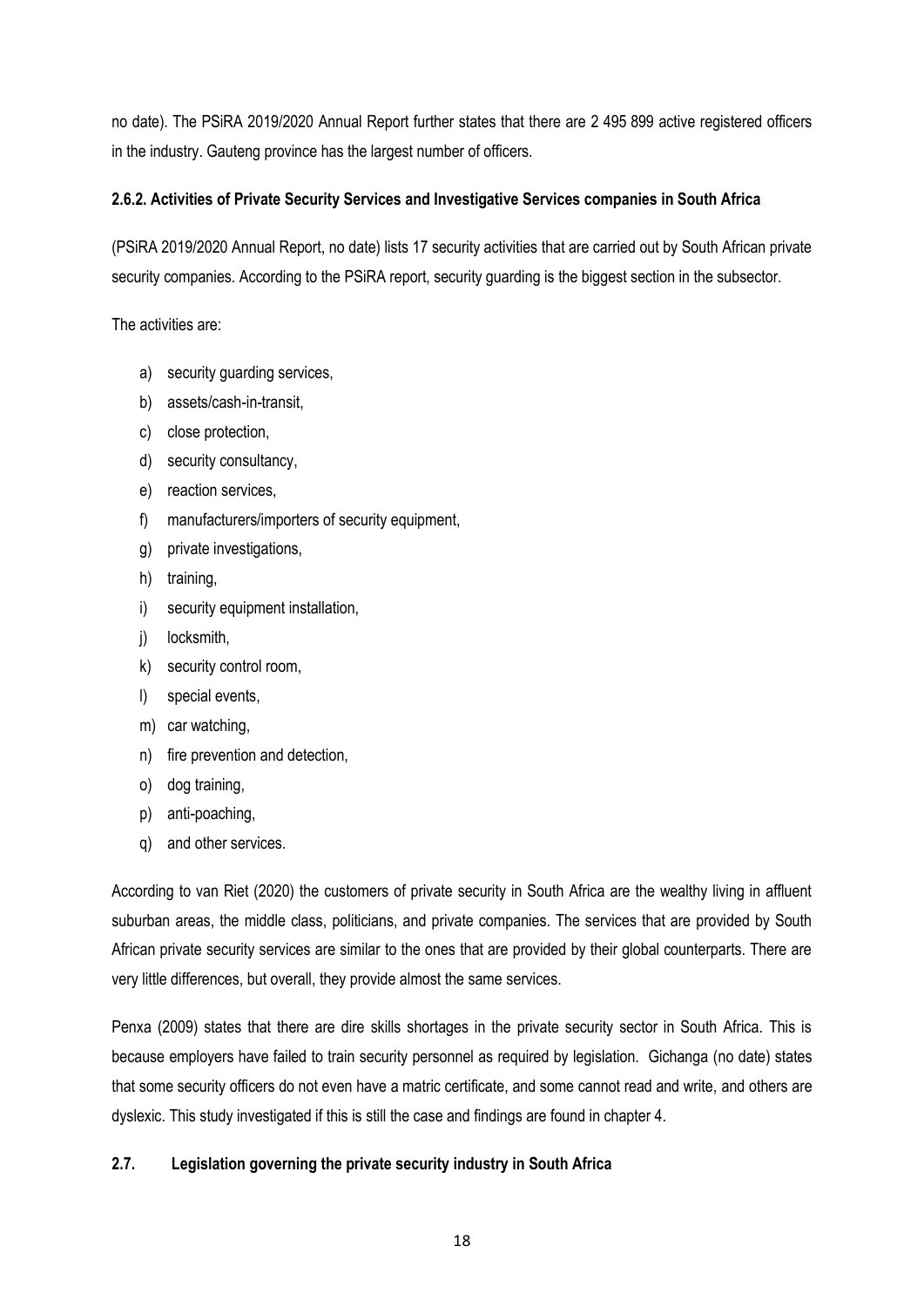Berge (2003) presented an analysis of several laws that governed the private security sector in South Africa in the 2000s. Berge believed the South African government realised that private security companies should operate under legislation. According to Berge (2003), the Security Officers Act 92 of 1987 was passed to create a professional and regulated security services industry. This Act was passed to address civil unrest during the 1980s. The Security Officers Amendment Act 119 of 1992 and 64 of 1996 were passed to amend the previous Security Officers Act. This was followed by the Security Officers Amendment Act 104 of 1997 which addressed the transformation of the security industry. The Private Security Industry Regulation Act 56 of 2001 was passed to address the many loopholes that were in the original Security Officers Act of 1987. Other important legislation to be considered in this industry are the Firearms Control Act 60 of 2000, Improper Conduct Enquiries Regulations 2003, Code of Conduct for Security Service Providers 2003, Security Officers' Board Training Regulations 1992, Appeal Regulations 2002, The Constitution of the Republic of South Africa, Act 108 of 1996, and The Criminal Procedure Act 51 of 1977 (Berge, 2003). Today, PSiRA provides regulations in the private security industry (PSiRA, no date). The following section will briefly discuss legislations applicable in the private security industry.

### **2.7.1. Private Security Industry Regulation Act, 2001**

This legislation currently regulates the private security industry. It defines the scope and purpose of the industry and it describes its stakeholders. The Act provides guidelines on the establishment of the Private Security Industry Regulatory Authority. The primary objective of the Authority is to regulate the private security industry and to exercise effective control over the practice of the occupation of security service provider (Private Security Industry Regulation Act, 2001, p. 8). It further provides the guidelines on the registration of a security service provider. The Act further provides directions on issues of proper conduct and appeals in the industry, provides guidelines on monitoring and investigation, and provides other general provisions necessary in the industry (Private Security Industry Regulation Act, 2001).

#### **2.7.2. Firearms Control Act, 2002**

The purpose of the Firearms Control Act of 2002 was to establish a comprehensive and effective system of firearms control. It has five main purposes. They are to enhance constitutional rights to life and bodily integrity, prevent the proliferation of illegally possessed firearms, and removing those firearms from society, and ensure monitoring and enforcement of legislation pertaining to firearms control. The Act spells out prohibitions, including prohibited firearms and people prohibited from possessing firearms, provides guidelines on special provisions in respect to other devices not deemed to be firearms. It provides guidelines on competency certificates and firearms licences, permits and authorisations, provides legislation about dealers, manufactures or firearms, and gunsmiths. The import, export, and handling in transit of firearms and ammunition is also regulated by the Act. Further to that, the Act regulates the following, control and transportation of firearms, control of ammunition and firearms parts, inspections, declaration of persons not fit to possess firearms, search and seizure, resumptions of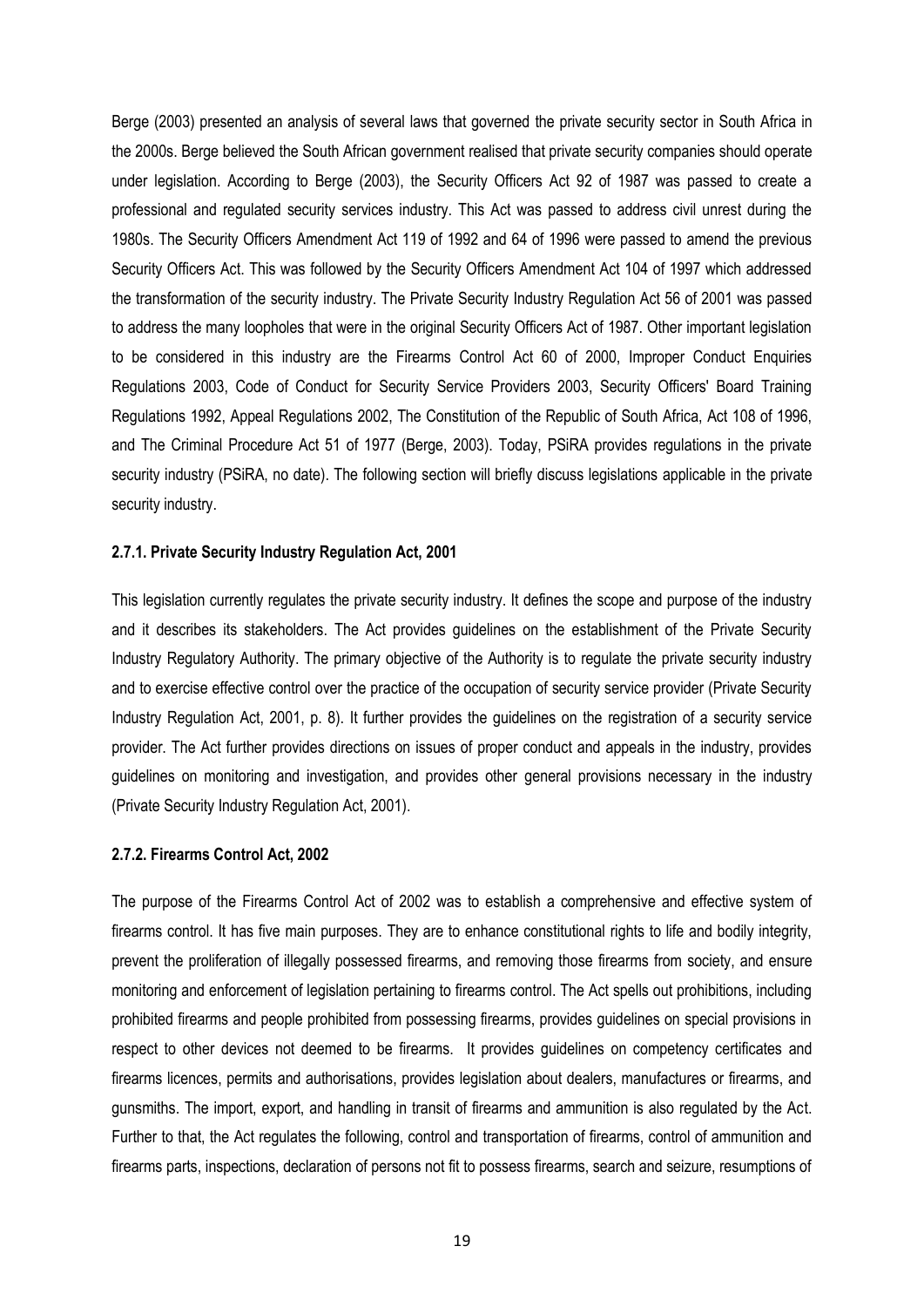possession of firearms and ammunition, provides guidelines of offences, fines and administrative penalties, legislation of firearms and ammunition organisational structures, rights to appeal, compensation, special powers relating to amnesties, and firearms free zones, and other general provisions (Firearms Control Act, 2002).

### **2.7.3. Code of Conduct for Security Service Providers, 2003**

The purpose of the code of conduct is to provide binding rules that all security service providers and employers of in-house security officers must obey. The code stipulates who is bound by the code, for example, security companies, and individuals providing security services. The Code of Conduct provides general obligations of security service providers and the minimum standards required for conduct. It also provides specific guidelines on certain categories and classes of security service providers and different types of security services, obligations of employers of in-house security officers, and provides directions on provisions regarding improper conduct, the enforcement of the Code and other matters relating thereto, and general provisions (Code of Conduct for Security Service Providers, 2003).

### **2.8. Legal Services: An overview**

This section presents a brief review of the literature on legal services. It will highlight the activities of the subsector and legislation that regulates the industry.

#### **2.8.1. Activities of legal services firms: A global perspective**

There are several activities that are conducted by the legal services firms. This section briefly discusses the services that are provided by legal firms from selected countries.

In the United Kingdom (UK), Bourke, Roper and Love (2020) state that the legal services sector is engaged in services such as solicitors, barristers, patent attorneys, conveyancers and will writers. The Standard Industrial Classification (2007) states that the legal sector includes several activities such as dealing in patents and copyrights, civil law notaries, preparing articles of in-corporation, preparation of deeds, wills, trusts. Legal firms also act as bailiffs, arbitrators, examiners, and referees. They prepare legal documents such as partnership agreements or similar documents in connection with company formations, as well as other activities of notaries.

According to IBISWorld (2021), in Australia, the legal services sector performs the following activities: advocate services, barrister services, conveyancing services, legal aid services, notary services, patent attorney services, solicitor services, public prosecutor services, government solicitor services, and title-searching services.

In India, the legal services sector specialises in conflicts resolution, patents registration and management, business law, litigation, corporate affairs, copyrights, antitrust, property, labour, arbitration, social matters that require law, expertise finance, taxation, and political issues (Nadimpalli, 2017, p. 1).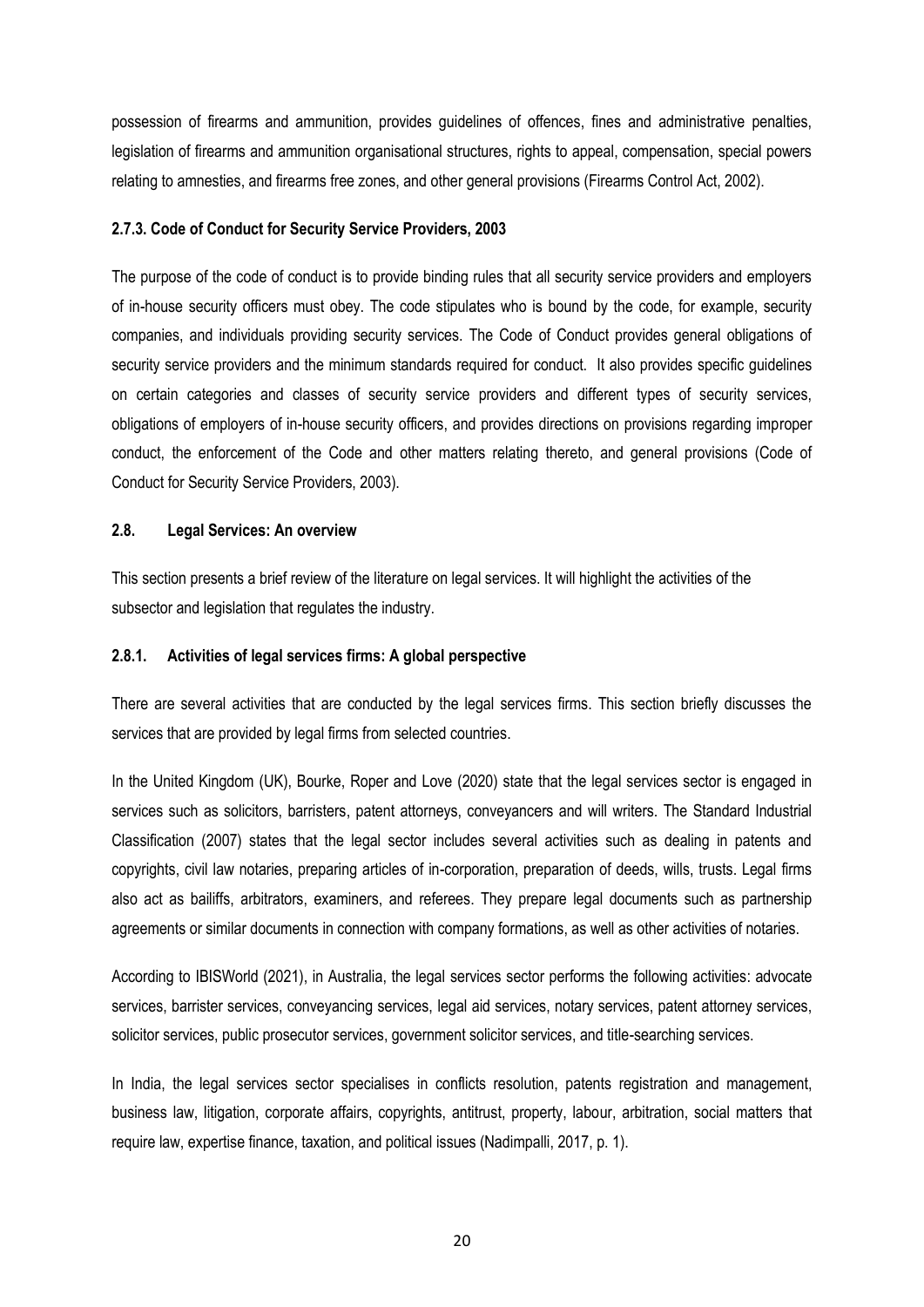According to Trabucco (2018), in Canada, the practice of law is all about applying legal principles and legal judgment. This includes services such as negotiating another's legal rights or responsibilities, carrying out legal action or claim, performing any legal work or service for a fee or reward, representing a person before an adjudicative body, giving legal advice, settling a claim or demand for damages, drafting legal documents, appearing as counsel or advocate, and preparing and filing documents. These are also the duties performed by legal practitioners.

The brief literature review presented several activities performed by legal firms across the globe. These legal activities are similar across the legal spectrum. All legal matters are carried out in these countries discussed above.

### **2.8.2. Knowledge and skills requirements of legal practitioners: A global overview**

Like all professions, legal practitioners are expected to be knowledgeable and be competent in several general and legal specific areas. A review of the literature revealed several areas that legal practitioners should be competent in. Smith (2021) is of the view that there are seven skills that one needs to be successful in a law career. The knowledge and skills areas are commercial awareness, paying attention to detail, communication skills, teamwork, information analysis and research, organisations skills, and creative problem solving.

Afford (2021) is of the view that the following knowledge and skills are necessary in the legal profession: taking initiative and independence, written and verbal communication skills, the ability to work under pressure, people skills, and research and preparation skills.

Cohen (2020) states that legal practitioners must possess hard and soft skills. Hard skills are the knowledge of law, automation, legal operations, and regulations. Soft skills are "emotional intelligence, people skills, collaboration, cultural awareness, empathy, and an ability to communicate effectively with clients" (Cohen, 2020).

Kane (2020) states that legal practitioners must have oral and written communication skills, client service, analytical and logical reasoning skills, legal research, technology, time management skills, knowledge of legal and law procedure, organization, and teamwork skills.

The review reveals that there are several skills that legal practitioners should have. These are hard and soft skills. The literature reveals that research skills seem to be very important in the legal profession.

### **2.8.3. Legal services in South Africa: An overview**

McQuoid-Mason (2020, p. 312) states that "South Africa inherited the UK's concept of a divided bar of solicitors and barristers", but in South Africa they are called attorneys and advocates (Kruuse and Genty, 2018). SASSETA (2020) categorises the South African legal services sector into law firms, paralegal services, sheriffs, South African Board of Sheriffs (SABS), and legal aid services. The Law Society of South Africa (LSSA) (no date,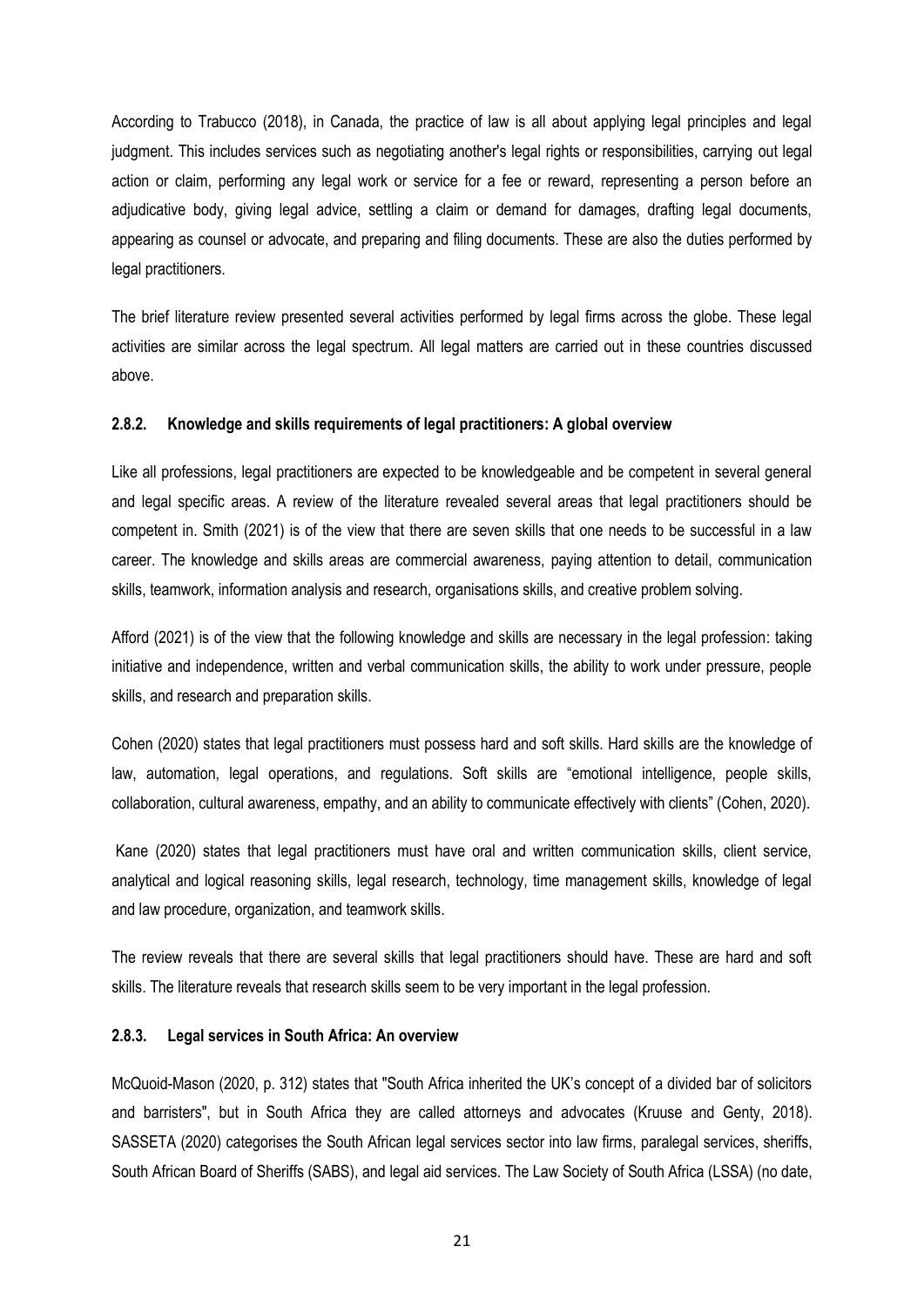p. 5) states that "all people who earn their living by practicing the law are called lawyers". This includes judges, magistrates, advocates, attorneys, and university lecturers. The LASSA (no date) states that there are four main occupations in the legal profession: attorneys, advocates, legal advisers, and legal professional in the Department of Justice.

According to McQuoid-Mason (2020), there were 27,223 practicing attorneys and about 2400 advocates in the year 2017/18. According to Bakker (2017), there were 25,035 practicing attorneys practicing in 12,373 law firms in South Africa in 2017/18. SASSETA (2020) states that there are 2 980 law firms registered in their database.

## **2.8.4. Activities of legal firms in South Africa**

Several activities are performed by law firms in South Africa. A report by LSSA (2019) indicates that legal practitioners work in the following areas:

- Litigation,
- family law,
- administration of estates,
- debt collection,
- criminal law,
- labour law,
- personal injury law,
- commercial and tax law,
- conveyancing,
- insolvency law,
- constitutional law and human rights,
- intellectual property law,
- immigration law.
- environmental law,
- mining law,
- maritime law,
- corporate law,
- property law,
- Road Accident Fund,
- notarial law,
- land reform and housing,
- trust law and estate planning,
- banking and finance,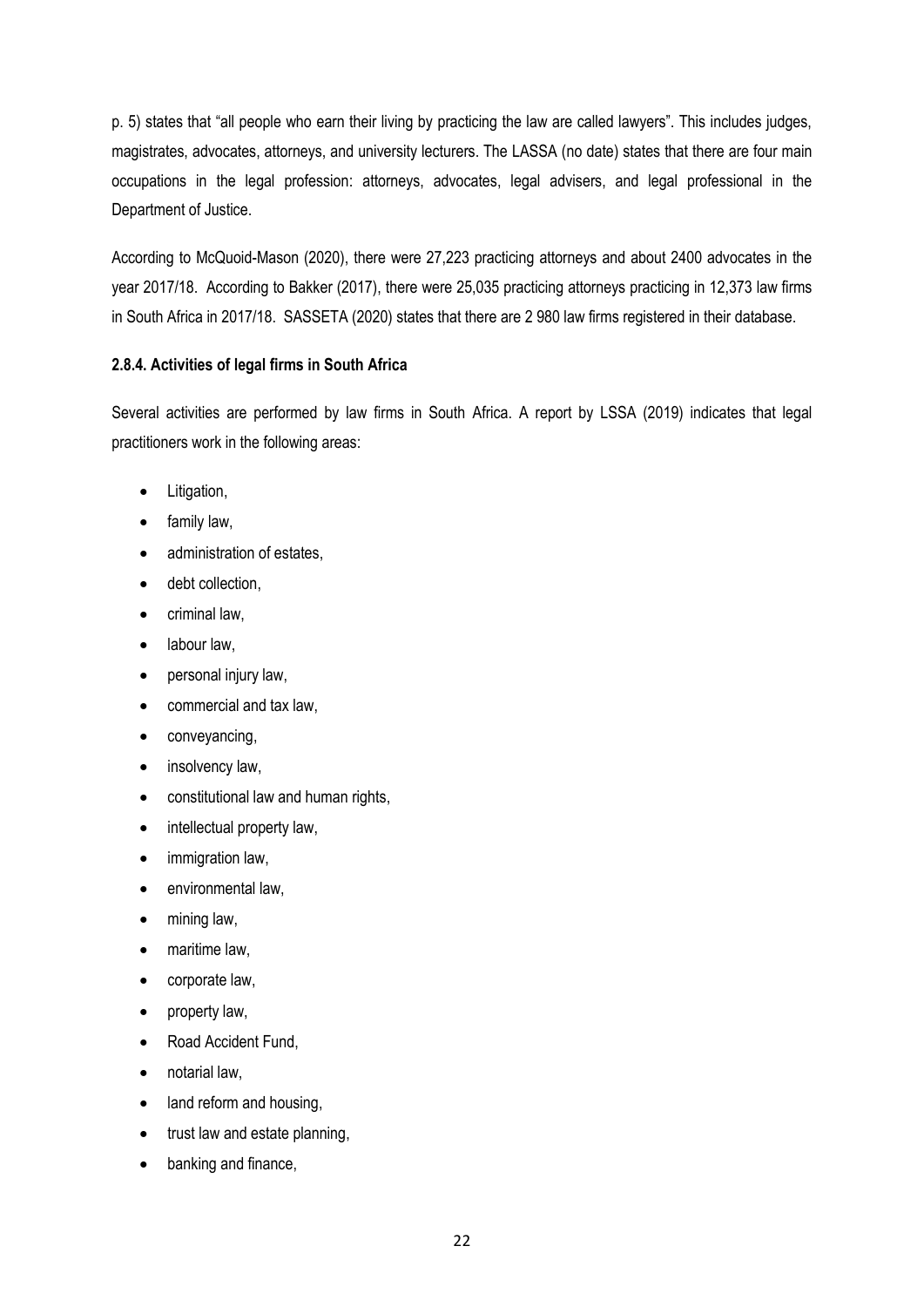- evictions,
- insurance,
- local government.
- professional indemnity and negligence,
- administrative law,
- construction law, and
- public administration law.

### **2.8.5. Duties performed by legal practitioners in South Africa**

A survey conducted by LSSA (2019) revealed the following positions that that are occupied by legal practitioners: advocate, associate, candidate attorney, consultant, conveyancer, notary, partner/director, professional assistant, and sole practitioner. There are other duties performed but they have not been stated. The LSSA (no date) state that attorneys are responsible for several affairs for individuals, businesses, associations, and corporations. Attorneys work in the field of business and corporate law, civil and criminal litigation, property transactions, taxation, estate planning, and personal advice (LSSA, no date). Partner and Wentzel (2018) state that lawyers handle affairs of individuals and organisations seeking legal advice. They state that advocates present court cases, provide legal advice and prepare legal documents. The University of Cape Town's Faculty of Law Faculty (2021) states that legal practitioners can assume academic duties, can be attorneys and advocates, can work in business as legal advisers, can also work in government departments and in nongovernmental organisations.

### **2.8.6. Knowledge and skills requirements of legal practitioners in South Africa**

The LSSA (2019) is of the view that legal practitioners require training in the areas that they specialise in. It suggests that training could be controlled by LSSA, especially the candidate attorney programme and that other trainings could be provided online. The LSSA website list three professional examinations that legal practitioners can take: Competency-Based Examinations for Admission as an Attorney, Competency-Based Examination for Admission as a Conveyancer, and Competency-Based Examination for Admission as a Notary.

The LSSA (no date) states that legal practitioners must be honest, decisive, objective in matters, confident, and be exceptional problem solvers. The LSSA further states that a lawyer must have exceptional communication skills and be able to explain difficult legal concepts in easy terms. Lawyers must have an LLB qualification as a basic requirement to be admitted into the legal profession (Partner and Wentzel, 2018). Partner and Wentzel (2018) are of the opinion that apart from obtaining an LLB degree, attorneys are required to complete examinations (for example, board examinations) if attorneys want to specialise in certain areas of the profession. The activities of law firms, the duties of legal practitioners, and the knowledge and skills requirements of legal practitioners.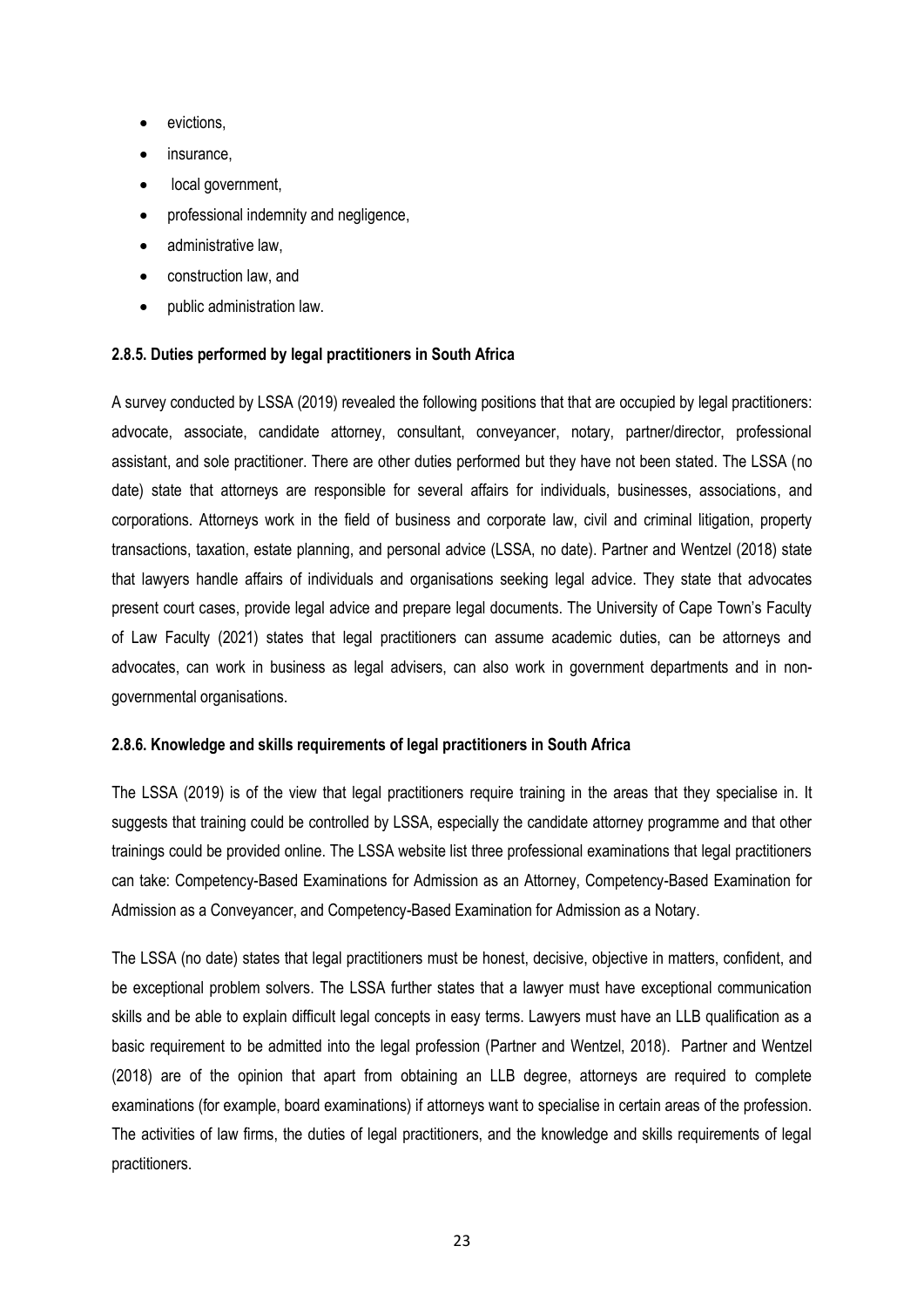The review reveals that there are three main positions held by legal practitioners: attorneys, advocates, and legal practitioners. The legal profession provides legal services to individuals and organisations. Legal practitioners should have a minimum LLB qualification to be admitted to the legal profession. Legal professionals should possess several skills, such as problem-solving skills.

#### **2.8.7. Legislation governing legal services in South Africa**

There are several bodies and legislations that are responsible for the operations of the legal services sector. McQuoid-Mason (2020, p. 312) states that the National Bar Council of South Africa, and the Legal Practice Council are the bodies responsible for the legal profession, and the Legal Practice Act is the legislation regulating the industry. Kruuse and Genty (2018) states that the South African Bar is governed by the General Council of the Bar and Legal Practice Act. Partner and Wentzel (2018) state that there are several laws governing the legal industry. They list the following laws as important in the industry: The Attorneys Act of 1979, The Admission of Advocates Act of 1964, The Uniform Rules for the Attorneys' Profession, The Rules of Conduct for Advocates. The Legal Practice Act of 2014 is the Act that governs the industry today. The Act is summarised below.

### *2.8.7.1. Legal Practice Act, 2014*

The Legal Practice Act of 2014 serves many purposes. Among them is to provide a legislative framework for the transformation and restructuring of the legal profession and development of adequate training programmes for legal practitioners and candidate legal practitioners (Legal Practice Act, 2014, pp. 4-5). In general, the legislation provides guidelines for the establishment of the South African Legal Practice Council and spells out its scope, powers, functions, and its operations. It also provides regulations of legal practitioners, and candidate practitioners.

The Act provides legislation on the admission and enrolment of legal practitioners, and their training. It stipulates that a legal practitioner can be admitted after completing a Bachelor of Laws (LLB) degree and/or other qualifications. It also stipulates guidelines on vocational training, other qualifying examinations, and community service. That is, who and how vocational training is to be conducted, what other professional examinations are supposed to be completed by legal professionals and the role of community service in the profession. Further to training, the Act provides legislation on professional conduct and the establishment of disciplinary bodies. It provides legislation for the creation of the legal services Ombud. The purpose of the Ombud is to attend to all complaints against the legal profession. It also stipulates regulation on the creation of the Legal Practitioners Fidelity Fund, handling of trust monies, handling general provisions such as recovery of legal costs by legal practitioner rendering free services, and other rules and regulations are also provided in the Act (Legal Practice Act, 2014).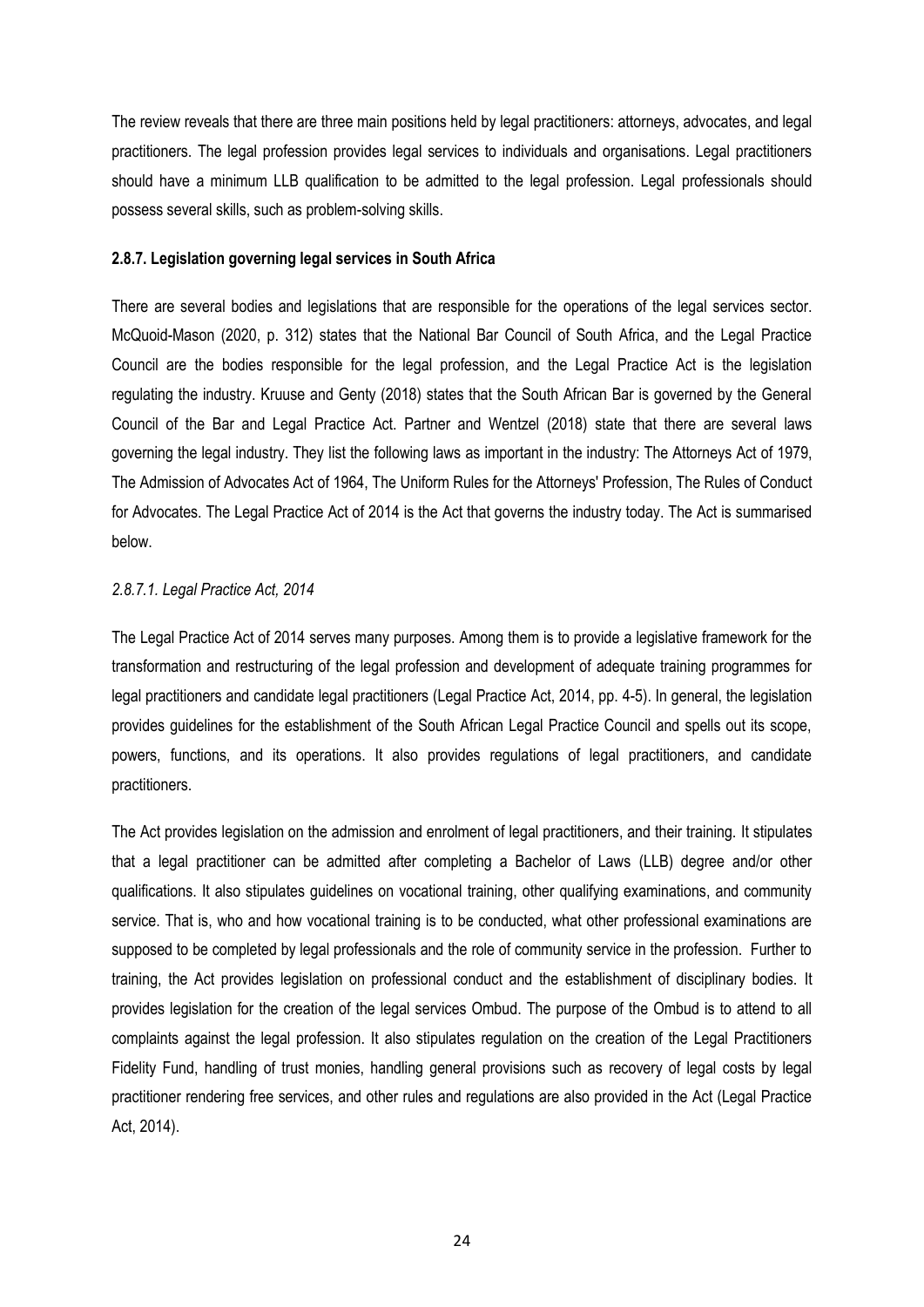#### *2.8.7.2. The Skills Development Act, 1998*

The Skills Development Act of 1998 is important to in the two subsectors that are under investigation. This is because the Act is about skills development in South Africa, therefore automatically including the two sectors under study. The purpose of the Act is:

*To provide an institutional framework to devise and implement national, sector and workplace strategies to develop and improve the skills of the South African workforce: to integrate those strategies within the National Qualifications Framework contemplated in the South African Qualifications Authority Act, 1995; to provide for learnerships that lead to recognised occupational qualifications; to provide for the 'financing of skills development by means of a levy-grant scheme and 'a National Skills Fund; to provide*  for and regulate employment services; and to provide for matters connected therewith (Skills Development Act, 1998, p. 2).

The Act provides guidelines for the establishment of a National Skills Authority. The purpose of this authority is to advise the minister on issues related to national skills development policy, to establish and laisse with SETA on national skills development policy, exercise any other powers and perform any other duties conferred or imposed on the authority by the Act, to list but a few purposes of the Act (Skills Development Act, 1998). SETAs are education sectors responsible for skills development in the different sectors of the South African economy. The Act also provides guidelines on the provision of learnerships by SETAs. It also provides guidelines on skills development programs. Furthermore, it provides guidelines of the funding of skills development, provides general rules of the sector, and stipulates institutions within the Department of Labour that are important in the implementation of the Act (Skills Development Act, 1998).

#### **2.9. Summary**

The review of the literature identified the scope of the Legal Services and the Private Security and Investigative Activities around the globe and in South Africa. The literature has revealed that in the Legal Services subsector, the areas of operation globally and in South Africa similar; it is the provision of legal services. What is different are the occupation titles of legal practitioners and their areas of specialisation. For example, South Africa has attorneys, and advocates but in other countries they are called barristers.

The literature has also identified are differences and similarities in areas of work in the private security sector. For example, in South Africa, the duties of private security personnel include anti-poaching, a service that has not been identified in global literature. The global literature identified more private security activities than in South Africa.

It has also been revealed in the literature that there are knowledge and skills requirements that are required globally and in South Africa in the two subsectors.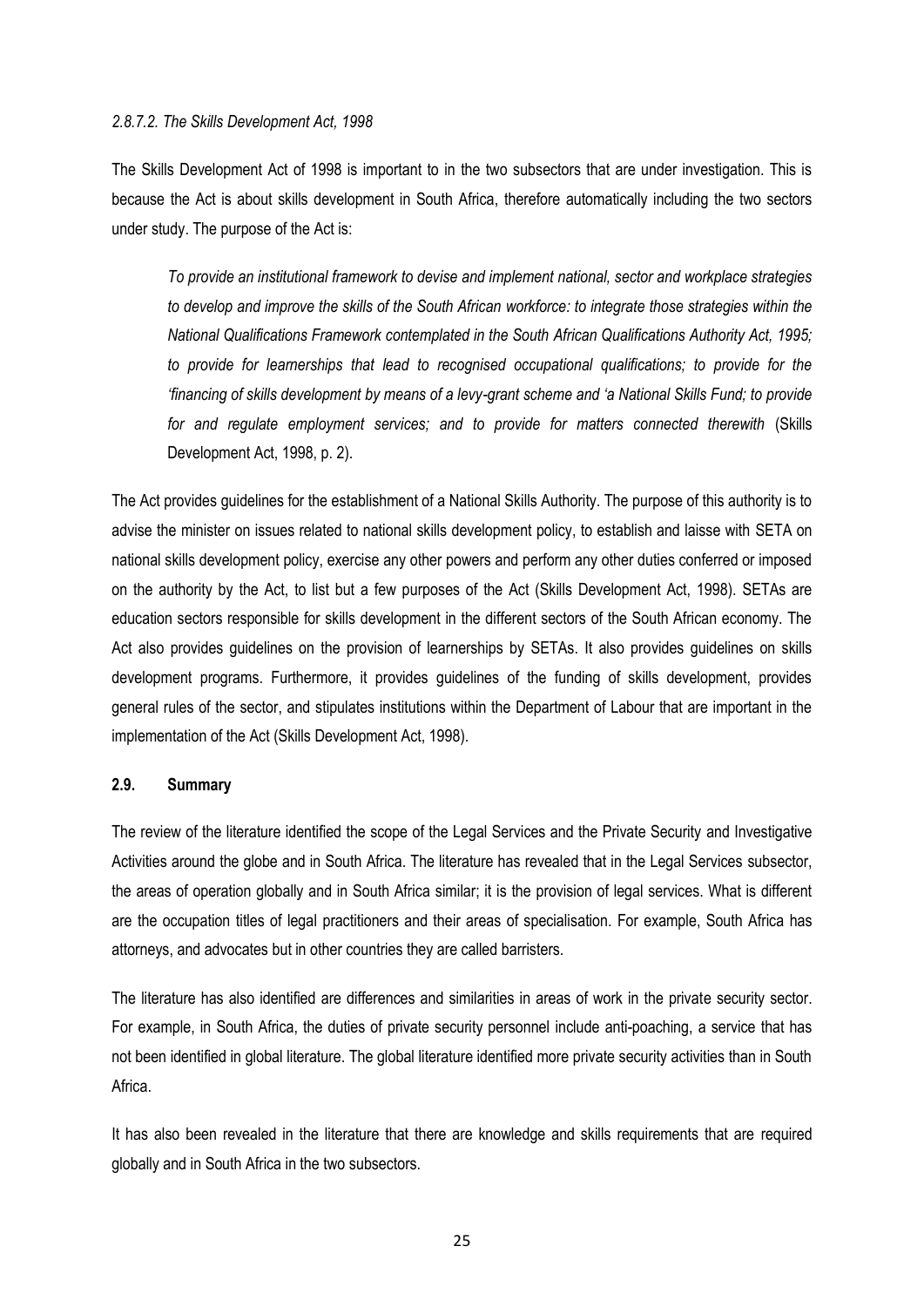The literature has also presented the regulations that guide the two subsectors in South Africa. These Acts of Parliament provide guidelines on how these two sectors should operate. It was reported in the literature that there are skills mismatch in the South African labour market, but skills mismatch was not identified in the two subsectors under study.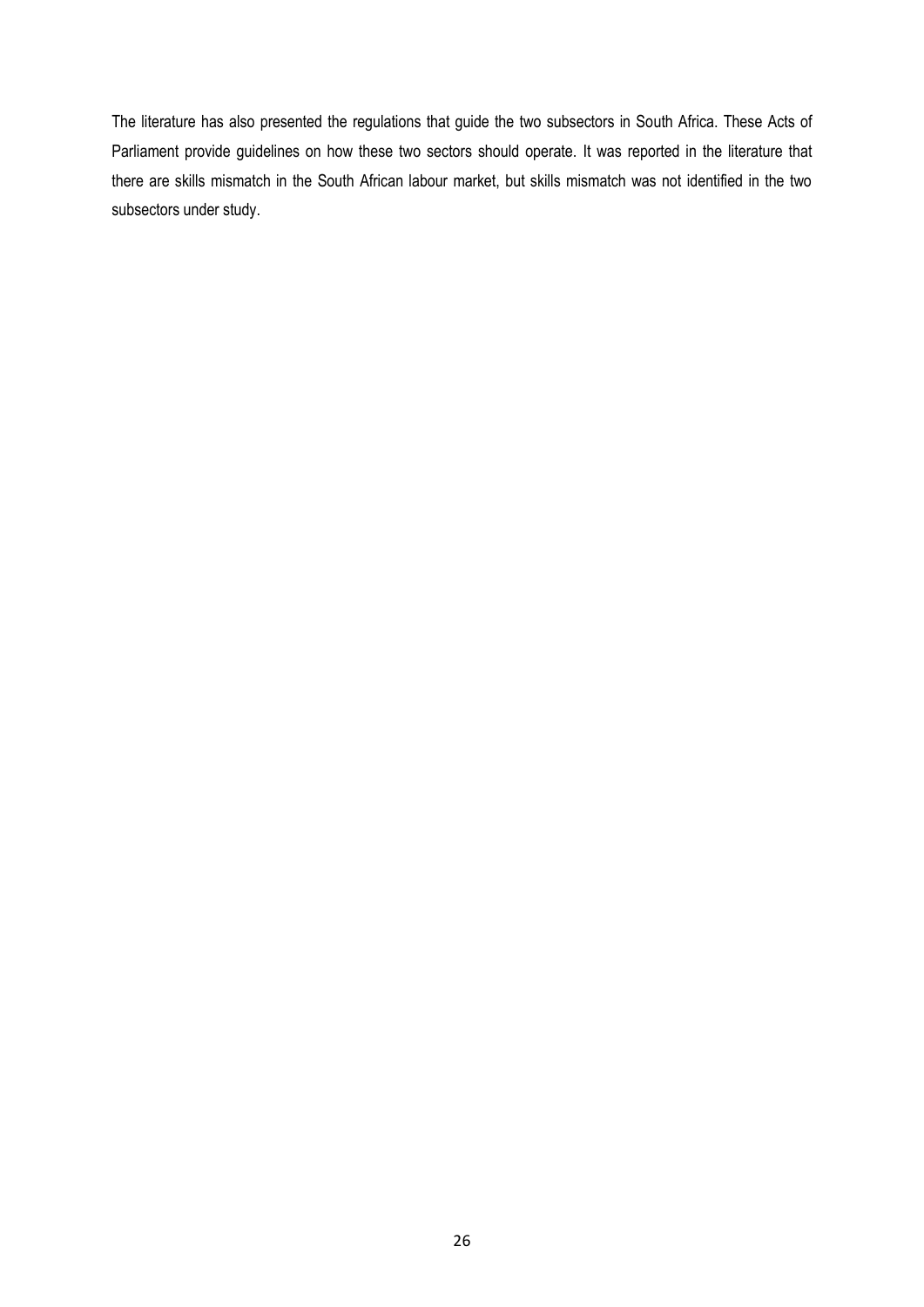#### **Chapter 3**

#### **Research Methodology**

#### **3.0 Introduction**

This chapter will present the research methods that have been applied in this study. It will present the research approach, research strategy, study population, sampling procedure, research instrument, data collections procedure, data analysis, validity and reliability, ethical issues, and limitations of the study.

Research methodologies are plans and methods for research that comprise of steps of expectations to ways of collecting, examining and interpreting data (Creswell, 2014). There are three popular and essential research methodologies namely qualitative, quantitative, and mixed research methodology (Kothari, 2004, p. 5). Mixed methods are sometimes referred to multi-methods, but researchers have attempted to differentiate between the two. Venkatesh *et al.* (2013) states that in multiple methods, more than one method is utilised in a research inquiry. Saunders, Lewis and Thornhill's (2019) research onion was used to inform the terminology of this chapter.

#### **3.1. Research Approach**

This study employed a multimethod research methodology. Brewer and Hunter (2006) state that multimethod approach is a strategy to conduct research using more than one method. The methods could be mixed at different stages of the research project. Hesse-Biber (2015) is of the opinion that in multimethod approach, there is no need to mix qualitative and quantitative data. Saunders, Lewis and Thornhill (2019) support this assertion. This means that a study can be purely qualitative or quantitative but use multiple methods within one domain. Other scholars are of the view that multimethod research can indeed collect qualitative and quantitative data (Venkatesh *et al.*, 2013) and the data is triangulated.

This study opted for a multimethod approach because qualitative and quantitative methods were employed. Quantitative methods employed as at research strategy level and in sampling. Qualitative methods were applied during the data analysis phase.

### **3.2. Research strategy**

Saunders, Lewis and Thornhill (2019) identify several strategies that can be applied in research. A research strategy is chosen based on the whether the study is qualitative, quantitative, or mixed. Saunders, Lewis and Thornhill (2019) mention surveys, grounded theory, ethnography, experiments and other research strategies. In this study, a survey strategy was adopted. In a survey, data is collected from a varied number of respondents using questionnaires and interviews (Thomas, 2013; Saunders, Lewis and Thornhill, 2019). Neuman (2014) is of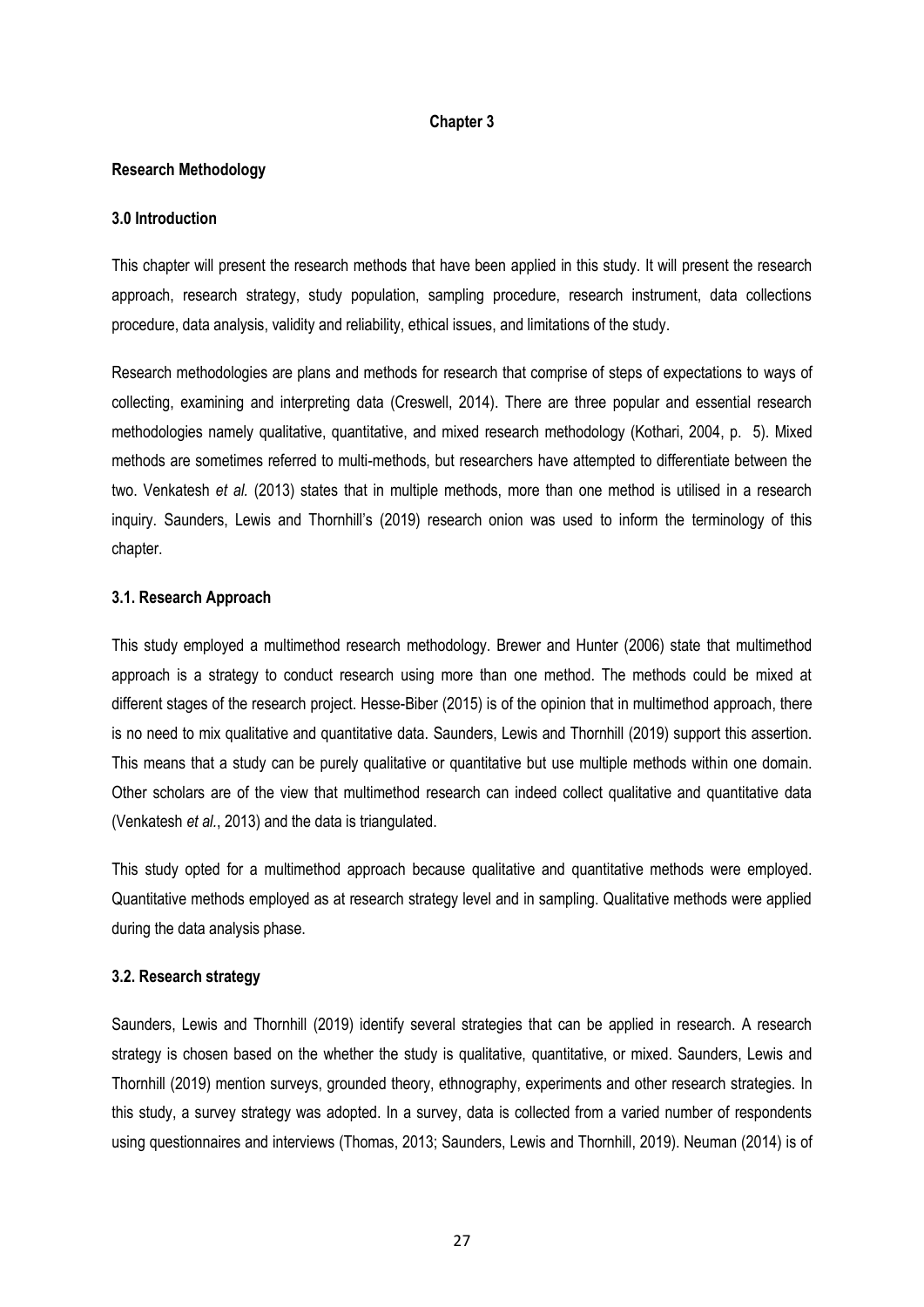the view that survey research collects data related to the opinions of respondents. It is suitable where the population of the study is large. A sample is drawn, and findings are generalised to the whole population.

It is for the above-mentioned reasons that a survey method was selected for this study. A list of companies was submitted by SASSETA and it contained about 5000 companies. It was therefore decided that a survey method was the only suitable choice to reach such a large population. Secondly, the survey strategy was chosen because the study aimed to generalise the findings to the entire population. This was achieved by sampling a small study population and an attempt to generalise the results to the entire population was made.

## **3.3. Study population**

According to Alvi (2016) a population is all the individuals who meet a certain criterion specified for a research investigation. The population is the group of a specific sampling unit, which consists of all the sampling units relevant to the research questions. It is the set of eligible people for a collection of data (Maree, 2016). A target population is not only human beings. According to McGiven (2006) a study population can consist of people, organisations, events or items that are relevant to the research problem.

The target population of this study was companies from two SASSETA subsectors (Legal Services and Private Security and Investigative Activities).

According to the SASSETA Sector Skills Plan 2021/2022 Updates (2020) there are 2 980 employers in the Legal Services subsector and 1 992 in the Private Security and Investigative Activities subsector. Therefore, the total population was 4972 companies.

## **3.4. Sampling procedure**

According to Trochim (2016, p. 1) sampling is the process of choosing units (for example, people, or organisations) from a population of interest. By identifying the sample population, the researcher generalises the results back to the population from which they are selected. Burn and Groves (2009, p. 2) shared the same sentiments that sampling is the process whereby a small proportion or subgroup of a population is selected for analysis, which will represent the larger population.

Two sampling techniques are applicable in research: probability and non-probability. Probability sampling is a sampling method where probability of being selected can be accurately determined, while with non-probability sampling there are some elements based on assumption regarding the population of interest, which forms the basis for the eventual selection (Roni, Merger and Morris, 2020). Proctor (2005) states that in probability sampling, the elements have a known chance of being selected and McGiven (2006) states that in nonprobability sampling, the probability of elements being selected is not known because the researcher might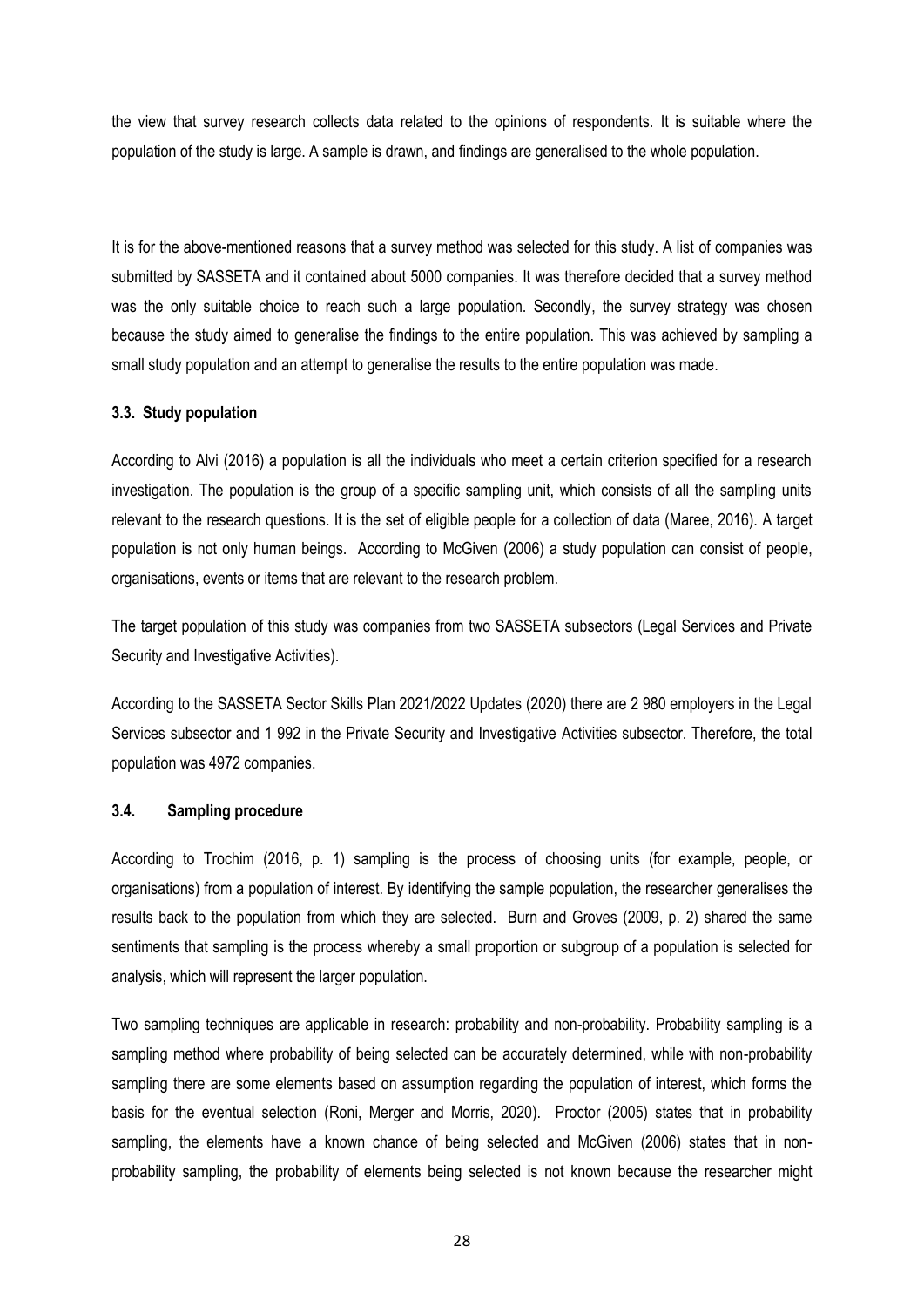choose a particular element consciously or unconsciously. Probability sampling methods include among others simple random, systematic sampling, census, and stratified sampling. Non-probability sampling methods include purposive or judgmental, convenience and quota sampling.

This study adopted probability sampling techniques. Simple random sampling was adopted. In simple random sampling, every member of the population has an equal chance to be included in the study (Latpate *et al.* 2021). Respondents were selected randomly based on their availability.

Raosoft Sample Size Calculator [\(http://www.raosoft.com/samplesize.html\)](http://www.raosoft.com/samplesize.html) was used to calculate the required sample size for the two subsectors. The sample size for each subsector was calculated separately. From the total population of 2980 for the Legal Services subsector, Raosoft Sample Size Calculator provided a sample size of 341 firms. From a total population of 1992, Raosoft Sample Size Calculator provided a sample size of 323 for the Private Security Investigative Activities subsector. In all, 664 companies were included in the study. The Raosoft Sample Size Calculator automatically provides a margin of error of 5% and a confidence level of 95% when calculating the required sample size. This was the case in both samples in this study.

Out of the 664 companies randomly sampled, 78 participated which yielded a response rate of 12%. At first, very few (21) questionnaires were returned. The researcher requested SASSETA to write to companies requesting them to participate in the study. The researcher then resent questionnaires to non-participating companies. It was only after this second attempt that 78 (12%) questionnaires were retuned and analysed.

### **3.5. Research Instruments**

There are various data collection tools or instruments that are used in research. They include among others questionnaires, interviews, content or document analysis schedules, and observations (Maree, 2016).

An online questionnaire was selected as the ideal research instrument for this study. A questionnaire is very effective when information is to be collected from a large population, as this was the case in this study. An online questionnaire was selected because email addressed of participants were available, hence it was deemed to be the easiest method to collect data. COVID-19 restrictions in South Africa also made it impossible to administer a printed questionnaire. Andrade (2020, p. 575) is of the opinion that online questionnaires can be freely administered using online platforms such as Google Forms and SurveyMonkey. Andrade further asserts that online questionnaires can be quickly created and have a global reach.

A questionnaire can have opened-ended and closed ended questions (Singh, 2014). In this study, the instruments had open-ended and closed-ended questions. The aim was to collect both qualitative and quantitative data.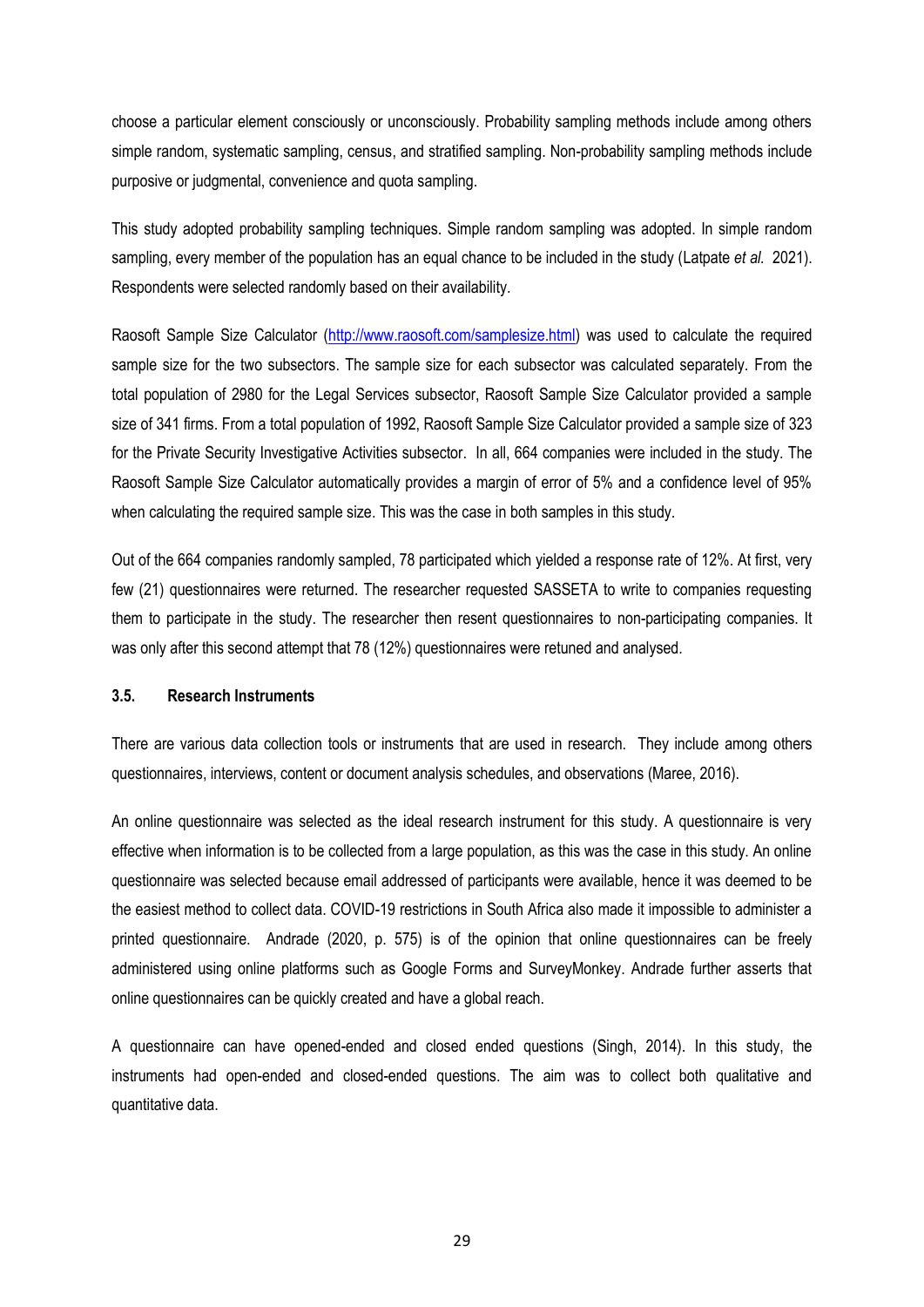The main disadvantage of an online questionnaire the low response rate (Andrade, p. 576). This was the case in this study because a very low response rate was achieved. This was although enough time was allocated to participants to respond. The research instrument is found in appendix A.

## **3.6. Data collection procedure**

Data was collected over a period of one and a half months. SASSETA provided a list of companies in the two subsectors with their email addressed. The email addressed were used to send the questionnaire link to the participants. Participants were reminded every two weeks to responded to the questionnaire. After realizing that the response rate was very low, the researcher requested SASSETA to write to the stakeholders requesting them to participate in the study. A few responded, and after collecting 78 questionnaires, the researcher decided to stop data collection. It was clear that no more responses could be obtained from respondents.

## **3.7. Data analysis**

Two data analysis methods were be used in this study: descriptive statistics and content analysis.

### **3.7.1 Descriptive statistics**

Descriptive statistics were used to analyze quantitative data. Maree (2016) define descriptive statistics as the collective name for several statistical methods that are used to organise and summarise data in a meaningful way. The same author identifies two ways of representing data, which is graphical and numerical ways. In this study, data were analysed numerically using descriptive statistics and were presented in graphs. The statistics shows only frequency counts in percentages. Graphics (pie charts and bar charts) were used to display the results. This approach was chosen because no hypotheses were tested, and it was the most suitable method to display the findings of the study. Microsoft Excel was used as a data analysis tool.

### **3.7.2 Content analysis**

Content analysis was used to analyse qualitative data. This is data that was obtained from open-ended questions. The results were displayed according to themes that were established before data collection. That is according to the two subsectors under study. Qualitative data was analysed manually. This enabled the research to immerse himself in the data and draw conclusions.

### **3.8. Validity and reliability**

Issues of validity and reliability are very important in research. These are benchmarks that are used to validate research. A valid study must show what actually exists and a valid instrument must measure what it is supposed to measure (Bapir, 2012). Le Compte and Goetz (1982) state that reliability is concerned with whether a study can be replicated. To ensure validity and reliability, the research instrument went through several rounds of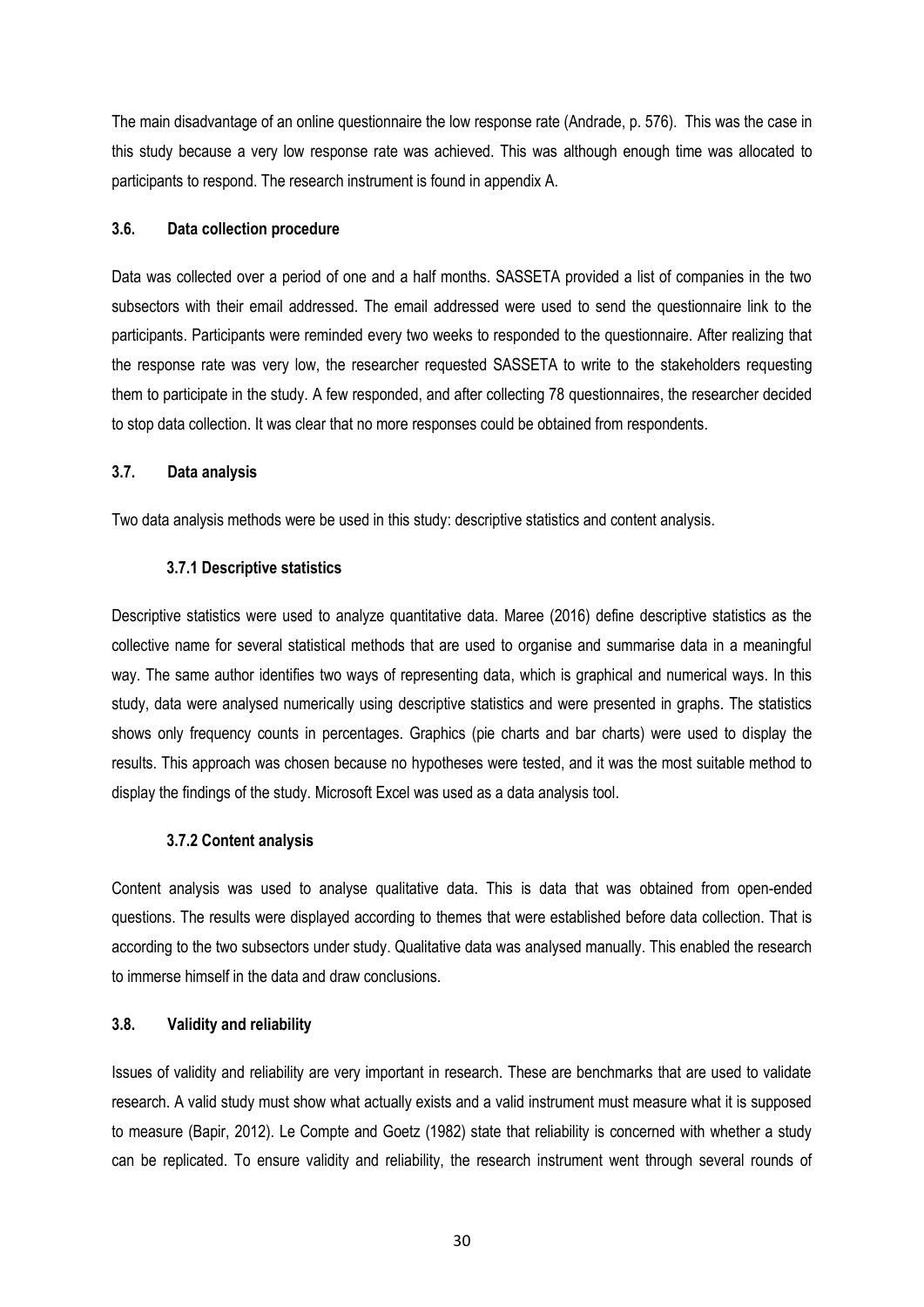correction. After the initial design by the researcher, it was submitted to SASSETA for approval. SASSETA suggested corrections and adjustments were made. It was then pretested before it was finally administered to participants.

## **3.9. Ethical considerations**

Every researcher is expected to adhere to research ethics. In any research involving people, respondents are protected from any form of harm. Privacy and anonymity of participants was observed. Participants were notified that their participation was voluntary and that they could withdraw at any time of the study without any form of sanctions. The online questionnaire had consent information that the participants read and agreed with before responding. Information obtained from respondents will be kept safe and used for the purposes of this study only.

## **3.10. Limitations of the study**

Two limitations of the study are identified. Firstly, it is the low response rate. Only 12% of the anticipated respondents participated. This figure could have been even less if the study considers figures provided by the PSiRA Annual Report 2019/2020 (no date) that there were 9744 registered companies in the security sector and the article by Bekker (2017) which stated that there were 12, 373 registered legal firms that year. Such a low response rate makes it very difficult to generalise the findings of the study.

The second limitation is that the research instrument did not capture data according to occupation rank. That is senior, mid-level management, and junior level. This will make it difficult to identify which level(s), needs interventions. The research instruments also did not enable probing of questions by the researcher. This led to some responses being incomplete and unclear.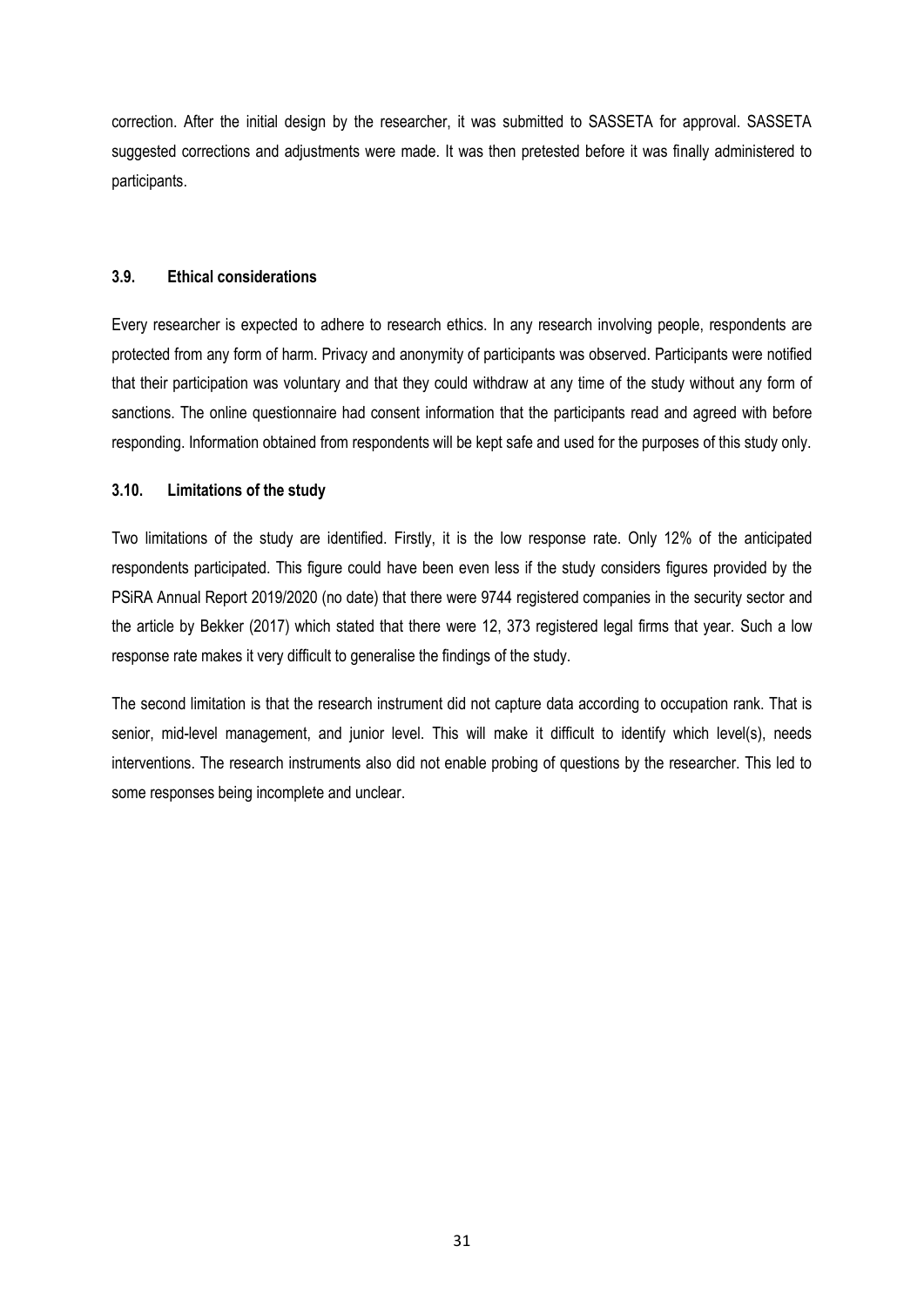## **Chapter 4**

# **Data presentation and analysis**

## **4.0 Introduction**

Chapter presents the findings of the study. It is divided into six sections. Section A presents findings on sector participation and representation by province. Section B captures company details; Section C presents findings on the profile of the two subsectors; Section D contains findings about the knowledge and skills requirements in the two subsectors; Section E presents findings about the academic and training requirements and Section F presents findings about the employment opportunities and skills development programmes available in the two subsectors.

# **4.1. Section A: Participation by subsector and by province**

This section presents the response rate by subsector and participation by province. This was to determine the total number of respondents in each subsector and the province that they are based.

# **4.1.1. Participation by subsector**

There were 43 (55%) participants from the Private Security and Investigative Activities subsector and 35(45%) from the Legal Services subsector. Figure 1 shows the response rate by subsector.



## *Figure 1: Participation by subsector*

*Source: Author* 

# **4.1.2. Participation by province**

Most of the participants (50%) came from Gauteng province, followed by Limpopo, KwaZulu-Natal, and the Western Cape. There were no responses from three provinces, the Northern Cape, Eastern Cape and North West.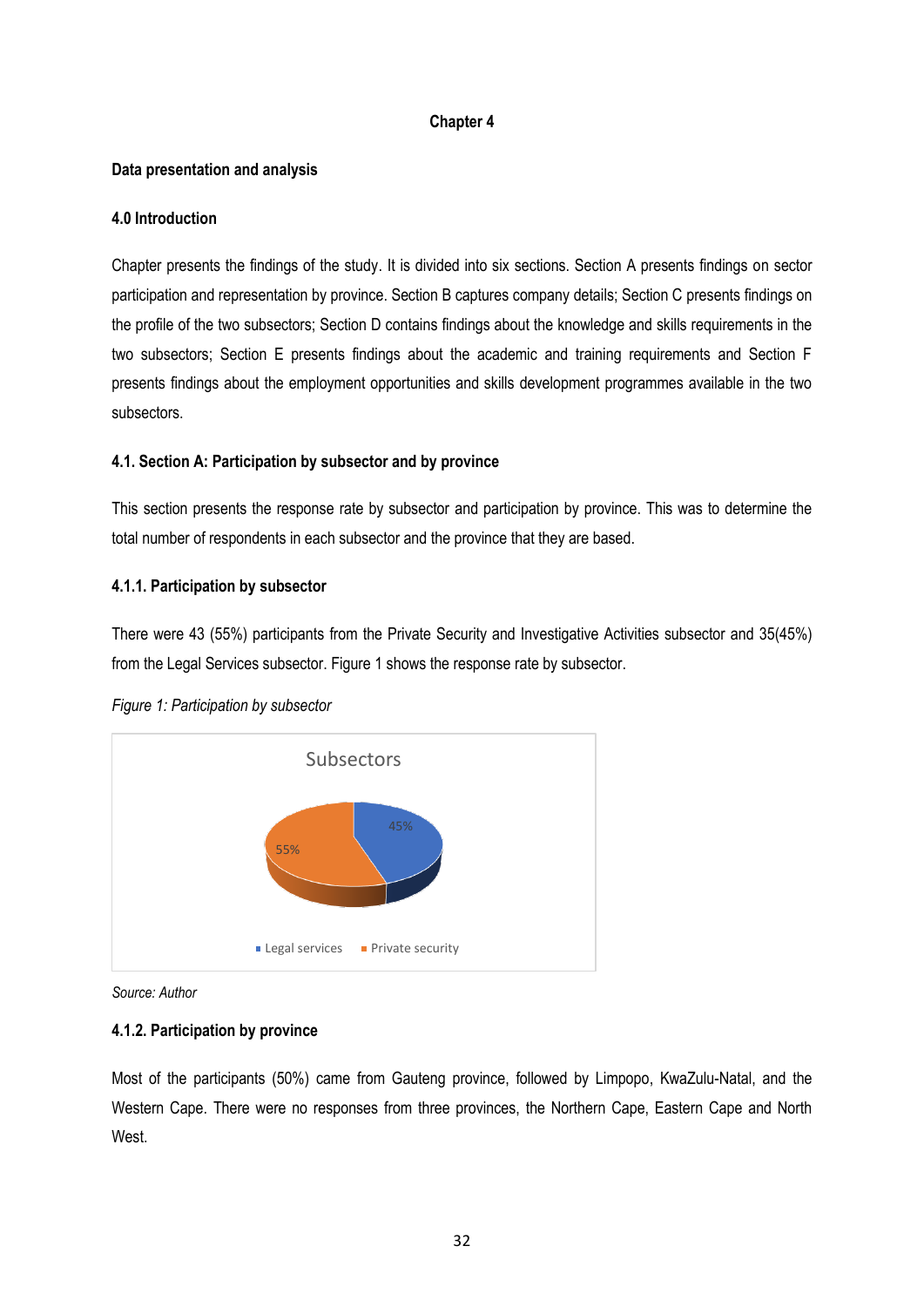### Figure 2 shows responses by province.



*Source: Author*

# **4.2. Section B: Company details**

This section presents details about the companies that participated in the study. Data were collected to determine the number of years of operation, company size, demographic profiles of employees, and company size. The findings are presented in the following subsections.

# **4.2.1. Number of years in operation**

The number of operational years was determined for each firm. This was aimed at determining the operational experience of each company. The assumption was that experienced companies would provide more valuable information than those who are less experienced. Figure 3 shows the findings.





*Source: Author*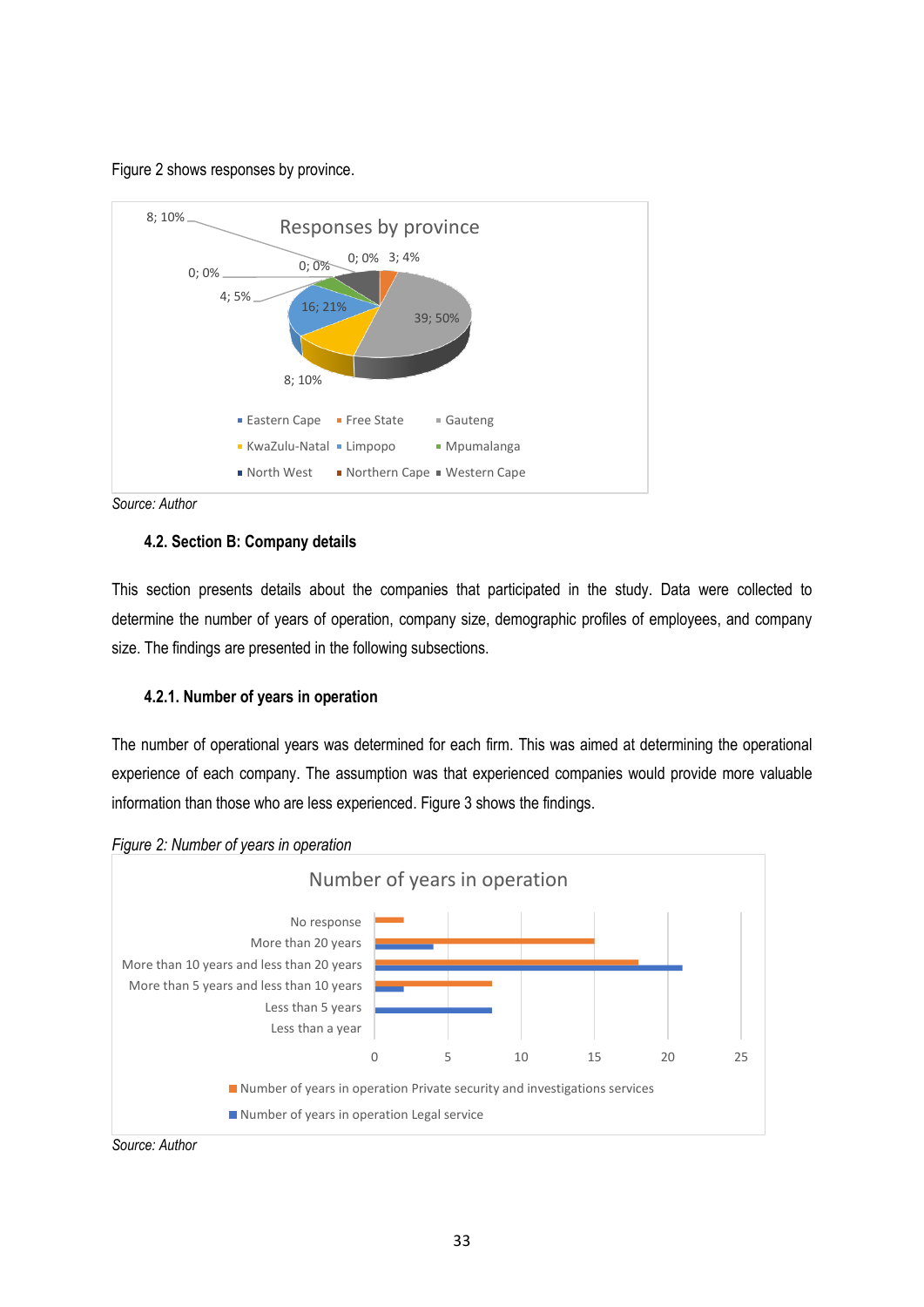The findings indicate that most companies in both subsectors have been in operation for 10 to 20 years. In Private Security and Investigative Activities, some companies have been operating for more than 20 years. This shows that in both subsectors, most companies have vast operational experience.

# **4.2.2. Firm size (by number of fulltime paid employees)**

The size of each firm was determined. This was to provide a basic idea about sizes of the firms. The sizes are micro/small, medium, and large. According to the Department of Small Business Development (2019, p.1), across all sectors of the South African economy, a micro business has between 0-10 fulltime paid employees; a small enterprise has between 11-50, and a medium enterprise has between 51-250 fulltime paid employees. Those with over 250 employees are considered large. In this study, micro and small companies were grouped into one category (micro/small). The findings reveal that most of the companies that participated in the study are micro/small in both subsectors. There were 30 micro/small businesses in the Legal Services subsector and 37 in the Private Security and Investigative Activities. Table 1 shows the figures.

*Table 1: No. of companies as categorised according to the number of fulltime paid employees* 

| <b>Company size</b> |                       |                                                                |
|---------------------|-----------------------|----------------------------------------------------------------|
| Size of company     | <b>Legal services</b> | <b>Private Security and</b><br><b>Investigative Activities</b> |
| Micro/small         | 30                    |                                                                |
| Medium              | າ<br>ບ                |                                                                |
| Large               |                       |                                                                |
| No Response         |                       |                                                                |
| <b>Total</b>        | 35                    |                                                                |

# **4.2.3. Gender representation**

Gender representation in each subsector was determined. This question was aimed to specifically determine if there is gender balance or imbalance in the two subsectors. To determine gender representation, the average of each subsector was calculated.

The findings reveal that in the Legal Services subsector, the average number of female employees 61, and 28 for males. This means that firms hired an average of 61 women compared to 28 males. In the Private Security and Investigative Activities, the average number of female employees is 22 and 99 for males. Table 2 presents the findings.

*Table 2: Average gender representation in each subsector*

| Gender | Legal Services (average number<br>of employees) | <b>∣ Private</b><br><b>Security</b><br>and<br><b>Investigative Activities (average</b><br>number of employees) |
|--------|-------------------------------------------------|----------------------------------------------------------------------------------------------------------------|
| Female | 61                                              |                                                                                                                |
| Male   | 28                                              | 99                                                                                                             |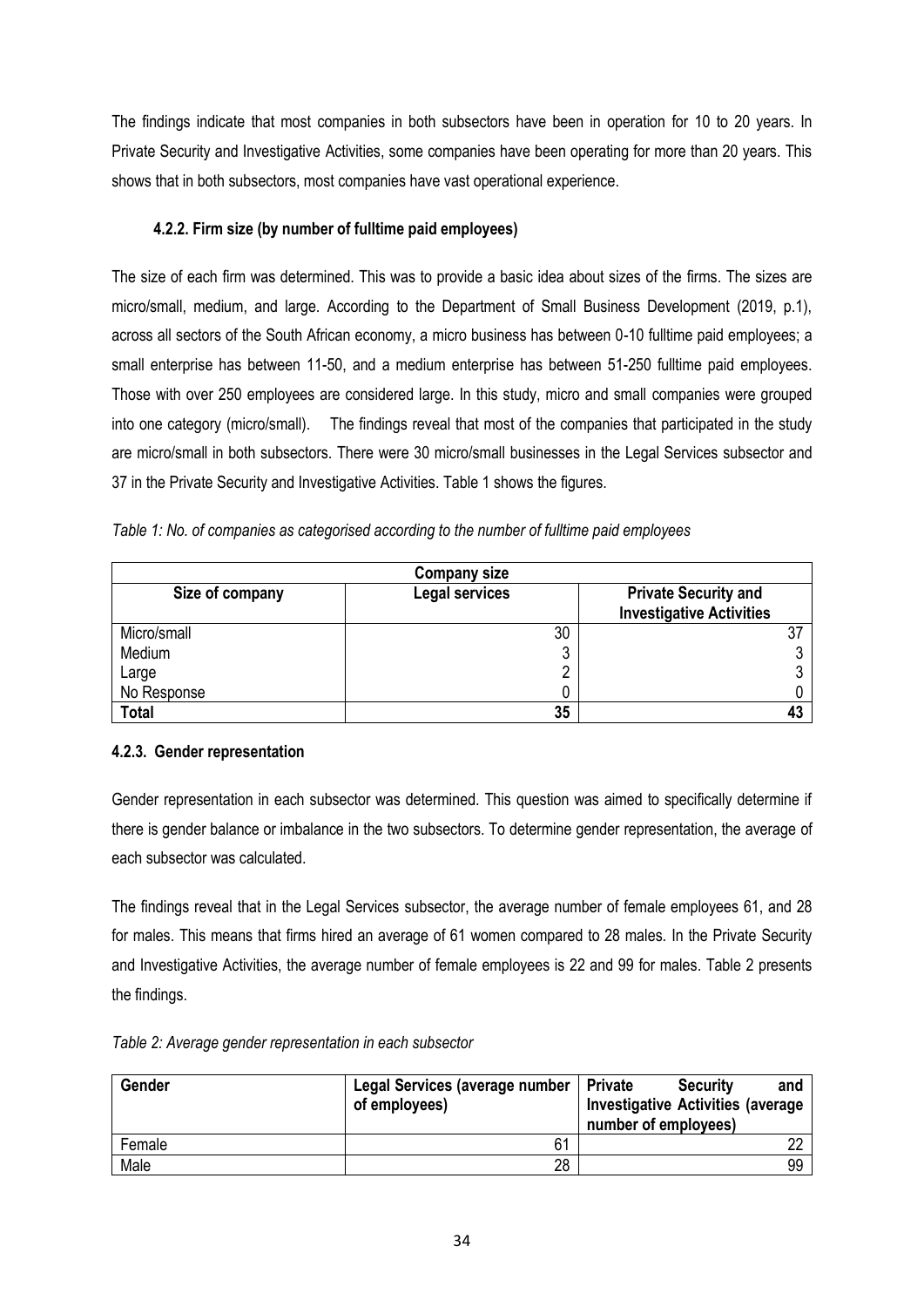The findings reveal that there are more females employed in the Legal Services subsector than males and there are more males employed in the Private Security and Investigative Activities than females. These figures should be accepted with caution because of the influence of large employee figures provided by large firms.

# **4.2.4. Number of employees by race**

The race composition in each subsector was also determined. By law, it is a requirement in South Africa to provide a race profile in every organisation. In this study, the race profile was calculated as an average in each subsector. The findings are presented in Table 3 below.

| Race composition of employees in each subsector |                          |                                                                          |
|-------------------------------------------------|--------------------------|--------------------------------------------------------------------------|
| Race category                                   | Legal Services (average) | <b>Private Security and Investigative</b><br><b>Activities (average)</b> |
| <b>Black African</b>                            | 262                      |                                                                          |
| Coloured                                        | 25                       |                                                                          |
| Indian                                          |                          | 18                                                                       |
| White                                           | 72                       | 18                                                                       |

The findings indicate that Black Africans were the majority respondents in both subsectors. In the Legal Services, they were followed by White, Coloured and lastly Indian people. In the Private Security and Investigative Services, Indian and White people were second in terms of numbers and lastly Coloured people.

These figures are to be viewed with caution because they might not be a true reflection of South Africa's demographics. This is because not all provinces responded to the questionnaire. This also depended on the number of employees of the respondents and their geographic location. For example, if two big companies from the Western Cape responded, the numbers would be skewed.

# **4.3. Section C: Profiles of the Subsectors**

This section presents the profile of the two subsectors. Information about the core business of the subsectors, their customers, competitors, stakeholders, and main regulators is presented. The findings were reported according to the main categories that emerged from the respondents. First to be presented in the core business of firms.

# **4.3.1. Core business of the companies**

Companies were requested to describe their core business. This question was aimed at identifying the core business of each firm in the larger subsector. That is, the area of specialisation the firm. For example, a firm in Legal Service could specialise in commercial law. Table 4 presents the main findings.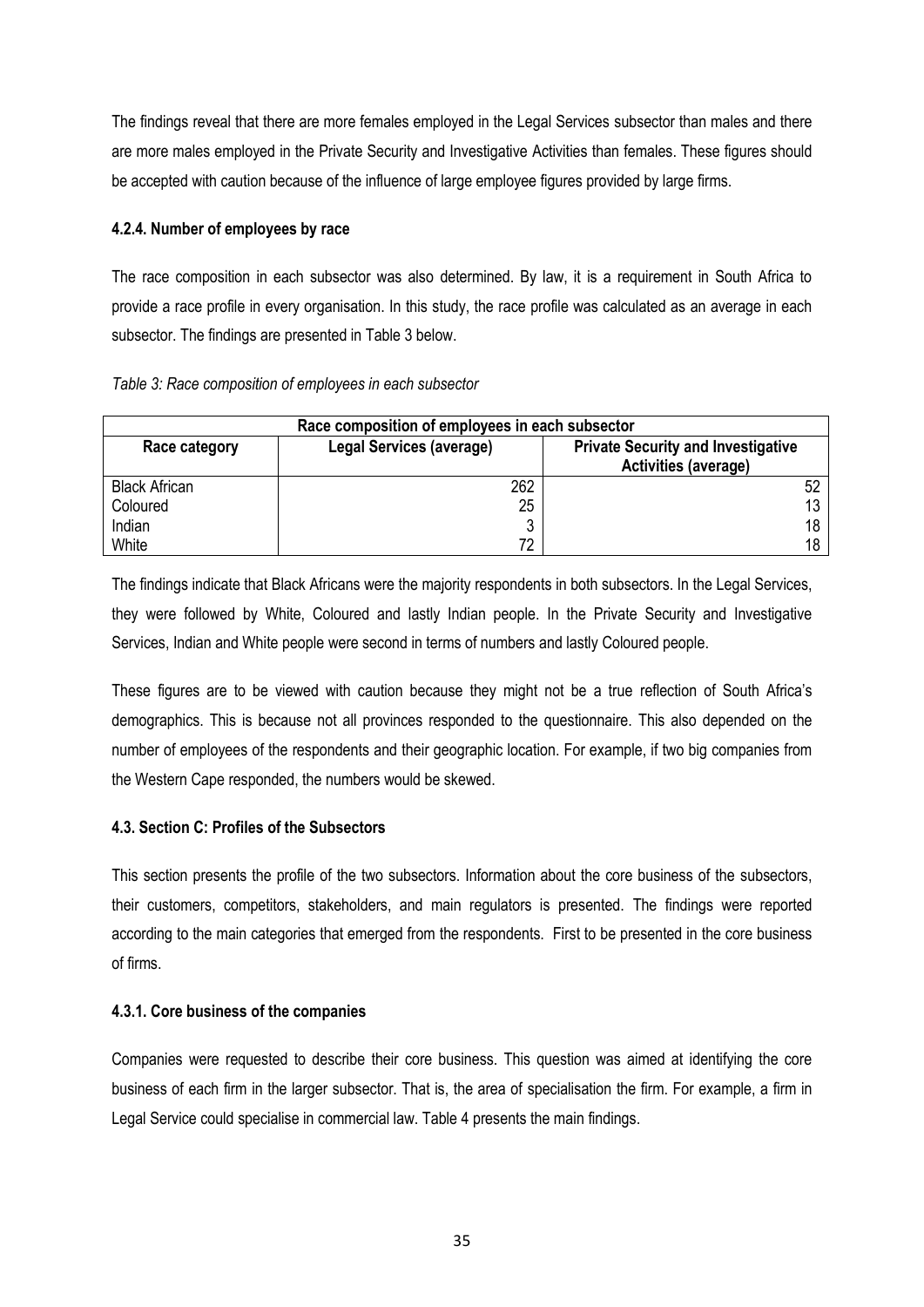*Table 4: Core business of companies*

| <b>Legal Services</b>                             | <b>Private Security and Investigative Activities</b>                   |
|---------------------------------------------------|------------------------------------------------------------------------|
|                                                   |                                                                        |
| Legal insurance                                   | Provision of security services<br>$\bullet$                            |
| Attorney services                                 | Safe keeping of inmates<br>$\bullet$                                   |
| Conveyancing                                      | Security training services (National Key Point<br>(NKP), GSO training) |
| Debt collection<br>$\bullet$                      | • Alarms and closed-circuit television (CCTV)<br>camera operations     |
| Intellectual property legal services<br>$\bullet$ |                                                                        |
| Litigation and labour law                         | Guarding services                                                      |
| Notoriety                                         |                                                                        |
| Personal injury am contingency matters            |                                                                        |

The findings reveal that in each subsector, the companies have areas of specialisation. Eight main areas of specialisation have been identified in Legal Services and five have been identified in private security.

# **4.3.2. Customers of the companies in the different subsectors**

The study ought to reveal the customers of the companies in each subsector. This question might seem obvious, but the study ought to find out if there are special customers that the companies service other than the normal customers they have. Table 5 presents the results.

|  | Table 5: Customers of the two subsectors |
|--|------------------------------------------|
|--|------------------------------------------|

| Legal services                                                | <b>Private Security and Investigative Activities</b>   |
|---------------------------------------------------------------|--------------------------------------------------------|
| Businesses (banks)<br>$\bullet$                               | Business companies and shops<br>$\bullet$              |
| Clients looking<br>intellectual<br>protect<br>to<br>$\bullet$ |                                                        |
| property                                                      |                                                        |
| <b>Employers</b><br>$\bullet$                                 | Clinics and hospitals<br>$\bullet$                     |
| Estate agents seeking legal advice                            | Department of Correctional Services<br>$\bullet$       |
| Farmers                                                       | Security companies (these are training<br>$\bullet$    |
|                                                               | institutions)                                          |
| <b>Municipalities</b>                                         | Firearm owners<br>$\bullet$                            |
| People involved in motor vehicle accidents                    | Private homes<br>$\bullet$                             |
| Policy holders                                                | Courier companies<br>$\bullet$                         |
| Private clients                                               | State-Owned<br>Government and<br>Entities<br>$\bullet$ |
|                                                               | (SOEs)                                                 |
| State owned entities (SOEs)                                   | Schools                                                |
| Unions                                                        |                                                        |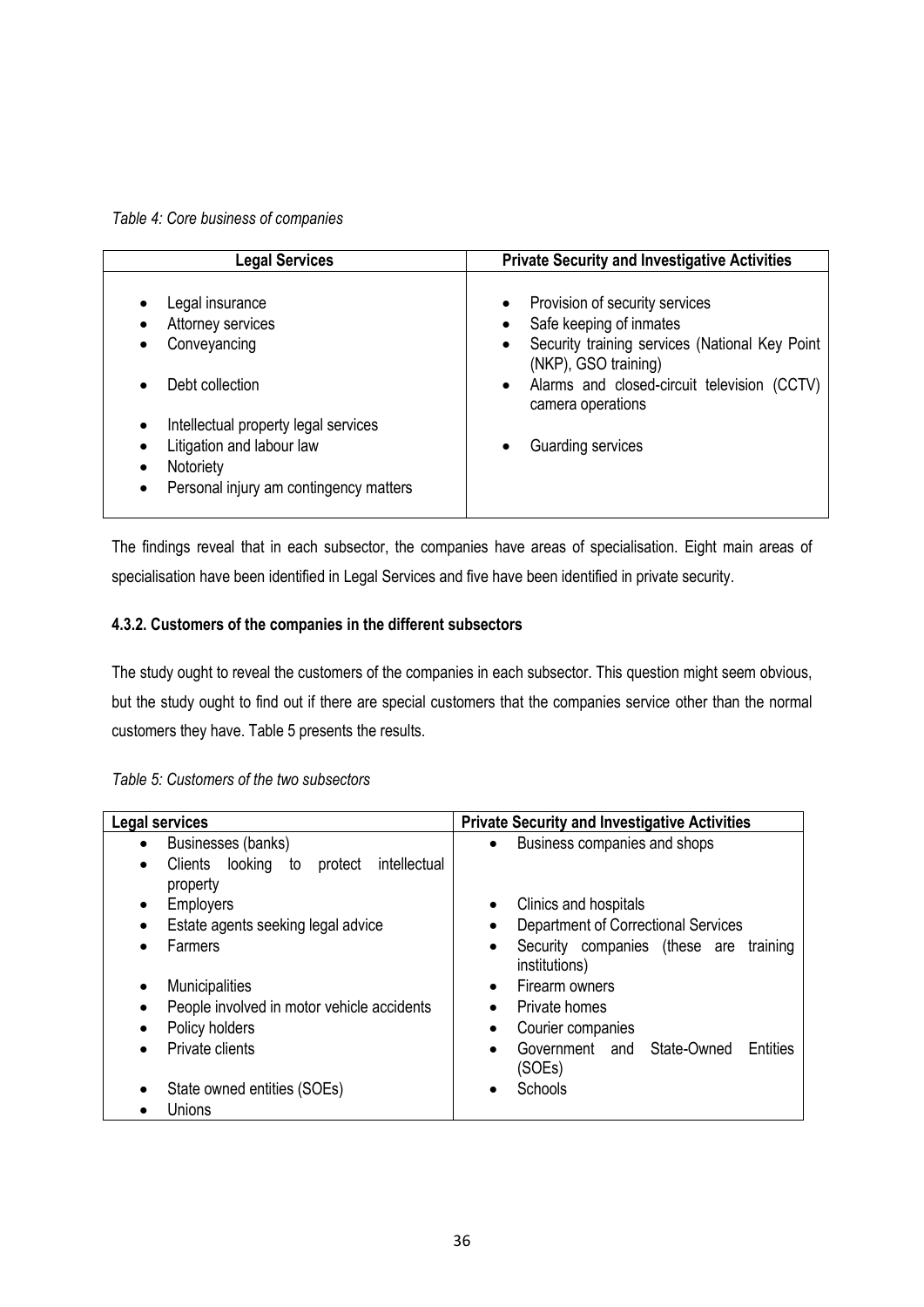The findings are not surprising. They have not revealed any special clients that the two subsectors provide services to. One could have expected special client in the private security services such as taxi bosses/owner. This is because of the taxi violence that prevalent in South Africa.

# **4.3.3. Competitors of companies in the subsectors**

Companies were asked to list their competitors. The aim of this question was to determine the main competitors of the companies and whether there are special skills that the competitors have. One would have assumed that rival companies could be the main competitors, but the literature indicates that there could be other competitors other than rival firms, hence the importance of this questions. The findings are shown in Table 6.

|  | Table 6: Competitors of companies |  |
|--|-----------------------------------|--|
|  |                                   |  |

| <b>Legal Services</b>                                                | <b>Private Security and Investigative Activities</b>                                                                                                                                                                           |
|----------------------------------------------------------------------|--------------------------------------------------------------------------------------------------------------------------------------------------------------------------------------------------------------------------------|
| Large and medium law firms<br>$\bullet$<br>Other insurance companies | Community policing forums (CPFs)<br>$\bullet$<br>Car guards                                                                                                                                                                    |
| Other law firms and entities                                         | Bigger companies with advanced equipment<br>Other security companies<br>Security companies with their own training<br>$\bullet$<br>centers<br>Unregistered<br>security<br>companies<br>and<br>$\bullet$<br>unregistered guards |

The findings indicate that in Legal Services, rival firms are the main competitors. This is interpreted to mean that rival companies could be having better knowledge and skills. It is also interesting to note that the size of the firm becomes an advantage. For example, in the same industry (Legal Services), small firms consider medium and large firms to be competitors. The competition could be because of resources that large firms have. For example, large organisations might have the expertise that small organisations do not have.

In the Private Security and Investigative Activities, competitors are not only rival companies, but unregistered companies, car guards and community policing forums. This is not surprising especially for car guards and community policing forums. They render services that companies provide.

# **4.3.4. Stakeholders of the companies**

To further profile the two subsectors, the study sought to identify the stakeholders of the companies. This was to identify other interested parties in the industry other than the registered companies. The findings are shown in Table 7.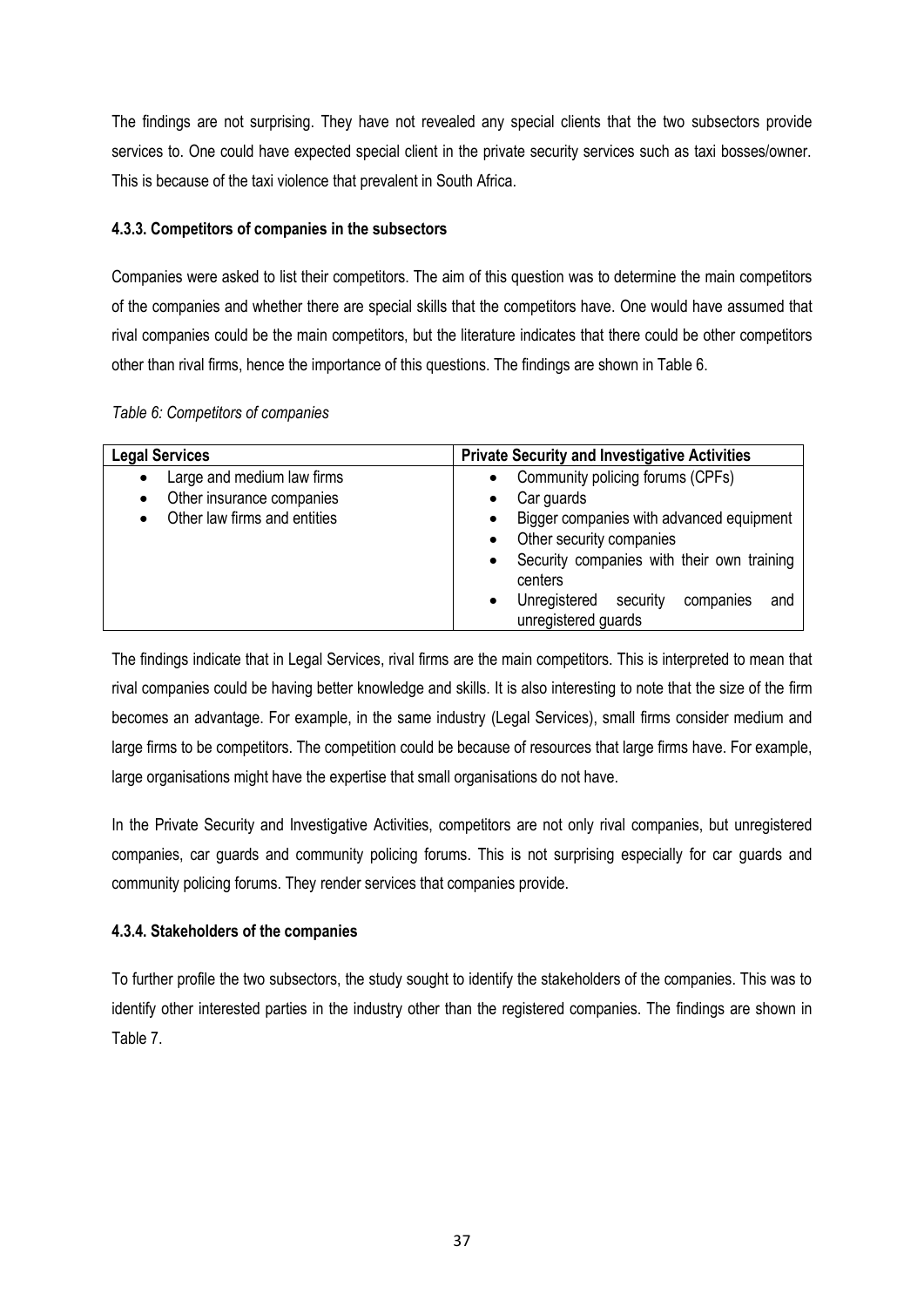## *Table 7: Stakeholders of companies*

| Legal services                                                      | <b>Private Security and Investigative Activities</b> |
|---------------------------------------------------------------------|------------------------------------------------------|
| Banks                                                               | <b>SASSETA</b>                                       |
| <b>Clients</b>                                                      | Service providers<br>$\bullet$                       |
| Independent lawyers<br>$\bullet$                                    |                                                      |
| Insurance providers (e.g., LEZA)<br>$\bullet$                       |                                                      |
| Medical experts - they provide medico legal<br>$\bullet$<br>opinion |                                                      |
| Service providers                                                   |                                                      |

The findings reveal that both subsectors have stakeholders other than their clients/customers. For example, medical expect are stakeholders in the Legal Services subsector. This is because they advise legal experts on medical issues. In the Private Security and Investigative Activities subsector, there are no surprising stakeholders.

## **4.3.5. Regulators of the subsectors**

The respondents were asked to identify the regulators of the subsector they are working in. This question was asked to determine whether different companies in the two subsectors are regulated by different bodies. The study identified two types of regulators, p. primary and secondary regulators. According to this study, primary regulators regulate the entire subsector. Secondary regulators are subsidiary regulators who regulate specific sections of the subsector. The findings are presented in Table 8.

| Table 8: Regulators in the two subsectors |  |  |  |  |
|-------------------------------------------|--|--|--|--|
|-------------------------------------------|--|--|--|--|

| Legal services                                                                                             | <b>Private Security and Investigative Activities</b> |
|------------------------------------------------------------------------------------------------------------|------------------------------------------------------|
| Financial Intelligence Center (FIC)<br>Financial Sector Conduct Authority (FSCA)<br>Legal Practice Council | <b>PSiRA</b><br><b>Myself</b>                        |
|                                                                                                            |                                                      |

Table 8 shows that both subsectors are regulated. The primary regulator in Legal Services is the Legal Practice Council, but the Financial Intelligence Center and the Financial Conduct Authority are secondary regulators.

In the Private Security and Investigative Services, the primary regulator is PSiRA. It is interesting that one respondent indicated that they self-regulate. It is not clear how this happens, but this could need further investigation because it would mean that others are not following industry regulations.

## **4.4. Section D: Knowledge and skills requirements in the two sectors**

This section presents finding on the knowledge and skills requirements in the two subsectors. It presents findings about the occupation, knowledge and skills requirements, knowledge and skills acquisitions, scarce knowledge and skills in the subsectors, and identifies knowledge and skills mismatch in the two subsectors.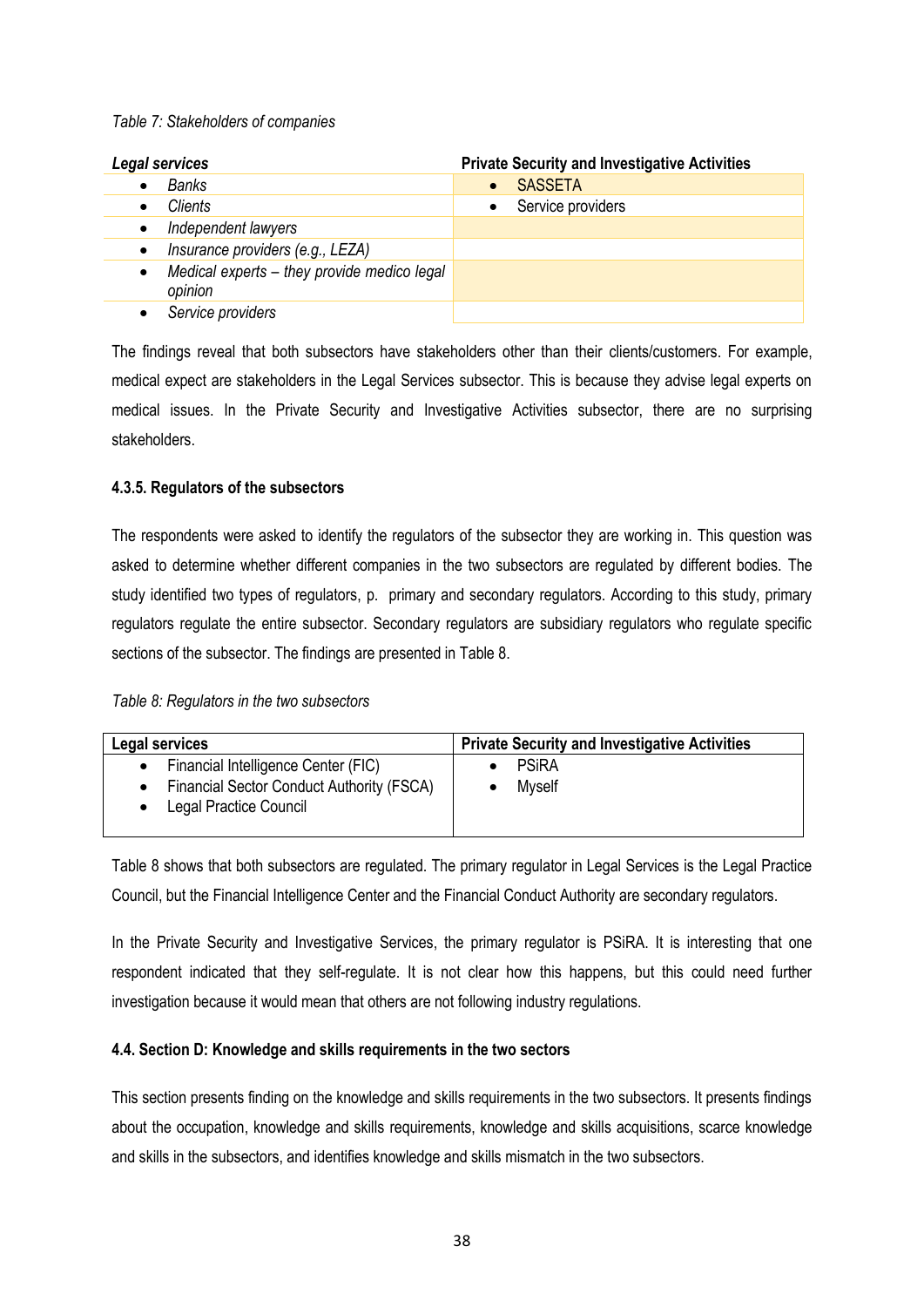## **4.4.1. Subsector occupations**

Occupation for each subsector were identified. It was important to determine the occupations just in case there are new occupations that have been introduced in the subsectors that are not yet known. The findings revealed two occupation categories: subsector specific occupations and general occupations. By subsector specific occupation, the study refers to the occupations that are core to the subsector. For example, lawyers are core occupations in Legal Services and security guards are core in private security. General occupations are those that are not core to any of the subsectors but are complementary. Table 9 presents subsector specific occupations and table 10 presents general occupations.

## *Table 9:Subsector specific occupations*

| <b>Legal services</b>             | <b>Private Security and Investigative Activities</b> |
|-----------------------------------|------------------------------------------------------|
|                                   | Assessor<br>$\bullet$                                |
| <b>Advocate</b>                   | Control room operator<br>$\bullet$                   |
| <b>Attorneys</b>                  | Enterprise manager<br>$\bullet$                      |
| <b>Candidate attorney</b>         | Custodial officer<br>$\bullet$                       |
| Interpreter<br>$\bullet$          | Emergency response team<br>$\bullet$                 |
| <b>Legal Researcher</b>           | Escort<br>$\bullet$                                  |
| <b>Legal advisor</b><br>$\bullet$ | Facilitator<br>$\bullet$                             |
| Legal counsel                     | Firearm trainer<br>$\bullet$                         |
| <b>Paralegal</b>                  | <b>Fraud analyst</b><br>$\bullet$                    |
| <b>Tax officer</b>                | Instructor<br>$\bullet$                              |
|                                   | Investigator<br>$\bullet$                            |
|                                   | Moderator<br>$\bullet$                               |
|                                   | <b>Reaction officer</b><br>$\bullet$                 |
|                                   | Risk manager<br>$\bullet$                            |
|                                   | Security guard<br>$\bullet$                          |

*Table 10: General occupation*

| <b>Legal services</b> |                             |           | <b>Private Security and Investigative Activities</b> |
|-----------------------|-----------------------------|-----------|------------------------------------------------------|
| $\bullet$             | <b>Bookkeeper</b>           | $\bullet$ | Administrator                                        |
|                       |                             |           | Receptionist                                         |
| $\bullet$             | Call center agent           |           | Artisan (plumber, welder, electrician)               |
| $\bullet$             | <b>Cleaner</b>              |           | Cleaner                                              |
| $\bullet$             | <b>Director</b>             |           | Handyman                                             |
|                       |                             |           | Team leader                                          |
| $\bullet$             | <b>Driver</b>               |           | Personal assistants                                  |
|                       | <b>Filing clerk</b>         | $\bullet$ | HR Managers (HR, IT)                                 |
| ٠                     | HR Managers (HR, IT)        |           | Messenger                                            |
| $\bullet$             | <b>Messenger</b>            |           | Personal assistant                                   |
| $\bullet$             | <b>Personal assistant</b>   |           |                                                      |
| $\bullet$             | <b>Receptionist</b>         |           |                                                      |
| $\bullet$             | <b>Team leader</b>          |           |                                                      |
| $\bullet$             | <b>Telemarketer</b>         |           |                                                      |
| $\bullet$             | <b>Reconciliation clerk</b> |           |                                                      |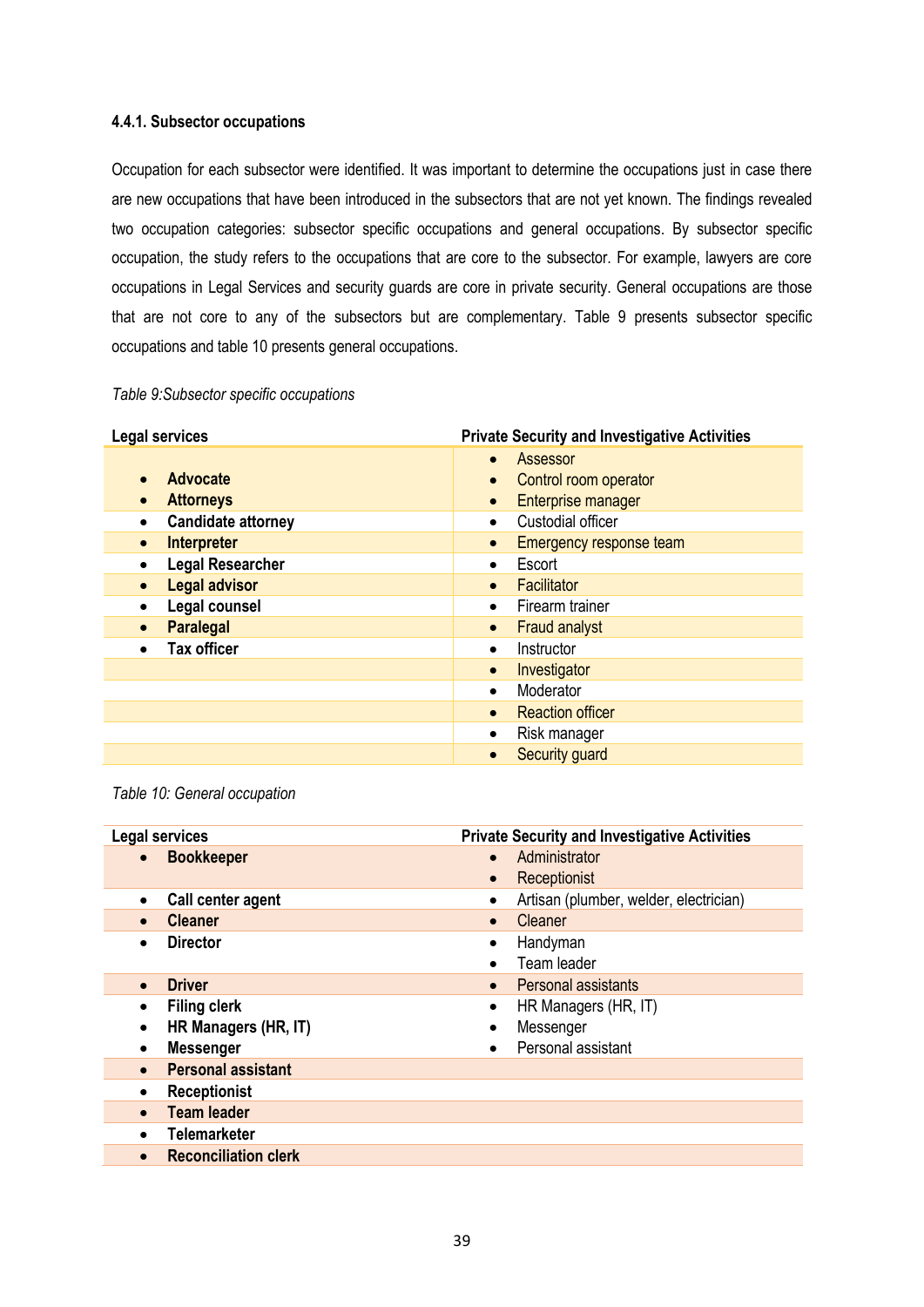The findings show in tables 9 and 10 do not show any new occupation. The literature (chapter 2) has already the occupation.

## **4.4.2. Knowledge required by employees in the two subsectors**

After identifying the occupations found in each subsector, knowledge and skills requirements for each subsector were identified. For the purposes of this study, knowledge requirements were mainly identified as cognitive abilities. For example, knowledge of a specific profession. A skill is defined as a technical ability. That is, the ability to do a task efficiently. Table 11 presents the knowledge that is required by employees in the two subsectors.

*Table 11: Knowledge required by employees in the two subsectors*

| Legal services                                | <b>Private Security and Investigative Activities</b> |
|-----------------------------------------------|------------------------------------------------------|
| Customer service                              | Armed response<br>$\bullet$                          |
| Legal expertise                               | Assessment                                           |
| Litigation (magistrate and High<br>Court.     | Facilitation                                         |
| Deed's office, Master's office, conveyancing) | Information technology                               |
| <b>Commercial Rights</b>                      | Alarm technician                                     |
| <b>Environmental Law</b>                      | Security camera monitor                              |
| New South Africa legislations                 | Firearms competency                                  |
| Marine Law                                    | National Key Point<br>$\bullet$                      |
| Intellectual Property Law<br>$\bullet$        | Information gathering                                |
| Family law<br>$\bullet$                       | Moderation<br>$\bullet$                              |
| Legislation interpretation<br>$\bullet$       | PSiRA grades                                         |
|                                               | Training                                             |

The findings reveal that in the Legal Services subsector, it is not only legal knowledge that is required, but also customer care knowledge. The assumption is that legal practices are businesses that value customer service. In the Private Security and Investigative Services, there are two types of knowledge that are required: training knowledge (facilitation, assessment, and moderation) and knowledge of the core activities of the subsector (firearm competency, armed response, etc.). It is worth mentioning that some of the knowledge can be viewed as skills. This is theoretical knowledge.

# **4.4.3. Knowledge required by employers in the industries**

Employers' knowledge requirements were also identified. The study differentiated employee knowledge and employer knowledge because they play different roles, therefore their knowledge requirements are not the same. Table 12 presents the knowledge requirements of employers.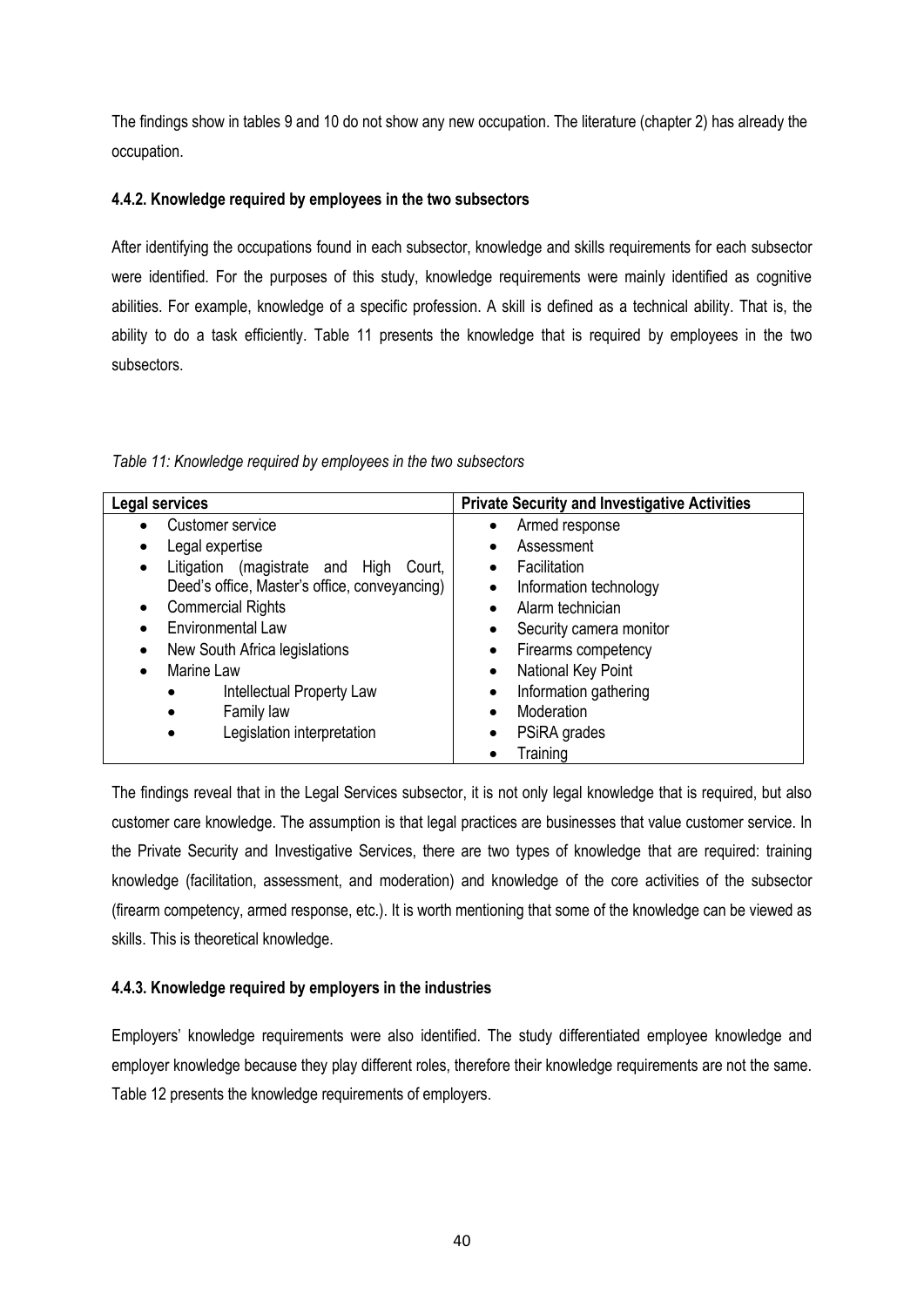*Table 12: Knowledge required by employers in the subsectors*

| <b>Legal services</b>        | <b>Private Security and Investigative Activities</b>                             |
|------------------------------|----------------------------------------------------------------------------------|
| Accounting                   | <b>Business administration</b><br>$\bullet$                                      |
| Claims processing (RAF)      | <b>Community Policing Forums (CPF)</b><br>٠                                      |
| Industry regulations         | Firearms regulations<br>٠                                                        |
| Leadership and management    | standards,<br>Industry<br>compliance,<br>and<br>$\bullet$<br>legislation (PSiRA) |
| Legal knowledge              | Management and operations of a training<br>$\bullet$<br>institute                |
| Medical negligence           | <b>Presentation skills</b><br>$\bullet$                                          |
| Personal and train accidents | Fund raising<br>$\bullet$                                                        |
| Personal injury              |                                                                                  |
| Practice management          |                                                                                  |

The findings reveal slightly different requirements between the employees and employers. Employers' knowledge requirements are mainly governance and employee requirements are mainly operational.

In the two subsectors, there are specific employer knowledge requirements, but in some instances, the requirements are the same for both subsectors. For example, compliance and business administration are required in both subsectors.

# **4.4.4. Future knowledge and skills required by employees and employers in the subsectors**

Other than the current knowledge requirements of employees and employers, the study investigated future knowledge requirements. It is essential to investigate this because technology and global operations change from time to time. New knowledge and skills could be needed in future because of such changes. For example, knowledge and skills required in the Fourth Industrial Revolution (4IR). Table 13 shows future knowledge requirements in the two subsectors.

| Table 13: Future knowledge requirements by employees and employers |  |
|--------------------------------------------------------------------|--|
|--------------------------------------------------------------------|--|

| Legal services                               | <b>Private Security and Investigative Service</b> |
|----------------------------------------------|---------------------------------------------------|
| Being up to date with the law<br>$\bullet$   | Artisan skills (aide electrical)<br>$\bullet$     |
| <b>Business administration</b>               | Biological threat prevention                      |
| Compliance with industry regulations<br>٠    | <b>Business administration</b><br>$\bullet$       |
| Computer literacy - IT<br>٠                  | Computer literacy - IT                            |
| Conflict management<br>$\bullet$             | Driver's license<br>$\bullet$                     |
| Customer service                             | Drone operations                                  |
| Emotional intelligence<br>$\bullet$          | Emotional intelligence<br>$\bullet$               |
| Working in a hybrid environment<br>$\bullet$ | Equipment authentication skills                   |
| Forensic Auditor/ Investigator<br>$\bullet$  | Surveillance Monitor<br>$\bullet$                 |
|                                              | Investigation procedures                          |
|                                              | Labour relations                                  |
|                                              | Recognized security qualification<br>$\bullet$    |
|                                              | Self-defense                                      |
|                                              | Technicians (alarms installations)                |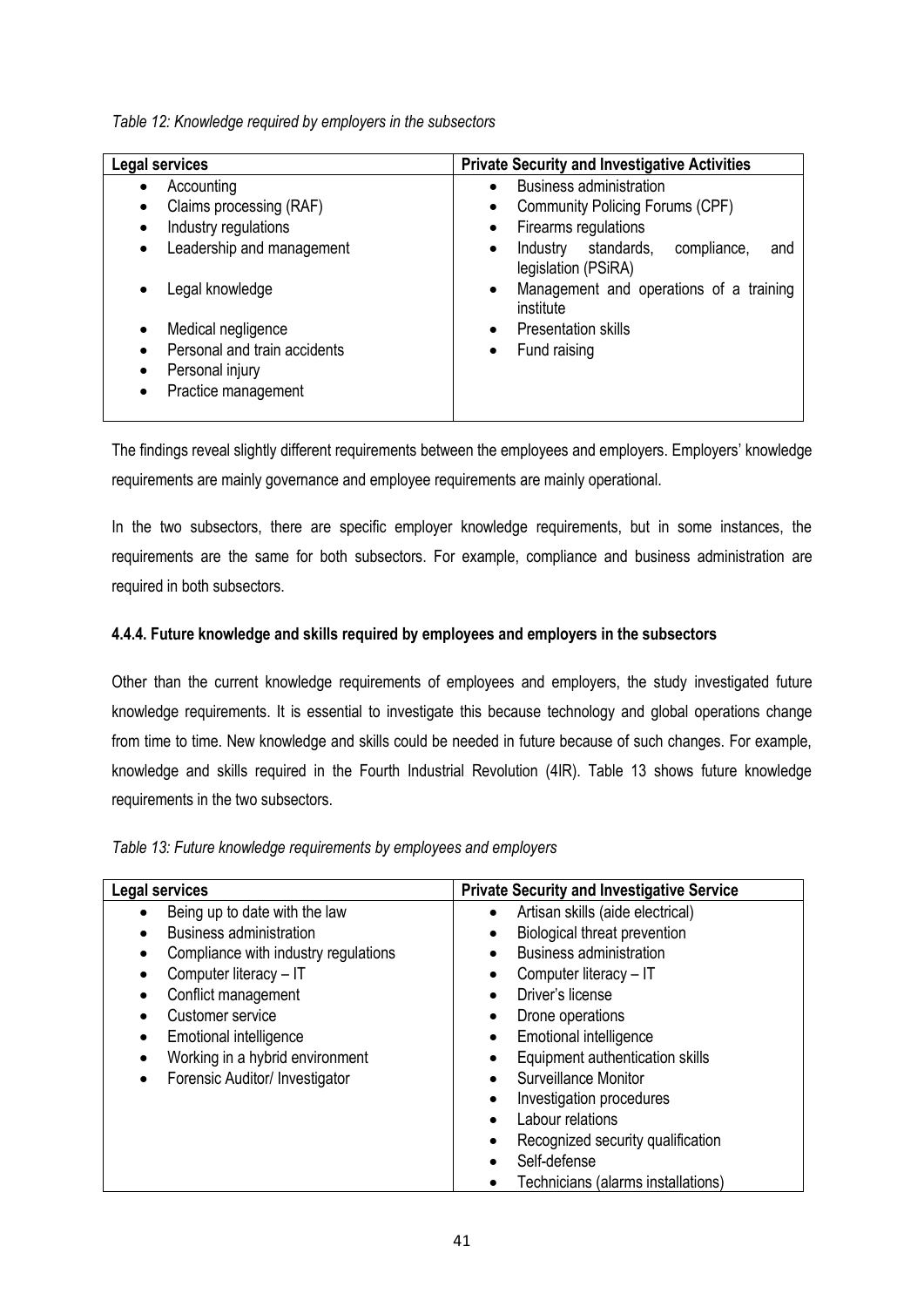The findings reveal interesting future knowledge requirements for both sectors. Being computer literate (used interchangeable with IT) is knowledge that both subsectors considered to be key in the future. Some respondents mentioned preparations for the 4IR, and others mentioned the importance of adapting to working in online environments. Emotional intelligence was mentioned several times in both subsectors. This knowledge is important to deal with emotional issues of both clients and employees in both sectors.

Other than these two similarities, future knowledge and skills requirements differ from industry to industry. In the Private Security and Investigative Services subsector, drone operation technology and biological threat prevention are very important knowledge and skills for the future. Drones have taken over many security operations and none-security operations, hence the importance to learn how to operate them. Biological warfare seems to be a current and future threat (for example, the anthrax attacks in the USA), hence the importance to have knowledge of such threats.

## **4.4.5. Hard Skills required by employees**

Hard skills (technical skills) required in each subsector were also identified. As explained earlier, skills and knowledge are defined differently in this study. Table 14 identifies the technical skills requirements in the two subsectors.

*Table 14: Hard skills required by employees in the two subsectors*

The findings reveal specific hard skills required in each sector, but computer literacy is a requirement in both subsectors. This means that it is vital knowledge and a vital skill that is required in both sectors.

## **4.4.6. Hard skills required by employers**

Employers were also requested to list the most important hard skill they should possess. This was because the skills requirements for employees are different from the employees. There findings are presented in table 15.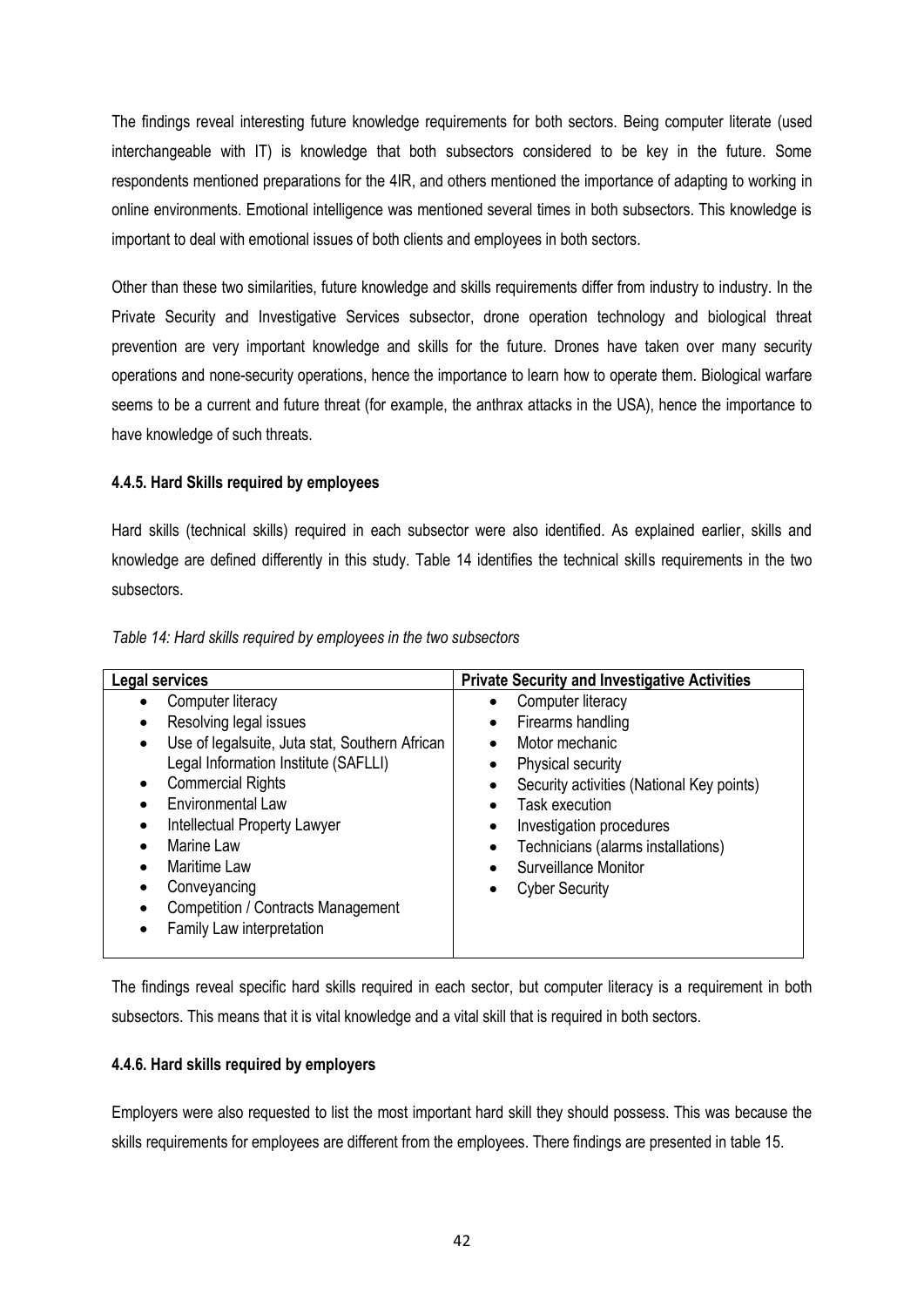*Table 15: Hard skills required by employers*

| Legal services                                    | <b>Private Security and Investigative Activities</b> |
|---------------------------------------------------|------------------------------------------------------|
| Computer literacy                                 | Biological threat prevention<br>$\bullet$            |
| Networking<br>٠                                   | Computer literacy<br>$\bullet$                       |
| Research skills                                   | Crime prevention<br>$\bullet$                        |
| Use of legalsuite, Juta stat, SAFLLI<br>$\bullet$ | Drone training and operation<br>٠                    |
|                                                   | Operating security equipment<br>$\bullet$            |
|                                                   | Alarm and CCTV installation<br>$\bullet$             |
|                                                   | <b>Biological threat protocols</b>                   |
|                                                   | Hostage negotiation<br>$\bullet$                     |
|                                                   |                                                      |

Computer literacy is a requirement in both subsectors. This means that it is a very important skill to possess in the two industries. It is interesting to note that networking and research skills are also regarded as important for employers in the Legal Services subsector. Drone operation and biological threat prevention are also mentioned to be important in the Private Security and Investigative Services.

The findings indicate that there are skills that are required by both employers and employees in the operations of the two sectors.

# **4.4.7. Soft skills required by employees**

Participants were requested to list the soft skills that are required by employees in each of the companies. This was to determine if there are specific soft skill that these two subsectors require. The findings are presented in table 16.

| Legal services  | <b>Private Security and Investigative Activities</b> |
|-----------------|------------------------------------------------------|
| Communication   | Assertiveness<br>$\bullet$                           |
| Coordination    | Communication                                        |
| ٠               | $\bullet$                                            |
| Customer care   | Critical thinking                                    |
|                 | $\bullet$                                            |
| Email etiquette | Development                                          |
| ٠               | $\bullet$                                            |
| Interpersonal   | Listening                                            |
| ٠               | $\bullet$                                            |
| Marketing       | Motivation                                           |
| ٠               | $\bullet$                                            |
| Networking      | Presentation                                         |
|                 | $\bullet$                                            |
| Time management | Situation awareness                                  |
|                 | $\bullet$                                            |
|                 | Statement taking<br>$\bullet$                        |
|                 | Teamwork<br>$\bullet$                                |

*Table 16: Soft skills required by employees*

The Legal Service subsector requires general soft skills. There are no unique soft skills that were discovered. However, in the Private Security and Investigative Services subsector, there are unique soft skills that are required. Two have been identified in this study: situation awareness, and statement taking. These are subsector specific because they form part of the core activities of the subsector. Security officers should have the skill to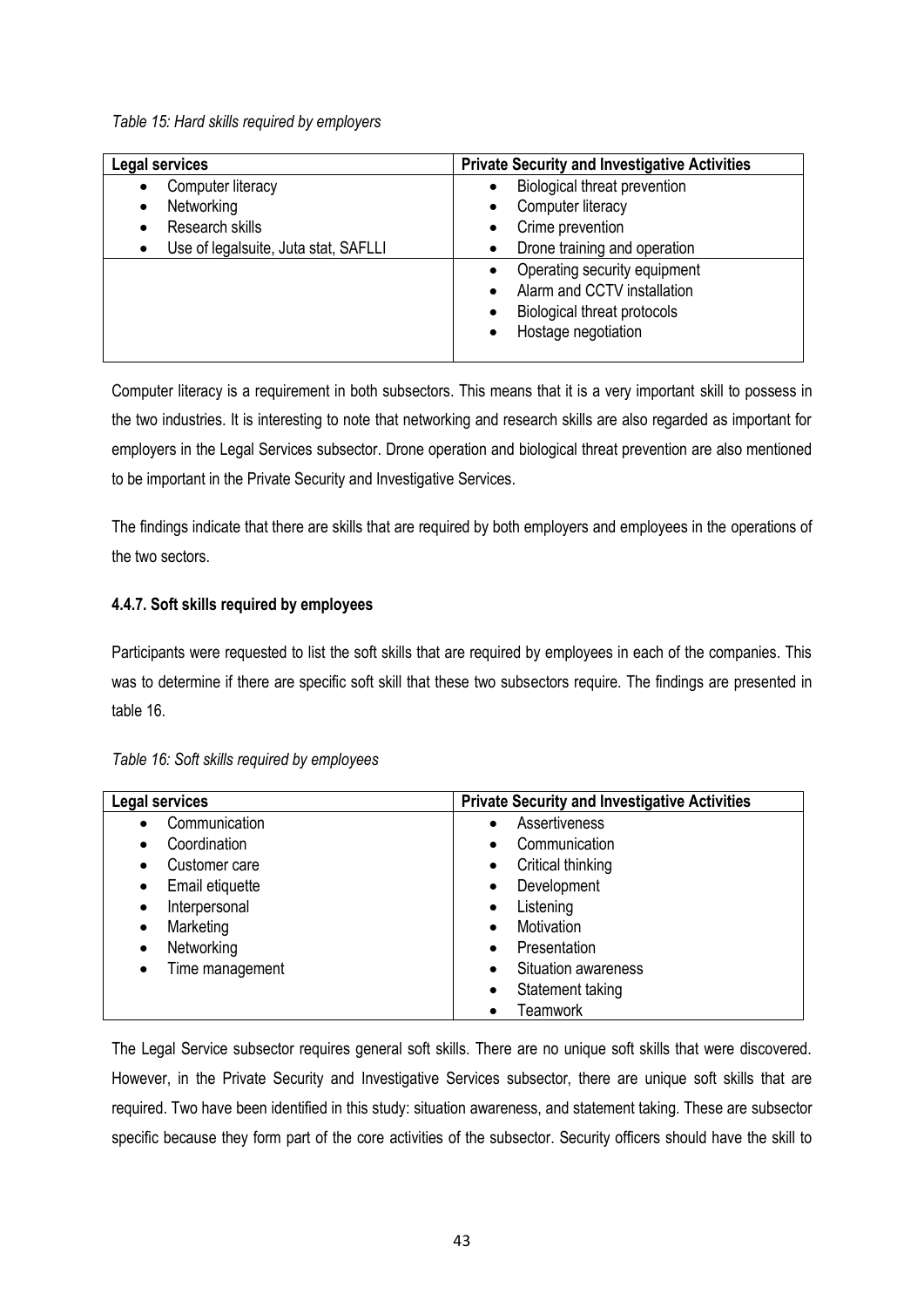assess every security situation they come across and they should be able to record accurate statements from victims and perpetrators of crime.

# **4.4.8. Soft skills required by employers**

The study also sought to find out the soft skills that are required by employers in the two subsectors. The findings are shown in table 17.

| Table 17: Soft skills required by employers |  |  |  |  |  |  |  |  |  |  |
|---------------------------------------------|--|--|--|--|--|--|--|--|--|--|
|---------------------------------------------|--|--|--|--|--|--|--|--|--|--|

| Legal services   | <b>Private Security and Investigative Activities</b> |
|------------------|------------------------------------------------------|
| Client retention | Assertiveness                                        |
| Client retention | Information retrieval                                |
| Compassion       | Interpersonal                                        |
| Leadership       | Labour relations                                     |
| Management       | Management                                           |
| Negotiation      | Marketing                                            |
|                  | Relational capital                                   |

The findings reveal that employers require governance skills. That is applicable in both subsectors. These are leadership, management, negotiation skills, etc.

# **4.4.9. Soft Skills needed in future in the two subsectors**

Respondents were asked to list soft skills that will be required in future in the two subsectors. Unique soft skills were identified in both sectors. The Legal Services sector listed global legal practice, and IT skills (including coding and programming) as necessary soft skills needed in the future. These two have been singled out because of their unique nature.

The Private Security and Investigative Services listed hostage negotiation, the ability to discover trending and new crimes and biological threat protocols as skills required in the future. These skills are unique to each subsector. Table 18 shows the results.

| Table 18: Soft Skills needed in future in the two subsectors |  |  |
|--------------------------------------------------------------|--|--|
|--------------------------------------------------------------|--|--|

| Legal services                     | <b>Private Security and Investigative Activities</b>                              |  |
|------------------------------------|-----------------------------------------------------------------------------------|--|
| Global legal practice<br>$\bullet$ | Identification to uncover trending crimes and<br>$\bullet$<br>discover new crimes |  |
| Interpersonal                      | Leadership<br>Management                                                          |  |

# **4.4.10. Knowledge and skills acquisition in the companies**

The study sought to find out the sources of knowledge and skills for each company. That is, the sources that these companies' approach to acquire knowledge and skills. Table 19 shows the findings.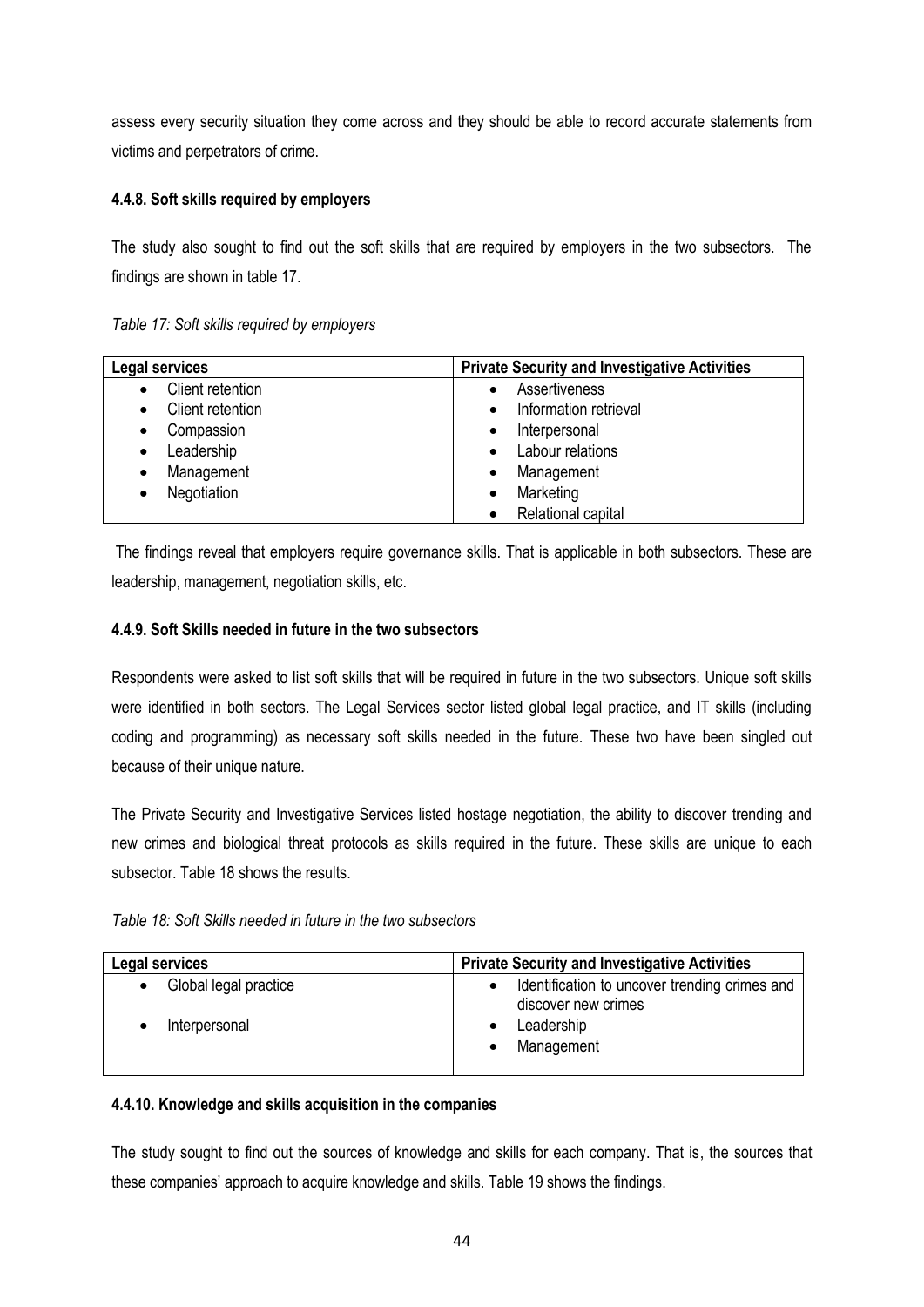*Table 19: Knowledge and skills acquisition sources*

| Legal services                                                                                                                   | <b>Private Security and Investigative Activities</b>                                                                   |
|----------------------------------------------------------------------------------------------------------------------------------|------------------------------------------------------------------------------------------------------------------------|
| (workshops,<br>short  <br>education<br>Formal<br>٠<br>courses, formal university qualifications,<br>different types of training) | Formal education and training (accredited<br>$\bullet$<br>institutions, PSiRA certificate programmes<br>short courses) |
| • On the job experience<br>Research                                                                                              | Research<br>Skills development programmes                                                                              |

Research and formal education are the main sources of knowledge and skills in both subsectors. On the job experience is another source of knowledge and skills acquisition applicable in the Legal Services sector. The Private Security and Investigative Service subsector utilises skills development programmes and accredited training centres to acquire skills and knowledge together with research and formal education.

# **4.4.11. Scarce knowledge in the two subsectors**

Many industries in South Africa suffer from skills shortages. This study aimed to investigate if there same applies in the two subsectors. Respondent were therefore requested to list the scarce knowledge that they have in the two subsectors. The findings are presented in table 20.

| Table 20: Scarce knowledge in the subsectors |  |  |  |
|----------------------------------------------|--|--|--|
|----------------------------------------------|--|--|--|

| Legal services                      | <b>Private Security and Investigative Activities</b> |
|-------------------------------------|------------------------------------------------------|
| Client management                   | Drug and narcotic training                           |
| Court directives                    | Firearms training<br>$\bullet$                       |
| Forensic law                        | Investigators<br>$\bullet$                           |
| Intellectual property attorney<br>٠ | Narcotic dog handling                                |
| International trade                 | Psychologist                                         |
| Practice management                 | Reaction speed<br>$\bullet$                          |
| Tax law                             | Security situational awareness                       |
|                                     | Security teaching and training                       |
|                                     | Social workers                                       |
|                                     | <b>VIP</b> protection                                |

# **4.4.12. Scarce skills required in the two subsectors**

The study also sought to identify scarce skills in the two subsectors. As stated, earlier knowledge and skills are defined differently in this study. Table 21 presents the scarce skills in the two subsectors.

*Table 21: Scarce skills required in the two subsectors*

| Legal services                     | <b>Private Security and Investigative Activities</b> |
|------------------------------------|------------------------------------------------------|
| Client retention                   | Biological threat handling                           |
| Experience in the legal field<br>٠ | Critical thinking                                    |
| Marketing research<br>٠            | Dog handling<br>$\bullet$                            |
| Networking<br>٠                    | Drone operations<br>$\bullet$                        |
| Telephone handling<br>٠            | Intellectual                                         |
|                                    | Investigation<br>$\bullet$                           |
|                                    | Paralegal                                            |
|                                    | <b>Risk evaluation</b>                               |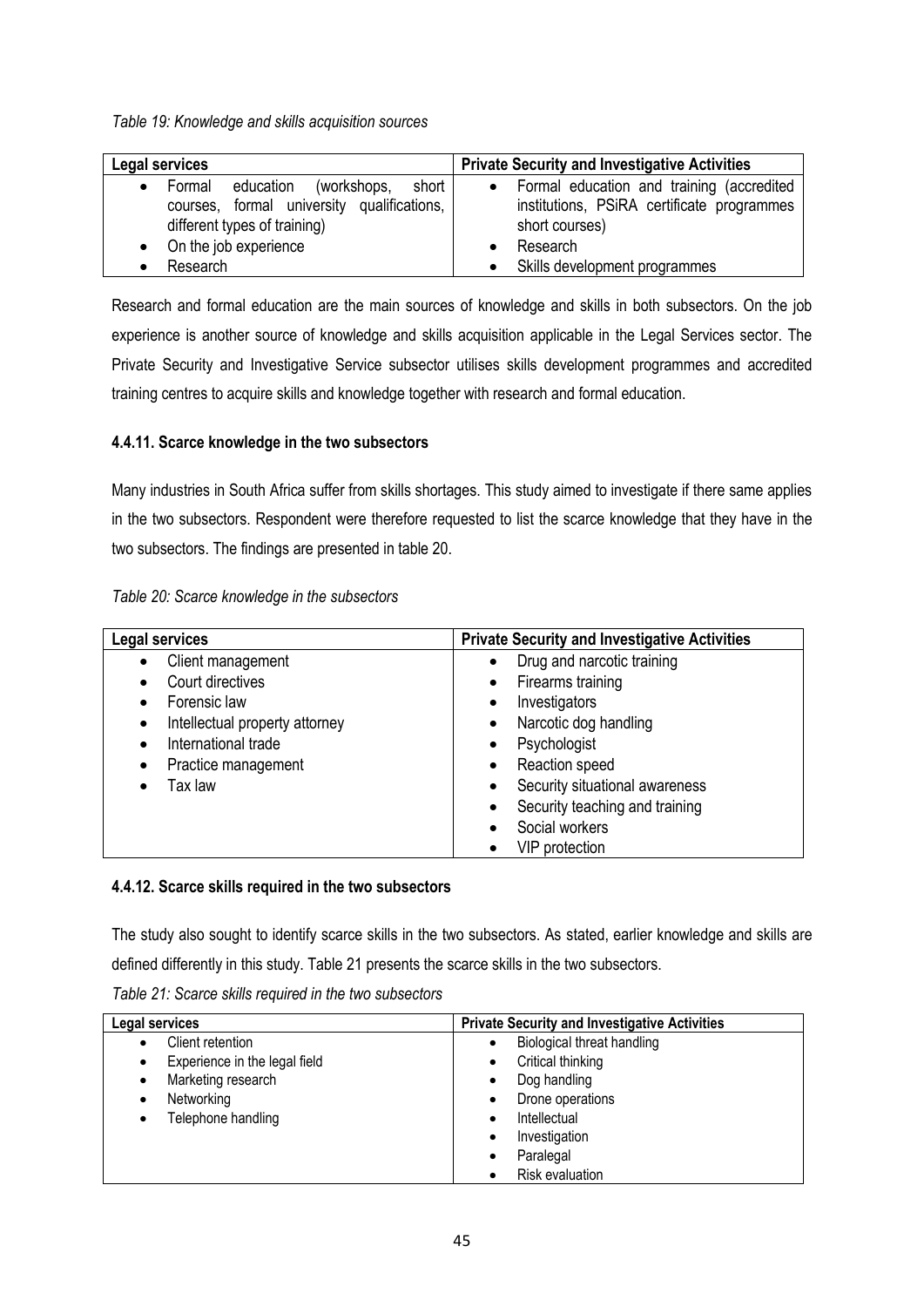It is worth noting that skills such as drone operations, biological threat handling, and dog handling have appeared several times in the above sections which confirms their scarcity. In the Legal Services subsector, marketing is also confirmed to be a scarce skill.

## **4.4.13. Sources where scarce skills could be acquired**

Respondents were asked to list the sources or places where the scarce skills could be sought from. Several responses were given, and they are presented in table 22.

| Legal services          | <b>Private Security and Investigative Activities</b> |
|-------------------------|------------------------------------------------------|
| Academic qualifications | On the job experience                                |
| ٠                       | $\bullet$                                            |
|                         | <b>PSiRA</b><br>$\bullet$                            |
| Inhouse training        | <b>SASSETA</b>                                       |
| $\bullet$               | $\bullet$                                            |
| Intercompany workshops  | Security industry                                    |
| ٠                       | $\bullet$                                            |
| Mentoring               |                                                      |
| On the job experience   | Security training providers                          |
| ٠                       | $\bullet$                                            |
| Training providers      | Universities and collages<br>$\bullet$               |

The findings reveal that education and training and on the job experience are sources preferred by both subsectors to address scarce skills challenges. Other suggestions are provided as presented in table 22. It is encouraging to see companies suggesting intercompany collaboration through workshops. This will lead to knowledge and skills transfer in the Legal Services sector.

# **4.4.14. Skills mismatch in the two subsectors**

The study sought to investigate if there is a knowledge and skills mismatch in the two subsectors. This was achieved by asking companies if they believe that they hired people with the relevant knowledge and skills and to explain the reasons for their answers.

In both subsectors, most companies stated that they have hired people with the right knowledge and skills and therefore the conclusion drawn is that there is no knowledge and skills mismatch. Most companies stated that they adhere to strict hiring protocols and therefore hire qualified people. Others stated that there is no skills mismatch but a shortage of knowledge and skills. For example, lack of computer skills, customer service and practice management.

# **4.5. Section E: Academic qualifications and training requirements**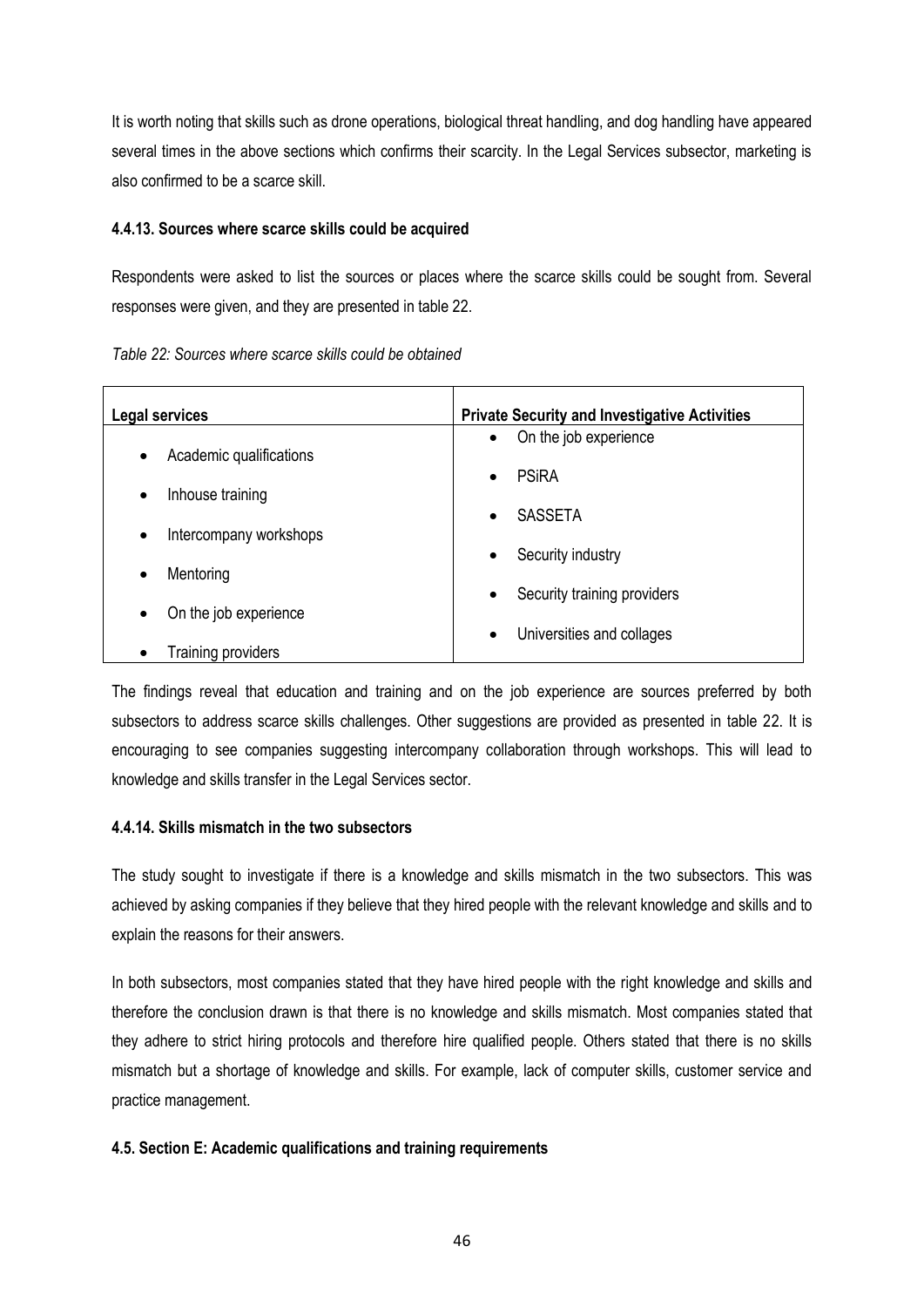This section presents findings about the academic qualifications and training requirements in the two subsectors. First to be presented are the academic qualifications requirements.

# **4.5.1. Academic qualification required in the two subsectors**

Participants were asked to list the academic qualifications that are necessary in the two subsectors. All companies in the Legal Services sector indicated that the Bachelor of Laws degree (LLB) is a must requirement. Several qualifications were given by the Private Security and Investigative Activities sector as presented in table 23. It is worth noting though that some companies stated that no academic qualification is required. The assumption is that the respondents meant that no formal qualification is required, but inhouse training can address the qualification issue. The findings are shown in table 23.

*Table 23: Academic qualification required in the two subsectors*

| Legal services          | <b>Private Security and Investigative Activities</b>           |
|-------------------------|----------------------------------------------------------------|
| LLB degree<br>$\bullet$ | Artisan courses                                                |
|                         | Bachelor of Education, psychology, Social<br>$\bullet$<br>Work |
|                         | Diploma (policing, security management)<br>$\bullet$           |
|                         | Electronics [engineering]<br>$\bullet$                         |
|                         | None<br>$\bullet$                                              |
|                         | Other security qualifications<br>$\bullet$                     |
|                         | PSiRA related qualifications<br>$\bullet$                      |

# **4.5.2. Providers of academic qualifications**

Respondent were asked to list where academic qualifications could be obtained. The Legal Services listed two sources, p. universities and private colleagues. The Private Security and Investigative Activities subsector mentioned TVET colleagues, FET colleges, and private training institution.

# **4.5.3. Inhouse training provided in companies**

Companies were asked whether they provide inhouse training to supplement the knowledge and skills they have and to acquire new knowledge and skills. In both subsectors, most companies indicated that they offer inhouse training. In the Legal Services sector 31 (89%) firms offer inhouse training and 35 (81%) in the Private Security and Investigative Activities subsector. It is encouraging to see that companies offer knowledge and skills development programmes inhouse. This facilitates employee skills development. Table 24 presents the inhouse training courses provided in the two subsectors.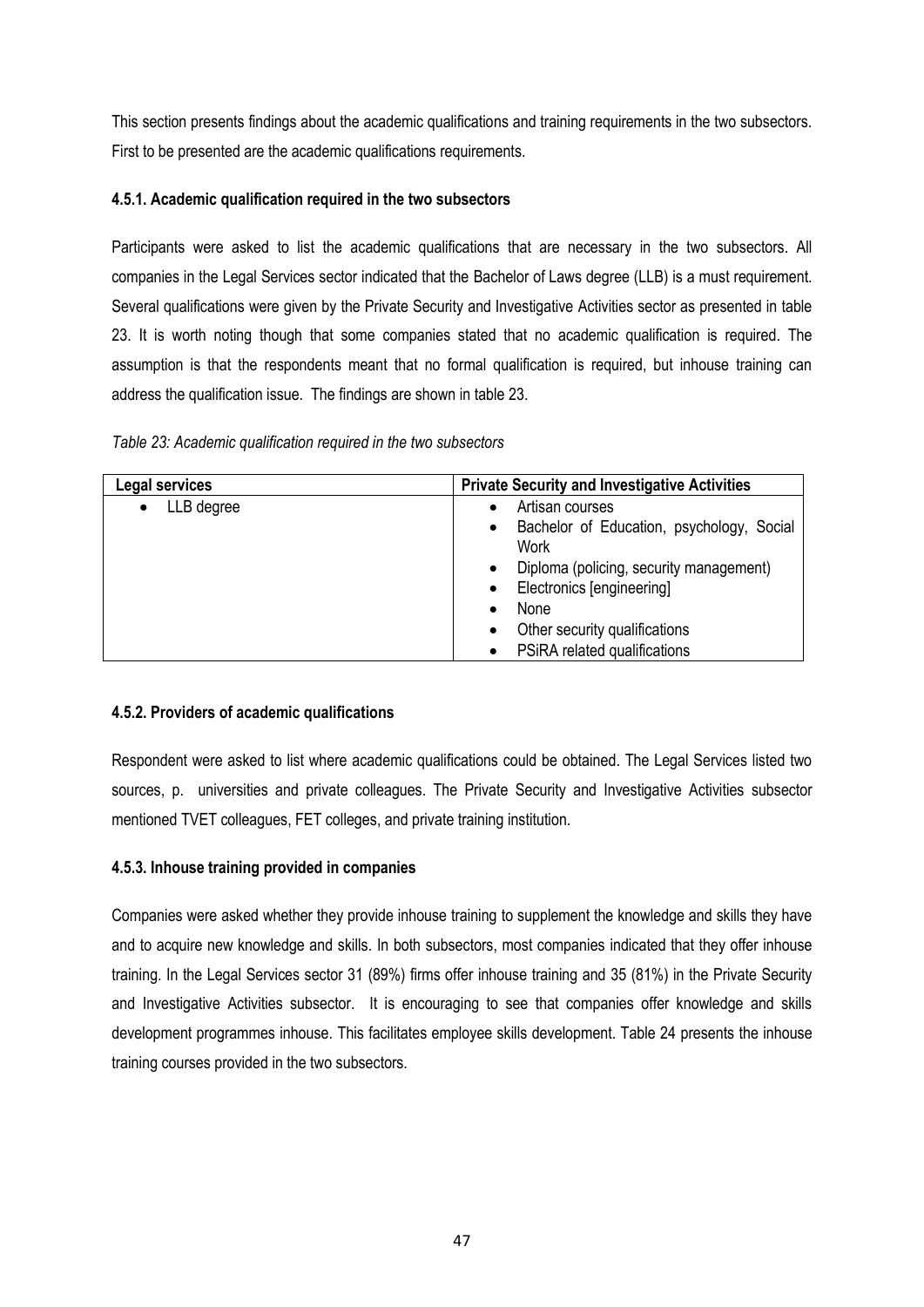*Table 24: Inhouse training programmes provided in the two subsectors*

| Legal services            | <b>Private Security and Investigative Service</b> |
|---------------------------|---------------------------------------------------|
| Operations<br>$\bullet$   | Communication skills<br>$\bullet$                 |
| <b>Practical vocation</b> | Facilitator<br>$\bullet$                          |
| Soft skills               | Firearm training<br>$\bullet$                     |
| Product knowledge         | First aid<br>$\bullet$                            |
|                           | General security training                         |
|                           | Indoor guarding                                   |
|                           | Induction courses<br>$\bullet$                    |
|                           | Instructor training<br>$\bullet$                  |
|                           | Leadership and skills programme<br>$\bullet$      |
|                           | Listening skills<br>$\bullet$                     |
|                           | National Key Points Programme<br>$\bullet$        |
|                           | People skills                                     |
|                           | PSiRA grades<br>$\bullet$                         |
|                           | Security guarding<br>$\bullet$                    |
|                           | Specialised security training<br>$\bullet$        |
|                           | Strategic installation security programme         |

The reasons that were provided by those who do not offer inhouse training is lack of funds and accreditation. The accreditation issue could be bypassed if training is offered inhouse.

# **4.6. Section F: Employment opportunities and Skills Development programmes**

This section captures information about employment opportunities in the two subsectors and skills development programmes offered by the companies.

# **4.6.1. Sought after job occupations in companies**

Firstly, participants were requested to list highly sought-after jobs in their firms. Four job occupations are highly sought after in the Legal Services and seven in the Private Security and Investigative Activities. The information is presented in table 25.

| Table 25: Highly sought-after jobs in the two subsectors |  |
|----------------------------------------------------------|--|
|----------------------------------------------------------|--|

| Legal services                                                                                                                | <b>Private Security and Investigative Activities</b>                                                                      |
|-------------------------------------------------------------------------------------------------------------------------------|---------------------------------------------------------------------------------------------------------------------------|
| Candidate attorneys<br>٠<br>Legal counsels /counselors<br>$\bullet$<br>Legal secretaries<br>$\bullet$<br><b>Telemarketers</b> | Assessors<br>Custody officers<br><b>Escort officers</b><br>Facilitators<br>Moderators<br>Prison guards<br>Security guards |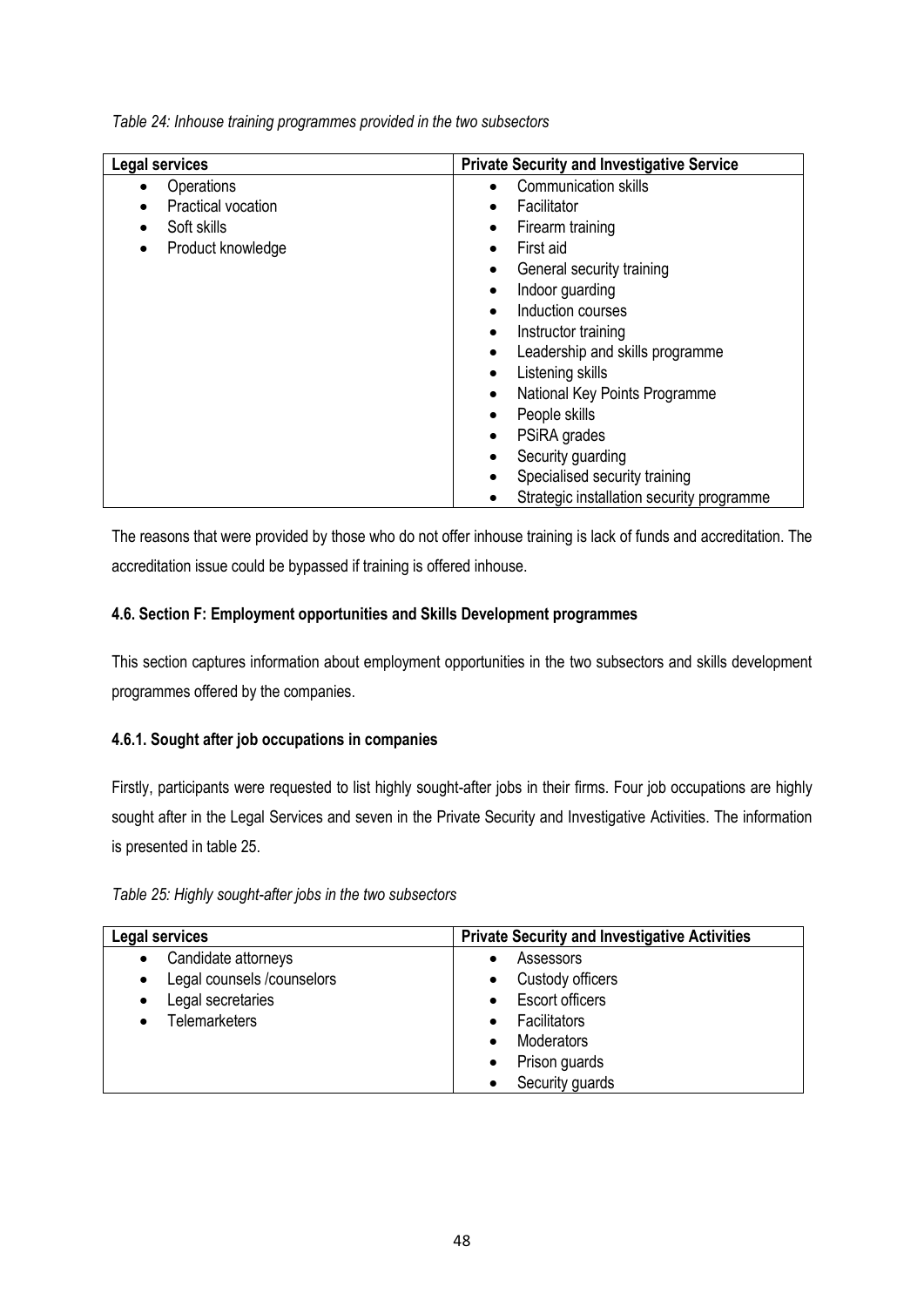A follow-up question was asked to identity the most sought-after jobs in the individual companies. This was asked because companies' knowledge and skills requirements differ from subsector requirements. In the Legal Services, the same job occupations highly sought by individual companies are highly sought after in the entire industry. It is quite different in the Private Security and Investigative Services. What is needed by individual companies is slightly different from what is needed in the entire subsector. This is because of the area of specialisation of each company. Table 26 presents the results.

*Table 26: Highly sought-after jobs positions in individual companies*

| Legal services       | <b>Private Security and Investigative Activities</b> |
|----------------------|------------------------------------------------------|
| Candidate attorneys  | Assets in transit officers                           |
| Legal counsels       | Close protections officers                           |
| Legal secretary      | Investigators                                        |
| Specialist attorneys | <b>National Key Point installers</b>                 |
| <b>Telemarketers</b> | Professional security officers                       |
|                      | Reaction security offers                             |

Respondents were asked give reasons for their responses above. The Legal Services subsector stated that these jobs are in high demand because of the following reasons:

- They are the core business in the industry
- They are scarce skills
- High renumeration

The Private Security and Investigative Services provided the following reasons:

- They are essential in the industry
- Increased crime rate
- They are scarce skills

The responses from these sectors are almost similar. Both agree that the positions are core business areas of the organisations and it is because they are classified as scarce skills.

# **5.6.2. Provision of learnerships in the organisations**

Companies were asked whether they provide learnerships to recent graduates. In the Legal Services subsector 27 (77%) stated that they do and 35 (81%) in the Private Security and Investigative Activities stated that they do as well. Table 27 shows the learnerships provided in each subsector.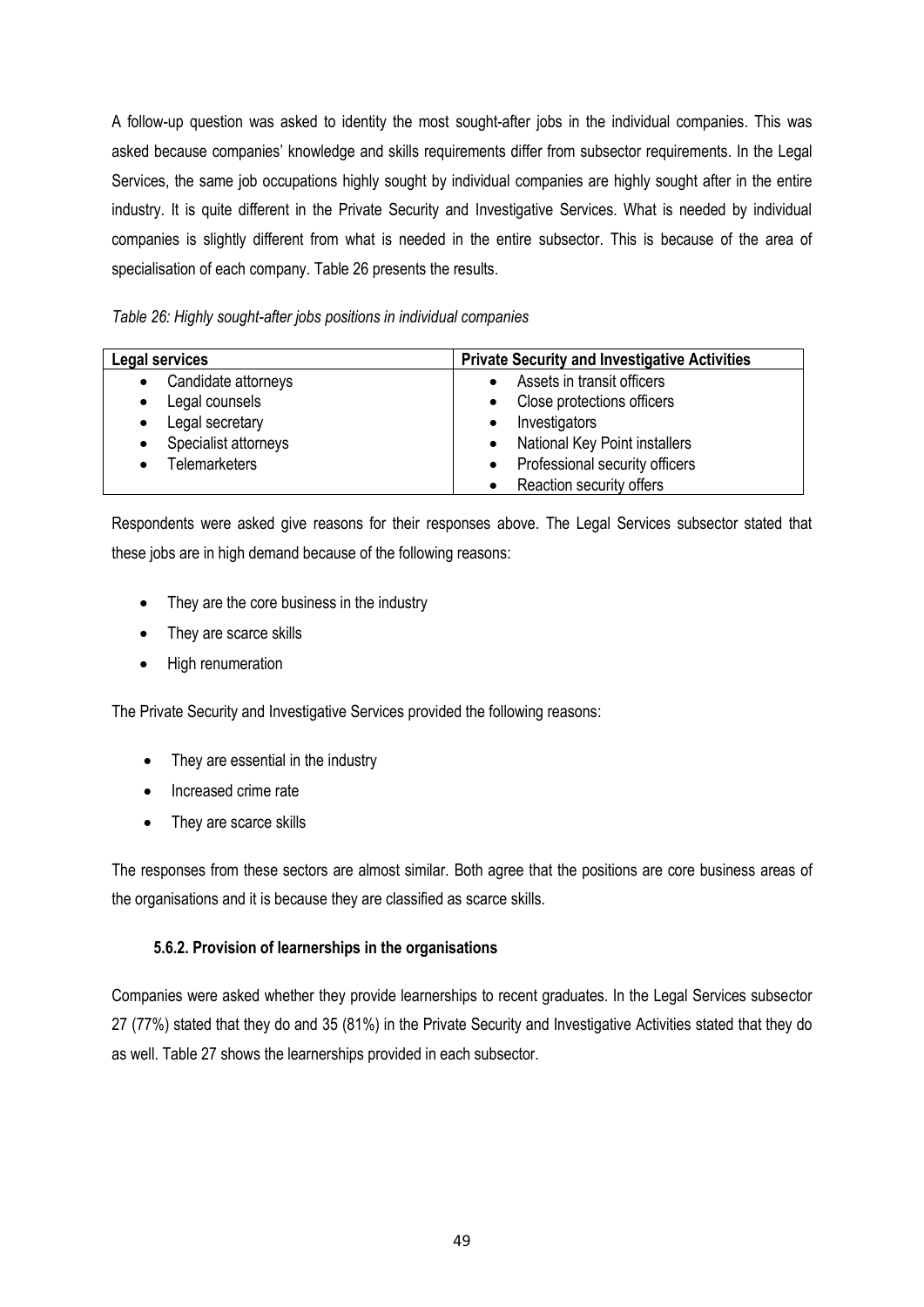*Table 27: Learnerships/ internship provided*

| Legal services                                                                                                                                                                                                 | <b>Private Security and Investigative Activities</b>                                                      |
|----------------------------------------------------------------------------------------------------------------------------------------------------------------------------------------------------------------|-----------------------------------------------------------------------------------------------------------|
| Candidate attorney<br>Document Filing<br>Finance and bookkeeping<br>$\bullet$<br>Human resources management<br>$\bullet$<br>Legal internship<br>Practical vocational contracts<br>Two-year registered articles | General security practices<br>$\bullet$<br>Human resources<br>National Key Points<br>Professional driving |

For those who do not provide learnerships, they cited lack of funds as the main reason.

# **5.6.3. Employment of people with disabilities**

Companies were asked if they employ people with disabilities. This was to determine the state of their employability in these two subsectors. In the Legal Services subsector 18 (51%) of firms indicated that they hire people with disabilities and 31 (72%) in the Private Security and Investigative Activities. It is encouraging to learn that people with disabilities are employed in the two sectors.

Companies were asked what support they provide to people with disabilities. the Legal Services sector provides the following support:

- Adjusted working hours
- Removed physical impediments
- Accommodation according to needs

The Private Security Sector provided almost the same reasons such as the removal of physical impediments and accommodating them according to need but added that they provide skills development as well.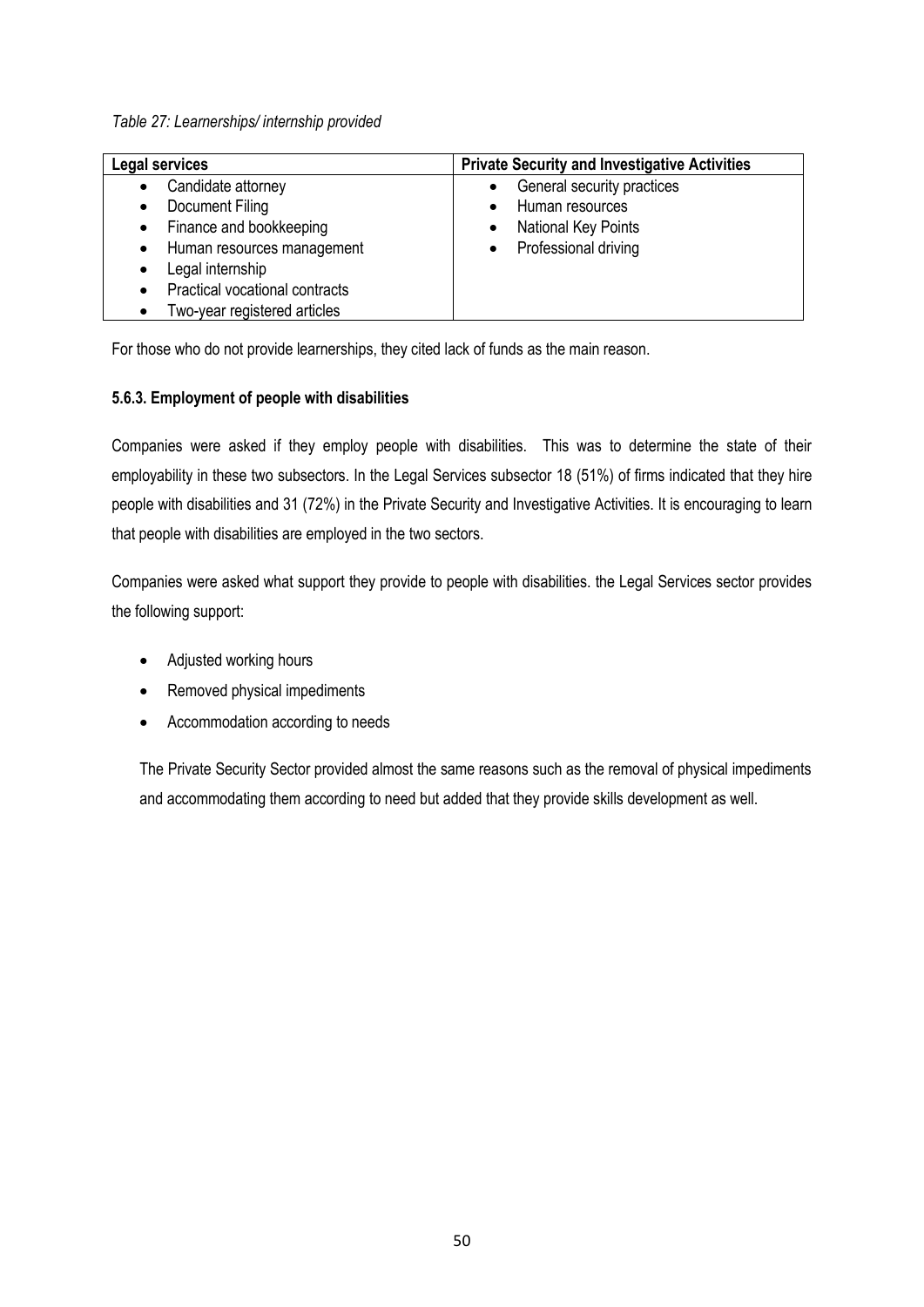## **Chapter 5**

## **Discussion of the findings**

This chapter discusses the main findings of the study. Literature is integrated to confirm or refute the findings and conclusions are drawn.

## **5.0. Participation by subsector and province**

The findings revealed that most participants were from the Private Security and Investigative Activities subsector. PSiRA 2019/2020 Annual Report (no date) revealed that there were 9744 active companies in the private security subsector in 2020. Bakker (2017) stated that there were 12 373 law firms in South African in 2017. SASSETA Sector Skills Plan 2021/2022 Updates (2020) states that there were 2980 employers in the Legal Services subsector registered in their database and 1992 in the Private Security and Investigative Activities subsector. The figures from these sources indicate that there are more firms in the Legal Services subsector than in Private Security and Investigation Activities subsector. This means that there was underrepresentation of firms from the Legal Services in this study.

Gauteng province had the largest number of participants. This is not surprising because Gauteng has the biggest share of companies in both subsectors (SASSETA Strategic Plan 2020/21-2024/25, no date).

## **5.1. Company size (by number of fulltime paid employees)**

Findings revealed that there were more micro/small companies that participated in the study. They were followed by medium companies and lastly big companies. The Department of Small Business Development's (2019) classification of company sizes was used to classify companies according to the three categories. The findings are not surprising because in South Africa, there are more micro/small and medium companies that large companies (SBI, 2016). In South Africa, micro/small and medium are usually put in the same category and are called Small, Medium and Micro Enterprises (SMMEs) (Shongwe, 2017). According to McKinsey and Company (2020), SMMEs account for 98% of businesses and employ between 50-60% of South Africa's workforce. It is therefore not surprising to see more SMMEs in this study.

### **5.2. Gender representation**

It was found that gender representation differs in the two subsectors. Females dominate in Legal Services and males dominate in Private Security and Investigative Activities. The findings from the Legal Services subsector are somehow true because according to the Law Society of South Africa 2019/2020 Annual Report (2021), there is a 50/50 representation between males and females in the attorney and candidate attorney categories. It is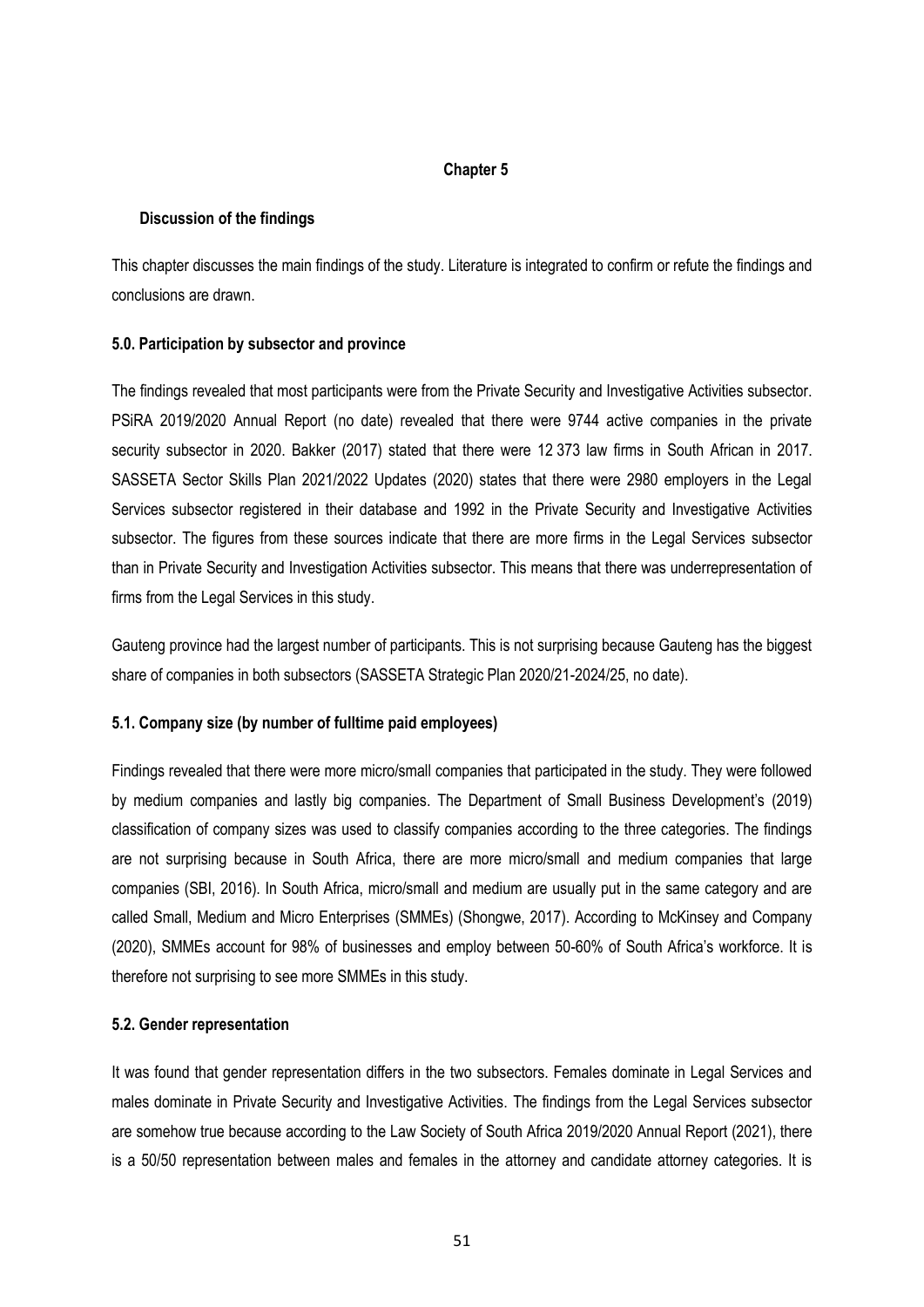possible that females dominate in other areas of specialisation in the legal services subsector. The SASSETA Strategic Plan 2020/21-2024/25 (no date) paints a different picture on the gender representation in the legal services subsector. It shows that females account for only 31% of the labour force. The report acknowledges though that their findings are influenced by the Private Security and Investigative Activities, which according to the findings of this study is male dominated. The conclusion that is drawn from these discussions is that male employees dominate the two subsectors.

### **5.3. Representation by race**

In this study, Black Africans were found to be dominant in both subsectors. They are followed by Whites, Coloured and Indians. These results confirm data extracted from the SASSETA Strategic Plan 2020/21-2024/25 (no date., p.18) which indicates that Black Africans dominate these two sectors, followed by Whites, Coloured and Indians. The conclusion drawn is that the respondents were a true reflection of South African demographic profile.

### **5.4. Industry profile**

One of the objectives of the study was to create a profile of the two subsectors. Creating the profile meant obtaining information about the business dealings of companies in the two subsectors. This section presents discussions about the profiles of the two subsectors created by the study.

### **5.4.1. Core business of companies in the subsectors**

The findings revealed that as much as there are broad and overarching services provided by the two subsectors, companies have areas of specialisation. The core business of the Legal Services subsector is to provide legal services, but there are areas of specialisation of each firm such as labour law or commercial law. This is not different from other countries around the globe. The only difference noticed is the terminology used to define occupations and areas of specialisation. For example, attorneys are called barristers in the UK and Australia (Bourke, Roper and Love, 2020; IBISWorld, 2021). In other parts of the world the areas of specialisation are also called by different names. Nadimpalli (2017) provides a list of areas of specialisation that are different from South Africa.

In the Private Security and Investigative Activities, it was found that apart from providing security services, there are companies that provide security training services. Findings from this subsector are not different from data extracted from the PSiRA 2019/2020 Annual Report (no date) which listed 17 activities or this subsector. These findings are similar to studies by Nemeth (2012), Purpura (2013) and Mentis Security (2020). The South African private security sector is also similar to international security sectors although there are slight differences. For example, overseas security companies are involved in computer security (Strom *et al.,* 2010) information and other media shredding (European Commission Inspire Report, no date), and other activities that have not been

52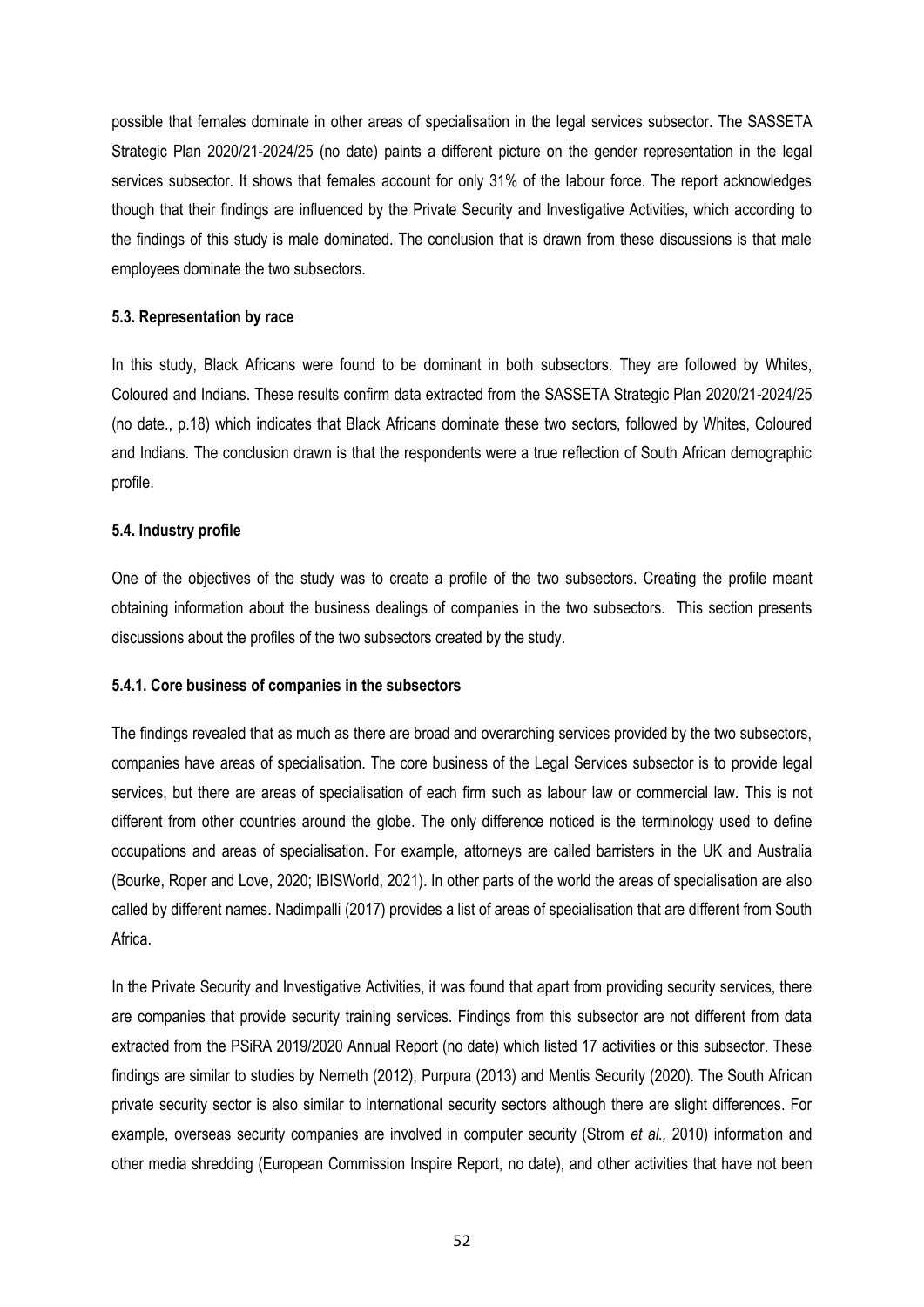identified by PSiRA and this study. The conclusion drawn is that the activities in this subsector are like those in other countries.

#### **5.4.2. Customers of the companies in the two subsectors**

The study sought to identify the customers of each company in the two subsectors. This was meant to investigate if there are customers that are not yet known.

findings from both subsectors indicate that they provide services to three categories of clientele: private businesses, private individuals, and government institutions. Collins (2018) found the same findings in the legal sector in Europe and Hess (2009) found the same results in the private security subsector in another part of the world.

#### **5.4.3. Competitors of the companies in the two subsectors**

The findings of the study revealed that rival companies are the main competitors. The study also found that the size of each company gives it a competitive advantage. This means that large companies are competition to smaller firms. This is true because large organisations have the resources needed to compete, whereas smaller companies lack such resources.

Interesting findings were found in the private security subsector where it was discovered that community policing forums, unregistered security companies and car guards are competition to registered firms. Diphoorn (2017) calls unregistered companies 'bush' private security companies. PSiRA's (2019/2020) Annual Report (no date), also acknowledged the existence of unregistered security firms. Based on the data obtained from respondents, this study assumes that most car guards are not registered. It is therefore fair for registered companies to view them as competition. Community policing forums are indeed competition to private security firms. Although that should not be the case because they should complement each other, private security companies aim to make money (Hess, 2009) and community policing forums are not for profit organisations. The presence of such forums means competition to registered private companies. The conclusion drawn from these discussions is that competition does not only come from legally registered companies in the private security sector.

#### **5.4.4. Stakeholders of companies**

Identifying the stakeholders of the companies was intended to profile the two subsectors. The findings revealed that in the Legal Services subsector, four major stakeholders were identified. They are independent lawyers, insurance providers, medical experts and service providers. The Law Society of South Africa 2019/2020 Annual Report (2021) identified eight stakeholders that they seek to provide services to the profession. They are applicants, employees, potential candidates (students), students (candidates), service provider and suppliers, consultants, visitors and potential clients, and attorneys. The findings of the study revealed the same stakeholders although the LSSA's list if more comprehensive than the findings of the study.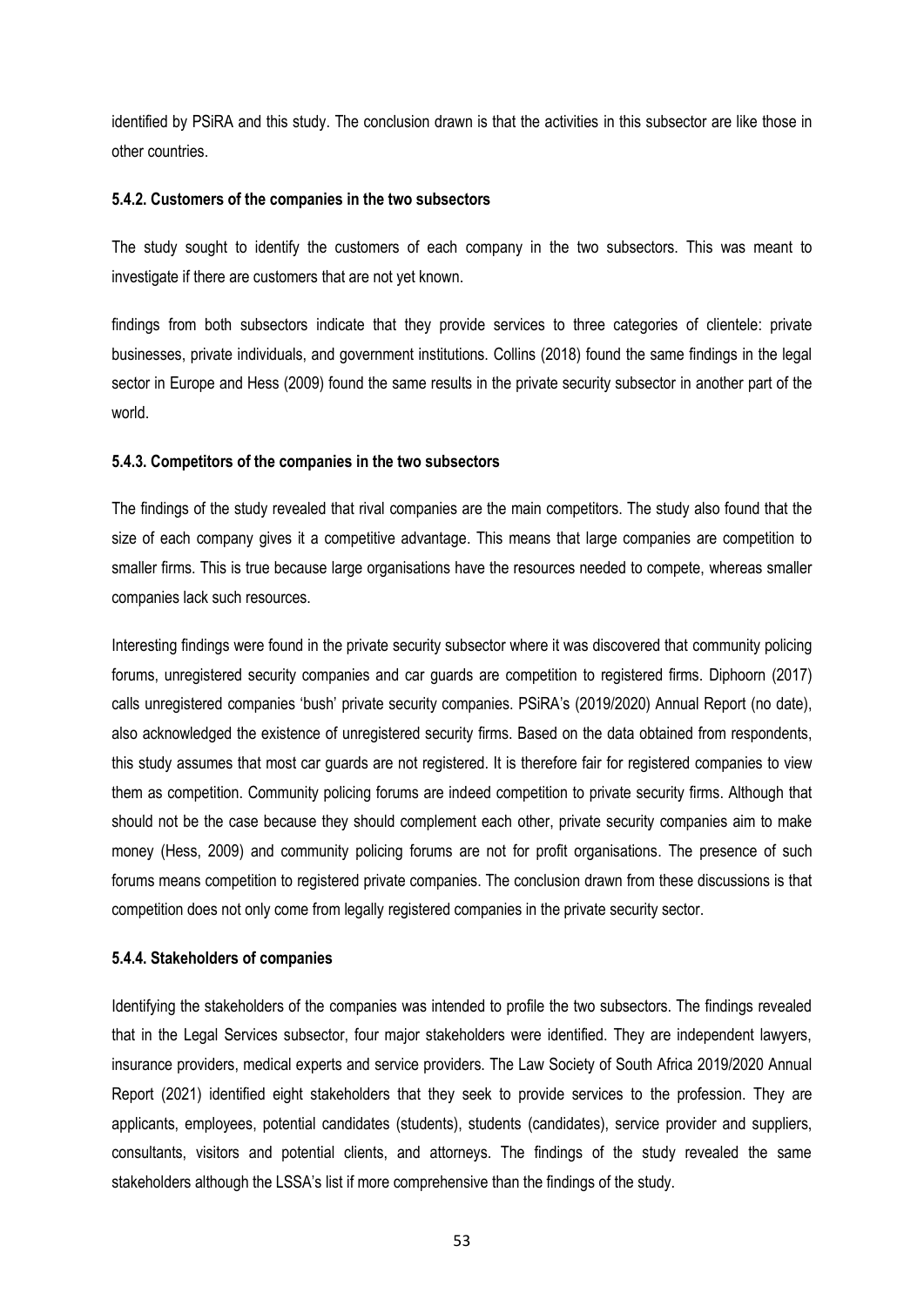SASSETA and service providers were identified as stakeholders in the private security subsector. The assumption that the study presents is that there are more than the two stakeholders indentified in this subsector, but respondents were unable to identify more. For example, the government is a stakeholder in the private security subsector because she is responsible for safety and security in the country.

#### **5.4.5. Regulators in the two subsectors**

Data from respondents listed several regulators in both industries. Some of the responses showed that respondents were unable to differentiate between regulators and professional bodies who do not have regulatory powers. In Legal Services, several regulators were identified, but the primary regulator is the Legal Practice Council. According to the Legal Practice Council website, its mandate is "to set norms and standards, to provide for the admission and enrolment of legal practitioners and to regulate the professional conduct of legal practitioners to ensure accountability" (Legal Practice Council, 2020). McQuoid-Mason (2020) confirms that the Legal Practice Councils regulates the Legal Services subsector.

In the Private Security and Investigative Activities subsector, PSiRA is the primary regulator. According to the PSiRA website,

*The Mandate of PSiRA derives from the Private Security Industry Regulation Act 56 of 2001. The primary objective of the Authority is to regulate the private security industry and to exercise effective control over the practice of the occupation of security service provider in the public and national interest and in the interest of the private security industry itself.* (PSiRA, no date).

It is worrying though that some respondents cannot differentiate between regulators and professional bodies. This is an issue that must be addressed in both subsectors. It is worth mentioning that there are other regulatory bodies and regulations (Acts of parliament) that play a vital role in regulating certain areas of the two industries. Examples are the Firearms Act of 2002 and the LSSA.

### **5.5. Knowledge and skills requirements**

The second objective of the study was to identify knowledge and skills requirements in the two subsectors. This section presents the discussions of the findings of objective two.

#### **5.5.1. Occupations found in the two subsectors**

The occupation in the two subsectors were identified. This was to determine whether there are new occupations in the two subsectors. In Legal Services, the study found that most of the occupations identified were existing occupations listed on the LSSA (2019) website and in the literature (Collins, 2018; Trabucco, 2018). It is worth noting that one occupation that appeared several times but is not listed as an occupation in LSSA and global literature is telemarketers.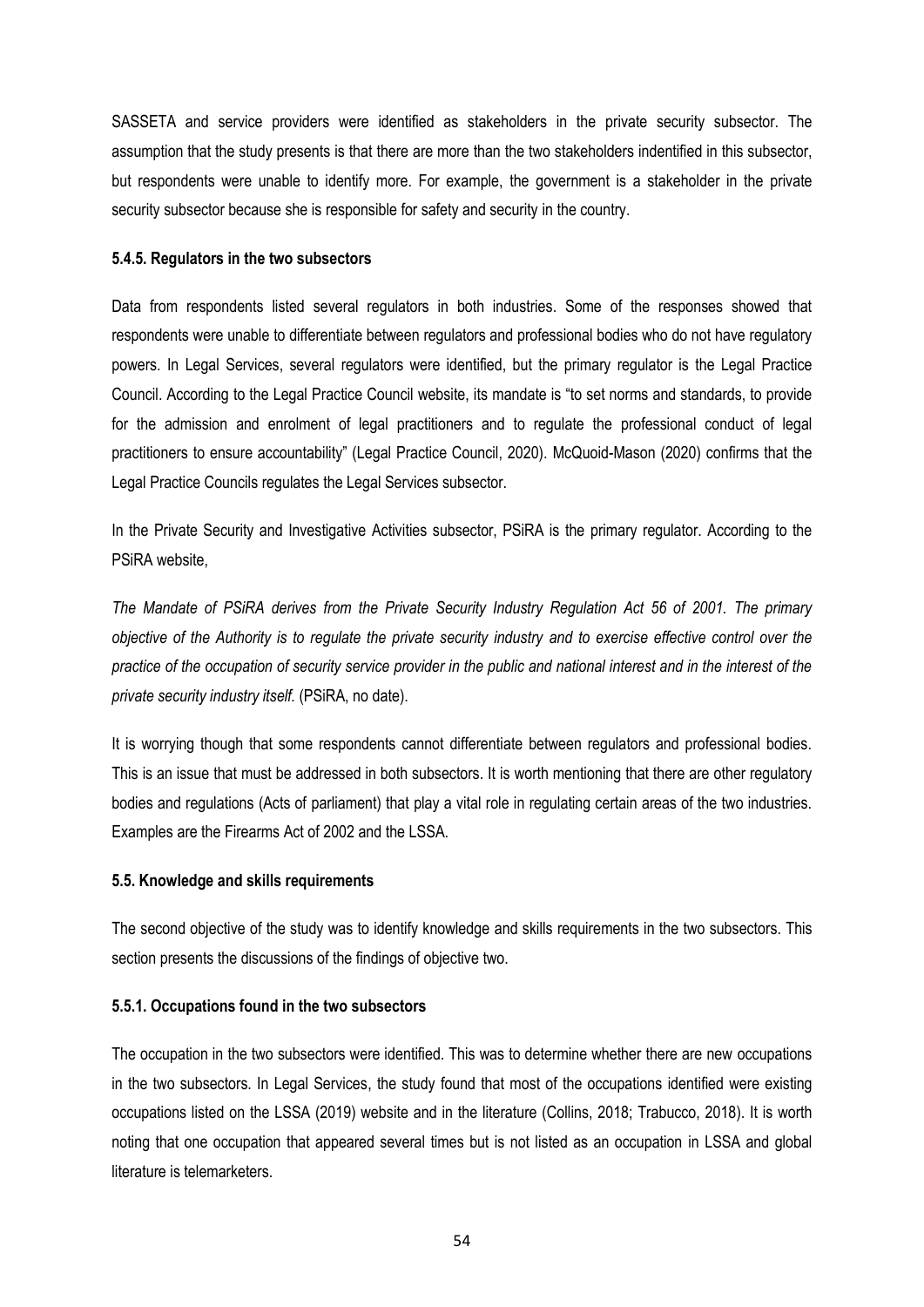In the private security subsector, the occupation found in this study fall under the 17 that are listed in the PSiRA 2019/2020 Annual Report (no date).

### **5.5.2 Knowledge and skills currently required in the two subsectors**

Several knowledge and skills currently required in the two subsectors were identified by the study. These are soft and hard skills. In Legal Services, five major skills were identified. They are customer service, leadership and management, business administration, research skills, and IT skills. These skills are not unique to the ones found in literature. For example, Kane (2020) found these skills to be relevant in the legal profession.

In the Private Security subsector, IT skills, training (assessment, facilitation, moderation), labour relations, industry standards, fund sources, and biological threat preservation were identified as the main knowledge and skills currently required. These skills are not unique to South Africa. IT and training skills are listed by PSiRA as critical skills in South Africa. The others are new skills that have not been identified in the literature.

## **5.5.3. Knowledge and skills required in the future**

Apart from knowledge and skills that are currently required in the two subsectors, the study identified knowledge and skills that will be vital in the future. In both subsectors, IT skills and emotional intelligence were identified as knowledge and skills requirements of the future. Cherry (2020) defines emotional intelligence as the ability to express, control and, evaluate emotions. It is the ability to control one's emotions and understand the feelings and emotions of others. Cohen (2020) identified emotional intelligence as a vital skill in legal services. The global literature (Strom *et al.,* 2010) does list IT as an area of work in private security but it is not listed as skill that is going to be required in future.

Further to that, in the private security subsector, drone operations, hostage negotiation skills, and security qualifications were identified as knowledge and skills that will be required in future. The study agrees that these skills are going to be vital in the future. Drones have become popular in the private security industry. Business Insider South Africa (2021) reported that Fidelity (a private security company based in South Africa) is using drones to track criminals in security estates and they will expand their drone operations to shopping malls. Hostage negotiation skill are also going to be vital in future. South Africa has experienced several cases of hostage taking in recent times which are mainly handled by the South African Police Service (SAPS). An example is the 2005 hostage taking situation at a home affairs office (IOL, 2005) and the recent hostage taking scenario in Durban when a retired soldier took hostages and demanded his pension pay-out (News24, 2021).

### **5.5.4. Acquisition of future knowledge and skills**

The findings revealed that in both subsectors, formal education, research, on the job experience are the main sources of knowledge and skills acquisition. This means that companies are of the view that formal education, research and on the job training are essential in knowledge and skills transfer. This is true to formal education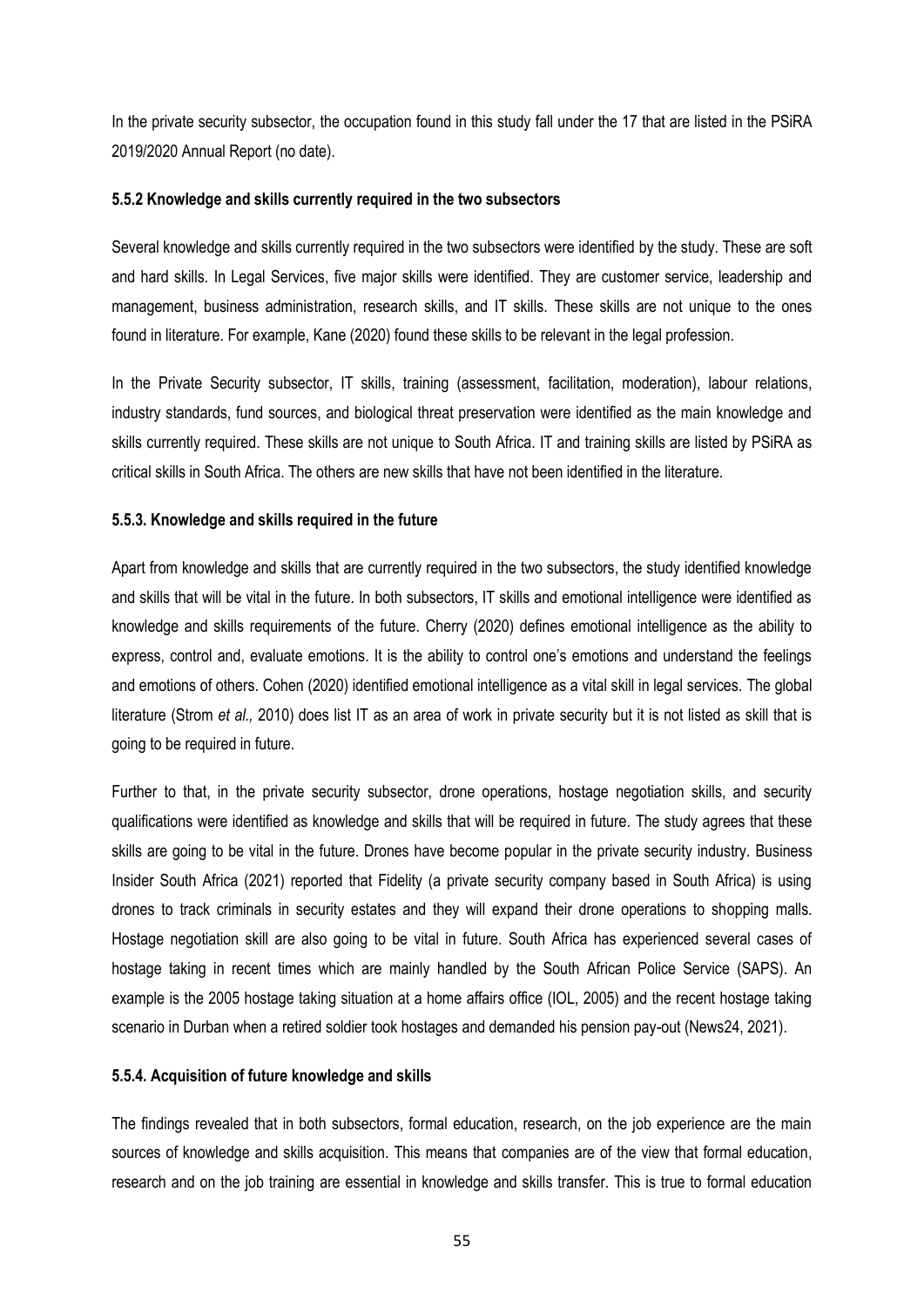because SASSETA and the LSSA play a vital role in the provision of such formal education. SASSETA does it through its skills development programmes (learnerships, apprenticeships, etc.) and the LSSA through its mentorship programmes and other interventions (SASSETA Strategic Plan 2020/21-2014/25, no date; LSSA, 2021).

### **5.5.5. Scarce skills identified in the two subsectors**

SASSETA Strategic Plan 2020/21-2014/25 (no date) identified scarce and critical skills required in the entire safety and security sector. This study found that most of the scarce skills listed by SASSETA have been found by this study. However, in both sectors, there are new skills that have been identified. In the Legal Service subsector, four new skills have been identified as scare: management (client and practice), international trade, research, and marketing skills.

In the Private Security and Investigative Activities subsector, three major skills were discovered to be scarce. They are drug and narcotics training, biological threat handling, and drone operation. Training as been identified by SASSETA has a critical skill, but not specific to drug and narcotics, hence the inclusion of this as a newly identified scarce skill. Global literature (Hertig and Wade, 2010) identified these skills as essential but not as scarce.

### **5.5.6. Acquisition of scarce knowledge and skills**

The study found that in both subsectors, it was agreed that formal education, mentoring, training (inhouse and external) and on the job training can be used to address knowledge and skills shortages. Nemeth (2012) supports education and training in the private security. Nemeth states that a lack of proper education, training and standards results in a predictable shortage of skilled and dutiful security practitioners. Penxa (2009) and Gichanga (no date) raised the issue of unqualified security personnel. Gichanga (no date) asserts that many security personnel do not even have a matric qualification. These issues should be addressed by all stakeholder in the two subsectors.

The study determined that some companies have already put in place interventions to address skills shortages. They do this by providing in-house training. This happens in both subsectors. Others indicated that they do not provide such training because their training programmes are not accredited, and they lack funds to conduct such training in-house.

## **5.5.7. Qualifications required in the two subsectors**

The findings revealed that in both subsectors, respondents indicated that academic qualifications and skills training are important. Nemeth (2012) is of the view that lack of proper education, training and standards results in a predictable shortage of skilled and dutiful security practitioners, hence the need for education and training. In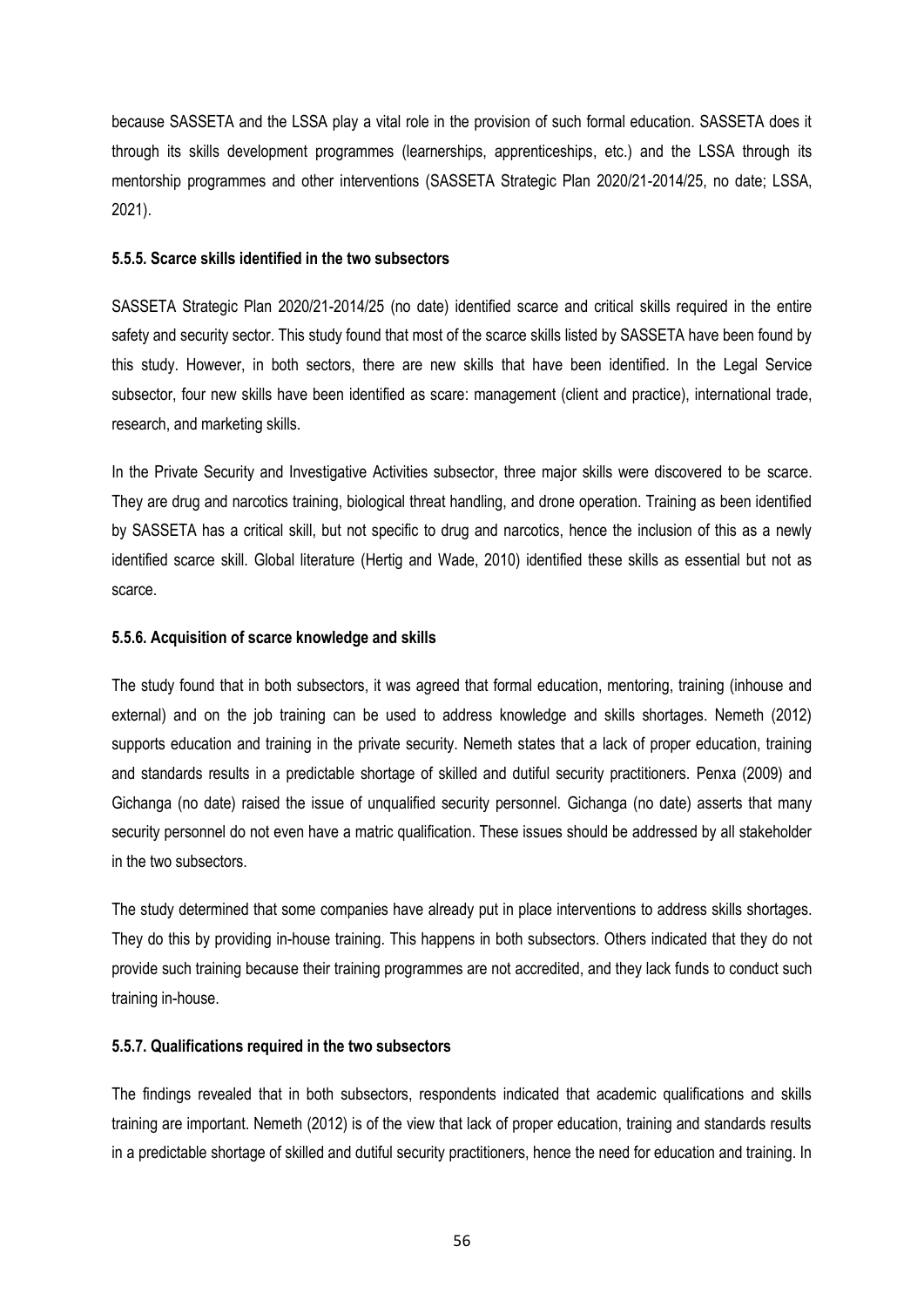Legal Services, the LLB is the basic entry requirement, although there are other certification programmes that are available in South Africa such as professional examinations (LSSA, 2019; Legal Practice Council, 2020).

In private security, most respondent indicated that qualifications are necessary, but others stated that they are not. It is interesting to note that this subsector requires qualifications that are not only security related by also bachelor's degrees and diplomas in psychology, education, social work and artisan education. It is not clear why these courses are important, but the study assumes that they are necessary to complement the work of security personnel. These qualifications are also listed in SASSETA Strategic Plan 2020/21-2024/25 to be required qualifications.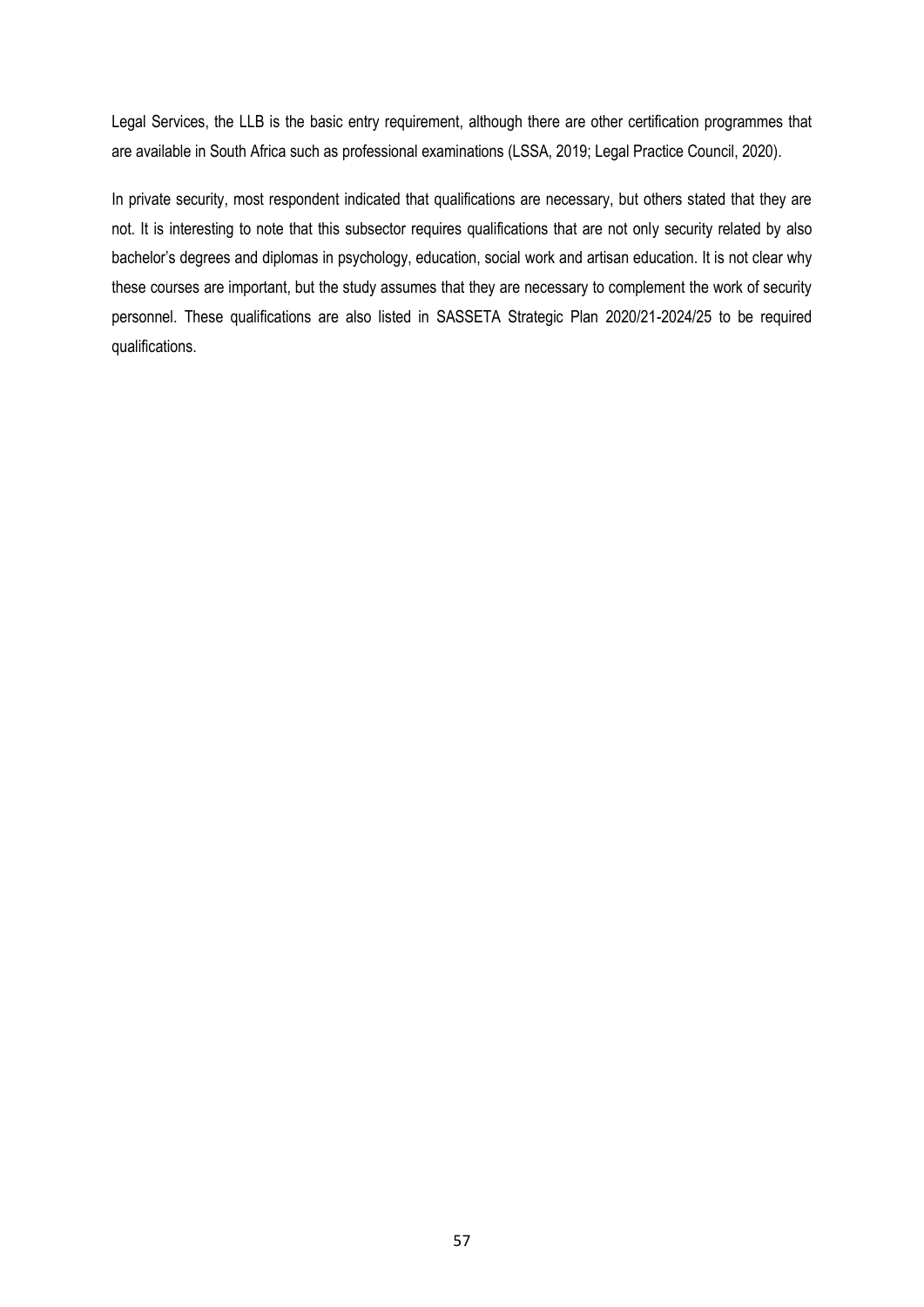## **Chapter 6**

## **Summary, conclusions, recommendations**

### **6.0 Introduction**

This chapter presents the summary of the finding, conclusions, and recommendation of the study. The study aimed to achieve three objectives:

- To conducting research per sub-sector with a focus on the sector profile
- To identifying key skills issues and skills development priorities per sub-sector, and
- To determine the extent of skills mismatch to identify hard-to-fill-vacancies (scarce skills) and top-up skills (skills gaps) in the sub-sectors under review

The chapter is structured as follows: a summary of the study according to the three objectives will be provided. After the summary, conclusions will to be drawn and finally recommendations are going to be presented.

## **6.1. To conducting research per sub-sector with a focus on the sector profile**

This section provides a summary of the profiles of the two subsectors. Several questions were asked to assist create the profiles (see chapter 4).

The findings indicate that most companies that participated in the study are from the Private Security and Investigative Activities subsector (55% compared to 45% from Legal Services). Most of the participants are based in Gauteng province, followed by Limpopo, KwaZulu-Natal and the Western Cape. Most companies that operate in the Private Security and Investigative Activities subsector have been in operation for more than 20 years, while most firms in the Legal Services have been in operation for a period of 10 to 20 year. This means that companies who participated have vast experience in the two subsectors. In both subsectors, most companies are micro/small, and medium sized with very few large companies. African Black people are the majority employees in both subsectors. Other race groups follow, but the study concluded that this depends on the location of the company. More females are employed in Legal Services than males, and more males are employed in Private Security and Investigative Activities than females, but overall, males dominate in both subsectors.

Companies operate within the broad framework of their respective subsectors. That is, providing legal services by legal services firms and providing security which is done by private security companies. There are areas of specialisation though within the broad subsector frameworks. For example, a legal firm could specialise in tax law and a security company could specialise in VIP protection. Companies in the two subsectors provide services to private clients and businesses and to the government. It was discovered in the study that firms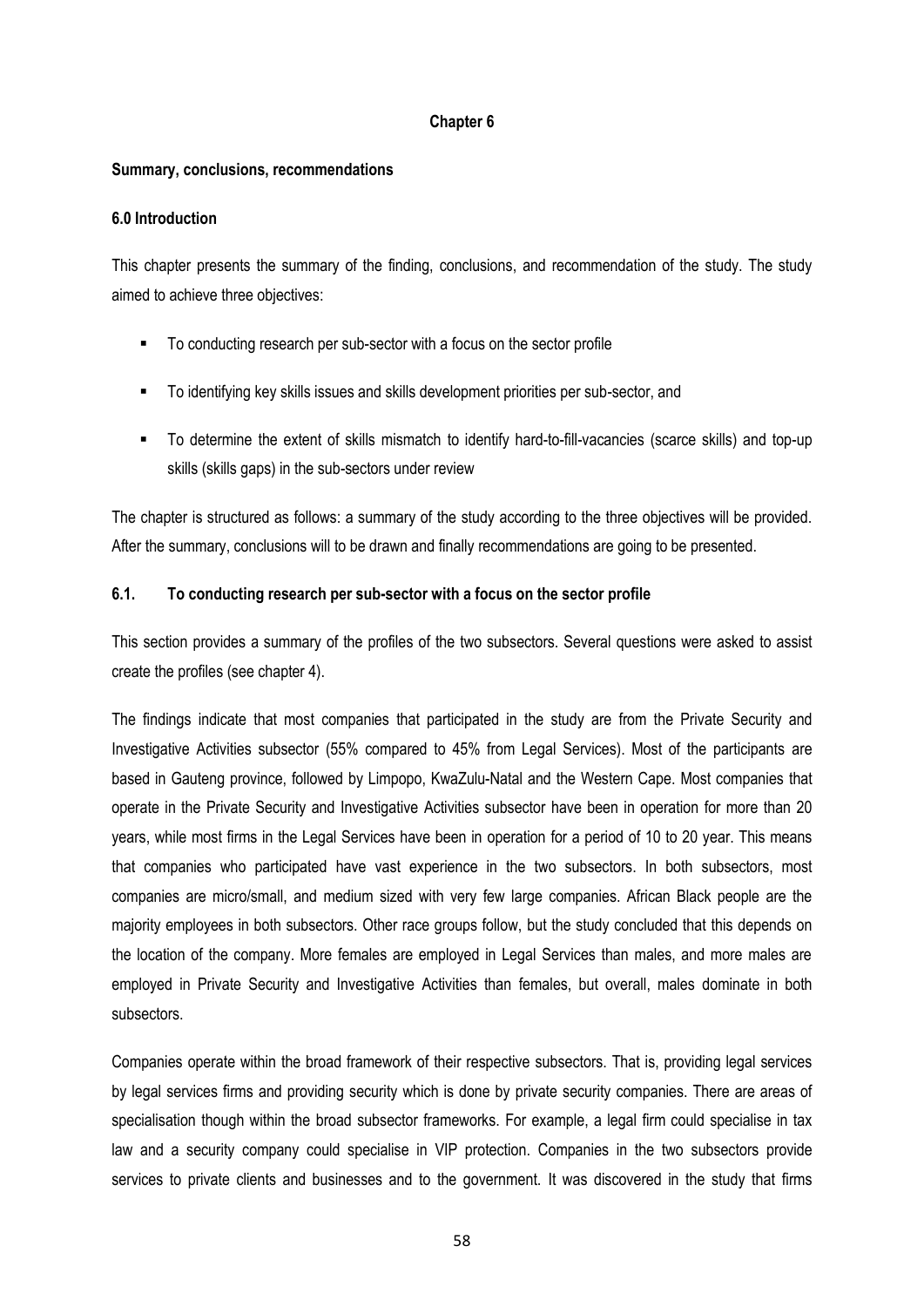operating in the Legal Services subsector view rival firms as their main competitors. The size of the firms determines the level of competition. For example, small firms view medium and large firms as competitors. In the Private Security and Investigative Activities, companies have competition from rival registered and unregistered companies, car guards and community policing forums. In both subsectors, the companies' stakeholders are mainly their clients, service providers and training institutions. The study discovered that the two subsectors are regulated. The study differentiates between primary regulators and secondary regulators. The primary regulator in the Legal Services is the Legal Practice Council. PSiRA is the primary regulator in Private Security and Investigative Activities. Other regulators are considered secondary because they are business specific. For example, FIC will regulate those firms providing legal financial services.

Lastly, the study discovered that disabled people are employed in the two subsectors and they are provided with all the necessary support they need.

## **6.2. To identifying key skills issues and skills development priorities per sub-sector**

The second objective was to identify knowledge and skills issues and development priorities per subsector. This section presents a summary of the findings.

The study identifies several occupations that are core in the two subsectors. The study divided the occupations into two categories: industry/subsector specific and general occupations. In Legal Services, specific subsector occupations include amongst others, attorneys, legal advisers, and in the Private Security and Investigative Activities, occupations include amongst others security guards and investigators. General occupations in both subsectors include cleaners, drivers, managers, and other general workers. Key knowledge and skills requirements required by both employees and employers were identified. It was discovered that employees require industry specific operational knowledge and skills. For example, legal expertise, armed response, and others, while employers require governance knowledge and skills, for example, leadership, business administration, management, and other governance skills. The knowledge and skills required in the two subsectors are different because of the nature of their respective business operations, but computer literacy or IT skills and emotional intelligence skills are regarded as important in both subsectors.

It was discovered that there would be knowledge and skills that are going to be required in future. Computer literacy or IT skills came out to be a required future skill in both industries. In the Legal Services subsector, global legal practice, telemarketing, and other knowledge and skills listed in chapter 4 are going to be essential in future. In the Private Security and Investigative Activities, knowledge, and skills such as identifying biological threats and drone operations will be required in the future.

The LLB is a must have academic qualification in the Legal Services subsector. In Private Security and Investigative Activities, several qualifications are accepted. They include artisan courses, bachelor's degrees in education, psychology, and social work; diplomas in policing and security management, PSiRA related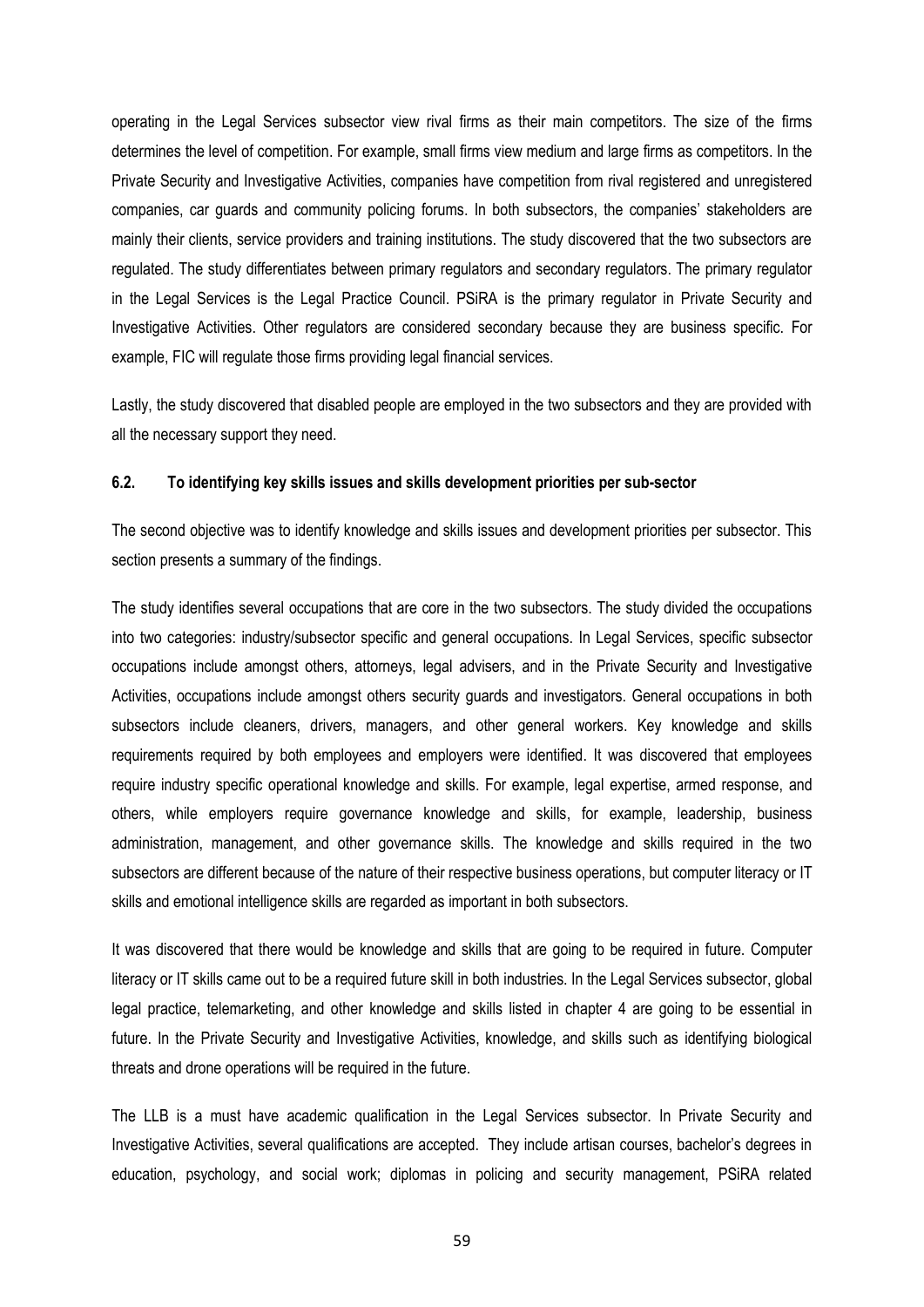qualifications, and other related qualifications. These qualifications are obtained from TVET colleagues and private training providers. The study found that most companies in the two subsectors provide learnership programmes. Those that did not provide learnerships it is because of lack of funds and others stated that they are not accredited to provide such services.

# **6.3. To determine the extent of skills mismatch in order to identify hard-to-fill-vacancies (scarce skills) and top up skills (skills gaps) in the sub-sectors under review**

It was also discovered that there are scarce knowledge and skills required in the two subsectors. Computer literacy or IT and emotional intelligence are scarce skills in both subsectors. Other than those two, in the Legal Services, it was discovered that client retention, experience in the legal field, marketing research, networking, telephone handing, client management, court directives, forensic law, intellectual property attorneys, international trade, practice management, and tax law are scarce skills. In the Private Security and Investigative Activities subsector, the following knowledge and skills were found to be scarce, drug and narcotic training, firearms training, investigators, narcotic dog handling, psychologist, reaction speed, security situational awareness, security teaching and training, social workers, VIP protection, biological threat handling, critical thinking, dog handling, drone operations, intellectual skills, investigation, paralegal, and risk evaluation. The study discovered that formal education and training, on the job experience can help address the scarce skills problem. Formal education is acquired from universities, TVET, Further Education and Training (FET) colleges and private training institutions.

The study did not find any knowledge and skills mismatch in the two subsectors but discovered hard-to-fill skills as presented in the above paragraph. It has been stated above that such issues could be addressed by formal education and on the job experience.

# **6.4. Conclusions of the study**

This section provides the conclusion of the study. The conclusions are going to be presented according to the objectives of the study.

# **6.4.1. Profile of the subsectors**

- Most companies in both subsectors are based in Gauteng province
- Majority of companies have been in operation for about 10-20 years
- Most are micro/small. This applies to both sectors
- Males are the majority employees in both subsectors, but females are the majority employees in Legal Services
- Black Africans are the majority employees in both subsectors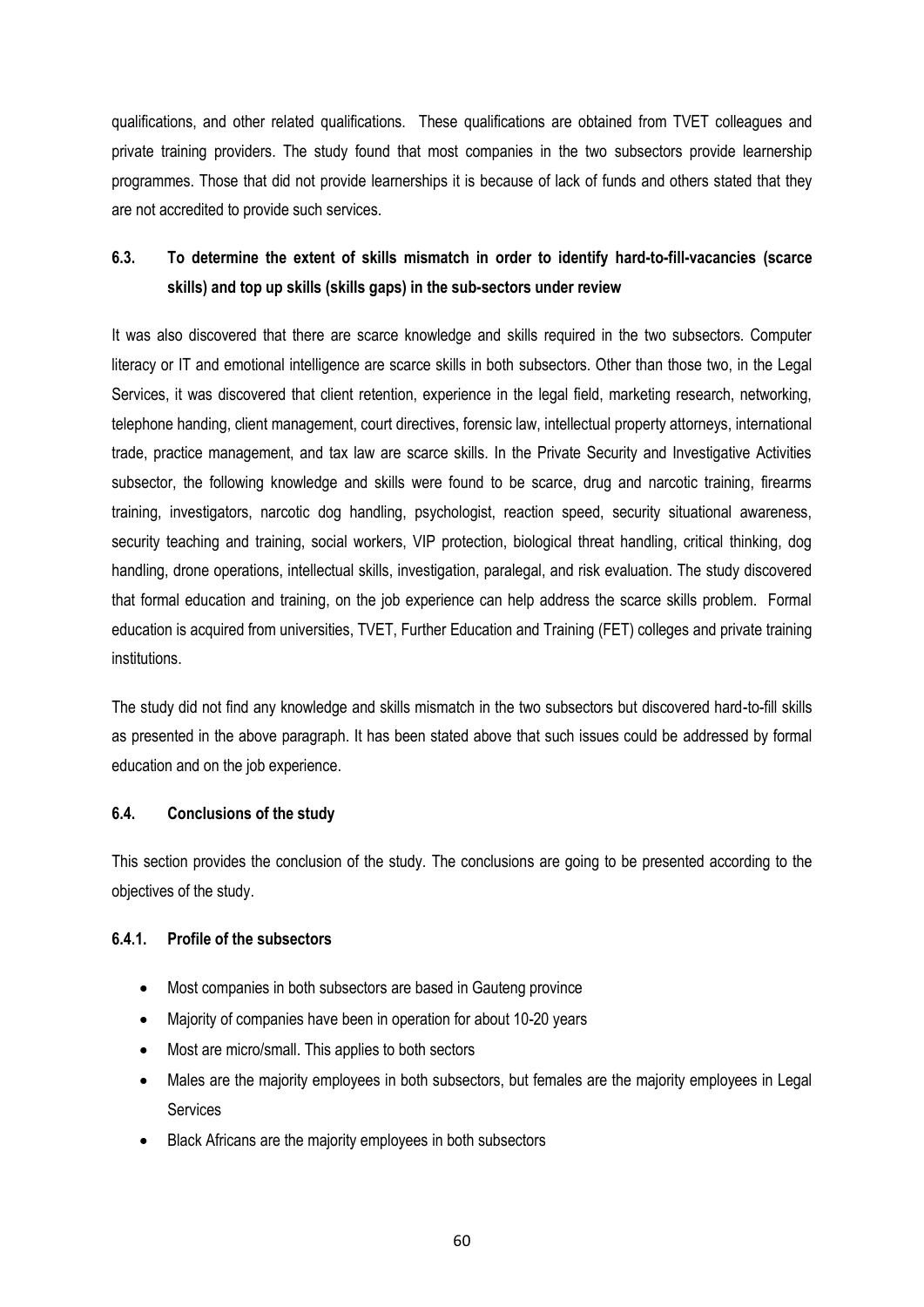- The core business of legal services is to provide legal services and the core business of private security is to provide security services. Both subsectors provide services to the private clients and businesses and to the government.
- Registered rival firms are identified as competitors in Legal Services. In private security, competitors are not only registered rival firms, but also unregistered firms, community policing forums and individuals (car guards).
- Both subsectors are regulated by relevant bodies
- People living with disabilities are employed in both subsectors.

# **6.4.2. Knowledge and skills requirements and priorities**

- IT and emotional intelligence knowledge and skills have been identified as scarce skills in both subsectors
- Four new scarce knowledge and skills have been identified in Legal Services: management, international trade, research, and marketing. In private security, three new scarce knowledge and skills have been identified: drone handling, biological threat handling, and drugs and narcotics training.
- Biological threat handling, drone operation, drugs and narcotics training and hostage negotiation skills are skills that will be required in future
- No skills mismatch was found in both subsectors
- Both subsectors require formal education (LLB degree in Legal Services, security training and nonrelated security related qualifications in private security)
- Formal education, research and on the job experience, and mentoring are the main sources of knowledge and skills acquisition
- Universities, TVET, FET, colleges, private colleagues, and inhouse training are the main providers of formal education.

# **6.5. Recommendations**

Based on the findings and discussions of the study, the following recommendations are presented.

# **Recommendations to companies in the two subsectors:**

- The introduction of basic computer literacy programmes (IT skills) is vital. These can be upgraded to intermediate and advanced computer literacy programmes depending on need. Training on emotional intelligence is also a requirement.
- Consideration should be made to invest in employee training to acquire current and future scarce knowledge and skills so that companies are not caught off-guard when such knowledge and skills are needed.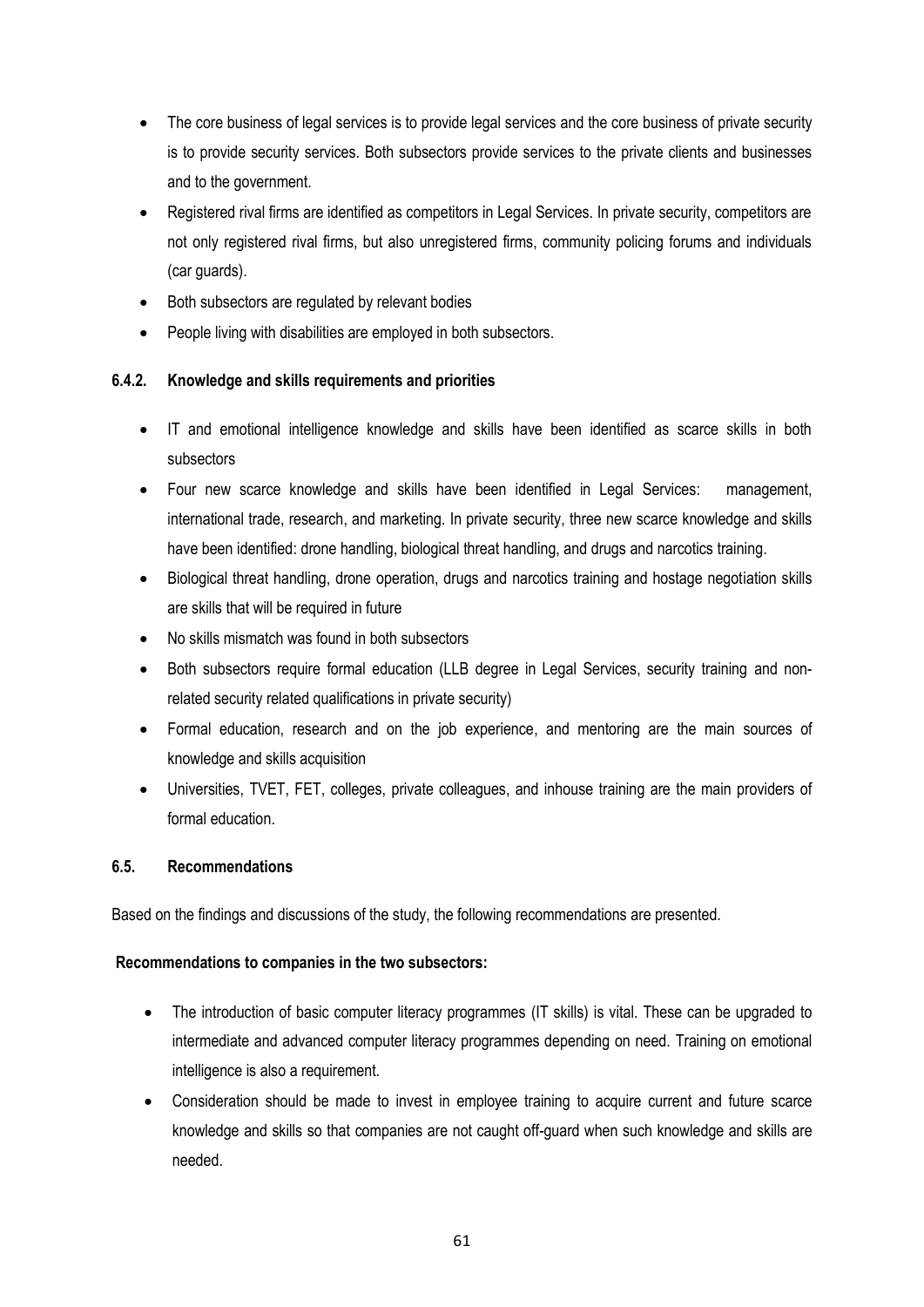- Collaboration among companies is recommended to facilitate knowledge and skills transfer.
- Inhouse training must be continued and incentivised by stakeholders if possible, to promote knowledge and skills development. Incentives can be the provision of financial and human resources and accreditation of inhouse training programmes.

## **Recommendations to SASSETA**

- SASSETA should consider funding institution that are interested in providing inhouse training. This will address the knowledge and skills shortages challenge.
- SASSETA should consider intensifying the already implemented skills development programmes to speedup knowledge and skills acquisition.
- SASSETA should update the scarce skills list to accommodate the new scarce skills identified by the study.

## **Recommendation to regulatory bodies**

• Relevant authorities should clamp down on unregistered security companies because they have the potential to be noncompliant with industry regulations.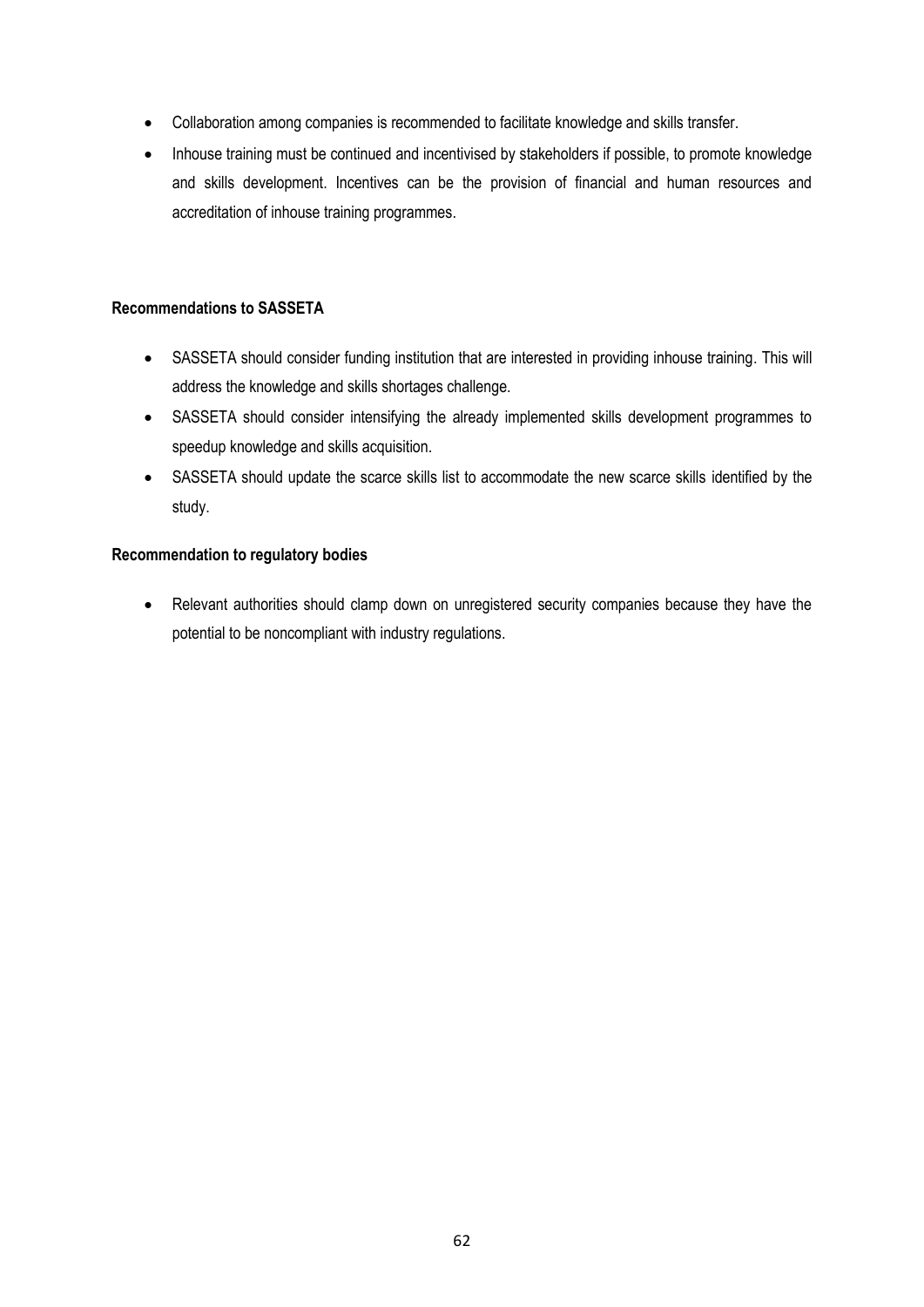#### **References**

- Afford, I. (2021) *10 Important lawyer skills and how to develop them*. Available at: [https:](https://www.thelawyerportal.com/blog/law-skills-develop/)  [//www.thelawyerportal.com/blog/law-skills-develop/](https://www.thelawyerportal.com/blog/law-skills-develop/) (Accessed: April 24 2021)
- Andrade C. (2020) The Limitations of Online Surveys. *Indian Journal of Psychological Medicine*, 42(6), pp.575– 576. DOI: 10.1177/0253717620957496
- Atlam, H.F., Walters, R.J. and Wills, G.B. (2018) Intelligence of things: Opportunities and challenges. Proceedings of the 3rd Cloudification of the Internet of Things (CIoT), Paris, France, 2-4 July.
- Bakker, D. (2017) *Legal activities and services in South Africa*. African Business Information. Available at: [https: //www.whoownswhom.co.za/store/info/4496?segment=Business+Support+Services#tab1](https://www.whoownswhom.co.za/store/info/4496?segment=Business+Support+Services#tab1) (Accessed: April 10, 2021).
- Barnow, B.S., Trutko, J. and Lerman,R. (1998) *Skill mismatches and worker shortages: The problem and appropriate responses*. Available at: [https:](https://www.academia.edu/36691724/Skill_Mismatches_and_Worker_Shortages_The_Problem_and_Appropriate_Responses)  [//www.academia.edu/36691724/Skill\\_Mismatches\\_and\\_Worker\\_Shortages\\_The\\_Problem\\_and\\_Appro](https://www.academia.edu/36691724/Skill_Mismatches_and_Worker_Shortages_The_Problem_and_Appropriate_Responses) priate Responses (Accessed: December 02, 2021).
- Bellview Institute of Distance Learning (2021) *What are scarce skills*. Available at: [https//bellview.edu.za/what](https://bellview.edu.za/what-are-scarce-skills/)[are-scarce-skills/](https://bellview.edu.za/what-are-scarce-skills/) (Accessed: April 26, 2021).
- Bolnick, M. (2019) *Scarce skills: get a job with these skills.* Available at: [https://fundiconnect.co.za/scarce-skills](https://fundiconnect.co.za/scarce-skills-get-a-job-with-these-skills/)[get-a-job-with-these-skills/](https://fundiconnect.co.za/scarce-skills-get-a-job-with-these-skills/) (Accessed: December 24 2021).
- Bourke, J., Roper, S. and Love, J.H. (2020) 'Innovation in legal services: The practices that influence ideation and codification activities', *Journal of Business Research*, 109, pp. 132-147.
- Brewer, J. and Hunter, A. (2006) *The multimethod approach and its promise*. Thousand Oaks: Sage Publications.
- Brunello, G. and Wruuk, P. (2019) *Skill shortages and skill mismatch in Europe: A review of the literature*. Bonn: IZA Institute of Labour Economics.
- Brun-Schammé, A. and M. Rey (2021) *A new approach to skills mismatch, OECD Productivity Working Papers.* No. 24. Paris: OECD Publishing. https: //doi.org/10.1787/e9563c2a-en.

Bullock, A., Jennings, C. and Timbrell, N. (2019) *The dictionary of publishing.* Oxford University Press.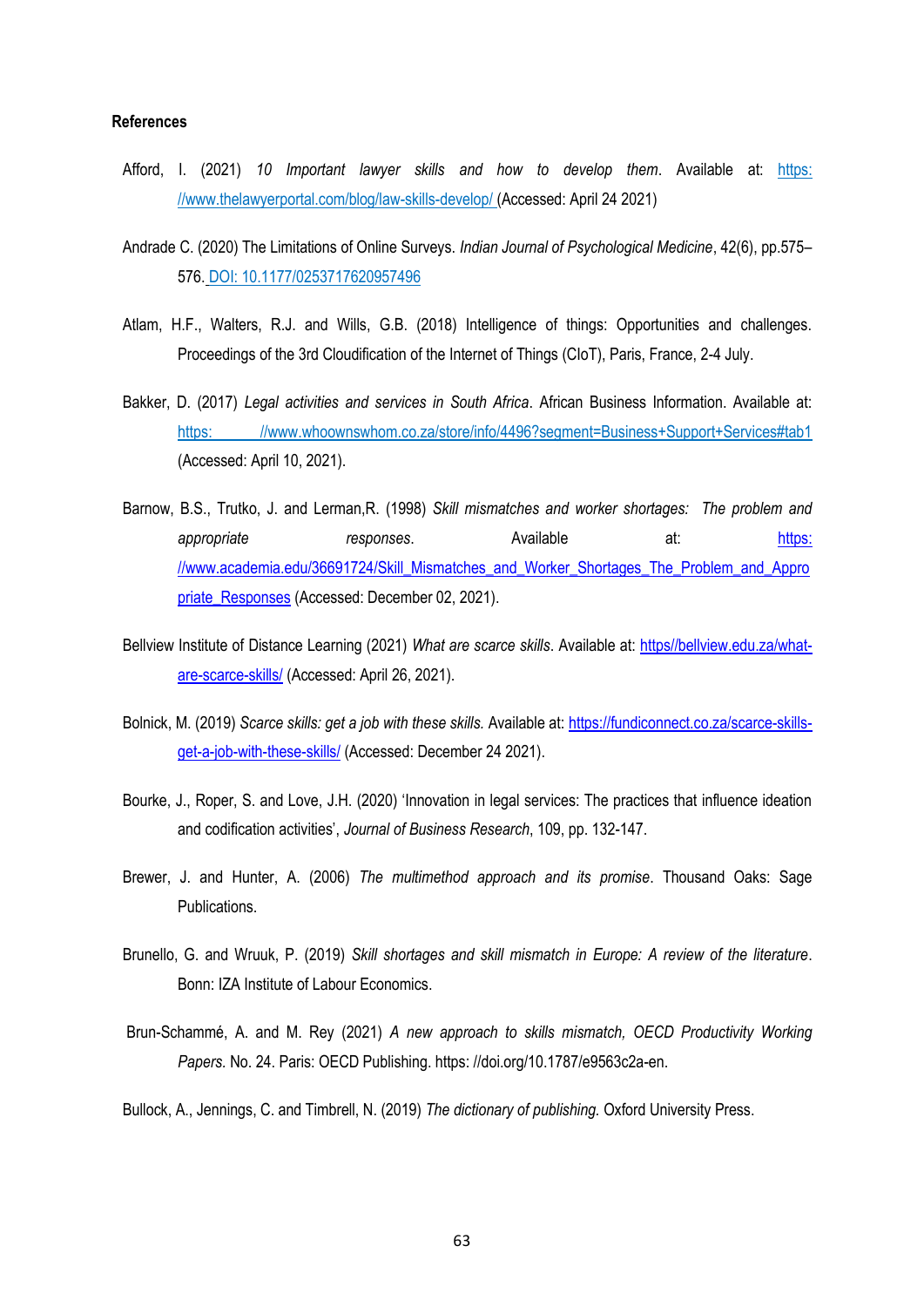- Business Insider South Africa. (2021) *Fidelity is using drones to track criminals in SA security estates and shopping centres are next*. Business Insider South Africa. Available at: [https://www.businessinsider.co.za/fidelity-is-using-drones-to-track-criminals-in-south-african-security](https://www.businessinsider.co.za/fidelity-is-using-drones-to-track-criminals-in-south-african-security-estates-2021-5)[estates-2021-5](https://www.businessinsider.co.za/fidelity-is-using-drones-to-track-criminals-in-south-african-security-estates-2021-5) (Accessed: December 10 2021)
- Butun, I., Österberg, P. and Song, H. (2020) 'Security of the internet of things: Vulnerabilities, attacks, and countermeasures', *IEEE Communications Surveys and Tutorials*, 22(1), pp. 616-644.
- Cherry, K. (2020) *What is emotional intelligence*. Available at: [https://www.verywellmind.com/what-is](https://www.verywellmind.com/what-is-emotional-intelligence-2795423)[emotional-intelligence-2795423](https://www.verywellmind.com/what-is-emotional-intelligence-2795423) (Accessed: December 11, 2021).
- Cohen, M.A. (2020) *Skills and education for legal professionals in the 2020's*. Forbes. Available at: [https://www.forbes.com/sites/markcohen1/2020/07/01/skills-and-education-for-legal-professionals-in](https://www.forbes.com/sites/markcohen1/2020/07/01/skills-and-education-for-legal-professionals-in-the-2020s/?sh=37ab7b2e2702)[the-2020s/?sh=37ab7b2e2702](https://www.forbes.com/sites/markcohen1/2020/07/01/skills-and-education-for-legal-professionals-in-the-2020s/?sh=37ab7b2e2702) (Accessed: April 10 2021).
- Collins, D. (2018) *The public international law of trade in legal services.* Cambridge: Cambridge University Press.
- Daniels, R. (2007) Skills shortages in South Africa: A literature review. Development Policy Research Unit: University of Cape Town.
- De Sousa Santos, B. (2006) 'Gobalizations', *Theory, Culture and Society*, 23, pp. 393- 399. <https://doi.org/10.1177/026327640602300268>
- De Waard, J. (1999) 'The private security industry in international perspective', *European Journal on Criminal Policy and Research,* 7, pp. 143–174.
- Department of Higher Education and Training (2013). *Guidelines: organising framework for occupations (OFO)*  . Available at:<https://www.dhet.gov.za/Publications/OFO%20Guideline%20-%202013.pdf> (Accessed: December 11 2021).
- Department of Safety and Security (2003). Code of Conduct for Security Service Providers. *Government Gazette*, 450(24186), 1-58.
- Docquier, F. and Rapoport, H. (2012) 'Globalization, brain drain, and development', *Journal of Economic Literature*, 50(3), pp. 681–730.
- Dophoorn, T. (2017) 'Who do you call? Private security policing in Durban', South Africa, in Paul Higate and Mats Utas, *Private security in Africa: From the global assemblage to the everyday*. Uppsala: Zed Books, pp. 90-106.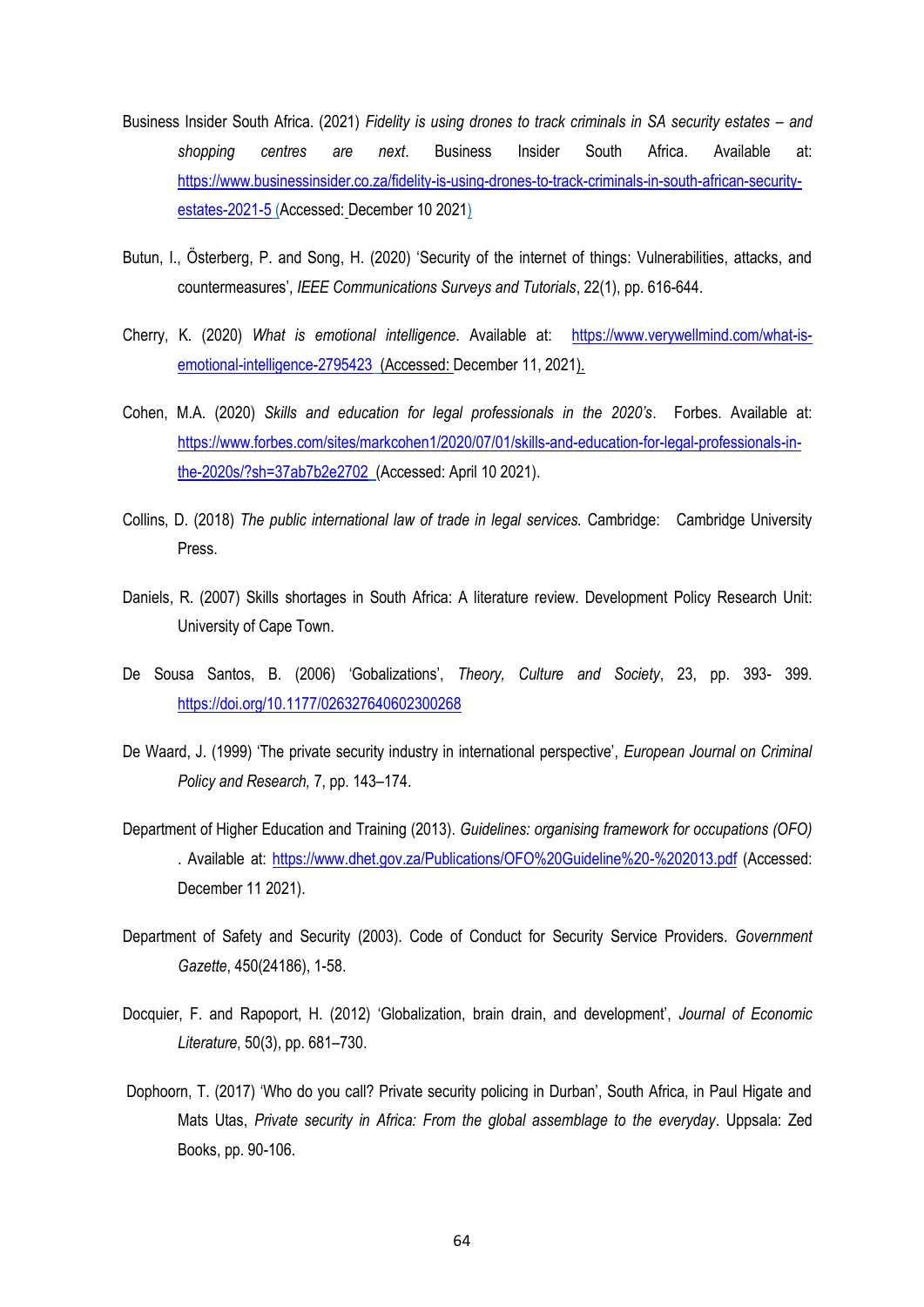- Dupont, B. (2014) 'Private security regimes: Conceptualizing the forces that shape the private delivery of security', *Theoretical Criminology*, 18(3), pp. 263–281.
- Dzhekova, R. and Rusev, A. (2015) Bulgaria, in Franziska Klopfer and Nelleke van Amstel (Eds.). *A Force for Good? Mapping the private security landscape in Southeast Europe*. Belgrade: DCAF.
- Education for all Global Monitoring Report (2012) *Skills for urban youth: A chance for a better future*. UNESCO. Available at: <http://www.unesco.org/new/fileadmin/MULTIMEDIA/HQ/ED/pdf/gmr2012-report-ch6.pdf> (Accessed: April 10 2021).
- European Centre for the Development of Vocational Training (CEDEFOP) (2014). Available at: [https://www.cedefop.europa.eu/en/content/2014-discharge-european-centre-development-vocational](https://www.cedefop.europa.eu/en/content/2014-discharge-european-centre-development-vocational-training-cedefop)[training-cedefop](https://www.cedefop.europa.eu/en/content/2014-discharge-european-centre-development-vocational-training-cedefop) (Accessed: December 31 2021).
- Frey, C. B. and Osborne, M. A. (2013) *The future of employment: How susceptible are jobs to computerization*? Oxford: Oxford Martin School.
- Frey, C.B. and Osborne, M. (2013) *The future of employment: a working paper*. Oxford: Martin Programme.
- Gale, A.J., Duffey, M.A., Park-Gates, S. and Peek, P.F. (2017) 'Soft skills versus hard skills: Practitioners' perspectives on interior design interns', *Journal of Interior Design*, 42(4), pp. 45–63.
- Gichanga, M. (no date.) *(In)Security of tenure labour flexibility and the private security industry, p. The use of labour broking, independent contractors, co-operatives and learnerships in South Africa*. PSiRA. Available at: [https://www.psira.co.za/dmdocuments/research/PSIRA%20Labour%20Broking%20FINAL\\_updated.pd](https://www.psira.co.za/dmdocuments/research/PSIRA%20Labour%20Broking%20FINAL_updated.pdf) [f](https://www.psira.co.za/dmdocuments/research/PSIRA%20Labour%20Broking%20FINAL_updated.pdf) (Accessed: April 15 2021).
- Grant, C. and Osanloo,A. (2015) 'Understanding, selecting, and integrating a theoretical framework in dissertation research: Developing a 'blueprint' for your "house", *Administrative Issues Journal Education Practice and Research*, 4(2), pp. 12-26.
- Grapsa, E., Mncwango, B. and Rogan, M. (2019) 'Education and skills mismatch in the South African labour market', in Rogan, M. (ed). *Post-school education and the labour market in South Africa.* Cape Town: HSRC Press, pp 223-226.
- Guri-Rosenblit, S. (2018) 'E-teaching in higher education, p. an essential prerequisite for E-learning', *Journal of New Approaches in Educational Research,* 7(2), pp. 93-97. doi, p. 10.7821/naer.2018.7.298
- Hertig, C.A. and Wade. T. (2010) Antiterrorism *and VIP protection*. *In the professional protection officer.*  Butterworth-Heinemann.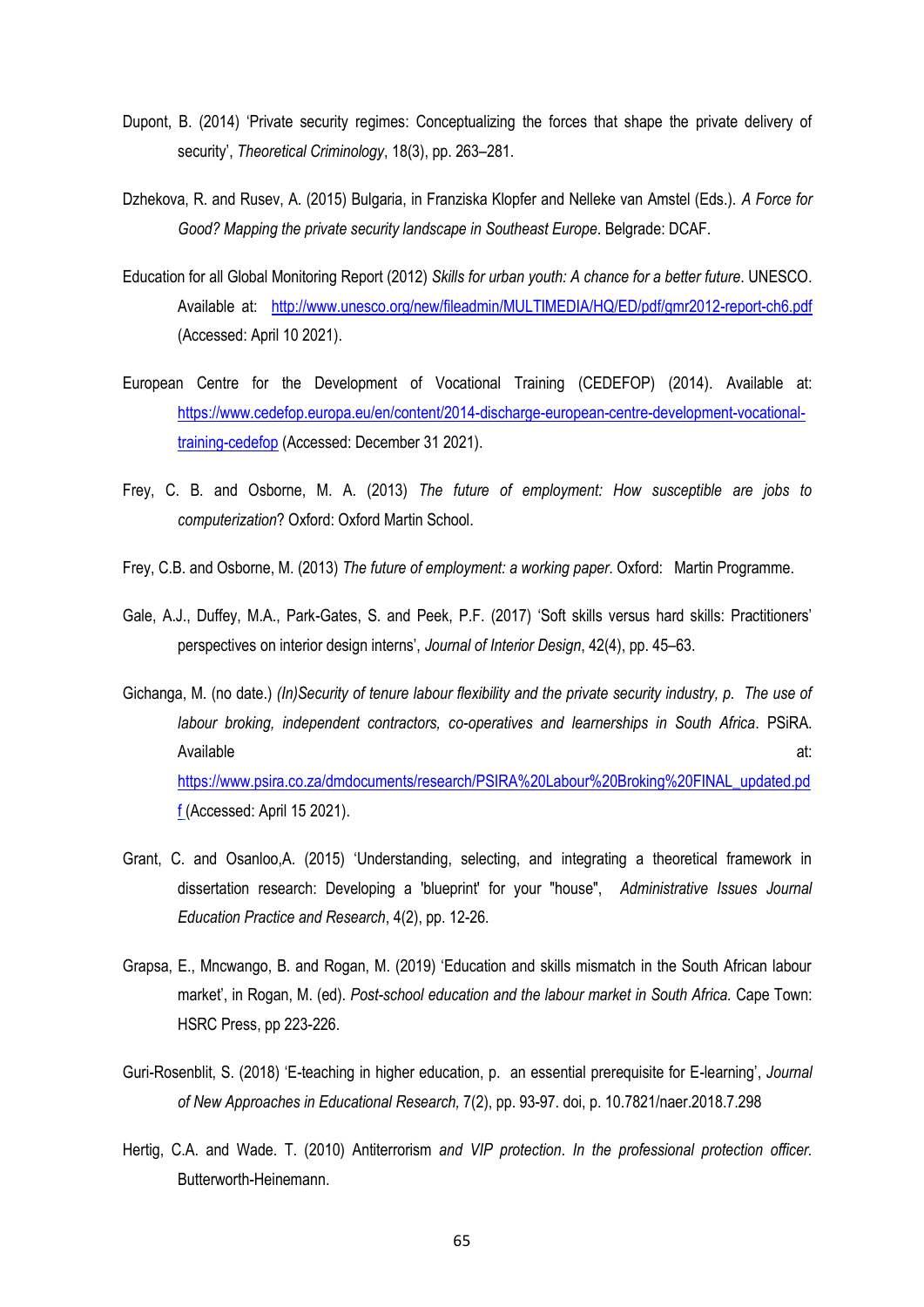Hess, K.R. (2009) *Introduction to private security.* 5<sup>th</sup> edn. Australia: Wardsworth Cengage Learning.

- Hesse-Biber, S. (2015) 'Introduction: Navigating a turbulent research landscape: Working the boundaries, tensions, diversity, and contradictions of multimethod and mixed methods inquiry', in Sharlene Nagy Hesse-Biber, and R. Burke Johnson (eds). *The Oxford Handbook of Multimethod and Mixed Methods Research Inquiry*, pp xxxiii- liii.
- Hoosain, M.S., Paul, B.S. and Ramakrishna, S. (2020) 'The impact of 4IR digital technologies and circular thinking on the United Nations Sustainable Development Goals', *Sustainability*, 12, pp. 2-16.
- IBISWorld. (2021) *Legal services in Australia - Market research report.* IBISWorld. Available at: <https://www.ibisworld.com/au/industry/legal-services/560/> (Accessed: April 15 2021)
- iED Team. (2019) *The 4 Industrial Revolutions*. Institute for Entrepreneurship Development. Available at: <https://ied.eu/project-updates/the-4-industrial-revolutions/> (April 21 2021).
- Indeed.com (2021) *What is an occupation*. Available at: [https://www.indeed.com/career-advice/finding-a](https://www.indeed.com/career-advice/finding-a-job/what-is-an-occupation)[job/what-is-an-occupation](https://www.indeed.com/career-advice/finding-a-job/what-is-an-occupation) (Accessed: December 10 2021).
- International Labour Organisation (ILO) (2019) *State of skills: South Africa*. Available at: [https:](https://www.ilo.org/wcmsp5/groups/public/---ed_emp/---ifp_skills/documents/genericdocument/wcms_742215.pdf)  [//www.ilo.org/wcmsp5/groups/public/---ed\\_emp/--](https://www.ilo.org/wcmsp5/groups/public/---ed_emp/---ifp_skills/documents/genericdocument/wcms_742215.pdf) [ifp\\_skills/documents/genericdocument/wcms\\_742215.pdf](https://www.ilo.org/wcmsp5/groups/public/---ed_emp/---ifp_skills/documents/genericdocument/wcms_742215.pdf) (Accessed: November 21 2021).
- International Labour Organisation (ILO) (no date.) *International Standard Classification of Occupations (ISCO).*  Available at: <https://ilostat.ilo.org/resources/concepts-and-definitions/classification-occupation/> (Accessed: December 09 2021).
- IOL (2005) *Home affairs hostage-taker faces bleak future*. Available at: [https://www.iol.co.za/news/south](https://www.iol.co.za/news/south-africa/home-affairs-hostage-taker-faces-bleak-future-260308)[africa/home-affairs-hostage-taker-faces-bleak-future-260308](https://www.iol.co.za/news/south-africa/home-affairs-hostage-taker-faces-bleak-future-260308) (Accessed: December 11 2021).
- Jackson, S.T. (2021) *Climate change*. Britannica. Available at: [https://www.britannica.com/science/climate](https://www.britannica.com/science/climate-change/Climate-change-since-the-emergence-of-civilization)[change/Climate-change-since-the-emergence-of-civilization](https://www.britannica.com/science/climate-change/Climate-change-since-the-emergence-of-civilization) (Accessed: April 21 2021).
- Kane, S. (2020) *Top legal skills.* The Balance Careers. Available at: [https://www.thebalancecareers.com/top](https://www.thebalancecareers.com/top-ten-legal-skills-2164595)[ten-legal-skills-2164595](https://www.thebalancecareers.com/top-ten-legal-skills-2164595) (Accessed: April 21 2021).
- Krasna *et al*. (2020) 'The future of careers at the intersection of climate change and public health: What can job postings and an employer survey tell us? *International Journal of Environmental Research and Public Health*, 17, pp. 2-15. https: //doi.org/10.3390/ijerph17041310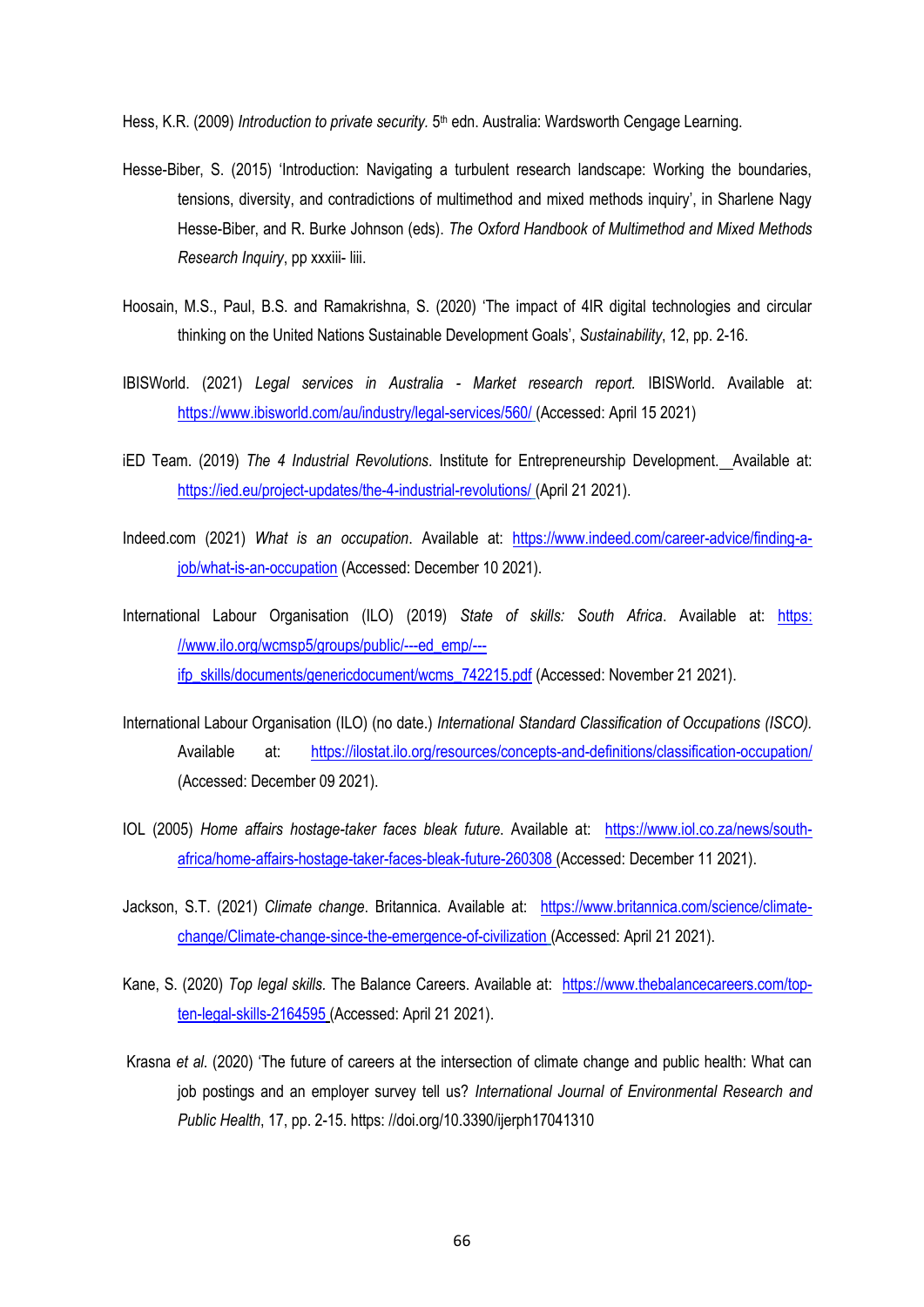- Kuddus, M. A., Tynan, E. and McBryde, E. (2020) 'Urbanization: A problem for the rich and the poor?, *Public Health Reviews*, 41 (1), pp. 1-4. https//doi.org/10.1186/s40985-019-0116-0
- Laker, D.R. and Powell, J.M. (2011) 'The Differences Between Hard and Soft Skills and Their Relative Impact on Training Transfer', *Human Resource Development Quarterly*, 22(1), pp. 111- 122.
- Latpate, R., Kshirsagar, J., Gupta, V. K and Chandra, V. (2021) *Advanced sampling methods*. Singapore: Springer.
- Law Society of South Africa 2019/2020 Annual Report (2021) Law Society of South Africa. Available at: [https://www.lssa.org.za/wp-content/uploads/2021/04/LSSA-Annual-Report-2019\\_2020.pdf](https://www.lssa.org.za/wp-content/uploads/2021/04/LSSA-Annual-Report-2019_2020.pdf) (Accessed: December 10 2021).
- Law Society of South Africa. (2019) *Professional examinations*. The Law Society of South Africa. Available at: <https://www.lssa.org.za/legal-practitioners/professional-examinations/> (Accessed: February 13 2021)
- Law Society of South Africa. (2019) *Young lawyers survey*. The Law Society of South Africa. Available at: [https://www.lssa.org.za/wp-content/uploads/2019/11/Young-Lawyers-Survey-Complete-Report-to-](https://www.lssa.org.za/wp-content/uploads/2019/11/Young-Lawyers-Survey-Complete-Report-to-LSSA-31-Jan-2019.pdf)[LSSA-31-Jan-2019.pdf](https://www.lssa.org.za/wp-content/uploads/2019/11/Young-Lawyers-Survey-Complete-Report-to-LSSA-31-Jan-2019.pdf) (Accessed: February 13, 2021).
- Law Society of South Africa. (no date.) *Career guide to the legal profession*. Law Society of South Africa. Available at: [https://www.justice.gov.za/juscol/docs/2016-LSSA-](https://www.justice.gov.za/juscol/docs/2016-LSSA-Career_Guide_to_the_Legal_profession.pdf)[Career\\_Guide\\_to\\_the\\_Legal\\_profession.pdf](https://www.justice.gov.za/juscol/docs/2016-LSSA-Career_Guide_to_the_Legal_profession.pdf) (Accessed: March 11 2021).

Legal Practice Act, 2014 (2014) *The Government Gazette of South Africa*, 591(38022), 1-132.

- Legal Practice Council. (2020) *Our mandate*. Legal Practice Council. Available at: <https://lpc.org.za/> (Accessed: December 10 2021).
- Lexico. (2021) *Law firm.* Available at: https://www.lexico.com/definition/law firm (Accessed: December 21, 2021).
- Li, G., Hou, Y. and Wu, A. (2017) 'Fourth industrial revolution : Technological drivers, impacts and coping methods', *Chinese Geographical Science*, *27*(4), pp. 626–637.
- Lieberman, B. (2019) *A brief introduction to climate change and national security: Extreme weather, rising seas, and a melting Arctic could worsen global tensions*. Yale Climate Connection. Available at: [https:](https://yaleclimateconnections.org/2019/07/a-brief-introduction-to-climate-change-and-national-security/?gclid=Cj0KCQjwkZiFBhD9ARIsAGxFX8C1sVXFrX86luRAHcdcQ-I1vpZR77xSNLvIhoh07AM6gepT3pDbG4YaAtNXEALw_wcB)  [//yaleclimateconnections.org/2019/07/a-brief-introduction-to-climate-change-and-national](https://yaleclimateconnections.org/2019/07/a-brief-introduction-to-climate-change-and-national-security/?gclid=Cj0KCQjwkZiFBhD9ARIsAGxFX8C1sVXFrX86luRAHcdcQ-I1vpZR77xSNLvIhoh07AM6gepT3pDbG4YaAtNXEALw_wcB)[security/?gclid=Cj0KCQjwkZiFBhD9ARIsAGxFX8C1sVXFrX86luRAHcdcQ-](https://yaleclimateconnections.org/2019/07/a-brief-introduction-to-climate-change-and-national-security/?gclid=Cj0KCQjwkZiFBhD9ARIsAGxFX8C1sVXFrX86luRAHcdcQ-I1vpZR77xSNLvIhoh07AM6gepT3pDbG4YaAtNXEALw_wcB)[I1vpZR77xSNLvIhoh07AM6gepT3pDbG4YaAtNXEALw\\_wcB](https://yaleclimateconnections.org/2019/07/a-brief-introduction-to-climate-change-and-national-security/?gclid=Cj0KCQjwkZiFBhD9ARIsAGxFX8C1sVXFrX86luRAHcdcQ-I1vpZR77xSNLvIhoh07AM6gepT3pDbG4YaAtNXEALw_wcB) (Accessed: February 13 2021).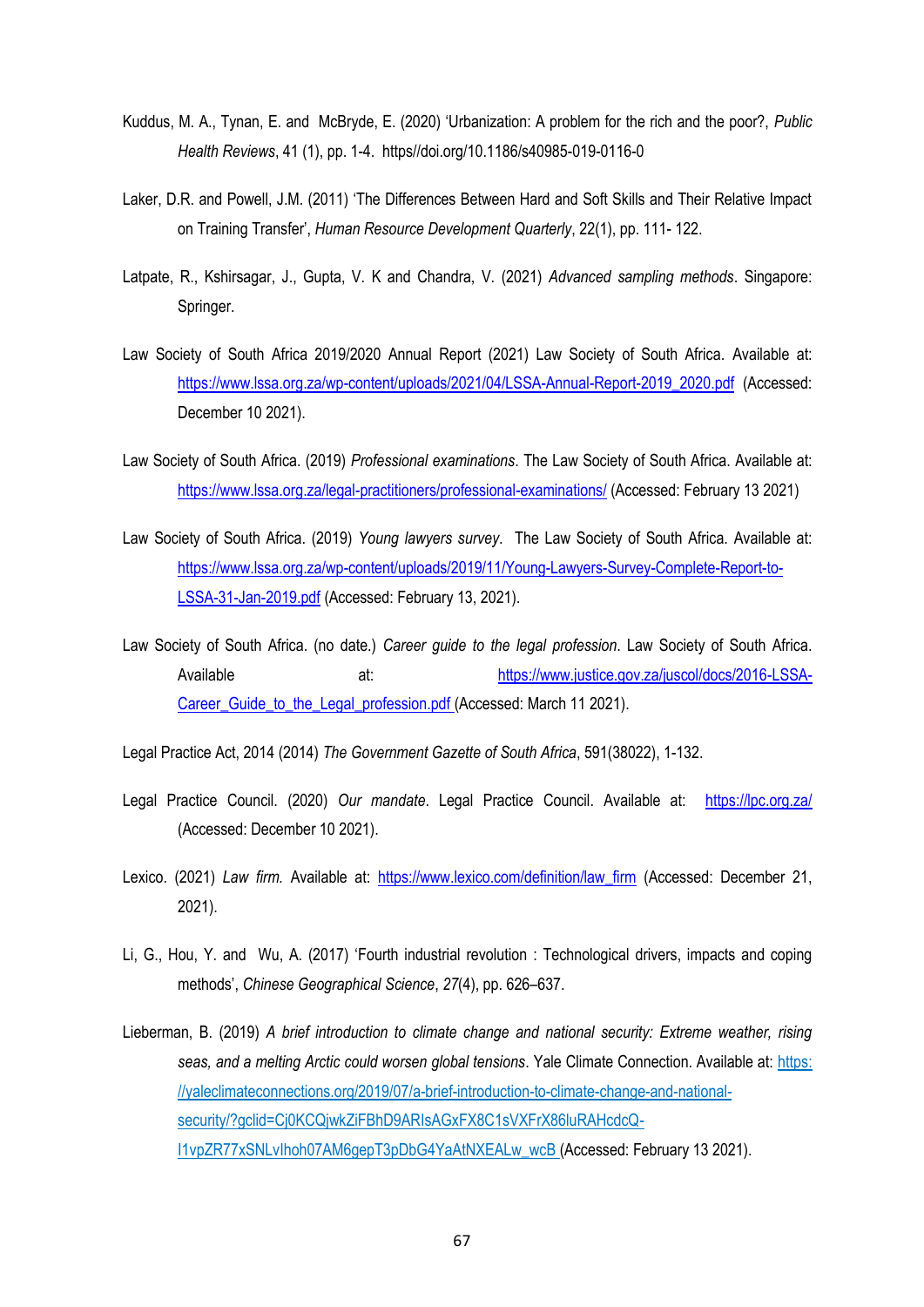- Local Government Sector Education and Training Authority (LGSETA) (2020) *Research on the effects of skills mismatch in the local government sector and how it can be addressed*. Available at: from [https://cdn.lgseta.co.za/resources/research\\_and\\_reports/2019%20%E2%80%93%202020%20RESEA](https://cdn.lgseta.co.za/resources/research_and_reports/2019%20%E2%80%93%202020%20RESEARCH%20PROJECTS/RESEARCH%20REPORT%20-%20SKILLS%20MISMATCH%20IN%20THE%20LOCAL%20GOVT%20SECTOR.pdf) [RCH%20PROJECTS/RESEARCH%20REPORT%20-](https://cdn.lgseta.co.za/resources/research_and_reports/2019%20%E2%80%93%202020%20RESEARCH%20PROJECTS/RESEARCH%20REPORT%20-%20SKILLS%20MISMATCH%20IN%20THE%20LOCAL%20GOVT%20SECTOR.pdf) [%20SKILLS%20MISMATCH%20IN%20THE%20LOCAL%20GOVT%20SECTOR.pdf](https://cdn.lgseta.co.za/resources/research_and_reports/2019%20%E2%80%93%202020%20RESEARCH%20PROJECTS/RESEARCH%20REPORT%20-%20SKILLS%20MISMATCH%20IN%20THE%20LOCAL%20GOVT%20SECTOR.pdf) (Accessed: December 04 2021).
- Local Government Sector Education and Training Authority (LGSETA, 2016) *Scarce and critical skills guide*. Available at: [https://cdn.lgseta.co.za/resources/scarce\\_and\\_critical\\_skills/LGSETA%20Scarce%20and%20critical%](https://cdn.lgseta.co.za/resources/scarce_and_critical_skills/LGSETA%20Scarce%20and%20critical%20skills%20guide.pdf) [20skills%20guide.pdf](https://cdn.lgseta.co.za/resources/scarce_and_critical_skills/LGSETA%20Scarce%20and%20critical%20skills%20guide.pdf) (Accessed: April 02 2021).
- Market Line Industry Profile. (2019) *Legal services in Australia.* Available at: [https://web-a-ebscohost](https://web-a-ebscohost-com.ezproxy.uct.ac.za/ehost/pdfviewer/pdfviewer?vid=3and%20sid=e1ff5b71-2a40-4816-8a26-c457a66e080b%40sessionmgr4008)[com.ezproxy.uct.ac.za/ehost/pdfviewer/pdfviewer?vid=3and sid=e1ff5b71-2a40-4816-8a26](https://web-a-ebscohost-com.ezproxy.uct.ac.za/ehost/pdfviewer/pdfviewer?vid=3and%20sid=e1ff5b71-2a40-4816-8a26-c457a66e080b%40sessionmgr4008) [c457a66e080b%40sessionmgr4008](https://web-a-ebscohost-com.ezproxy.uct.ac.za/ehost/pdfviewer/pdfviewer?vid=3and%20sid=e1ff5b71-2a40-4816-8a26-c457a66e080b%40sessionmgr4008) (Accessed: March 11 2021).
- Marr, B. (2018) *The 4th Industrial revolution is here - Are you ready.* Forbes. Available at: [https://www.forbes.com/sites/bernardmarr/2018/08/13/the-4th-industrial-revolution-is-here-are-you](https://www.forbes.com/sites/bernardmarr/2018/08/13/the-4th-industrial-revolution-is-here-are-you-ready/?sh=49f35a46628b)[ready/?sh=49f35a46628b](https://www.forbes.com/sites/bernardmarr/2018/08/13/the-4th-industrial-revolution-is-here-are-you-ready/?sh=49f35a46628b) (Accessed: February 21 2021)
- Martinez-Fernandez, C., Hinojosa, C.H. and Miranda, G. (2010) *Greening jobs and skills, p. labour market implications of addressing climate change*. OECD. Available at: <https://www.oecd.org/cfe/leed/45484420.pdf> (Accessed: February 13 2021).
- Mateus, A.D., Allen-Ile, C. and Iwu, C.G. (2014) Skills shortage in South Africa: Interrogating the repertoire of discussions', *Mediterranean Journal of Social Sciences*, 5(6), pp. 63-73.
- McKinsey and Company (2020) *How South African SMEs can survive and thrive post COVID-19*. McKinsey and Company. Available at: [https://www.mckinsey.com/featured-insights/middle-east-and-africa/how](https://www.mckinsey.com/featured-insights/middle-east-and-africa/how-south-african-smes-can-survive-and-thrive-post-covid-19)[south-african-smes-can-survive-and-thrive-post-covid-19](https://www.mckinsey.com/featured-insights/middle-east-and-africa/how-south-african-smes-can-survive-and-thrive-post-covid-19) (Accessed: December 9 2021).
- Mendez, M.M., Gomes, J.F.S. and Batiz-Lazo B. (2004) 'Management of knowledge in new product development in Portuguese higher education', in J. Gupta and S.K. Sharma (eds.), *creating knowledge-based organisations*. London: Idea Group Inc, pp. 149-168.
- Mentis Security (2020) *Private security vs public security – Differences explained.* Mantissecurity. Mentis Security. Available at: [https://mantissecurity.co.za/2020/12/06/private-security-vs-public-security](https://mantissecurity.co.za/2020/12/06/private-security-vs-public-security-differences-explained/)[differences-explained/](https://mantissecurity.co.za/2020/12/06/private-security-vs-public-security-differences-explained/) (Accessed: February 13 2021).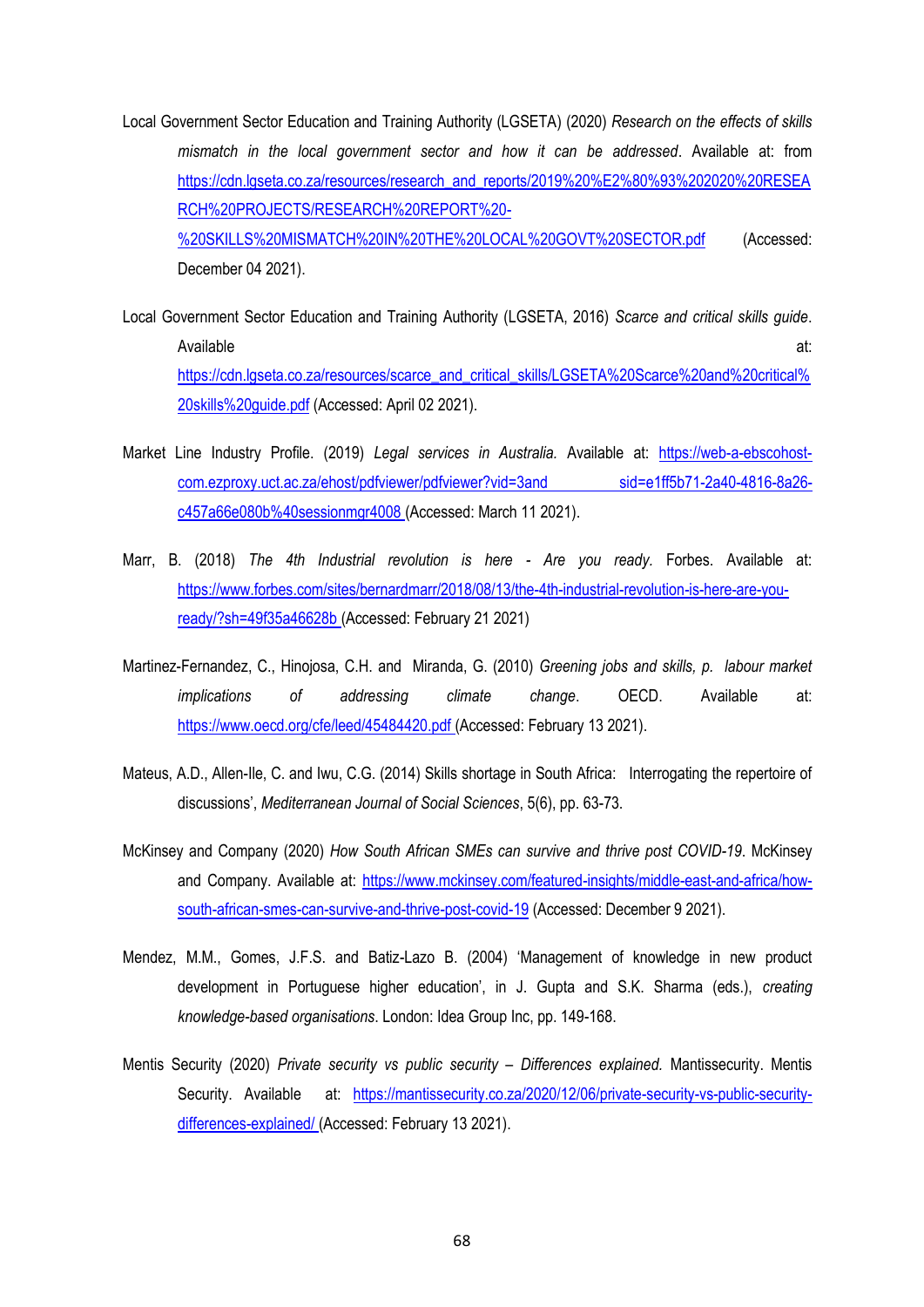- Merriam-Webster Dictionary (2021) *Law Firm*. Available at: [https://www.merriam](https://www.merriam-webster.com/dictionary/law%20firm)[webster.com/dictionary/law%20firm](https://www.merriam-webster.com/dictionary/law%20firm) (Accessed: December 21 2021).
- Montt, G. (2015) *What does globalisation mean for skills and work*? OECD. Available at: [https://oecdskillsandwork.wordpress.com/2015/11/05/what-does-globalisation-mean-for-skills-and](https://oecdskillsandwork.wordpress.com/2015/11/05/what-does-globalisation-mean-for-skills-and-work/)[work/](https://oecdskillsandwork.wordpress.com/2015/11/05/what-does-globalisation-mean-for-skills-and-work/) (Accessed: February 20 2021).
- Mukheibir, P., and Ziervogel, G. (2006) *Framework for adaptation to climate change in the City of Cape Town (FAC4T): Final Environment Resource Management, City of Cape Town.* Available at: [http://hdl.handle.net/11427/17199;oai, p. open.uct.ac.za, p. 11427/17199](http://hdl.handle.net/11427/17199;oai,%20p.%20open.uct.ac.za,%20p.%2011427/17199) (Accessed: March 04 2021).
- Mukhopadhyay, S.C. and Suryadevara, N.K (2014) Internet of things: Challenges and opportunities, in Subhas Chandra Mukhopadhyay (ed.). *Internet of Things: Challenges and Opportunities*. Springer: Heidelberg.
- Murali *et al.* (2018) *10 things to know about the impacts of urbanisation*. London: ODI.
- Nadimpalli, M. (2017) 'Current and future outlook of legal services industry*', International Journal of Economics and Management Sciences*, 6(4), pp. 1-4.
- National Aeronautics and Space Administration (NASA). (2021) *The effects of climate change*. NASA. Available at:<https://climate.nasa.gov/effects/> (Accessed: March 27 2021).
- National Geographic. (2021) *Climate change.* (2021). National Geographic*.* Available at: <https://www.nationalgeographic.org/encyclopedia/climate-change/> (Accessed: April 01 2021).
- Nemeth, C.P. (2012) Public and private law enforcement: A blueprint for cooperation, in Charles P. Nemeth (ed). Private Security and the Law. 4<sup>th</sup> edn. Butterworth-Heinemann.
- Neuman, W.L. (2014) *Social research methods: Qualitative and quantitative approaches*. 8<sup>th</sup> edn. Essex: Pearson Education.
- News24 (2021) Update Durban hostage drama defused after retired soldier allegedly demanded pension. Available at: [https, p. //www.news24.com/news24/southafrica/news/just-in-gepf-employee-allegedly](https://www.news24.com/news24/southafrica/news/just-in-gepf-employee-allegedly-holding-colleagues-hostage-at-durban-office-20210610)[holding-colleagues-hostage-at-durban-office-20210610](https://www.news24.com/news24/southafrica/news/just-in-gepf-employee-allegedly-holding-colleagues-hostage-at-durban-office-20210610) (Accessed: December 11 2021).
- Ngulube, P., Mathipa, E.R and Gumbo, M.T. (2015) 'Theoretical and conceptual framework in the social sciences', in Mathipa, E.R. and Gumbo, M.T. (eds). *Addressing research challenges: Making headway in developing researchers*. Mosala-MASEDI Publishers and Booksellers cc: Noordywk, pp. 43-66.
- Partner, V.M and Wentzel, W. (2018) Regulation of the legal profession in South Africa: overview. *Thompson Reuters.* at:  $\qquad \qquad$  Available  $\qquad \qquad$  Available  $\qquad \qquad$  at: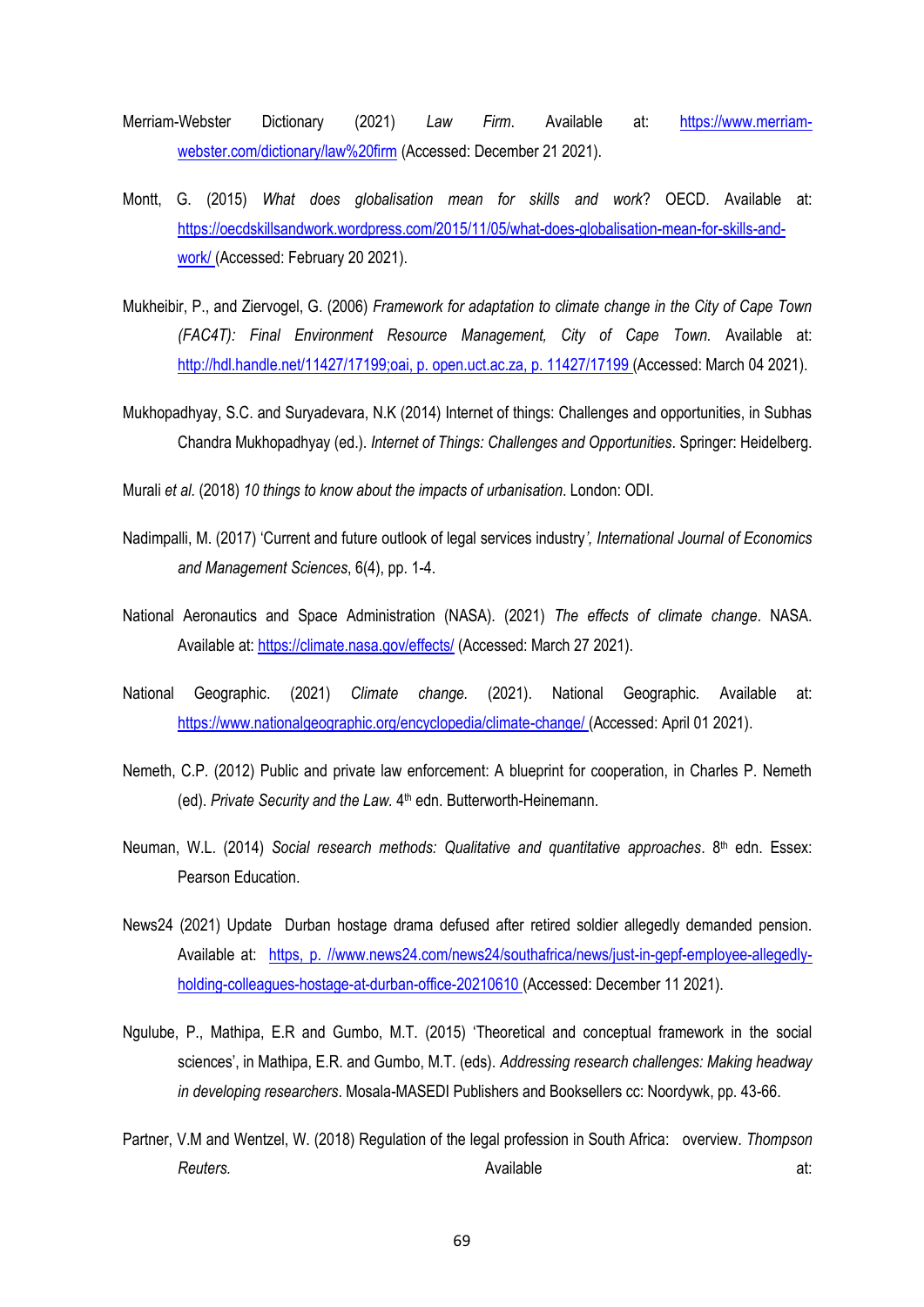[https://content.next.westlaw.com/Document/I0d06b4a3628a11e79bef99c0ee06c731/View/FullText.ht](https://content.next.westlaw.com/Document/I0d06b4a3628a11e79bef99c0ee06c731/View/FullText.html?ppcid=8d2ae8dff8ea4c18bd93ec5c8533c800and%20originationContext=knowHowand%20transitionType=KnowHowItemand%20contextData=(sc.RelatedInfo)and%20firstPage=true) [ml?ppcid=8d2ae8dff8ea4c18bd93ec5c8533c800and originationContext=knowHowand](https://content.next.westlaw.com/Document/I0d06b4a3628a11e79bef99c0ee06c731/View/FullText.html?ppcid=8d2ae8dff8ea4c18bd93ec5c8533c800and%20originationContext=knowHowand%20transitionType=KnowHowItemand%20contextData=(sc.RelatedInfo)and%20firstPage=true)  [transitionType=KnowHowItemand contextData=\(sc.RelatedInfo\)and firstPage=true](https://content.next.westlaw.com/Document/I0d06b4a3628a11e79bef99c0ee06c731/View/FullText.html?ppcid=8d2ae8dff8ea4c18bd93ec5c8533c800and%20originationContext=knowHowand%20transitionType=KnowHowItemand%20contextData=(sc.RelatedInfo)and%20firstPage=true) (Accessed: April 01 2021).

- Penxa V.T. (2009) The implementation of the Statutory framework for skills development, p. A case study of the private security sub-Sector. Unpublished Doctoral thesis (University of Pretoria).
- Potrafke, N. (2014) 'The evidence on globalisation', *World Economy*, 38(3), pp. 509-552.
- Private Security Industry Regulatory Authority (PSiRA). (no date.) *Narrowing the gap, p. the regulation of inhouse security sector in South Africa.* PSiRA. Available at: [https://www.psira.co.za/dmdocuments/research/2021/PSiRA%20In\\_House\\_Security.pdf](https://www.psira.co.za/dmdocuments/research/2021/PSiRA%20In_House_Security.pdf) (Accessed: April 21 2021).
- PwC Australia (no date.) *What are the demographic global trends?* PWC. Available at: <https://www.pwc.com.au/people/megatrends/demographic-shifts.html> (Accessed: April 21 2021).
- Rasool, F., and Botha, C.J. (2011) 'The nature, extent and effect of skills shortages on skills migration in South Africa', *SA Journal of Human Resource Management/SA Tydskrif vir Menslikehulpbronbestuur*, 9(1), Art. #287, 12 pages.doi:10.4102/sajhrm.v9i1.28
- Ravitch, S. M. and Riggan, M. (2017) *Reason and Rigor: How conceptual frameworks guide research*. 2<sup>nd</sup> edn. Thousand Oaks: Sage.
- Roni, S.M., Merger, M.K. and Morris, J.E. (2020) *Conducting quantitative research.* Singapore: Springer.
- SASSETA Strategic Plan 2015/16 2019/20 (no date.) Available at: [https://static.pmg.org.za/SASSETA\\_STRAT\\_PLAN\\_2019\\_2020.PDF](https://static.pmg.org.za/SASSETA_STRAT_PLAN_2019_2020.PDF) (Accessed: November 29, 2021).
- SBI. (2016) *The number of formal micro, small and medium businesses in South Africa: Preliminary findings of stage 1 of the baseline study of small businesses in South Africa.* Available at: <https://www.smallbusinessinstitute.co.za/wp-content/uploads/2018/10/SBIbaselineAlert1final.pdf> (Accessed: December 9 2021).
- Schwab, K. (2021) *The Fourth industrial revolution*. Britannica. Available at: <https://www.britannica.com/topic/The-Fourth-Industrial-Revolution-2119734> (Accessed: February 21 2021).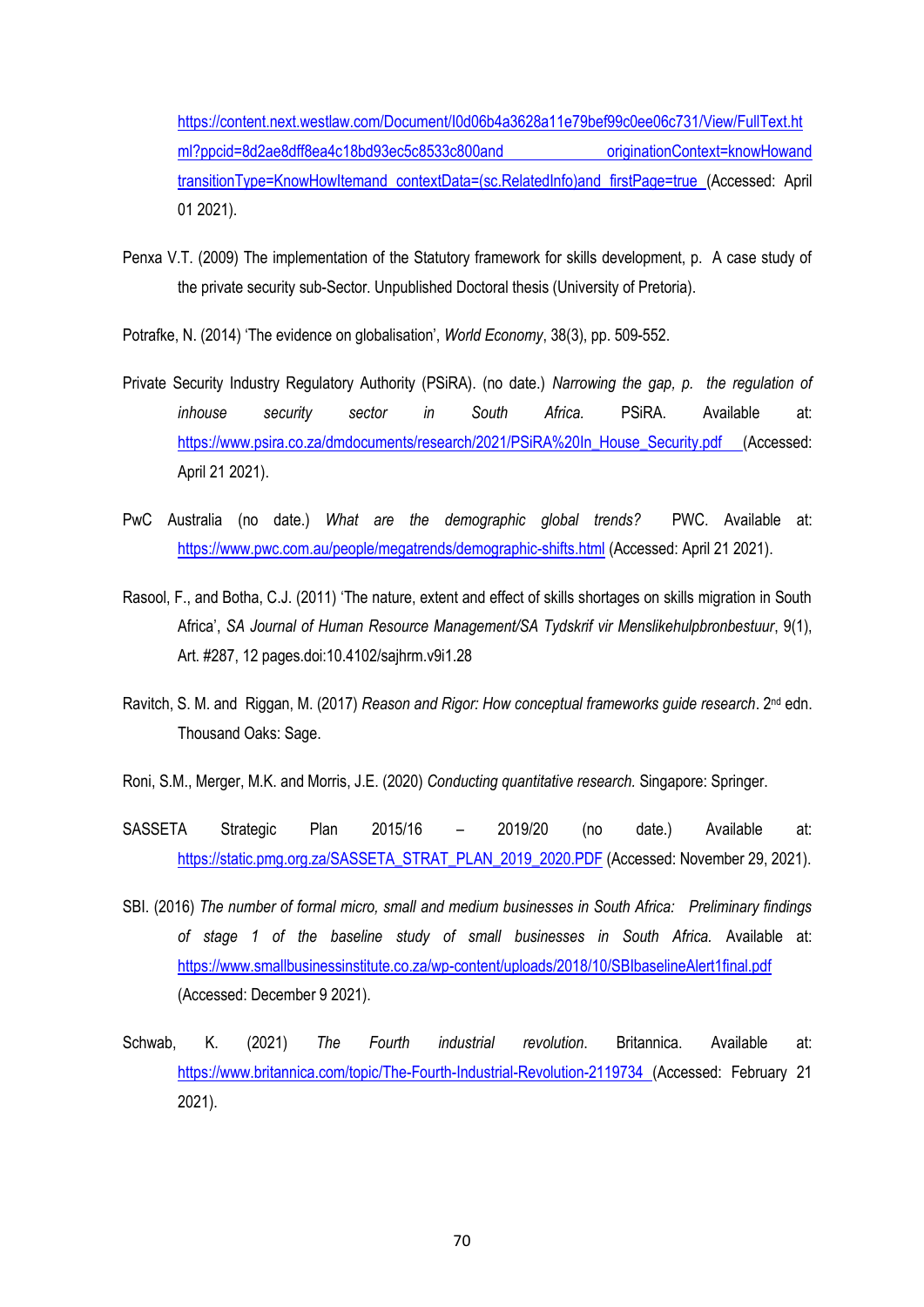Singh, S., Sarkar, K. and Bahl, N. (2018) 'Fourth industrial revolution, Indian labour market and continuing engineering education', *International Journal of Research in Engineering, IT and Social Sciences*, 8(3), pp. 6-12.

Skills Development Act, 1998 (1998). *Republic of South Africa Government Gazette,* 401(19420),1-44.

- Smith, J. (2021) *7 skills for a successful law career.* Prospects. Available at: [https://www.prospects.ac.uk/jobs](https://www.prospects.ac.uk/jobs-and-work-experience/job-sectors/law-sector/7-skills-for-a-successful-law-career)[and-work-experience/job-sectors/law-sector/7-skills-for-a-successful-law-career](https://www.prospects.ac.uk/jobs-and-work-experience/job-sectors/law-sector/7-skills-for-a-successful-law-career) (Accessed: February 23 2021).
- Standard Industrial Classification (2007).*UK SIC 2007. Newport, South Wales: Office of National Statistics*. Office 6 for National Statistics. Available at: [https://www.ons.gov.uk/methodology/classificationsandstandards/ukstandardindustrialclassificationofe](https://www.ons.gov.uk/methodology/classificationsandstandards/ukstandardindustrialclassificationofeconomicactivities/uksic2007) [conomicactivities/uksic2007](https://www.ons.gov.uk/methodology/classificationsandstandards/ukstandardindustrialclassificationofeconomicactivities/uksic2007) (Accessed: March 22 2021).
- Strom, K. et al. (2010). *The private security industry: A review of the definitions, available data sources, and paths moving forward*. Available at: <https://www.ojp.gov/pdffiles1/bjs/grants/232781.pdf> (Accessed: May 04 2021).
- Tamene, E.H. (2016) 'Theorizing conceptual framework', *Asian Journal of Educational Research*, 4(2), pp. 50- 56.
- The Common Fund for Commodities. (2018). *Annual report.* Common Fund for Commodities. Available at: [https://www.common-fund.org/wp-content/uploads/2019/07/CFC-AR-2018\\_4th-Industrial-](https://www.common-fund.org/wp-content/uploads/2019/07/CFC-AR-2018_4th-Industrial-Revolution.pdf)[Revolution.pdf](https://www.common-fund.org/wp-content/uploads/2019/07/CFC-AR-2018_4th-Industrial-Revolution.pdf) (Accessed: February 27 2021).
- The Department of Small Business Development. (2019) *Revised Schedule 1 of the National Definition of Small Enterprise in South Africa*. Available at: [https://www.gov.za/sites/default/files/gcis\\_document/201903/423041gon399.pdf](https://www.gov.za/sites/default/files/gcis_document/201903/423041gon399.pdf) (Accessed: December 9 2021).
- The European Commission Inspire Report (no date.) *Inspire. Europa*. EUROPA. Available at: <https://inspire.ec.europa.eu/codelist/EconomicActivityNACEValue/N.80.10> (Accessed: February 27 2021).
- The Skills Portal (2019) *Defining priority, scarce and critical skills.* Available at: <https://www.skillsportal.co.za/content/defining-priority-scarce-and-critical-skills> (Accessed: December 24 2021).